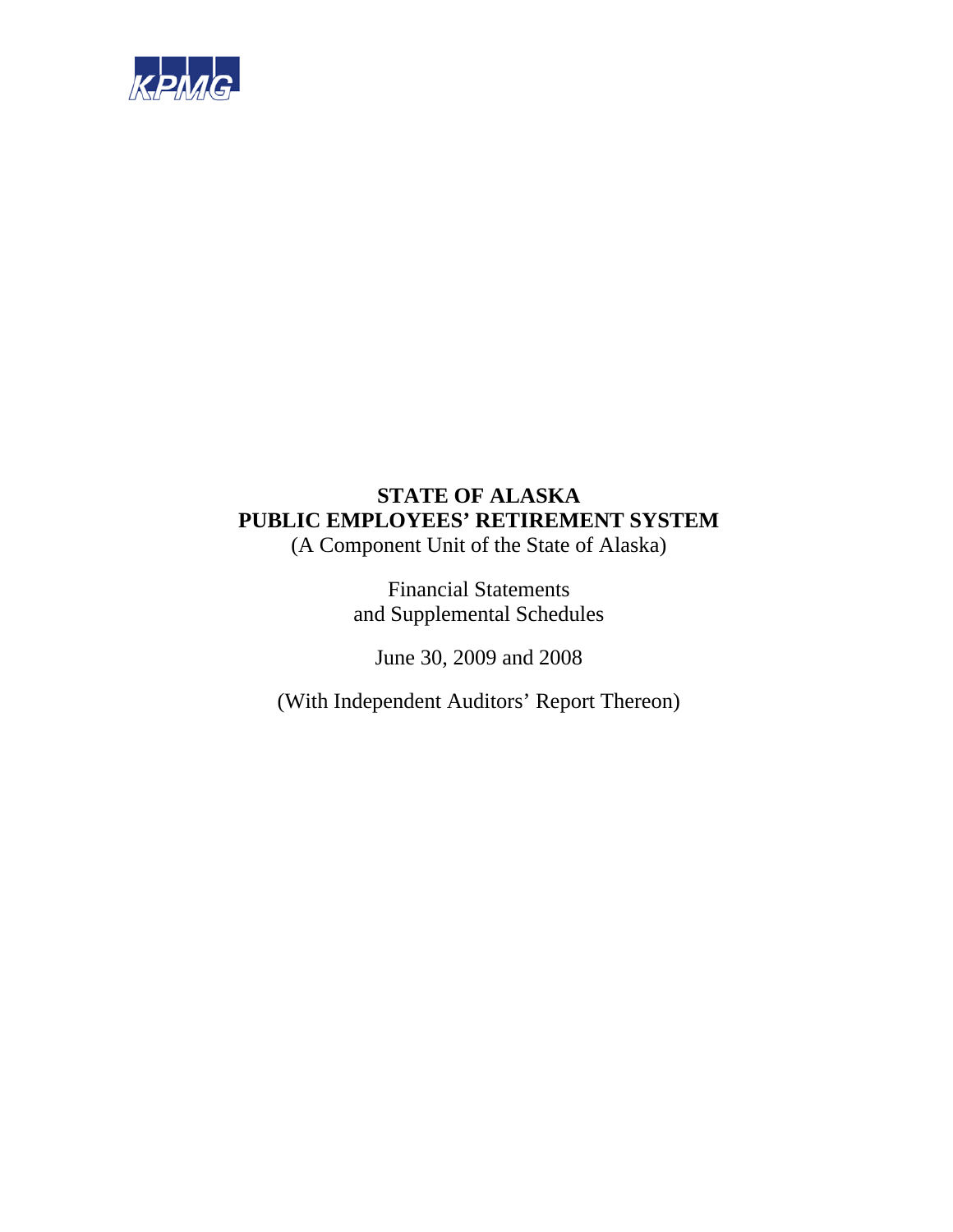(A Component Unit of the State of Alaska)

#### **Table of Contents**

|                                                                                                                                                 | Page(s)   |
|-------------------------------------------------------------------------------------------------------------------------------------------------|-----------|
| <b>Independent Auditors' Report</b>                                                                                                             | 1         |
| Management's Discussion and Analysis                                                                                                            | $2 - 11$  |
| <b>Financial Statements:</b>                                                                                                                    |           |
| <b>Statements of Plan Net Assets</b>                                                                                                            | 12        |
| Statements of Changes in Plan Net Assets                                                                                                        | 13        |
| <b>Notes to Financial Statements</b>                                                                                                            | $14 - 52$ |
| <b>Required Supplementary Information</b>                                                                                                       |           |
| GASB Statement No.'s. 25 and 43:                                                                                                                |           |
| Schedule of Funding Progress – Defined Benefit Retirement Pension Benefits                                                                      | 53        |
| Schedule of Funding Progress - Defined Benefit Retirement Postemployment Healthcare<br><b>Benefits</b>                                          | 54        |
| Schedule of Contributions from Employers and the State of Alaska – Defined Benefit<br>Retirement Pension and Postemployment Healthcare Benefits | 55        |
| Notes to Required Supplementary Information                                                                                                     | $56 - 61$ |
| <b>Supplemental Schedules</b>                                                                                                                   |           |
| Statement of Net Assets by Plan and Fund - June 30, 2009                                                                                        | 62        |
| Statement of Changes in Net Assets by Plan and Fund – June 30, 2009                                                                             | 63        |
| Statement of Net Assets by Plan and Fund – June 30, 2008                                                                                        | 64        |
| Statement of Changes in Net Assets by Plan and Fund – June 30, 2008                                                                             | 65        |
| Schedule of Administrative and Investment Deductions – Defined Benefit Plan                                                                     | 66        |
| Schedule of Administrative and Investment Deductions - Defined Contribution Retirement<br>Plan                                                  | 67        |
| Schedule of Payments to Consultants Other than Investment Advisors                                                                              | 68        |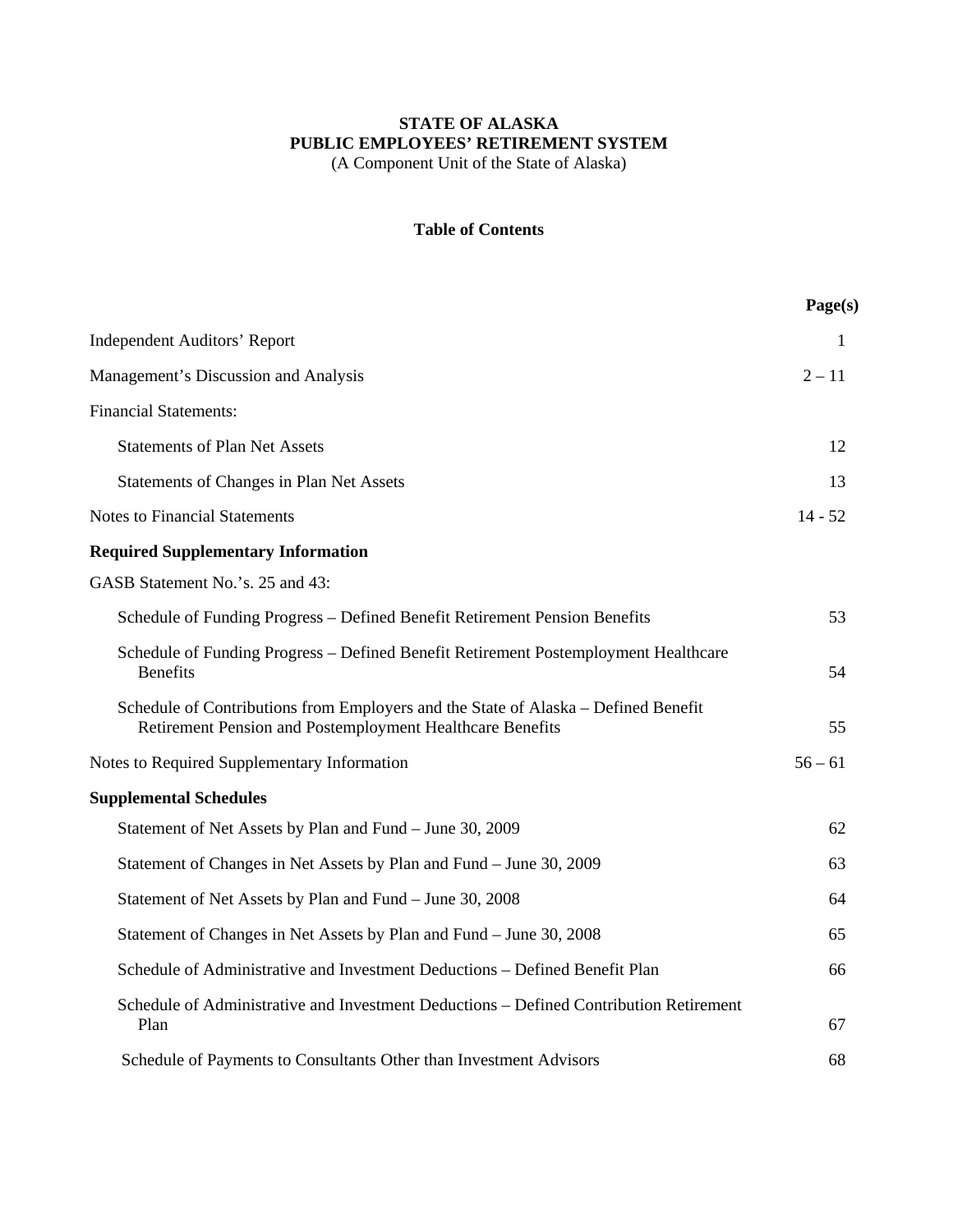

**KPMG LLP**  Suite 600 701 West Eighth Avenue Anchorage, AK 99501

## **Independent Auditors' Report**

Division of Retirement and Benefits and Members of the Alaska Retirement Management Board State of Alaska Public Employees' Retirement System:

We have audited the accompanying statements of plan net assets of the State of Alaska Public Employees' Retirement System (Plan), a Component Unit of the State of Alaska, as of June 30, 2009 and 2008, and the related statements of changes in plan net assets for the years then ended. These financial statements are the responsibility of the Plan's management. Our responsibility is to express an opinion on these financial statements based on our audits.

We conducted our audits in accordance with auditing standards generally accepted in the United States of America. Those standards require that we plan and perform the audits to obtain reasonable assurance about whether the financial statements are free of material misstatement. An audit includes consideration of internal control over financial reporting as a basis for designing audit procedures that are appropriate in the circumstances, but not for the purpose of expressing an opinion on the effectiveness of the internal control over financial reporting. Accordingly, we express no such opinion. An audit also includes examining, on a test basis, evidence supporting the amounts and disclosures in the financial statements, assessing the accounting principles used and significant estimates made by management, as well as evaluating the overall financial statement presentation. We believe that our audits provide a reasonable basis for our opinion.

In our opinion, the financial statements referred to above present fairly, in all material respects, the plan net assets of the State of Alaska Public Employees' Retirement System as of June 30, 2009 and 2008, and the changes in plan net assets for the years then ended in conformity with accounting principles generally accepted in the United States of America.

Management's Discussion and Analysis and Schedules of Funding Progress and Contributions from Employers are not a required part of the financial statements, but are supplementary information required by the Governmental Accounting Standards Board (GASB). We have applied certain limited procedures, which consisted principally of inquiries of management regarding the methods of measurement and presentation of the required supplementary information. However, we did not audit this information and express no opinion on it.

Our audits were conducted for the purpose of forming an opinion on the basic financial statements taken as a whole. The supplemental schedules presented on pages 62-68 are presented for purposes of additional analysis and are not a required part of the basic financial statements. Supplemental schedules are the responsibility of the management of the Plan. This information has been subjected to the auditing procedures applied in our audits of the basic financial statements and, in our opinion, is fairly stated in a material respects when considered in relation to the basic financial statements taken as a whole.

KPMG LLP

November 13, 2009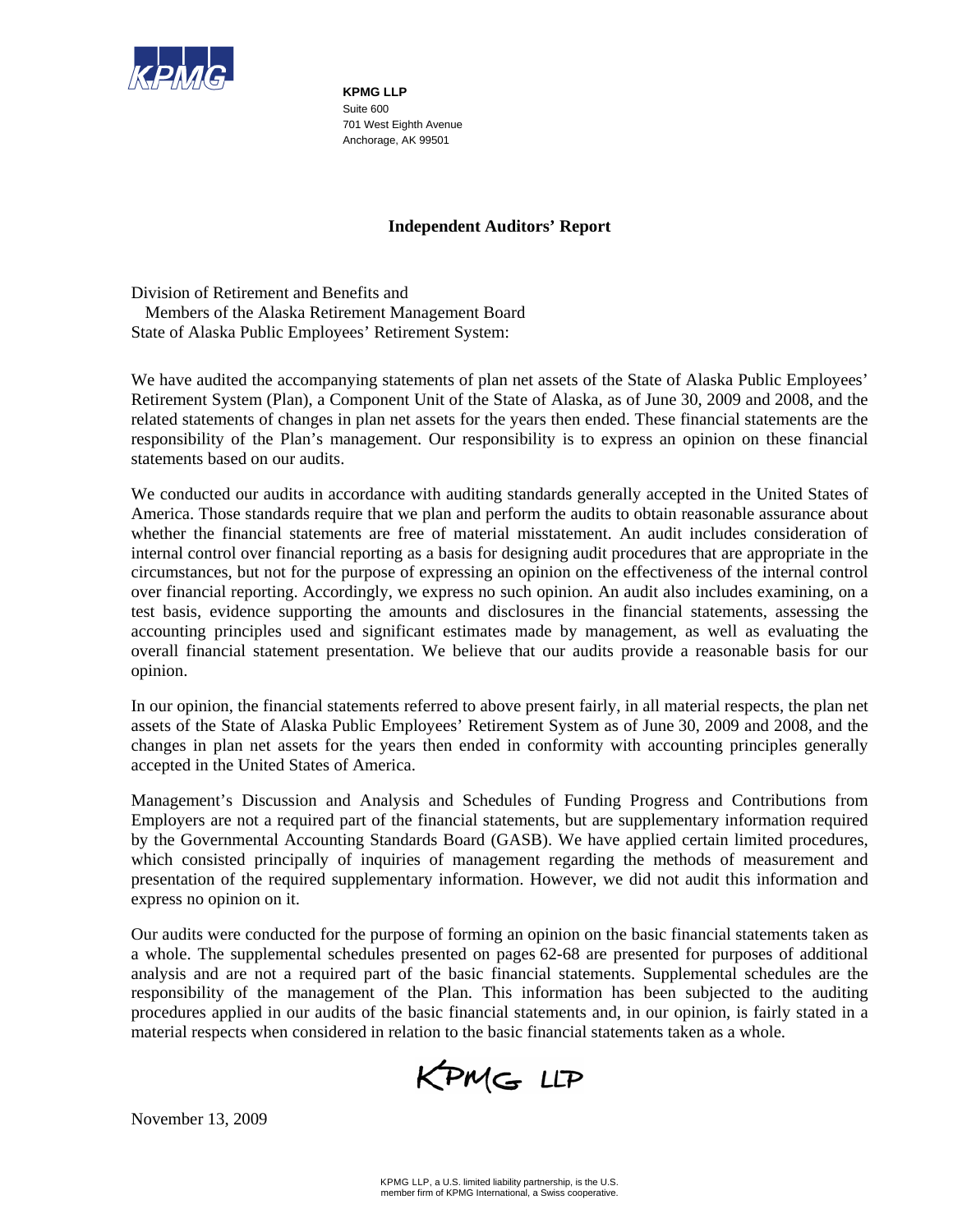(A Component Unit of the State of Alaska)

Management's Discussion and Analysis

June 30, 2009 and 2008

This section presents management's discussion and analysis (MD&A) of the Public Employees' Retirement Systems (System) financial position and performance for the year ended June 30, 2009 and 2008. This section is presented as a narrative overview and analysis. Please read the MD&A in conjunction with the financial statements, notes to financial statements, required supplementary information and supplemental schedules to better understand the financial condition and performance of the System during the fiscal years ended June 30, 2009 and 2008. Information for fiscal year 2007 is presented for comparative purposes.

#### **Financial Highlights**

The System's net assets held in trust for pension and postemployment healthcare benefits as of June 30, 2009 and 2008 are \$8,615,632,000 and \$10,765,304,000.

The System's net assets held in trust for pension and postemployment healthcare benefits as of June 30, 2009 and 2008 decreased by (\$2,149,672,000) and (\$177,020,000) or -20.0% and -1.6% from fiscal years 2008 and 2007.

The System's contributions totaled \$548,525,000 and \$514,976,000 during fiscal years 2009 and 2008, an increase of \$33,549,000 and \$46,315,000 or 6.5% and 9.9% from fiscal years 2008 and 2007.

State of Alaska appropriations totaled \$241,600,000 and \$185,000,000 during fiscal years 2009 and 2008, an increase of \$56,600,000 and \$166,418,000 or 30.6% and 895.6% from fiscal year 2008 and 2007.

The System's net investment loss increased from (\$336,985,000) in fiscal year 2008 to (\$2,191,482,000) in fiscal year 2009 reflecting an increase of (\$1,854,497,000) or 550.3%. Net investment income decreased from \$1,731,853,000 in fiscal year 2007 to (\$336,985,000) in fiscal year 2008 reflecting a decrease of (\$2,068,838,000) or -119.5%.

The System's pension and postemployment healthcare benefit expenditures totaled \$722,493,000 and \$516,197,000 during fiscal years 2009 and 2008; reflecting an increase of \$206,296,000 or 40.0% and a decrease of (\$118,901,000) or -18.7% from fiscal years 2008 and 2007, respectively.

#### **Overview of the Financial Statements**

This discussion and analysis is intended to serve as an introduction to the System's financial statements. The System's financial statements are comprised of three components: (1) statement of plan net assets, (2) statement of changes in plan net assets, and (3) notes to financial statements. This report also contains required supplementary information and other supplemental schedules.

*Statement of Plan Net Assets* – This statement presents information regarding the System's assets, liabilities, and resulting net assets held in trust for pension and post employment healthcare benefits. This statement reflects the System's investments at fair market value, along with cash and short-term investments, receivables, and other assets less liabilities at June 30, 2009 and 2008.

*Statement* of *Changes in Plan Net Assets* – This statement presents how the System's net assets held in trust for pension and post employment healthcare benefits changed during the fiscal year ended June 30, 2009 and 2008. This statement presents contributions earned and investment income (loss) during the period. Deductions for pension and post employment healthcare benefits, refunds, and operating deductions are also presented.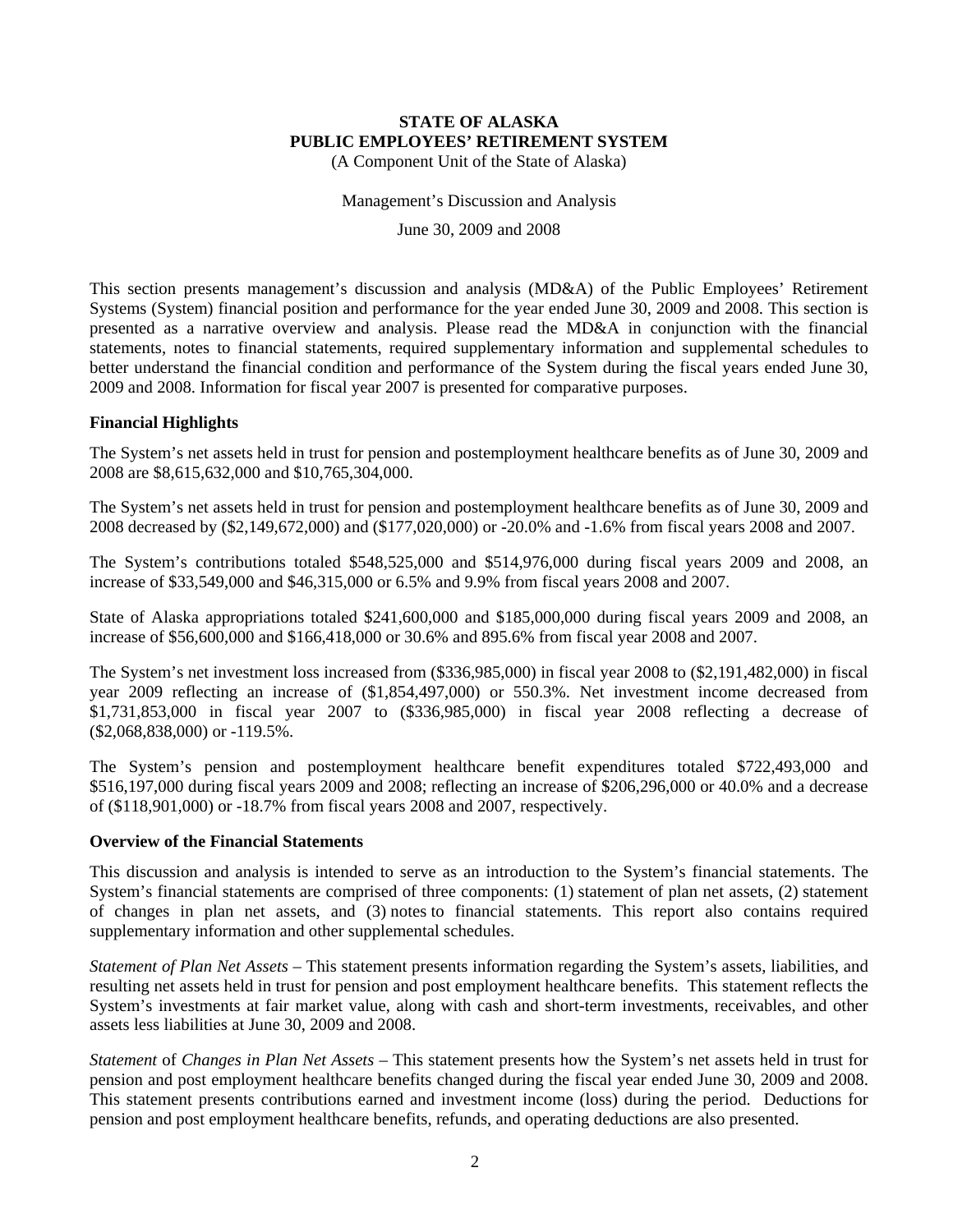(A Component Unit of the State of Alaska)

#### Management's Discussion and Analysis

#### June 30, 2009 and 2008

The above statements represent resources available for investment and payment of benefits as of June 30, 2009 and 2008, and the sources and uses of those funds during fiscal year 2009 and 2008.

*Notes to Financial Statements* – The notes to financial statements are an integral part of the financial statements and provide additional detailed information and schedules that is essential to a full understanding of the System's financial statements.

*Required Supplementary Information and Related Notes* – The required supplementary information consists of three schedules and related notes concerning the funded status of the System and actuarial assumptions and methods used in the actuarial valuation.

*Supplemental Schedules* – Supplemental schedules include System statements of plan net assets and changes in plan net assets by each plan and fund, detailed information on administrative and investment deductions incurred by the System and payments to consultants (other than investment advisors) for professional services.

| <b>Plan Net Assets (In thousands)</b>  |           |            |                     |            |            |  |  |  |
|----------------------------------------|-----------|------------|---------------------|------------|------------|--|--|--|
|                                        |           |            | Increase/(decrease) |            |            |  |  |  |
| <b>Description</b>                     | 2009      | 2008       | Amount              | Percentage | 2007       |  |  |  |
| Assets:                                |           |            |                     |            |            |  |  |  |
| Cash and cash equivalents              | 39,636    | 34,332     | 5,304               | 15.45%     | 21,398     |  |  |  |
| Due from State of Alaska General Fund  | 13,145    | 20,441     | (7,296)             | (35.69)    | 7,692      |  |  |  |
| Contributions receivable               | 22,053    | 27,255     | (5,202)             | (19.09)    | 18,876     |  |  |  |
| Due from retiree health fund           | 1,051     |            | 1,051               | 100.00     |            |  |  |  |
| Other receivables                      | 2,084     | 138        | 1,946               | 1,410.14   |            |  |  |  |
| Due from postemployment healthcare     |           | 3,490,576  | (3,490,576)         | (100.00)   |            |  |  |  |
| Securities lending collateral          |           |            |                     | n/a        | 1,191,168  |  |  |  |
| Investments, at fair value             | 8,550,532 | 10,779,493 | (2,228,961)         | (20.68)    | 10,901,724 |  |  |  |
| Other assets                           | 2,824     | 8          | 2,816               | 35,200.00  | 4          |  |  |  |
| Total assets                           | 8,631,325 | 14,352,243 | (5,720,918)         | (39.9)     | 12,140,862 |  |  |  |
| Liabilities:                           |           |            |                     |            |            |  |  |  |
| Accrued expenses                       | 9,747     | 9,022      | 725                 | 8.0        | 7,358      |  |  |  |
| Due to Alaska Retiree Health Care Fund |           | 3,490,576  | (3,490,576)         | (100.0)    |            |  |  |  |
| Due to State of Alaska General Fund    | 5,844     | 16,861     | (11,017)            | (65.3)     | 12         |  |  |  |
| Due to other funds                     | 102       | 70,480     | (70, 378)           | (99.9)     |            |  |  |  |
| Securities lending collateral payable  |           |            |                     | n/a        | 1,191,168  |  |  |  |
| <b>Total liabilities</b>               | 15,693    | 3,586,939  | (3,571,246)         | (99.6)     | 1,198,538  |  |  |  |
| Net assets                             | 8,615,632 | 10,765,304 | (2,149,672)         | $(20.0)\%$ | 10,942,324 |  |  |  |

#### **Condensed Financial Information**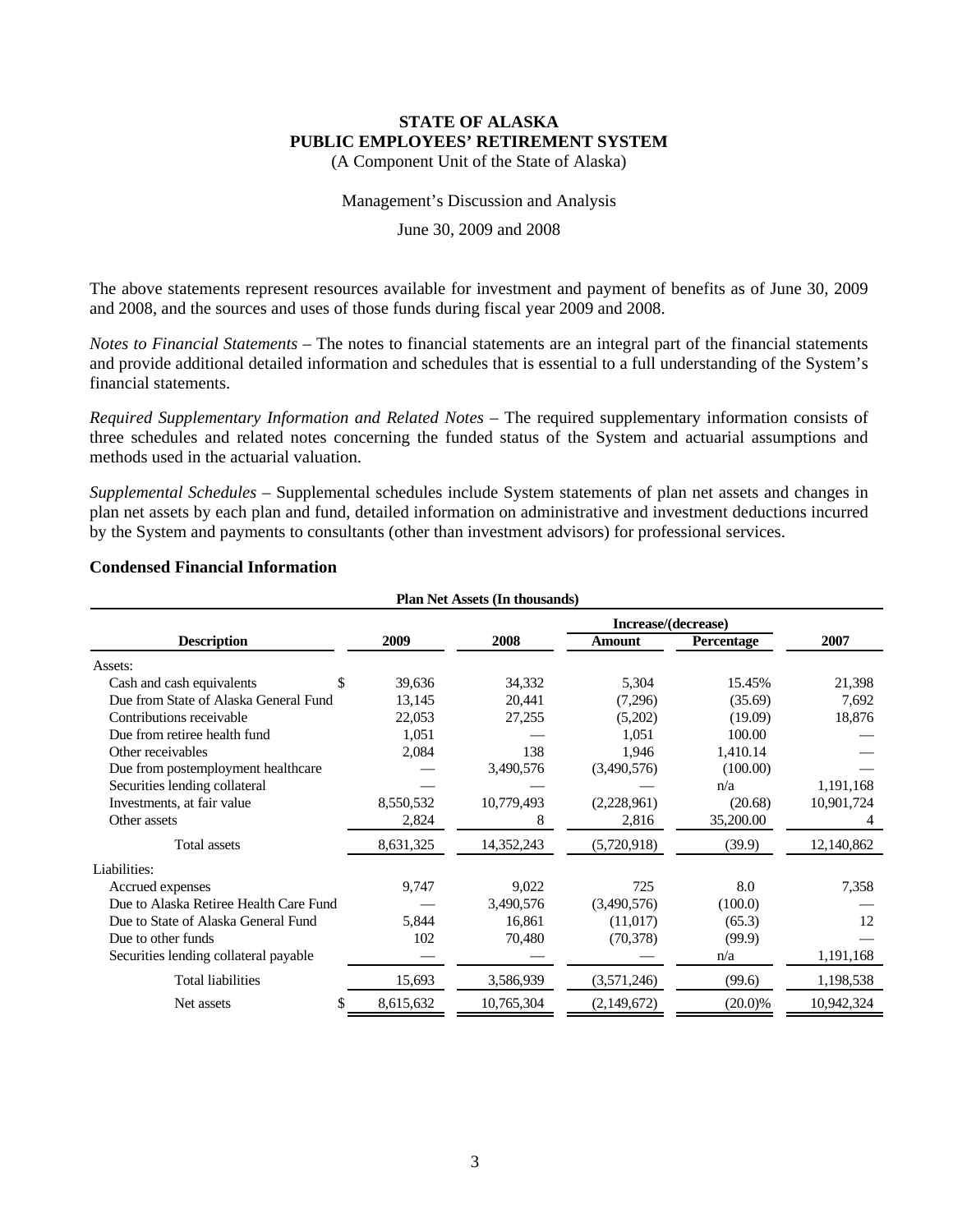(A Component Unit of the State of Alaska)

Management's Discussion and Analysis

#### June 30, 2009 and 2008

| <b>Changes in Plan Net Assets (In thousands)</b> |    |             |            |                     |            |            |  |  |  |
|--------------------------------------------------|----|-------------|------------|---------------------|------------|------------|--|--|--|
|                                                  |    |             |            | Increase/(decrease) |            |            |  |  |  |
| <b>Description</b>                               |    | 2009        | 2008       | Amount              | Percentage | 2007       |  |  |  |
| Net assets, beginning of year                    | \$ | 10,765,304  | 10,942,324 | (177,020)           | $(1.6)\%$  | 9,379,471  |  |  |  |
| Additions (reductions):                          |    |             |            |                     |            |            |  |  |  |
| Contributions                                    |    | 548,525     | 514,976    | 33,549              | 6.5        | 468,661    |  |  |  |
| Appropriation - State of Alaska                  |    | 241,600     | 185,000    | 56,600              | 30.6       | 18,582     |  |  |  |
| Net investment (loss) income                     |    | (2,191,482) | (336,985)  | (1,854,497)         | 550.3      | 1,731,853  |  |  |  |
| <b>Transfers</b>                                 |    |             | 3,490,576  | (3,490,576)         | (100.0)    |            |  |  |  |
| Other additions                                  |    | 8,780       | 47         | 8,733               | 18,580.9   | 84         |  |  |  |
| Total (reductions) additions                     |    | (1,392,577) | 3,853,614  | (5,246,191)         | (136.1)    | 2,219,180  |  |  |  |
| Deductions:                                      |    |             |            |                     |            |            |  |  |  |
| Pension and postemployment                       |    |             |            |                     |            |            |  |  |  |
| healthcare benefits                              |    | 722,493     | 516,197    | 206,296             | 40.0       | 635,098    |  |  |  |
| <b>Refund of Contributions</b>                   |    | 13,884      | 15,159     | (1,275)             | (8.4)      | 14,953     |  |  |  |
| Administrative                                   |    | 20,718      | 8,702      | 12,016              | 138.1      | 6,276      |  |  |  |
| <b>Transfers</b>                                 |    |             | 3,490,576  | (3,490,576)         | (100.0)    |            |  |  |  |
| Total deductions                                 |    | 757,095     | 4,030,634  | (3,273,539)         | (81.2)     | 656,327    |  |  |  |
| (Decrease) increase in                           |    |             |            |                     |            |            |  |  |  |
| net assets                                       |    | (2,149,672) | (177,020)  | (1,972,652)         | 1,114.4    | 1,562,853  |  |  |  |
| Net assets, end of year                          | S  | 8,615,632   | 10,765,304 | (2,149,672)         | $(20.0)\%$ | 10,942,324 |  |  |  |

#### **Changes in Plan Net Assets (In thousands)**

#### **Financial Analysis of the Plans**

The Statements of Net Assets as of June 30, 2009 and 2008 showed total net assets held in trust for pension and post employment healthcare benefits of \$8,615,632,000 and \$10,765,304,000. The entire amount is available to cover the System's obligations to pay pension and postemployment healthcare benefits to its members and their beneficiaries.

These amounts also represent a decrease in the System's net assets held in trust for pension and postemployment healthcare benefits of \$2,149,672,000 or -20.0% from fiscal year 2009 to 2008 and (\$177,020,000) or – 1.6% from fiscal years 2008 and 2007. Over the long term, plan member, employer contributions, and State of Alaska appropriations, as well as investment income earned, are expected to sufficiently fund the pension benefit and postemployment healthcare costs of the Plan. The decrease in net assets is due to the decrease in net investment income caused by a decline in investment returns.

The investment of pension funds is a long-term undertaking. On an annual basis, the Alaska Retirement Management Board (Board) reviews and adopts an asset allocation strategy to ensure the asset mix will remain at an optimal risk/return level given the System's constraints and objectives.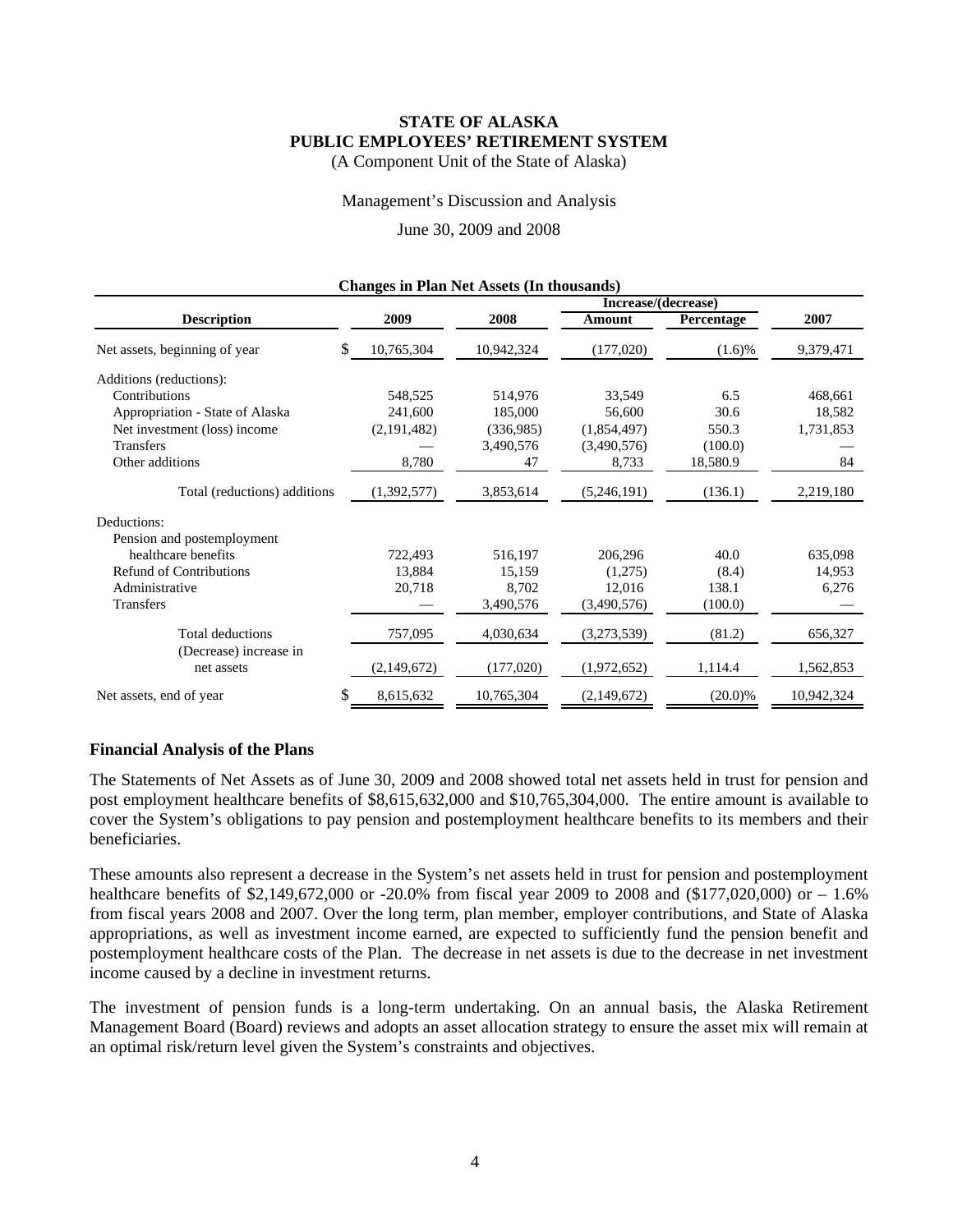(A Component Unit of the State of Alaska)

#### Management's Discussion and Analysis

June 30, 2009 and 2008

#### Defined Benefit Plan Asset Allocation

During fiscal year 2009 and 2008, the Board adopted the following asset allocation:

|                                  | 2009              |       |                         |          |  |  |
|----------------------------------|-------------------|-------|-------------------------|----------|--|--|
|                                  | <b>Pension</b>    |       | <b>Healthcare Trust</b> |          |  |  |
|                                  | <b>Allocation</b> | Range | <b>Allocation</b>       | Range    |  |  |
| Broad domestic equity            | 34%               | ± 6%  | 37%                     | $± 6\%$  |  |  |
| Global equity ex-US              | 20                | ±4    | 22                      | ±4       |  |  |
| Private equity                   |                   | ± 5   |                         | ± 3      |  |  |
| Fixed income                     | 18                | ± 3   | 20                      | ± 3      |  |  |
| Real assets                      | 15                | ± 8   | 8                       | $+5/ -8$ |  |  |
| Absolute return                  | 6                 | ±4    |                         | $+4/ -7$ |  |  |
| Cash                             |                   | ± 3   |                         | $+5/ -3$ |  |  |
| Total                            | 100%              |       | 100%                    |          |  |  |
| Expected five-year median return | 8.15%             |       | 7.90%                   |          |  |  |
| Standard deviation               | 12.85%            |       | 12.11%                  |          |  |  |

|                               | 2008              |           |  |  |
|-------------------------------|-------------------|-----------|--|--|
|                               | <b>Allocation</b> | Range     |  |  |
| Domestic large capitalization | 30.0%             | ± 3%      |  |  |
| Domestic small capitalization | 7.0               | ± 3       |  |  |
| Private equity                | 7.0               | ± 5       |  |  |
| International equity          | 14.0              | ± 3       |  |  |
| Emerging markets equity       | 2.0               | $\pm 2$   |  |  |
| Domestic fixed-income         | 18.0              | $\pm 3$   |  |  |
| International fixed-income    | 2.0               | $\pm 2$   |  |  |
| High Yield                    | 3.0               | $\pm$ 3   |  |  |
| <b>TIPS</b>                   | 0.5               | $\pm 0.5$ |  |  |
| Real estate                   | 10.0              | ±4        |  |  |
| Absolute return               | 4.0               | ±4        |  |  |
| Other                         | 2.5               | ± 2.5     |  |  |
| Cash                          | 0.0               | $\pm 3$   |  |  |
| Total                         | 100.0%            |           |  |  |
| Expected return               | 8.10%             |           |  |  |
| Standard deviation            | 12.50%            |           |  |  |

For Fiscal Years 2009 and 2008, the Defined Benefit Plan's investments generated a -20.49% and -3.06% rate of return. The Defined Benefit Plan's annualized rate of return was 2.88% over the last three years and +2.20% over the last five years, significantly less than the actuarial rate of return of 8.25%.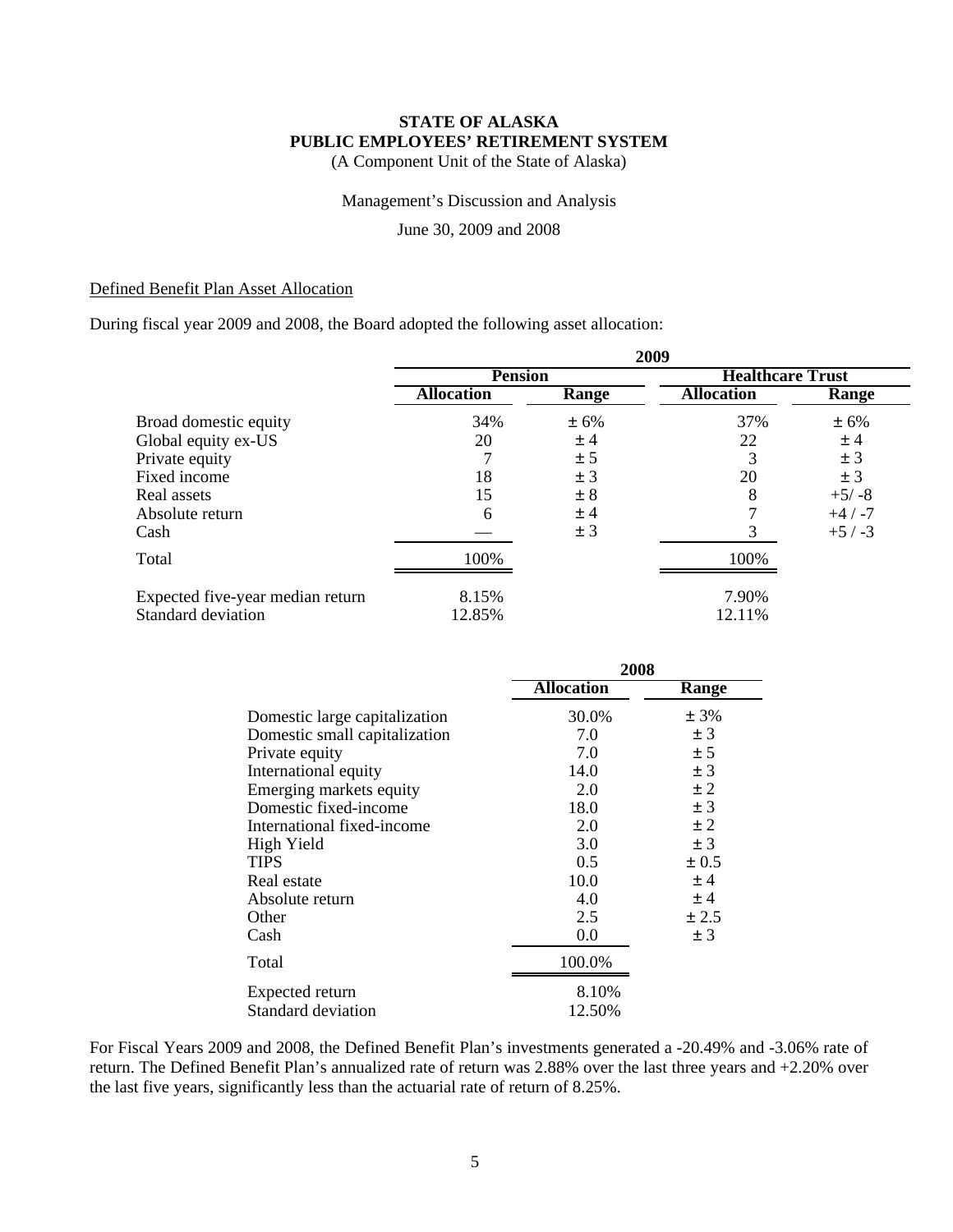(A Component Unit of the State of Alaska)

#### Management's Discussion and Analysis

June 30, 2009 and 2008

#### Defined Contribution Retirement Plan Asset Allocation

During fiscal year 2009 and 2008, the Board adopted the following asset allocation for the Defined Contribution Retirement Plan's Retiree Major Medical Insurance Fund, Health Reimbursement Arrangement Fund, and Occupational Death and Disability Fund:

|                               | 2009              |           |  |  |
|-------------------------------|-------------------|-----------|--|--|
|                               | <b>Allocation</b> | Range     |  |  |
| Broad domestic equity         | 34.0%             | ±6%       |  |  |
| Global equity Ex-U.S.         | 20.0              | ±4        |  |  |
| Private equity                | 7.0               | $+5/ -7$  |  |  |
| Fixed income                  | 18.0              | $\pm 3$   |  |  |
| Real assets                   | 15.0              | $+5/ -15$ |  |  |
| Absolute return               | 6.0               | $+4/ -6$  |  |  |
| Cash                          | 0.0               | $+3$      |  |  |
| Total                         | 100.0%            |           |  |  |
| Expected return               | 8.15%             |           |  |  |
| <b>Standard deviation</b>     | 12.85%            |           |  |  |
|                               | 2008              |           |  |  |
|                               | <b>Allocation</b> | Range     |  |  |
| Domestic large capitalization | 35.0%             | $\pm 3\%$ |  |  |
| Domestic small capitalization | 9.0               | $\pm 3$   |  |  |
| International equity          | 18.0              | $\pm 3$   |  |  |
| Emerging markets equity       | 4.0               | $\pm 3$   |  |  |
| Domestic fixed-income         | 13.0              | $\pm 3$   |  |  |
| International fixed-income    | 2.0               | $\pm 2$   |  |  |
| <b>TIPS</b>                   | 10.0              | $\pm 3$   |  |  |
| Real estate                   | 9.0               | $\pm 3$   |  |  |
| Cash                          | 0.0               | $+3$      |  |  |
| Total                         | 100.0%            |           |  |  |
| Expected return               | 7.99%             |           |  |  |
| <b>Standard deviation</b>     | 12.17%            |           |  |  |

#### **Actuarial Valuations and Funding Progress – Defined Benefit (DB) Plan**

The overall objective of a pension fund is to accumulate sufficient funds to meet all expected future obligations to members. The employer contribution requirements are actuarially determined as a percentage of eligible salaries, and reflect the cost of benefits accruing during a fiscal year and a fixed amortization of the unfunded accrued liability. The amortization period is recommended by the actuary and adopted by the Board. Employer contribution rates are recommended by the actuary and the actuarially determined contribution rate is considered for adoption by the Board annually. Decreases in investment results, increasing healthcare costs, and contribution shortfalls continue to impact the Defined Benefit Plan's funding ratio. The ratio of assets to liabilities was 69.5%,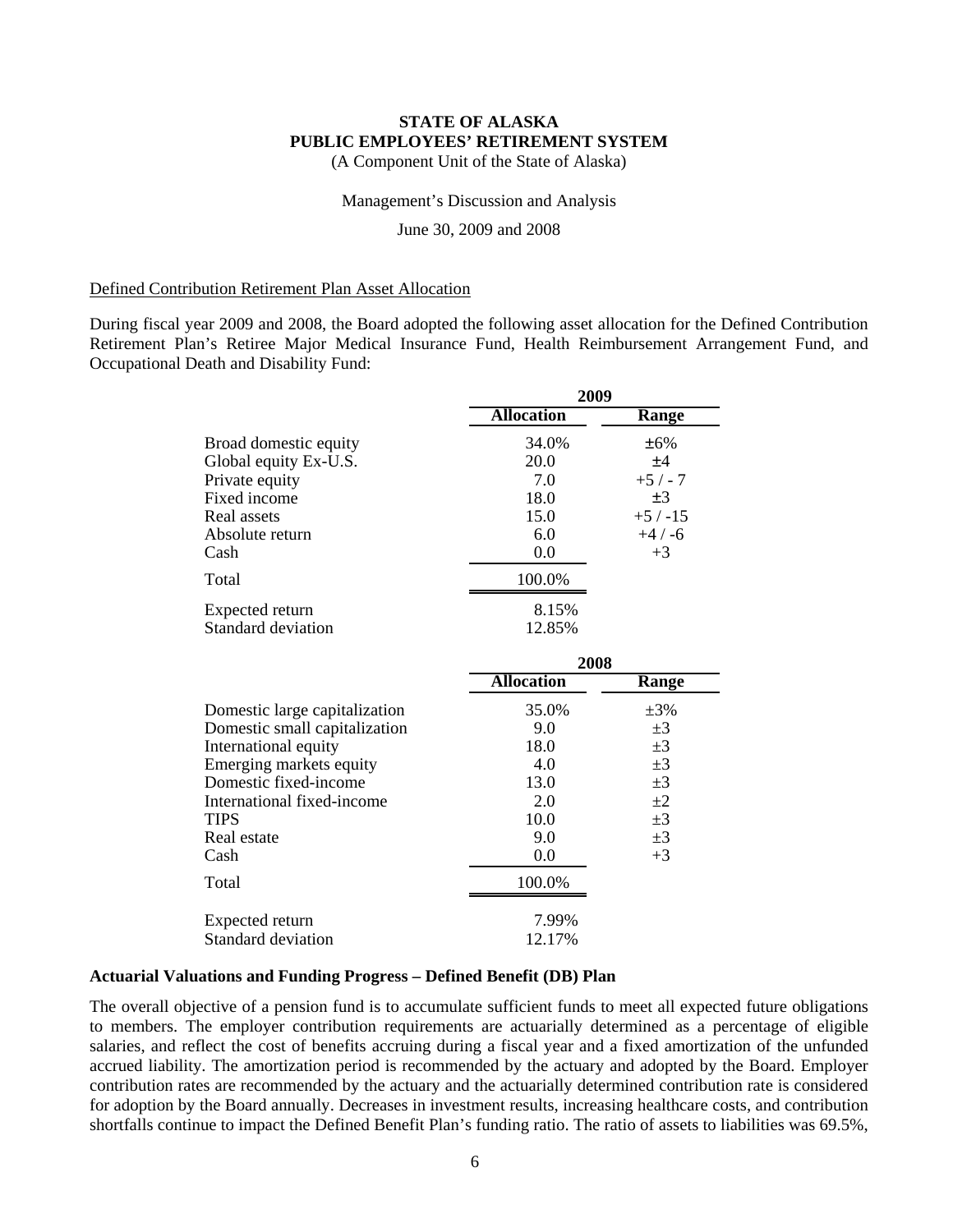(A Component Unit of the State of Alaska)

#### Management's Discussion and Analysis

#### June 30, 2009 and 2008

at June 30, 2008 (the date of the Defined Benefit Plan's latest actuarial valuation report). The goal for the DB Plan is to make progress toward achieving the funding objectives.

A summary of the actuarial assumptions and methods is presented in the Notes to Required Supplementary Information. The assumptions, when applied in combination, fairly represent past and anticipated future experience of the DB Plan.

For fiscal year 2009, (based on the June 30, 2006 actuarial valuation report) the consolidated normal cost rate decreased from 14.48% to 13.72%, the average past service rate increased from 18.03% to 21.50%, thus producing a total fiscal year 2009, actuarially determined, average annual required contribution rate in the DB Plan of 35.22%. The Board adopted the actuarially determined contribution rate of 35.22% for fiscal year 2009.

|                                      | <b>Valuation Year</b><br>(Dollars in thousands) |            |
|--------------------------------------|-------------------------------------------------|------------|
|                                      | 2008                                            | 2007       |
| Valuation assets                     | 11,040,106                                      | 9.900.960  |
| Accrued liabilities (total benefits) | 15,888,141                                      | 14,570,933 |
| Funding ratio                        | 69.5%                                           | 68.0%      |

#### **Contributions and Investment Income**

The additions required to fund retirement benefits are accumulated through a combination of employer and plan member contributions, State of Alaska appropriation, investment income (loss), other additions, and a transfer.

|                                 | <b>Additions (In thousands)</b> |           |                     |             |           |  |  |  |
|---------------------------------|---------------------------------|-----------|---------------------|-------------|-----------|--|--|--|
|                                 |                                 |           | Increase/(decrease) |             |           |  |  |  |
|                                 | 2009                            | 2008      | Amount              | Percentage  | 2007      |  |  |  |
| Plan members contributions      | \$<br>141,073                   | 134.151   | 6,922               | 5.2%        | 126,278   |  |  |  |
| <b>Employer contributions</b>   | 407,452                         | 380,825   | 26.627              | 7.0         | 338,890   |  |  |  |
| Appropriation - State of Alaska | 241,600                         | 185,000   | 56,600              | 30.6        | 18,582    |  |  |  |
| Net investment (loss) income    | (2,191,482)                     | (336,985) | (1,854,497)         | 550.3       | 1,731,757 |  |  |  |
| Transfer from postemployment    |                                 |           |                     |             |           |  |  |  |
| health fund                     |                                 | 3,490,576 | (3,490,576)         | (100.0)     |           |  |  |  |
| Other additions                 | 8,780                           | 47        | 8,733               | 18,580.9    | 84        |  |  |  |
| Total                           | (1,392,577)                     | 3,853,614 | (5,246,191)         | $(136.1)\%$ | 2,215,591 |  |  |  |

The Plan's employer contributions increased from \$380,825,000 in fiscal year 2008 to \$407,452,000 in fiscal year 2009, an increase of \$26,627,000 or 7.0%. There was an increase from \$338,890,000 during fiscal year 2007 to \$380,825,000 during fiscal year 2008, an increase of \$41,935,000 or 12.4%.

The State of Alaska provided \$241,600,000 in employer on-behalf payments for Fiscal Year 2009 in Senate Bill 53, Section 55 (e).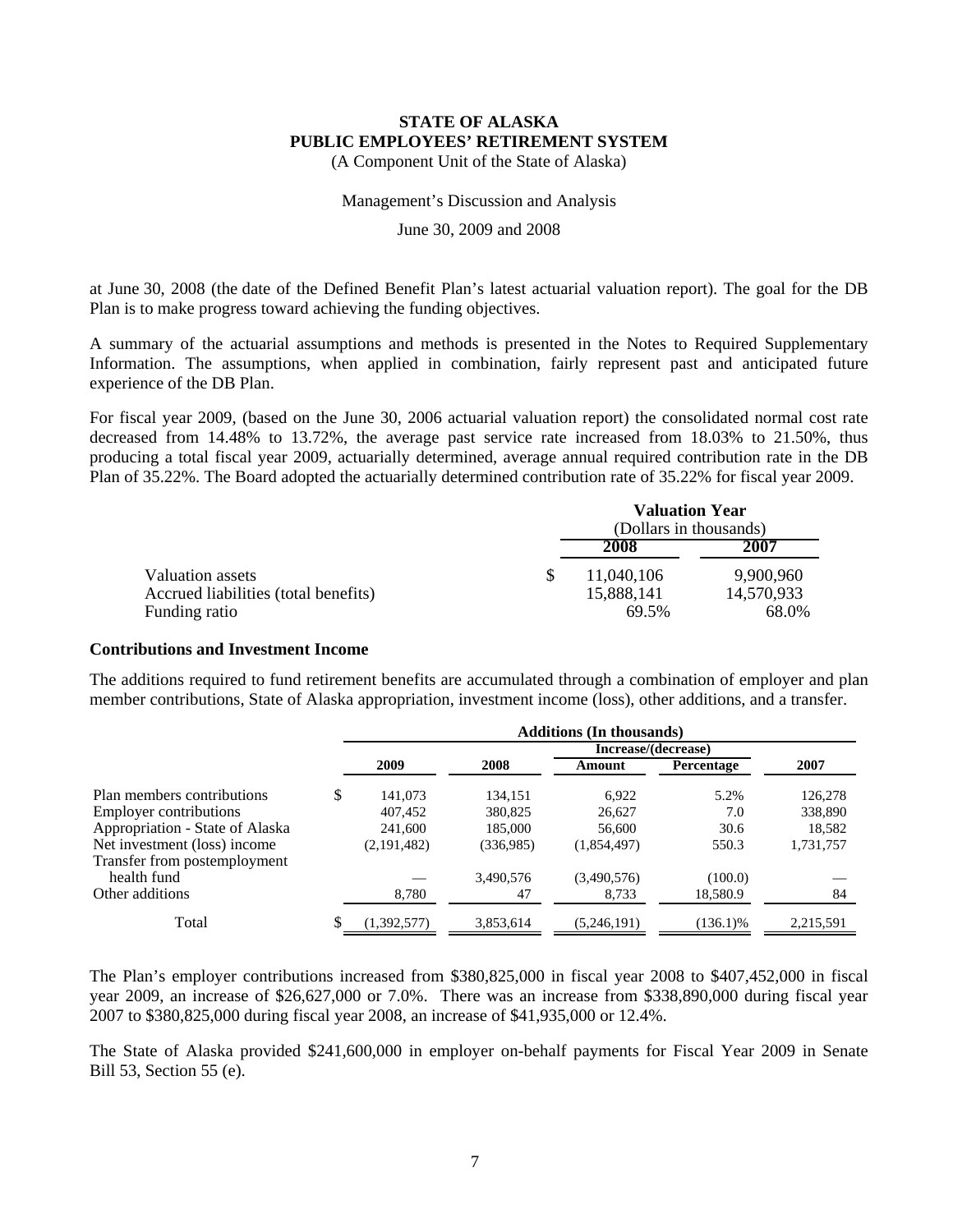(A Component Unit of the State of Alaska)

#### Management's Discussion and Analysis

June 30, 2009 and 2008

The DB Plan's actuarial determined employer contribution rate increased from 32.51% in fiscal year 2008 to 35.22% in fiscal year 2009. The employer effective contribution rate for fiscal year 2009 was established to be 22.00%, but not lower than 14.48%, in Senate Bill 53, Section 55 (f).

Increases in actuarial determined contribution rates in Fiscal Year 2009 are largely due to the contribution shortfall related to contributions made in Fiscal Year 2007 and 2008.

The Plan's net investment loss in fiscal year 2009 increased by (\$1,854,497,000) or 550.3% from losses incurred in fiscal year 2008. Net investment income decreased by \$2,068,742,000 or -119.5% over amount recorded in 2007. Investments were hard hit by the economic downturn and for eight months of the fiscal year, investments results were heavily negative. Beginning March 2009, the investment environment turned around with assistance from the Federal government's intervention in the economy through various stimulus packages.

|                            | 2009      | 2008     | 2007   |  |
|----------------------------|-----------|----------|--------|--|
| System returns             | $-20.49%$ | 3.06%    | 18.87% |  |
| Domestic equities          | $-26.72$  | $-13.53$ | 20.10  |  |
| International equities     | $-29.11$  | $-7.58$  | 30.20  |  |
| Fixed income               | 3.39      | 6.58     | 6.20   |  |
| Private equity             | $-23.67$  |          |        |  |
| Absolute return            | $-12.51$  |          |        |  |
| Real assets                | $-21.02$  | 5.71     | 20.70  |  |
| International fixed income |           | 18.96    | 1.97   |  |

The Defined Contribution Retirement (DCR) Pension Trust employer effective rate for the DCR Pension Trust Fund's for Fiscal Year 2009 was set at no less than 14.48% and no more than 22.00%, based on their DB plan rate.

The DCR Pension Trust employer contribution rate for Fiscal Year 2009 was 5.00%. The DCR Occupational Death and Disability rate for "peace officers and firefighters" for fiscal year 2009 was 1.33% and for "All Other" employees was 0.58%, per Board Resolution 2007-38. The Retiree Major Medical Insurance Fund was 0.99% per Board Resolution 2007-37, and the rate for the Health Reimbursement Arrangement Fund was set at 3% of the employer's average annual compensation per AS 39.30.370. Any remaining balance, if any, after subtracting the mandatory contributions from the total employer contribution rate of 22.00% was deposited in the DB Plan.

Over the long term, investment income has been a major component of additions to System assets. During fiscal year 2009, the System experienced a significant reduction in rates of return on investments. The rate of return used in the actuarial valuation report to determine liabilities of the DB Plan was 8.25%. The fiscal year 2009 and 2008 losses represent a substantial reversal of investment income from 2007 and 2006.

During fiscal year 2008, the Plan transferred the fund balance as of June 30, 2007 of the Postemployment Healthcare fund to the Alaska Retiree Healthcare Trust fund as a result of approval from the Internal Revenue Service for the Public Employees' and Teachers' Retirement Systems for pre-funding of postemployment healthcare costs. The actual transfer of funds occurred in fiscal year 2009.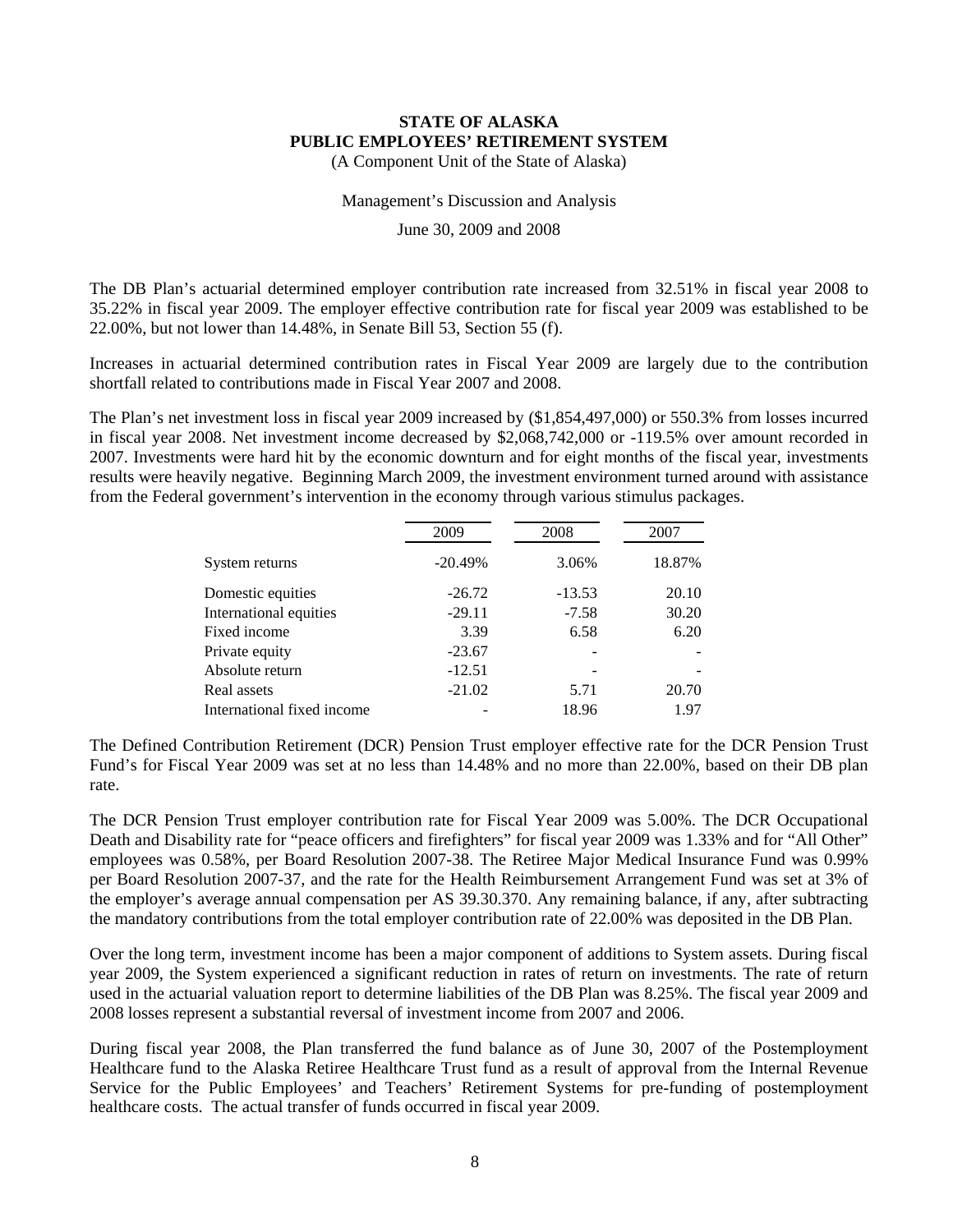(A Component Unit of the State of Alaska)

#### Management's Discussion and Analysis

June 30, 2009 and 2008

#### **Benefits and Other Deductions**

The primary deduction of the DB Plan is the payment of pension benefits. The primary deduction of the DCR Pension Trust Plan is the refund of contributions. These benefit payments, together with postemployment healthcare premiums paid, healthcare claims paid, lump sum refunds made to former plan members, and the cost of administering the plans comprise the costs of operations.

|                                       |    | <b>Deductions</b> |         |                     |                   |         |  |  |
|---------------------------------------|----|-------------------|---------|---------------------|-------------------|---------|--|--|
|                                       |    |                   |         | Increase/(decrease) |                   |         |  |  |
|                                       |    | 2009              | 2008    | Amount              | <b>Percentage</b> | 2007    |  |  |
| Pension and postemployment healthcare | Φ  | 722,493           | 516,197 | 206,296             | 40.0%             | 635,098 |  |  |
| Refund of contributions               |    | 13.884            | 15,159  | (1,275)             | (8.4)             | 14,953  |  |  |
| Administrative                        |    | 20.718            | 8.702   | 12.016              | 138.1             | 6,276   |  |  |
| Total                                 | J. | 757,095           | 540,058 | 217,037             | 40.2%             | 656,327 |  |  |

The System's pension and postemployment healthcare benefit payments in 2009 increased \$206,296,000 or 40.0% from fiscal year 2008 and decreased (\$118,901,000) or –18.7% from fiscal years 2008 and 2007, respectively. The primary reason of the increase was the change in how healthcare costs are reported in the System's financial statements. The DB Plan define was established with Senate Bill 123 and became effective July 1, 2007. The Alaska Retiree Healthcare Trust (ARHCT) healthcare claims payments were \$256,408,000 for fiscal year 2009 compared to \$77,074,000 in fiscal year 2008. Prior to fiscal year 2008, the System was responsible for a healthcare premium paid directly to the Retiree Health Fund (RHF) for each retired member / beneficiary participating in the System. Beginning July 1, 2007, the System began funding the ARHCT via employer contributions. The RHF continued to pay healthcare claims for the three participating Systems until February 29, 2008. Beginning March 1, 2008, the ARHCT is responsible for payment of healthcare claims.

Administrative deductions in 2009 increased \$12,016,000 or 138.1% from fiscal year 2008 and increased \$2,426,000 or 38.6% from fiscal year 2008 and 2007, respectively.

The increase in administrative deductions is related to an increase in actuarial cost and an increase in the administrative expenses associated with the third party administrator of the healthcare plans. In prior years the administrative cost for the healthcare plans was reflected in the retiree health fund. These costs are now reflected in the DB Plan's Alaska Healthcare Trust.

#### **Funding**

Retirement benefits are financed by accumulations from employers, plan members, State of Alaska appropriations, and income earned on System investments.

• The employer contribution rates are determined by the DB Plan's consulting actuaries and adopted by the Board annually. The DCR Plan's employer contribution rates were established by Alaska Statute and adopted by the Board, with the exception of the Healthcare Reimbursement Arrangement Plan amounts, which are calculated and approved by the Department.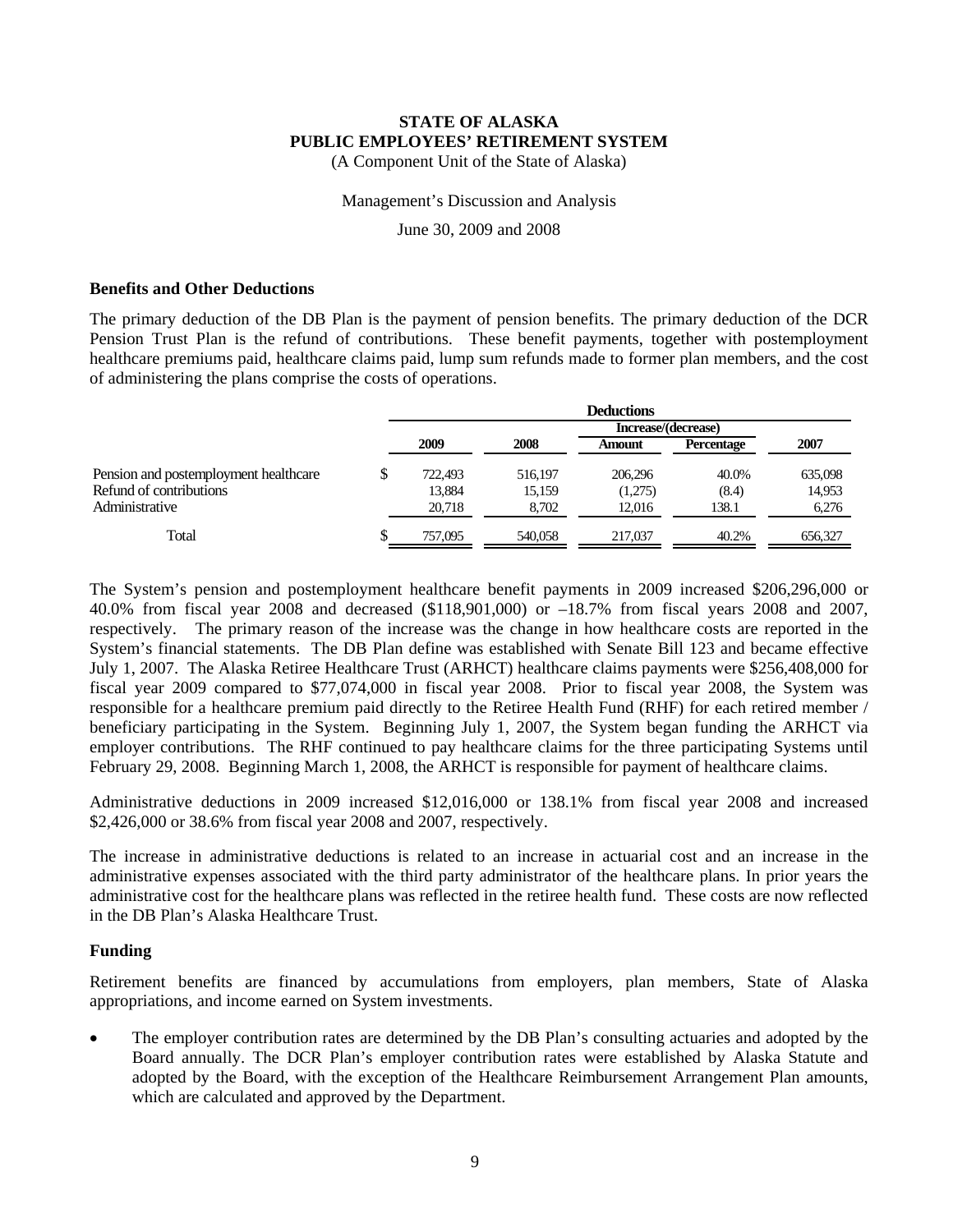(A Component Unit of the State of Alaska)

Management's Discussion and Analysis

June 30, 2009 and 2008

- Plan member contributions are set by Alaska Statute 39.35.160. for the DB Plan and Alaska Statute 39.35.730 for the DCR Plan.
- Alaska Statute 39.25.280 requires that additional state contributions are required each July 1 or as soon after July 1 for the ensuing fiscal year that when combined with the total employer contributions is sufficient to pay the Plan's past service liability at the contribution rate adopted by the Board for that fiscal year.
- The Board works with an external consultant to determine the proper asset allocation strategy.

#### **Legislation**

During fiscal year 2009, the Twenty-Sixth Alaska State Legislature enacted one law that affects the System:

• House Bill 81 appropriates \$107.9 million from the general fund to the Department of Administration for deposit in the System's defined benefit pension fund and retiree healthcare trust as partial payment of the participating employers' contributions for the fiscal year ending June 30, 2010. This appropriation is to fund the difference between the statutory required contribution established in Senate Bill 125 of 22 percent and the actuarially determined contribution rate of 27.65 percent for fiscal year 2010.

#### **Economic Conditions, Future Contribution Rates, and Status of Unfunded Liability**

The financial market environment continues to challenge investors. With the threat of inflation, the failures of financial institutions and brokerage firms, and continued turmoil in the Middle East, many forces once again pose changes to Plan investments. The Board continues to diversify the portfolio of the Plan to maintain an optimal risk/return ratio.

The return on the DB Plan's investments failed to meet or exceed its' actuarially assumed return of 8.25%. Even with investment returns exceeding the actuarial rate of return, the System will continue to see an increase in actuarial determined contribution rates due to rising medical cost and past contribution shortfalls.

The consulting actuary recommended an increase from the average employer contribution rate of 32.51% in fiscal year 2008 to 35.22% in fiscal year 2009. The Board adopted the actuarially determined contribution rate of 35.22% for fiscal year 2009, up 2.71 points from the fiscal year 2008 Board adopted actuarially determined contribution rate of 32.51%. The employer effective rate for fiscal year 2009 was set at no less than 14.48% and no more than 22.00%.

The June 30, 2008, actuarial valuation for the DB Plan reported a funding ratio of 69.5% and an unfunded liability of \$4.85 billion.

For fiscal year 2009 and 2008, the DCR Plan's employer contribution rate was established at 22%. The DCR Plan retiree medical plan contribution rate was adopted by the Board to be 0.99% for fiscal year 2009 and 2008 respectively. The DCR Plan's occupational death and disability rate for peace officers and firefighters was adopted by the Board to be 1.33% for fiscal year 2009 and 2008. The DCR Plan's occupational death and disability rate for all other employees was adopted by the Board to be 0.58% for fiscal year 2009 and 2008, respectively. The actuarial determined rates for fiscal year 2010 was set in the June 30, 2007 valuations to be 27.65% and the 2011 actuarial determined rate was set in the June 30, 2008 valuation to be 27.96%.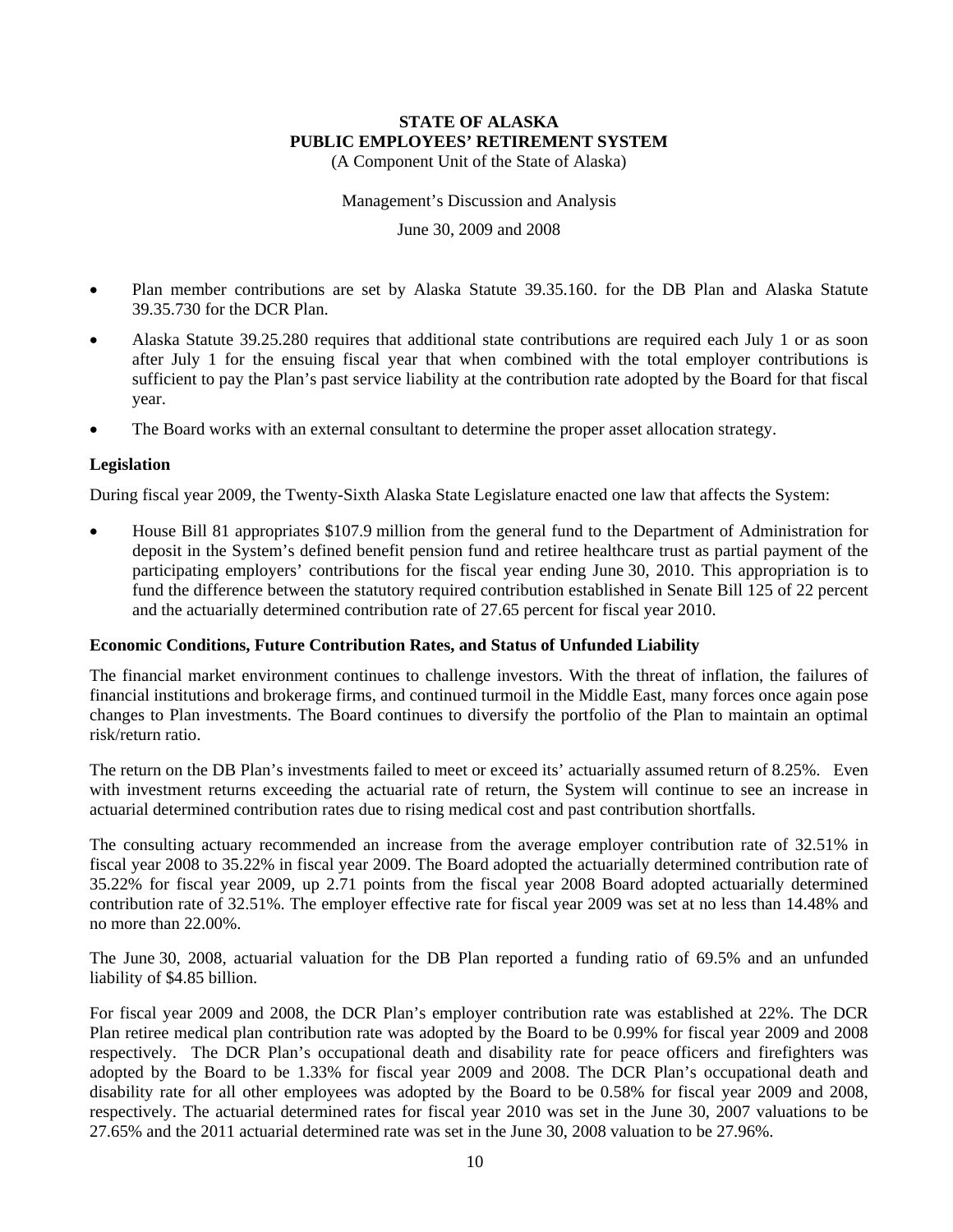(A Component Unit of the State of Alaska)

Management's Discussion and Analysis

June 30, 2009 and 2008

#### **Requests for Information**

This financial report is designed to provide a general overview of the finances for all those with interest in the finances. Questions concerning any of the information provided in this report or requests for additional financial information should be addressed to:

> State of Alaska Public Employees' Retirement System Division of Retirement & Benefits, Accounting Section P.O. Box 110203 Juneau, Alaska 99811-0203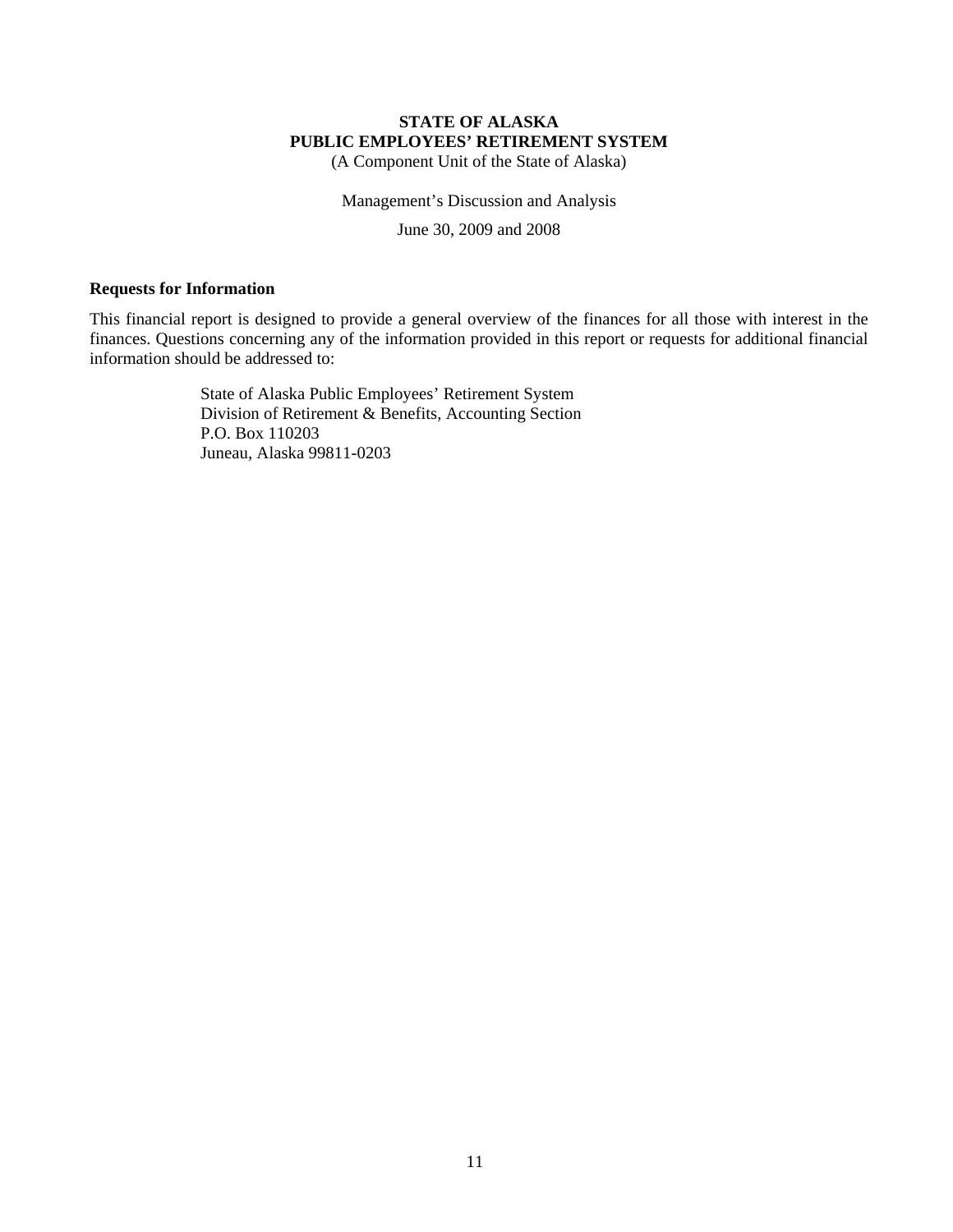Statements of Plan Net Assets

June 30, 2009 and 2008

(In thousands)

|                                                                                  | 2009                           |                      |                               | 2008                           |                          |                               |
|----------------------------------------------------------------------------------|--------------------------------|----------------------|-------------------------------|--------------------------------|--------------------------|-------------------------------|
|                                                                                  |                                | <b>Defined</b>       |                               |                                | <b>Defined</b>           |                               |
|                                                                                  | <b>Defined Benefit</b><br>Plan | Contribution<br>Plan | <b>SYSTEM</b><br><b>TOTAL</b> | <b>Defined Benefit</b><br>Plan | Contribution<br>Plan     | <b>SYSTEM</b><br><b>TOTAL</b> |
| Assets:                                                                          |                                |                      |                               |                                |                          |                               |
| Cash and cash equivalents (notes 3, 4, 5 and 6):                                 |                                |                      |                               |                                |                          |                               |
| Short-term fixed income pool<br>Great West / participant directed deposit        | 37,439<br>s.                   | 612<br>1,585         | 38,051<br>1,585               | 32,531                         | 1,477<br>324             | 34,008<br>324                 |
| Total cash and cash equivalents                                                  | 37,439                         | 2,197                | 39,636                        | 32,531                         | 1,801                    | 34,332                        |
| Receivables:                                                                     |                                |                      |                               |                                |                          |                               |
| Contributions                                                                    | 22,029                         | 24                   | 22,053                        | 27,079                         | 176                      | 27,255                        |
| Due from State of Alaska General Fund                                            | 9,169                          | 3,976                | 13,145                        | 17,624                         | 2,817                    | 20,441                        |
| Due from retiree health fund<br>Due from postemployment healthcare fund (note 7) | 1,051                          |                      | 1,051                         | 3,490,576                      |                          | 3,490,576                     |
| Other accounts receivable                                                        | 2,084                          |                      | 2,084                         | 138                            |                          | 138                           |
| Total receivables                                                                | 34,333                         | 4,000                | 38,333                        | 3,535,417                      | 2,993                    | 3,538,410                     |
| Investments (notes 3, 4, 5, 6 and 9) at fair value:                              |                                |                      |                               |                                |                          |                               |
| <b>Fixed Income Securities</b>                                                   |                                |                      |                               |                                |                          |                               |
| Retirement fixed income pool                                                     | 998,809                        | 2,977                | 1,001,786                     | 1,642,571                      |                          | 1,642,571                     |
| High yield pool                                                                  | 189,135                        | 416                  | 189,551                       | 260,351                        |                          | 260,351                       |
| International fixed income pool                                                  | 130,194                        | 413                  | 130,607                       | 219,627                        |                          | 219,627                       |
| Emerging debt pool                                                               | 65,747                         | 92                   | 65,839                        |                                |                          |                               |
| <b>Total Fixed Income Securities</b>                                             | 1,383,885                      | 3,898                | 1,387,783                     | 2,122,549                      |                          | 2,122,549                     |
| <b>Broad Domestic Equity</b><br>Broad domestic equity                            | 2,839,854                      | 7,683                | 2,847,537                     | 3,420,343                      |                          | 3,420,343                     |
| <b>Total Broad Domestic Equity</b>                                               | 2,839,854                      | 7,683                | 2,847,537                     | 3,420,343                      |                          | 3,420,343                     |
| Global Equity Ex-US                                                              |                                |                      |                               |                                |                          |                               |
| International equity pool                                                        | 1,307,598                      | 3,413                | 1.311.011                     | 1,554,576                      |                          | 1,554,576                     |
| Emerging markets equity pool                                                     | 360,383                        | 1,121                | 361,504                       | 293,598                        |                          | 293,598                       |
| <b>Total Global Equity Ex-US</b>                                                 | 1,667,981                      | 4,534                | 1,672,515                     | 1,848,174                      |                          | 1.848.174                     |
| Private Equity                                                                   |                                |                      |                               |                                |                          |                               |
| Private equity pool                                                              | 733,421<br>733,421             | 1,547<br>1,547       | 734,968<br>734,968            | 888,882<br>888.882             |                          | 888,882<br>888,882            |
| <b>Total Private Equity</b><br>Absolute Return                                   |                                |                      |                               |                                |                          |                               |
| Absolute return pool                                                             | 376,296                        | 1,392                | 377,688                       | 435,243                        |                          | 435,243                       |
| <b>Total Absolute Return</b>                                                     | 376,296                        | 1,392                | 377,688                       | 435,243                        |                          | 435,243                       |
| <b>Real Assets</b>                                                               |                                |                      |                               |                                |                          |                               |
| Real estate pool                                                                 | 910,810                        | 1,576                | 912,386                       | 1,304,634                      |                          | 1,304,634                     |
| Real estate investment trust pool                                                | 23,407                         | 219                  | 23,626                        |                                |                          |                               |
| Energy pool                                                                      | 53,556<br>317,290              | 227<br>223           | 53,783<br>317,513             |                                |                          |                               |
| Farmland pool<br>Farmland water pool                                             | 10,549                         |                      | 10,549                        |                                |                          |                               |
| Timber pool                                                                      | 106,774                        | 514                  | 107,288                       |                                |                          |                               |
| Treasury inflation protected securities pool                                     | 52,074                         | 699                  | 52,773                        | 57,544                         | 1,084                    | 58,628                        |
| Mortgages                                                                        |                                |                      |                               |                                |                          |                               |
| <b>Total Real Assets</b><br>Other investment funds, at fair value:               | 1,474,460                      | 3,458                | 1,477,918                     | 1,362,178                      | 1,084                    | 1,363,262                     |
| Pooled investment funds                                                          |                                | 2,568                | 2,568                         |                                |                          |                               |
| Collective investment funds                                                      |                                | 49,555               | 49,555                        | 327,130                        | 33,177                   | 360,307                       |
| Other                                                                            |                                |                      |                               | 340,733                        |                          | 340,733                       |
| Total Other investment funds                                                     |                                | 52,123               | 52,123                        | 667,863                        | 33,177                   | 701,040                       |
| Total investments                                                                | 8,475,897                      | 74,635               | 8,550,532                     | 10,745,232                     | 34,261                   | 10,779,493                    |
| Other:                                                                           |                                |                      |                               |                                |                          |                               |
| Other                                                                            | 2,824                          |                      | 2,824                         | 8                              |                          | 8                             |
| Total other                                                                      | 2,824                          |                      | 2,824                         | 8                              |                          | $\,$ 8 $\,$                   |
| Total assets                                                                     | 8,550,493                      | 80,832               | 8,631,325                     | 14,313,188                     | 39,055                   | 14,352,243                    |
| Liabilities:                                                                     |                                |                      |                               |                                |                          |                               |
| Accrued expenses                                                                 | 8,732                          | 1,015                | 9,747                         | 8,358                          | 664                      | 9,022                         |
| Due to State of Alaska General Fund                                              | 5,844                          |                      | 5,844                         | 16,861                         | $\overline{\phantom{0}}$ | 16,861                        |
| Due to Retiree Health Medical Fund                                               |                                |                      |                               | 5,485                          |                          | 5,485                         |
| Due to Alaska Retiree Healthcare Trust - TRS                                     | 102                            |                      | 102                           | 64,995                         |                          | 64,995                        |
| Due to Alaska Retiree Healthcare Trust - PERS (note 7)                           |                                |                      |                               | 3,490,576                      |                          | 3,490,576                     |
| <b>Total liabilities</b>                                                         | 14,678                         | 1,015                | 15,693                        | 3,586,275                      | 664                      | 3,586,939                     |
| Commitment and contingencies (note 9)                                            |                                |                      |                               |                                |                          |                               |
| Net assets held in trust for pension and                                         |                                |                      |                               |                                |                          |                               |
| postemployment healthcare benefits                                               |                                |                      |                               |                                |                          |                               |
| (see unaudited Schedule of Funding Progress)                                     | S<br>8,535,815                 | 79,817               | 8,615,632                     | 10,726,913                     | 38,391                   | 10,765,304                    |
|                                                                                  |                                |                      |                               |                                |                          |                               |

See accompanying notes to financial statements.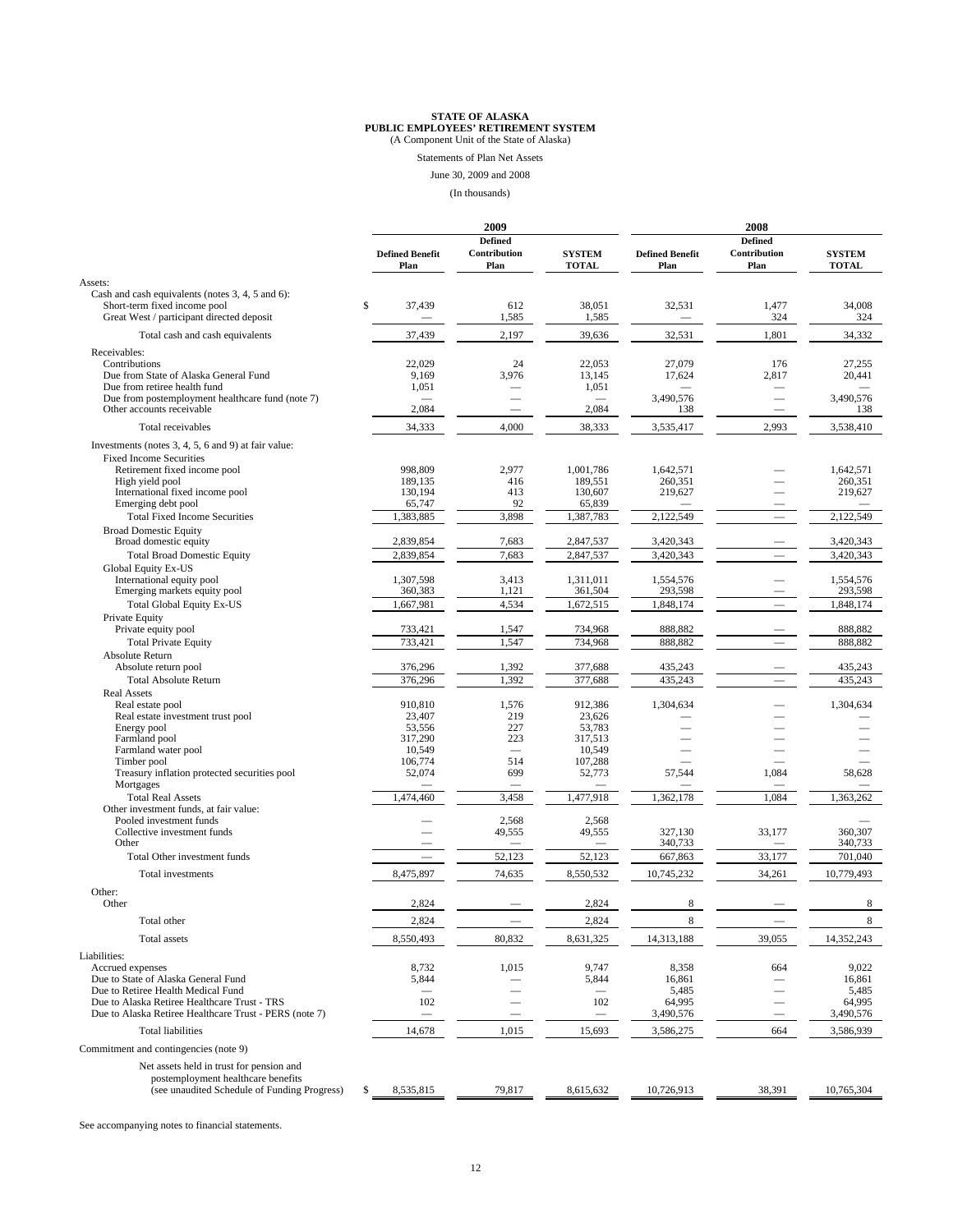Statements of Changes in Plan Net Assets

June 30, 2009 and 2008

(In thousands)

|                                                                                                                                        | 2009                                   |                                                     |                                        | 2008                                                               |                                                            |                                                                     |
|----------------------------------------------------------------------------------------------------------------------------------------|----------------------------------------|-----------------------------------------------------|----------------------------------------|--------------------------------------------------------------------|------------------------------------------------------------|---------------------------------------------------------------------|
|                                                                                                                                        | <b>Defined Benefit</b><br>Plan         | <b>Defined</b><br>Contribution<br>Plan              | <b>SYSTEM</b><br><b>TOTAL</b>          | <b>Defined Benefit</b><br>Plan                                     | <b>Defined</b><br>Contribution<br>Plan                     | <b>SYSTEM</b><br><b>TOTAL</b>                                       |
| Additions (reductions):<br>Contributions:                                                                                              |                                        |                                                     |                                        |                                                                    |                                                            |                                                                     |
| Employers<br>Plan members<br><b>State of Alaska</b>                                                                                    | \$<br>379,540<br>119,338<br>241,600    | 27,912<br>21,735<br>$\overbrace{\qquad \qquad }^{}$ | 407,452<br>141,073<br>241,600          | 364,078<br>120,980<br>185,000                                      | 16.747<br>13,171                                           | 380.825<br>134,151<br>185,000                                       |
| Total contributions                                                                                                                    | 740,478                                | 49,647                                              | 790,125                                | 670.058                                                            | 29,918                                                     | 699,976                                                             |
| Investment income (loss):<br>Net (depreciation) in fair value (note 3)<br>Interest<br><b>Dividends</b><br>Net recognized loan recovery | (2,469,944)<br>90,059<br>213,049<br>13 | (8,263)<br>1,299<br>275                             | (2,478,207)<br>91,358<br>213,324<br>13 | (737, 929)<br>137.756<br>284,876<br>$\qquad \qquad \longleftarrow$ | (675)<br>(2, 242)<br>23<br>$\overbrace{\qquad \qquad }^{}$ | (738, 604)<br>135,514<br>284,899<br>$\hspace{0.1mm}-\hspace{0.1mm}$ |
| Total investment (loss)                                                                                                                | (2,166,823)                            | (6,689)                                             | (2,173,512)                            | (315,297)                                                          | (2,894)                                                    | (318, 191)                                                          |
| Less investment expense                                                                                                                | 17,970                                 |                                                     | 17,970                                 | 23,089                                                             |                                                            | 23,089                                                              |
| Net investment (loss) before<br>security lending activities                                                                            | (2, 184, 793)                          | (6,689)                                             | (2, 191, 482)                          | (338, 386)                                                         | (2,894)                                                    | (341, 280)                                                          |
| Securities lending income (note 6)<br>Less securities lending expenses (note 6)                                                        |                                        |                                                     |                                        | 39,635<br>35,342                                                   | $\overline{7}$<br>5                                        | 39,642<br>35,347                                                    |
| Net income from securities lending activities                                                                                          |                                        |                                                     |                                        | 4,293                                                              | $\overline{c}$                                             | 4,295                                                               |
| Net investment (loss)                                                                                                                  | (2, 184, 793)                          | (6,689)                                             | (2, 191, 482)                          | (334,093)                                                          | (2,892)                                                    | (336,985)                                                           |
| Transfer from postemployment healthcare fund (note 7)                                                                                  |                                        |                                                     |                                        | 3,490,576                                                          |                                                            | 3,490,576                                                           |
| Other:<br>Other                                                                                                                        | 8.780                                  |                                                     | 8.780                                  | 47                                                                 |                                                            | 47                                                                  |
| Total (reductions) additions                                                                                                           | (1,435,535)                            | 42,958                                              | (1, 392, 577)                          | 3,826,588                                                          | 27,026                                                     | 3,853,614                                                           |
| Deductions:<br>Pension and postemployment benefits<br>Refunds of contributions<br>Administrative                                       | 722,493<br>12,498<br>20,572            | 1,386<br>146                                        | 722,493<br>13,884<br>20,718            | 516,197<br>14,333<br>8,533                                         | 826<br>169                                                 | 516,197<br>15,159<br>8,702                                          |
| Total deductions                                                                                                                       | 755,563                                | 1,532                                               | 757,095                                | 539,063                                                            | 995                                                        | 540,058                                                             |
| Transfer to Alaska retiree healthcare trust (note 7)                                                                                   |                                        |                                                     |                                        | 3,490,576                                                          | $\overline{\phantom{0}}$                                   | 3,490,576                                                           |
| Net (decrease) increase                                                                                                                | (2,191,098)                            | 41,426                                              | (2,149,672)                            | (203, 051)                                                         | 26,031                                                     | (177, 020)                                                          |
| Net assets held in trust for pension and postemployment<br>healthcare benefits:                                                        |                                        |                                                     |                                        |                                                                    |                                                            |                                                                     |
| Balance, beginning of year                                                                                                             | 10,726,913                             | 38,391                                              | 10.765.304                             | 10.929.964                                                         | 12,360                                                     | 10,942,324                                                          |
| Balance, end of year                                                                                                                   | \$<br>8.535.815                        | 79.817                                              | 8.615.632                              | 10.726.913                                                         | 38,391                                                     | 10.765.304                                                          |

See accompanying notes to financial statements.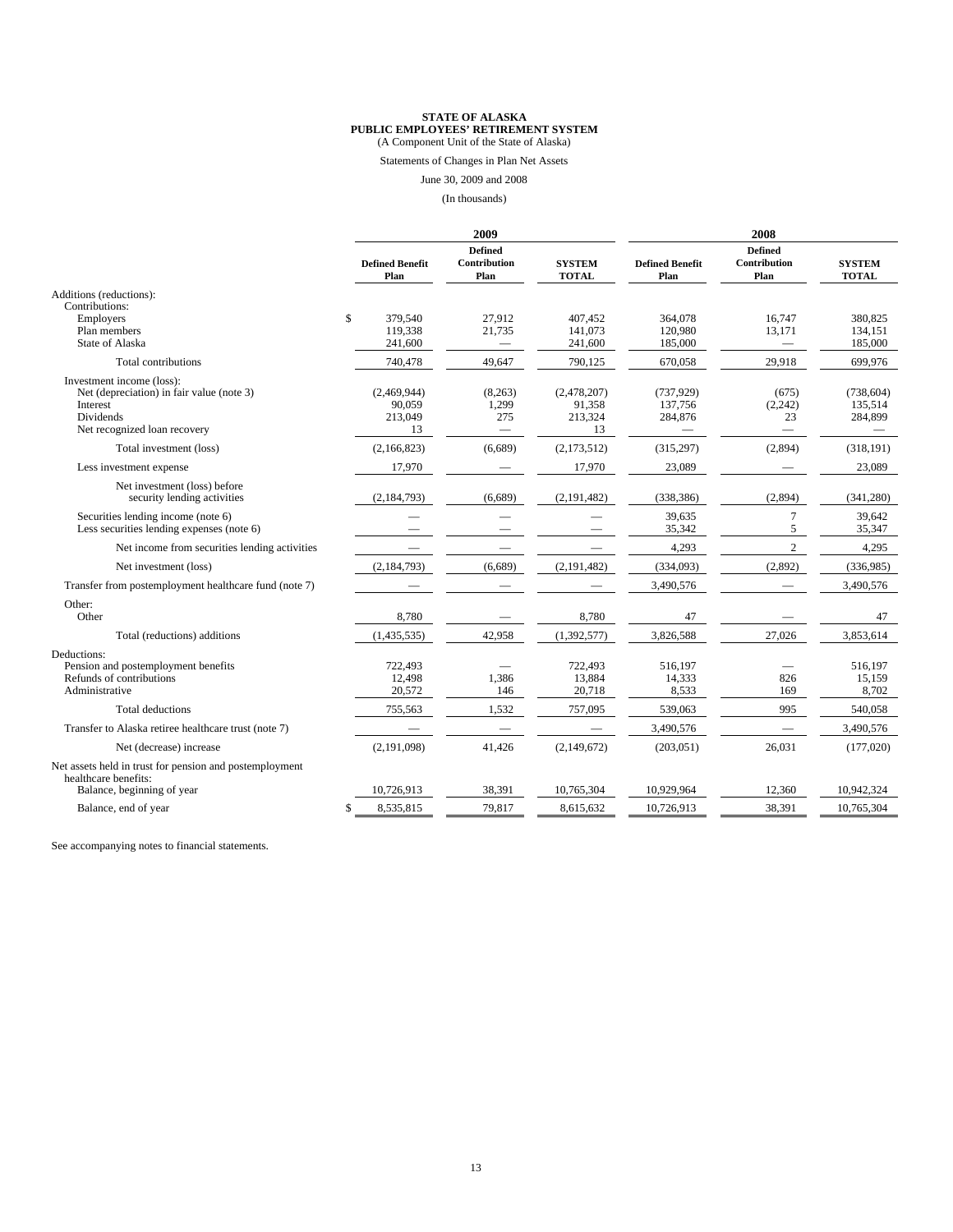(A Component Unit of the State of Alaska)

Notes to Financial Statements

June 30, 2009 and 2008

#### **(1) Description**

The following brief description of the State of Alaska Public Employees' Retirement System (PERS), a Component Unit of the State of Alaska (State), is provided for general information purposes only. Participants should refer to the Plan agreement for more complete information.

At June 30, the number of participating local government employers and public organizations including the State was:

|                  | 2009 | 2008 |  |
|------------------|------|------|--|
| State of Alaska  |      |      |  |
| Municipalities   | 77   | 76   |  |
| School districts | 53   | 53   |  |
| Other            | 29   | 29   |  |
| Total employers  | 160  | 159  |  |

Inclusion in the Defined Benefit Plan (DB Plan) and Defined Contribution Retirement Plan (DCR Plan) is a condition of employment for eligible State employees, except as otherwise provided, for judges, elected officers and certain employees of the Alaska Marine Highway System. Any local government in the State may elect to have its permanent general and peace officer and firefighter employees covered by the System.

#### **Defined Benefit Retirement Plan**

#### *General*

The DB Plan is a defined benefit, cost-sharing, multiple employer plan within PERS established and administered by the State to provide pension and postemployment healthcare benefits for eligible State and local government employees. Benefit and contribution provisions are established by State law and may be amended only by the State Legislature. The DB Plan is a plan within PERS. PERS is a component unit of the State financial reporting entity and is included in the State's Comprehensive Annual Financial Report pension trust fund. The State employees who administer the DB Plan and DCR Plan participate in both. With the passing of SB141, the PERS DB Plan is closed to all new members effective July 1, 2006.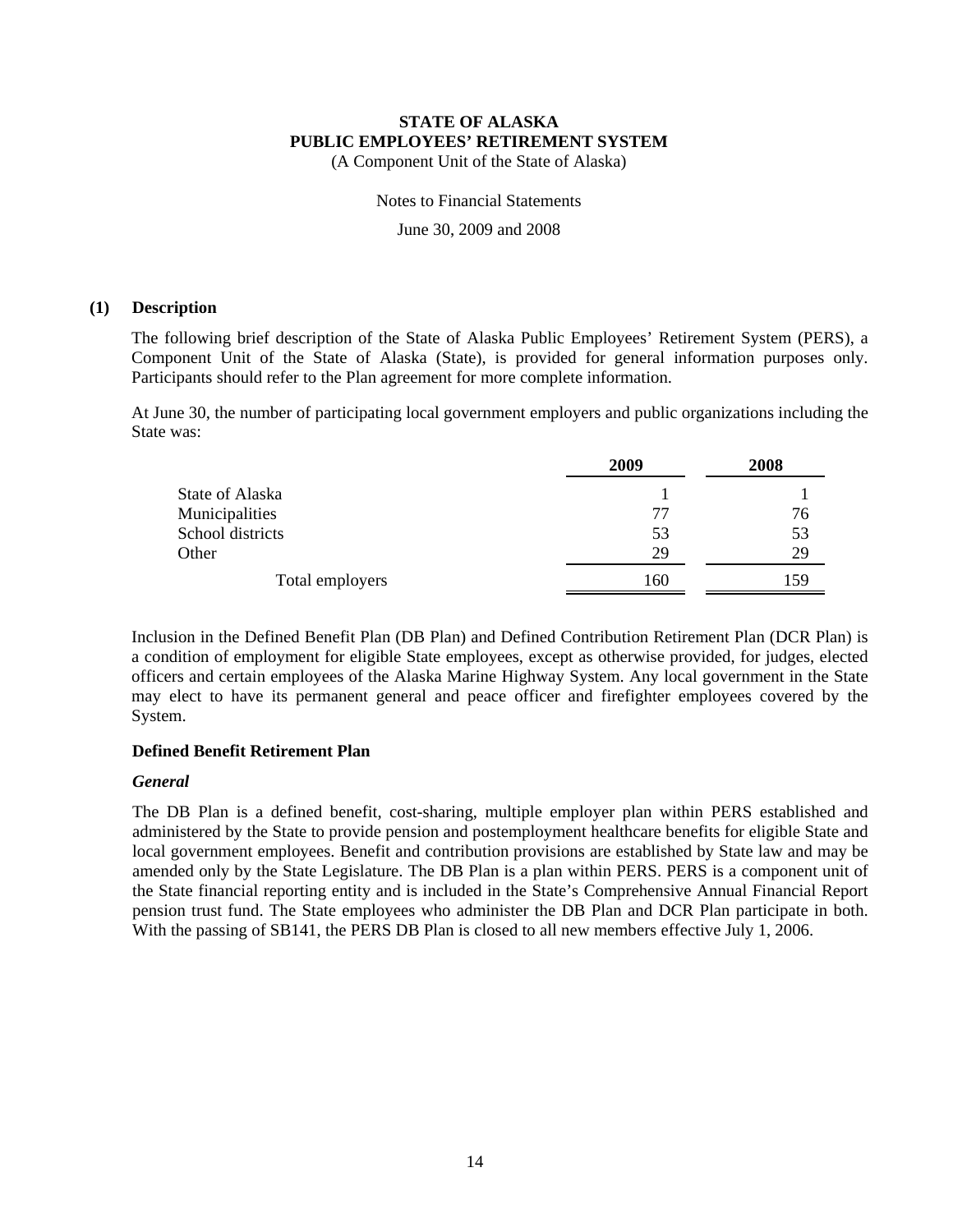(A Component Unit of the State of Alaska)

Notes to Financial Statements

June 30, 2009 and 2008

#### **(1) Description (cont.)**

At June 30, DB Plan's membership consisted of:

|                                                                                                                | <b>Valuation as of June 30</b><br>2008 | 2007            |  |
|----------------------------------------------------------------------------------------------------------------|----------------------------------------|-----------------|--|
| Retirees and beneficiaries currently receiving benefits<br>Terminated plan members entitled to future benefits | 24,082<br>6,627                        | 22,997<br>6,398 |  |
| Total current and future benefits                                                                              | 30,709                                 | 29,395          |  |
| Active plan members:<br>General<br>Peace officer and firefighter                                               | 26,301<br>2,549                        | 28,675<br>2,687 |  |
| Total active plan membership                                                                                   | 28,850                                 | 31,362          |  |
|                                                                                                                | 59,559                                 | 60,757          |  |
| Active plan members:<br>Vested:                                                                                |                                        |                 |  |
| General<br>Peace officer and firefighter<br>Nonvested:                                                         | 18,130<br>1,928                        | 17,695<br>1,892 |  |
| General<br>Peace officer and firefighter                                                                       | 8,171<br>621                           | 10,980<br>795   |  |
| Total active plan membership                                                                                   | 28,850                                 | 31,362          |  |

#### *Pension Benefits*

Members hired prior to July 1, 1986, with five or more paid-up years of credited service are entitled to monthly pension benefits beginning at normal retirement age, fifty-five, or early retirement age, fifty. For members first hired after June 30, 1986, the normal and early retirement ages are sixty and fifty-five, respectively. Members with thirty or more years of credited service (twenty years for peace officers and firefighters) may retire at any age and receive a normal benefit.

The normal monthly pension benefit is based on years of service and average monthly compensation. For members hired prior to July 1, 1996, and all peace officer and firefighter, the average monthly compensation is based upon the members' three highest, consecutive years' salaries. For all other members hired after June 30, 1996, average monthly compensation is based upon the members' five highest, consecutive years' salaries.

The benefit related to all years of service prior to July 1, 1986, and for years of service through a total of ten years for general members is equal to 2% of the member's average monthly compensation for each year of service. The benefit for each year over ten years of service subsequent to June 30, 1986, is equal to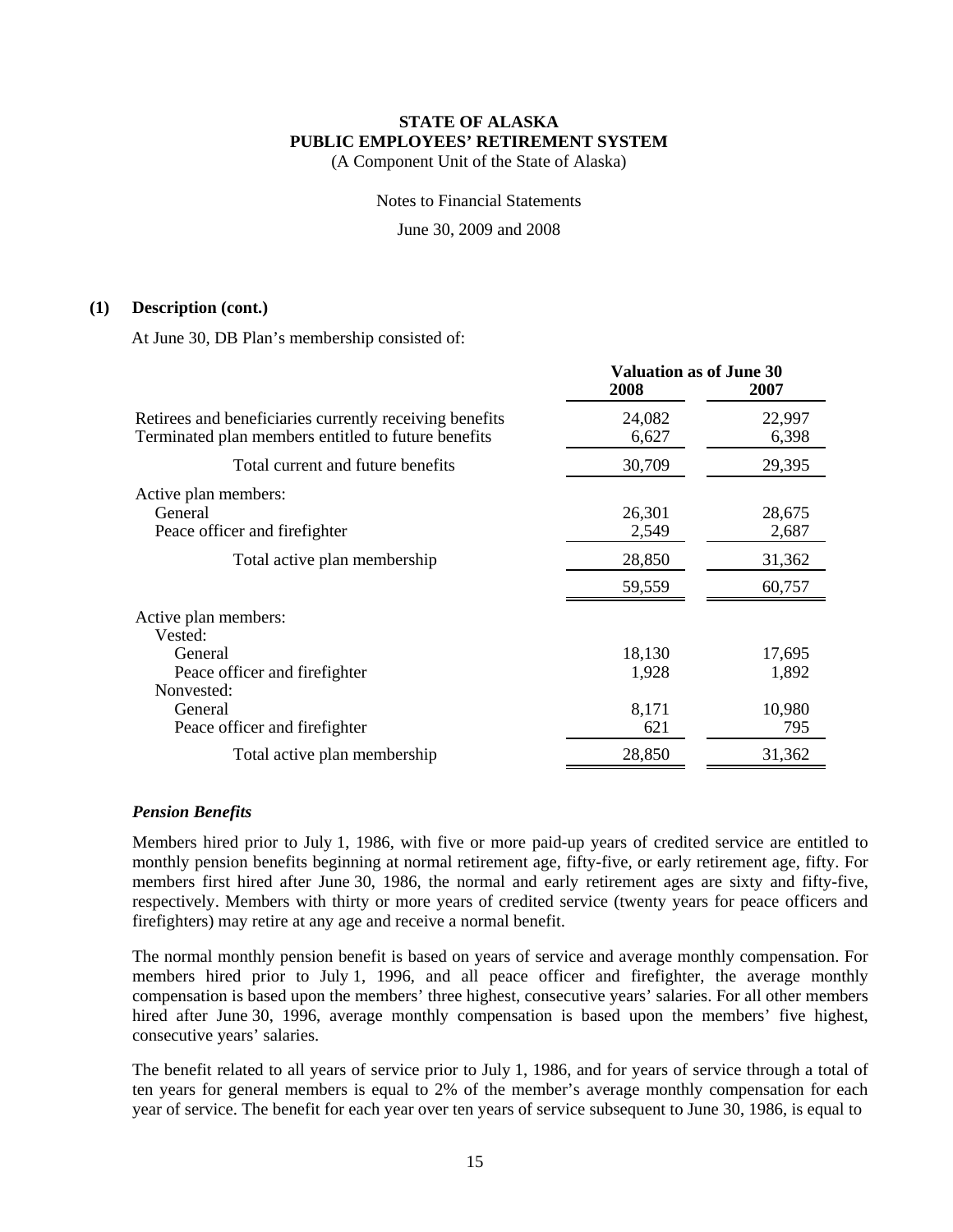(A Component Unit of the State of Alaska)

Notes to Financial Statements June 30, 2009 and 2008

#### **(1) Description (cont.)**

2-1/4% of the member's average monthly compensation for the second ten years and 2-1/2% for all remaining years of service. For peace officer and firefighters, the benefit for years of service through a total of ten years is equal to 2% of the member's average monthly compensation and 2-1/2% for all remaining years of service.

Minimum benefits for members eligible for retirement are \$25 per month for each year of credited service.

Married members must receive their benefits in the form of a joint and survivor annuity unless their spouse consents to another form of benefit or another person is eligible for benefits under a qualified domestic relations order.

The DB Plan has two types of postretirement pension adjustments (PRPA). The automatic PRPA is issued annually to all eligible benefit recipients, when the cost of living increases in the previous calendar year. The automatic PRPA increase is paid beginning July 1 of each year. The discretionary PRPA may be granted to eligible recipients by the DB Plan's Administrator if the funding ratio of the DB Plan meets or exceeds one-hundred and five percent. If both an automatic and discretionary PRPA are granted, and a retiree is eligible for both adjustments, the one that provides the retiree the greater increase will be paid.

#### *Postemployment Healthcare Benefits*

Major medical benefits are provided to retirees without cost for all members hired before July 1, 1986. Members hired on or after July 1, 1986 with five years of credited service (or ten years of credited service for those first hired on or after July 1, 1996) may pay the full monthly premium if they are under age sixty (or over age 60 with less than 10 years of service for those first hired on or after July 1, 1996), and receive benefits at no premium cost if they are over age sixty or are receiving disability benefits. Peace officers and firefighters with 25 years of membership service and all other members with 30 years of membership service also receive benefits at no premium cost.

Prior to July 1, 1997, postemployment healthcare benefits were provided by the payment of premiums to an insurance company. Beginning July 1, 1997, the Retiree Health Fund (RHF), a pension trust fund of the State, was established. The RHF is self-funded and provides major medical coverage to retirees of the DB Plan. Retirees of three other State administered retirement plans also participate in the RHF. The DB Plan, along with the other participating plans, retains the risk of loss of allowable claims. The RHF issues a publicly available financial report, which may be obtained by writing to the State of Alaska, Department of Administration, Division of Retirement and Benefits, P.O. Box 110203, Juneau, Alaska, 99811-0203 or by calling (907) 465-4460.

Beginning July 1, 2007, the Alaska Retiree Healthcare Trust (ARHCT), a healthcare trust fund of the State, was established. The ARHCT is self-funded and provides major medical coverage to retirees of the Plan. The Plan retains the risk of loss of allowable claims for eligible members. The ARHCT began paying member healthcare claims on March 1, 2008. Prior to that, healthcare claims were paid for by the RHF.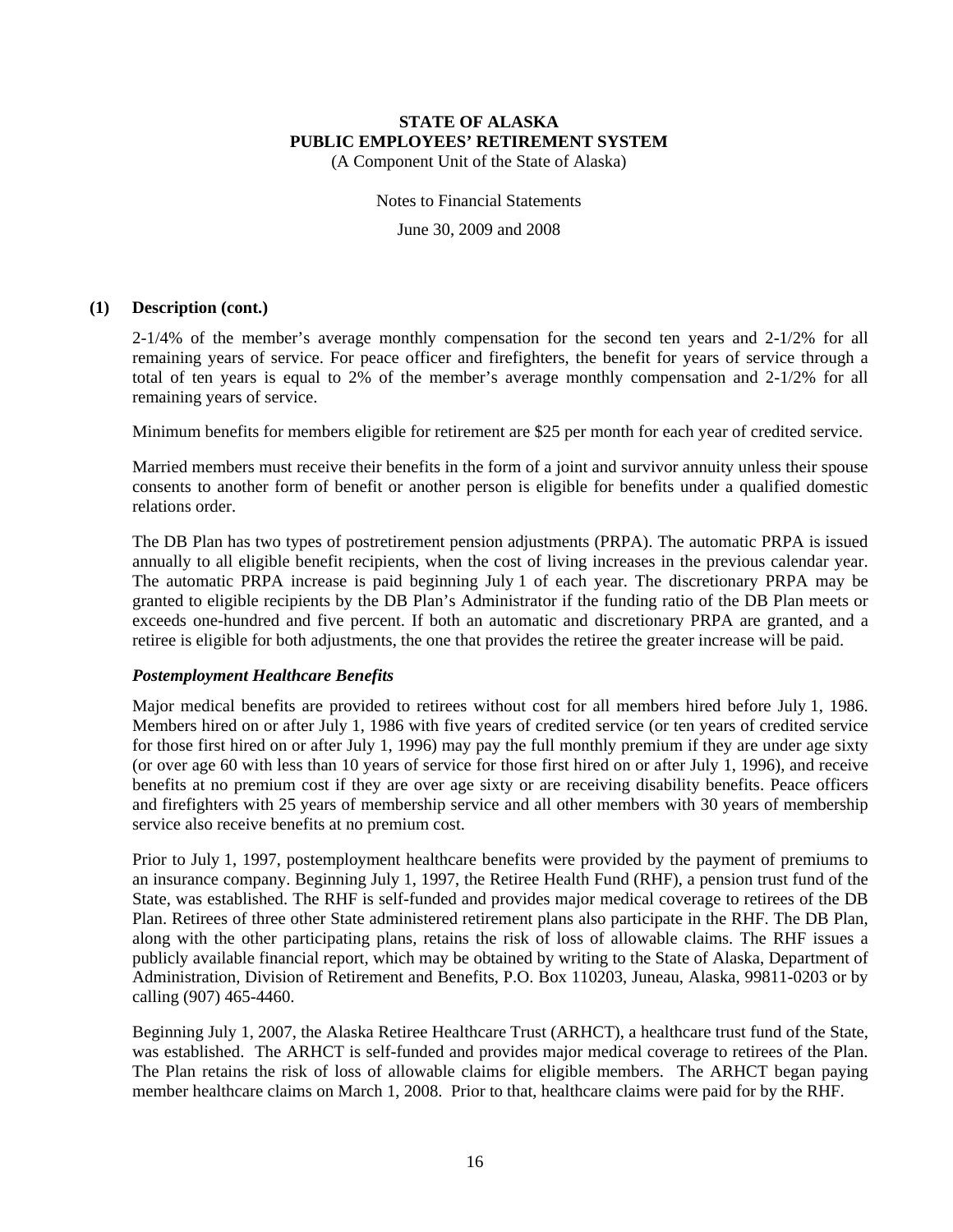(A Component Unit of the State of Alaska)

Notes to Financial Statements June 30, 2009 and 2008

#### **(1) Description (cont.)**

#### *Death Benefits*

If an active general DB Plan member dies from occupational causes, the spouse may receive a monthly pension equal to 40% of the DB Plan's member's salary. If an active peace officer or firefighter DB Plan member dies from occupational causes, the spouse may receive a monthly pension equal to 50% of the DB Plan's member's salary or 75% of the member's retirement benefit calculated as if the member had survived until normal retirement age, whichever is greater. When death is due to occupational causes and there is no surviving spouse, the DB Plan's member's dependent children may receive the monthly pension until they are no longer dependents. If the member does not have a spouse or dependent children at the time of death, a lump sum death benefit is payable to the named beneficiary(ies). The amount of the occupational death pension changes on the date the DB Plan member's normal retirement would have occurred if the DB Plan member had lived. The new benefit is based on the Plan member's average monthly compensation at the time of death and the credited service, including service that would have accrued if the DB Plan member had lived and continued to work until normal retirement. If the death was from nonoccupational causes, and the DB Plan member was vested, the spouse may receive a monthly 50% joint and survivor option benefit based on the member's credited service and average monthly compensation at the time of death. If the DB Plan member is not married or vested, a lump sum death benefit is payable to the named beneficiary (ies).

#### *Disability Benefits*

Active DB Plan members who become permanently disabled due to occupational or nonoccupational causes receive disability benefits until normal retirement age, or when the service requirement for normal retirement is met. Although there are no minimum service requirements for Plan members to be eligible for occupational disability, DB Plan members must be vested to receive nonoccupational disability benefits. The monthly occupational disability benefit is equal to 40% of the DB Plan's member's salary at the time of the disability. The nonoccupational disability benefit is based on the DB Plan member's service and salary at the time of disability. At normal retirement age, a disabled general DB Plan member receives normal retirement benefits. A peace officer or firefighter Plan member may elect to receive normal retirement benefits calculated under the occupational disability benefit rules.

#### *Contributions*

#### **DB Plan Member Contributions**

The DB Plan's member contribution rates are 7.5% for peace officers and firefighters, 9.6% for some school district employees, and 6.75% for general DB Plan members, as required by statute. The DB Plan's member contributions are deducted before federal income tax is withheld. Contributions are collected by employers and remitted to the DB Plan. The DB Plan's member contributions earn interest at the rate of 4.5% per annum, compounded semiannually.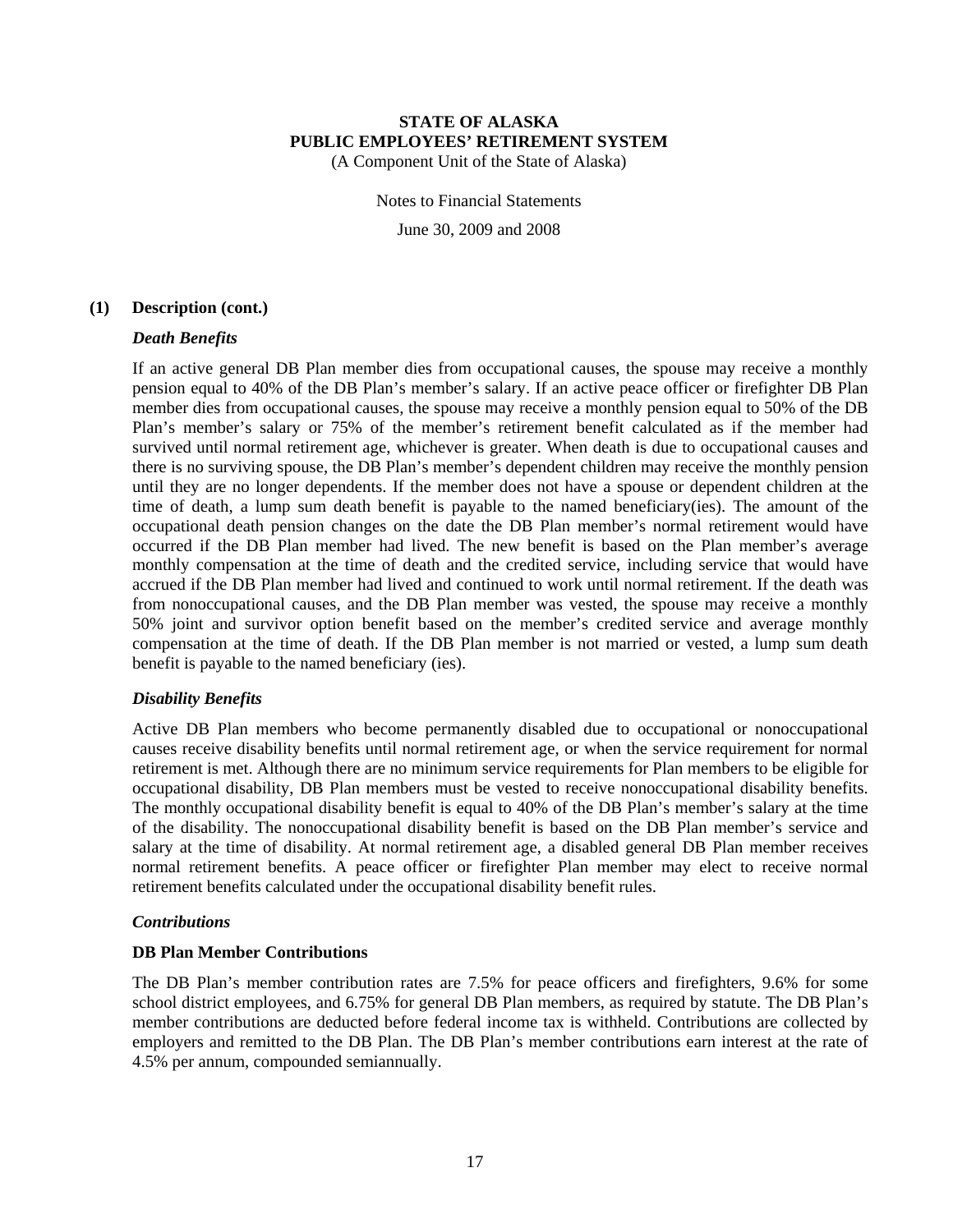(A Component Unit of the State of Alaska)

Notes to Financial Statements June 30, 2009 and 2008

#### **(1) Description (cont.)**

#### **Employer Contributions**

The DB Plan's funding policy provides for periodic employer contributions at actuarially determined rates that, expressed as a percent of annual covered payroll, are sufficient to accumulate assets to pay both pension and postemployment healthcare benefits when due. Employer contribution rates are determined using the entry age normal actuarial funding method. The DB Plan uses the level percentage of pay method to amortize the unfunded liability over a twenty-five year fixed period. Employer contributions are accumulated in both the pension and the healthcare funds based on the adopted actuarially determined contribution rate for the fiscal year.

#### **Contributions from the State of Alaska**

Alaska Statute 39.35.280 requires that additional state contributions are required each July 1 or as soon after July 1 for the ensuing fiscal year that when combined with the total employer contributions is sufficient to pay the System's past service liability at the actuarially determined contribution rate adopted by the Board for that fiscal year.

#### *Refunds*

DB Plan member contributions may be voluntarily or, under certain circumstances, involuntarily refunded to the member or a garnishing agency sixty days after termination of employment. Voluntary refund rights are forfeited on July 1 following the member's 75th birthday or within fifty years of the member's last termination date. Members who have had contributions refunded forfeit all retirement benefits, including postemployment healthcare benefits. Members are allowed to reinstate refunded service due to involuntary refunds by repaying the total involuntary refunded balance and accrued interest. Members are allowed to reinstate voluntarily refunded service by repaying the voluntarily refunded balance and accrued interest, as long as they re-establish an employee relationship with a participating DB Plan employer before July 1, 2010. Members who have not re-established an employee relationship with a participating DB Plan employer by June 30, 2010, will not be eligible to reinstate voluntarily refunded service and will forfeit any claim to DB Plan' membership rights. Balances refunded to members accrue interest at the rate of 7.0% per annum, compounded semiannually.

#### **Defined Contribution Retirement Plan**

#### *General*

The DCR Plan is a defined contribution, cost sharing, multiple employer public employee retirement plan established and administered by the State to provide pension and postemployment healthcare benefits for eligible State and local government employees. Benefit and contribution provisions are established by State law and may be amended only by the State Legislature. The DCR Plan was created by State of Alaska Statutes effective July 1, 2006. A defined contribution plan is a plan in which savings are accumulated in an individual retirement account for the exclusive benefit of the member or beneficiaries.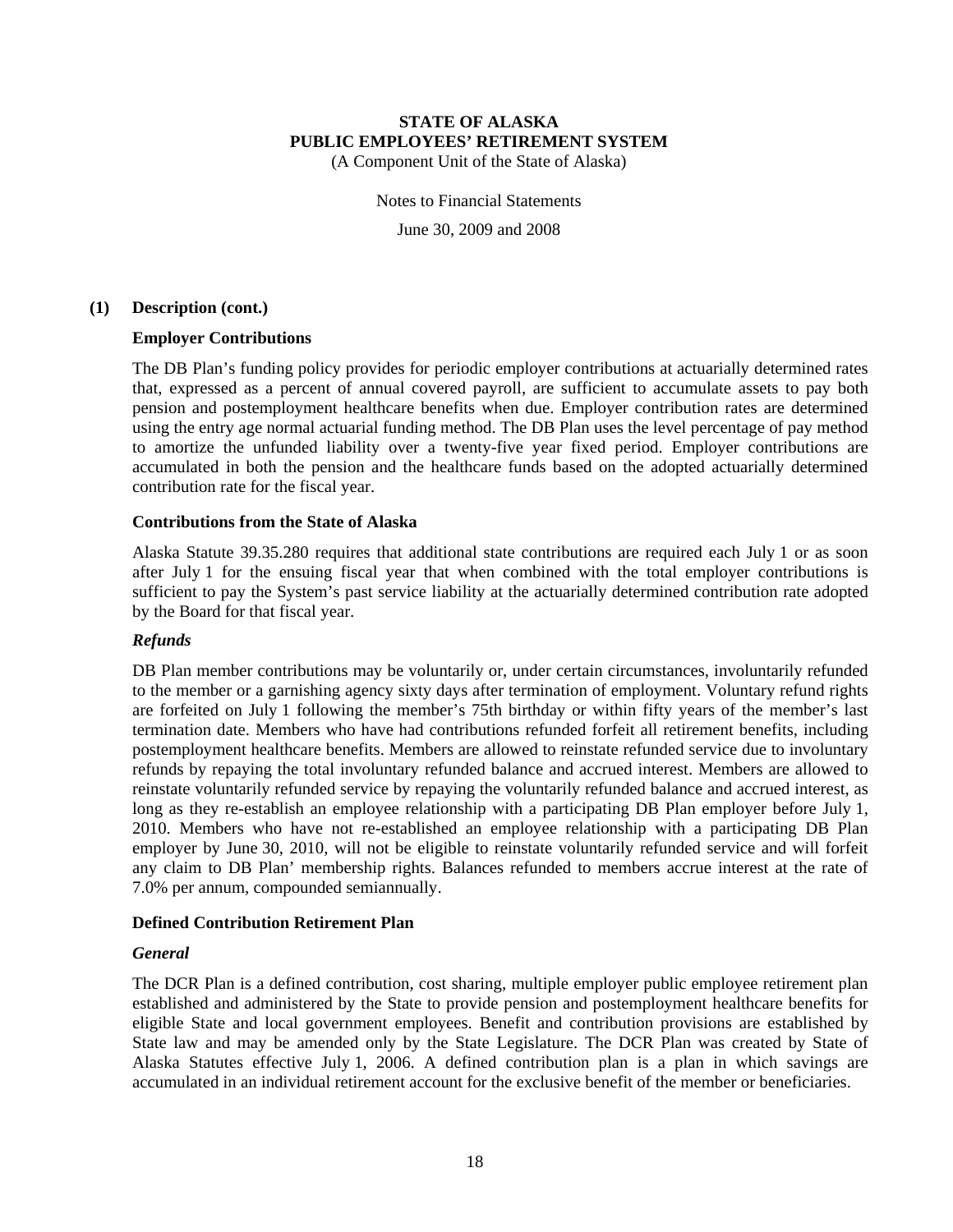(A Component Unit of the State of Alaska)

Notes to Financial Statements

June 30, 2009 and 2008

#### **(1) Description (cont.)**

At June 30, 2009 and 2008, the DCR Plan membership consisted of:

| Retirees and beneficiaries currently receiving benefits<br>Terminated plan members entitled to future benefits:<br>25% Vested<br>110<br>1<br>50% Vested<br>2<br>1<br>3<br>4<br>75% Vested<br>9<br>5<br>100% Vested<br>Total terminated plan members entitled to future benefits<br>123<br>12<br>Total current and future benefits<br>12<br>123<br>Active plan members:<br>General<br>6,807<br>4,735<br>Peace officer and firefighter<br>586<br>390<br>Total active members<br>7,393<br>5,125<br>7,516<br>5,137<br>Total members<br>Active plan members:<br><b>Vested General:</b><br>25% Vested<br>1,368<br>13<br>50% Vested<br>2<br>12<br>75% Vested<br>2<br>4<br>8<br>100% Vested<br>6<br>Total vested general<br>1,390<br>25<br>Vested peace officer and firefighter<br>25% Vested<br>152<br>50% Vested<br>75% Vested<br>100% Vested<br>152<br>Total vested peace officer and firefighter<br>Nonvested:<br>General<br>5,417<br>4,710<br>Peace officer and firefighter<br>434<br>390<br>5,100<br>Total nonvested general and peace officer and firefighter<br>5,851<br>Total members<br>7,516<br>5,137 | 2009 | 2008 |
|----------------------------------------------------------------------------------------------------------------------------------------------------------------------------------------------------------------------------------------------------------------------------------------------------------------------------------------------------------------------------------------------------------------------------------------------------------------------------------------------------------------------------------------------------------------------------------------------------------------------------------------------------------------------------------------------------------------------------------------------------------------------------------------------------------------------------------------------------------------------------------------------------------------------------------------------------------------------------------------------------------------------------------------------------------------------------------------------------------|------|------|
|                                                                                                                                                                                                                                                                                                                                                                                                                                                                                                                                                                                                                                                                                                                                                                                                                                                                                                                                                                                                                                                                                                          |      |      |
|                                                                                                                                                                                                                                                                                                                                                                                                                                                                                                                                                                                                                                                                                                                                                                                                                                                                                                                                                                                                                                                                                                          |      |      |
|                                                                                                                                                                                                                                                                                                                                                                                                                                                                                                                                                                                                                                                                                                                                                                                                                                                                                                                                                                                                                                                                                                          |      |      |
|                                                                                                                                                                                                                                                                                                                                                                                                                                                                                                                                                                                                                                                                                                                                                                                                                                                                                                                                                                                                                                                                                                          |      |      |
|                                                                                                                                                                                                                                                                                                                                                                                                                                                                                                                                                                                                                                                                                                                                                                                                                                                                                                                                                                                                                                                                                                          |      |      |
|                                                                                                                                                                                                                                                                                                                                                                                                                                                                                                                                                                                                                                                                                                                                                                                                                                                                                                                                                                                                                                                                                                          |      |      |
|                                                                                                                                                                                                                                                                                                                                                                                                                                                                                                                                                                                                                                                                                                                                                                                                                                                                                                                                                                                                                                                                                                          |      |      |
|                                                                                                                                                                                                                                                                                                                                                                                                                                                                                                                                                                                                                                                                                                                                                                                                                                                                                                                                                                                                                                                                                                          |      |      |
|                                                                                                                                                                                                                                                                                                                                                                                                                                                                                                                                                                                                                                                                                                                                                                                                                                                                                                                                                                                                                                                                                                          |      |      |
|                                                                                                                                                                                                                                                                                                                                                                                                                                                                                                                                                                                                                                                                                                                                                                                                                                                                                                                                                                                                                                                                                                          |      |      |
|                                                                                                                                                                                                                                                                                                                                                                                                                                                                                                                                                                                                                                                                                                                                                                                                                                                                                                                                                                                                                                                                                                          |      |      |
|                                                                                                                                                                                                                                                                                                                                                                                                                                                                                                                                                                                                                                                                                                                                                                                                                                                                                                                                                                                                                                                                                                          |      |      |
|                                                                                                                                                                                                                                                                                                                                                                                                                                                                                                                                                                                                                                                                                                                                                                                                                                                                                                                                                                                                                                                                                                          |      |      |
|                                                                                                                                                                                                                                                                                                                                                                                                                                                                                                                                                                                                                                                                                                                                                                                                                                                                                                                                                                                                                                                                                                          |      |      |
|                                                                                                                                                                                                                                                                                                                                                                                                                                                                                                                                                                                                                                                                                                                                                                                                                                                                                                                                                                                                                                                                                                          |      |      |
|                                                                                                                                                                                                                                                                                                                                                                                                                                                                                                                                                                                                                                                                                                                                                                                                                                                                                                                                                                                                                                                                                                          |      |      |
|                                                                                                                                                                                                                                                                                                                                                                                                                                                                                                                                                                                                                                                                                                                                                                                                                                                                                                                                                                                                                                                                                                          |      |      |
|                                                                                                                                                                                                                                                                                                                                                                                                                                                                                                                                                                                                                                                                                                                                                                                                                                                                                                                                                                                                                                                                                                          |      |      |
|                                                                                                                                                                                                                                                                                                                                                                                                                                                                                                                                                                                                                                                                                                                                                                                                                                                                                                                                                                                                                                                                                                          |      |      |
|                                                                                                                                                                                                                                                                                                                                                                                                                                                                                                                                                                                                                                                                                                                                                                                                                                                                                                                                                                                                                                                                                                          |      |      |
|                                                                                                                                                                                                                                                                                                                                                                                                                                                                                                                                                                                                                                                                                                                                                                                                                                                                                                                                                                                                                                                                                                          |      |      |
|                                                                                                                                                                                                                                                                                                                                                                                                                                                                                                                                                                                                                                                                                                                                                                                                                                                                                                                                                                                                                                                                                                          |      |      |
|                                                                                                                                                                                                                                                                                                                                                                                                                                                                                                                                                                                                                                                                                                                                                                                                                                                                                                                                                                                                                                                                                                          |      |      |
|                                                                                                                                                                                                                                                                                                                                                                                                                                                                                                                                                                                                                                                                                                                                                                                                                                                                                                                                                                                                                                                                                                          |      |      |
|                                                                                                                                                                                                                                                                                                                                                                                                                                                                                                                                                                                                                                                                                                                                                                                                                                                                                                                                                                                                                                                                                                          |      |      |
|                                                                                                                                                                                                                                                                                                                                                                                                                                                                                                                                                                                                                                                                                                                                                                                                                                                                                                                                                                                                                                                                                                          |      |      |
|                                                                                                                                                                                                                                                                                                                                                                                                                                                                                                                                                                                                                                                                                                                                                                                                                                                                                                                                                                                                                                                                                                          |      |      |
|                                                                                                                                                                                                                                                                                                                                                                                                                                                                                                                                                                                                                                                                                                                                                                                                                                                                                                                                                                                                                                                                                                          |      |      |
|                                                                                                                                                                                                                                                                                                                                                                                                                                                                                                                                                                                                                                                                                                                                                                                                                                                                                                                                                                                                                                                                                                          |      |      |
|                                                                                                                                                                                                                                                                                                                                                                                                                                                                                                                                                                                                                                                                                                                                                                                                                                                                                                                                                                                                                                                                                                          |      |      |
|                                                                                                                                                                                                                                                                                                                                                                                                                                                                                                                                                                                                                                                                                                                                                                                                                                                                                                                                                                                                                                                                                                          |      |      |

#### *Pension Benefits*

A participating member is immediately and fully vested in that member's contributions and related earnings (losses). A member shall be fully vested in the employer contributions made on that member's behalf, and related earnings (losses), after five years of service. A member is partially vested in the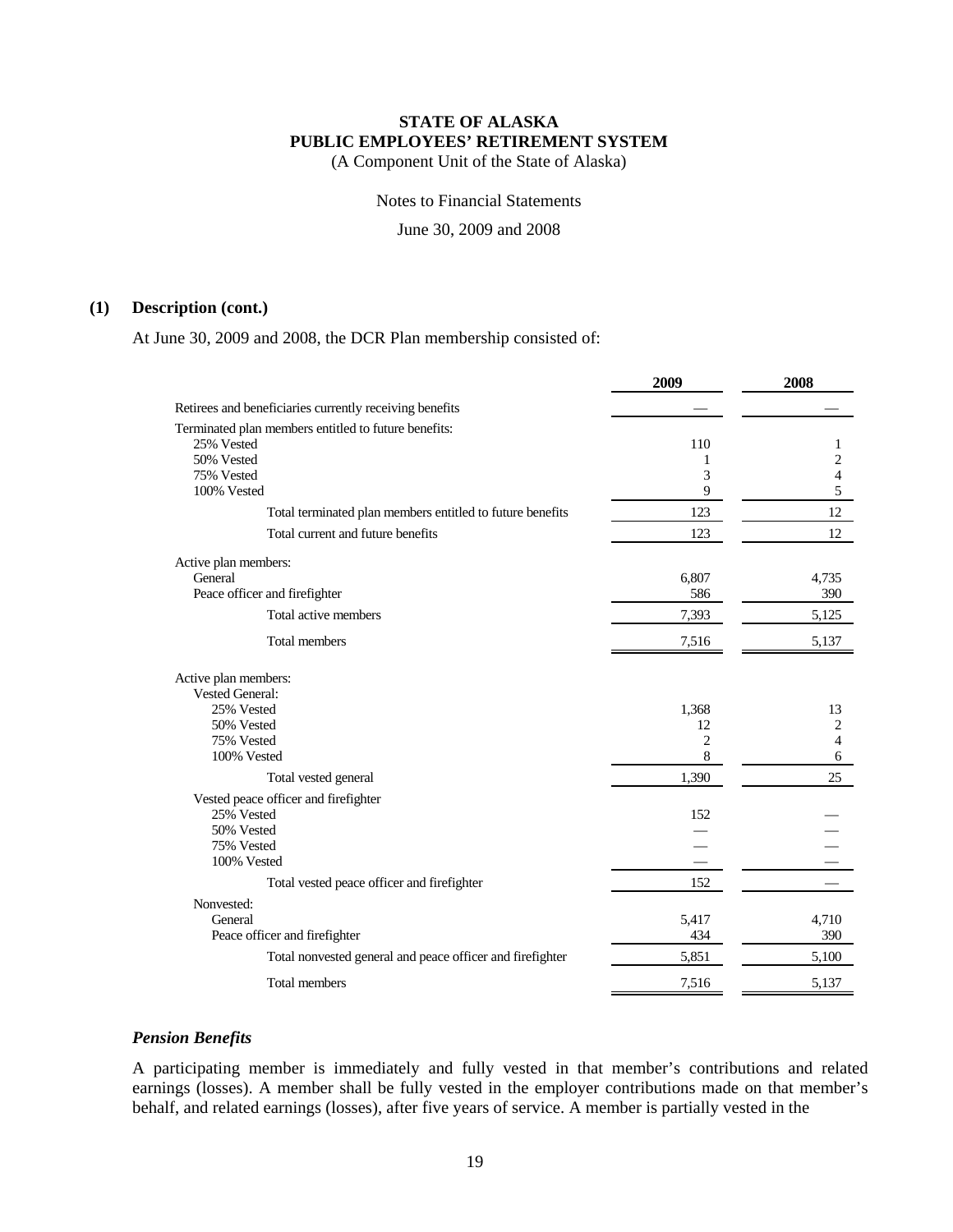(A Component Unit of the State of Alaska)

Notes to Financial Statements June 30, 2009 and 2008

#### **(1) Description (cont.)**

employer contributions made on that member's behalf, and the related earnings, in the ratio of a) 25% with two years of service, b) 50% with three years of service; c) 75% with four years of service; and d) 100% with five years of service.

#### *Postemployment Healthcare Benefits*

Major medical benefits available to eligible persons are access to the retiree major medical insurance plan and to the health reimbursement arrangement plan. Access to the retiree major medical insurance plan means that an eligible person may not be denied insurance coverage except for failure to pay the required premium.

#### *Death Benefits*

If (1) the death of an employee occurs before the employee's retirement and before the employee's normal retirement date, (2) the proximate cause of death is a bodily injury sustained or a hazard undergone while in the performance and within the scope of the employee's duties, and (3) the injury or hazard is not the proximate result of willful negligence of the employee, a monthly survivor's pension shall be paid to the surviving spouse. If there is no surviving spouse or if the spouse later dies, the monthly survivor's pension shall be paid in equal parts to the dependent children of the employee.

The monthly survivor's pension section for survivors of employees who were not peace officers or fire fighters is 40% of the employee's monthly compensation in the month in which the employee dies. The monthly survivor's pension for survivors of employees who were peace officers or fire fighters is 50% of the monthly compensation in the month in which the employee dies. While the monthly survivor's pension is being paid, the employer shall make contributions on behalf of the employee's beneficiaries based on the deceased employee's gross monthly compensation at the time of occupational death.

#### *Disability Benefits*

An employee is eligible for an occupational disability benefit if employment is terminated because of a total and apparently permanent occupational disability before the employee's normal retirement date. The occupational disability benefits accrue beginning the first day of the month following termination of employment as a result of the disability and are payable the last day of the month. If a final determination granting the benefit is not made in time to pay the benefit when due, a retroactive payment shall be made to cover the period of deferment.

#### *Contributions*

## **DCR Plan Member Contributions**

Contribution rates are 8.0% for DCR Plan members, as required by statute. The employer shall deduct the contribution from the member's compensation at the end of each payroll period, and the contribution shall be credited by the plan to the member's individual account. The contributions shall be deducted from the member's compensation before the computation of applicable federal taxes.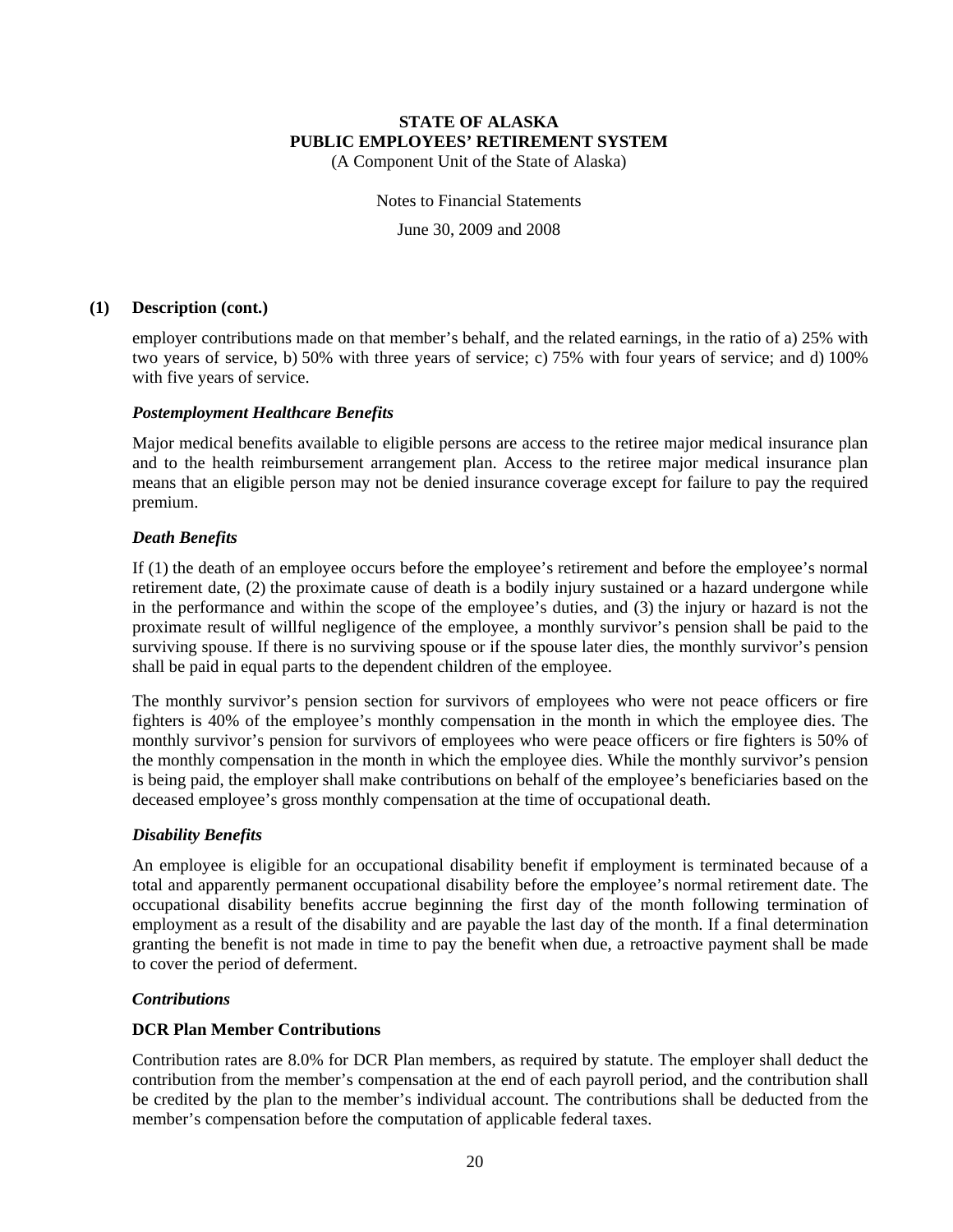(A Component Unit of the State of Alaska)

Notes to Financial Statements June 30, 2009 and 2008

#### **(1) Description (cont.)**

#### **Employer Contributions**

An employer shall contribute to each member's individual account an amount equal to 5.0% of the member's compensation.

Each participant designates how contributions are to be allocated among the investment options. Each participant's account is credited with the participant's contributions and the appreciation or depreciation in unit value for the investment funds. Investment options are disclosed in note 3.

Recordkeeping/administrative fees consisting of a fixed amount, applied in a lump-sum each calendar year, and a variable amount, applied monthly, are deducted from each participant's account, applied pro rata to all the funds in which the employee participates. This fee is for all costs incurred by the record keeper and by the State. The investment management fees are netted out of the funds' performance.

#### *Refunds*

A member is eligible to elect distribution of the member's account in accordance with this section 60 days after termination of employment. Distributions that are being paid to a member may not be affected by the member's subsequent reemployment with the employer. Upon reemployment, a new individual account shall be established for the member to whom any future contributions shall be allocated.

#### *Participant Accounts*

Participant accounts under the DCR Plan are self-directed with respect to investment options. Investment options are disclosed in note 3.

Each participant designates how contributions are to be allocated among the investment options. Each participant's account is credited with the participant's contributions and the appreciation or depreciation in unit value for the investment funds.

Recordkeeping/administrative fees consisting of a fixed amount, applied in a lump-sum each calendar year, and a variable amount, applied monthly, are deducted from each participant's account, applied pro rata to all the funds in which the employee participates. This fee is for all costs incurred by the record keeper and by the State. The investment management fees are netted out of the funds' performance.

#### **(2) Summary of Significant Accounting Policies**

#### *Basis of Accounting*

The financial statements are prepared using the economic resources measurement focus and the accrual basis of accounting. Contributions are recognized in the period in which they are due. Benefits and refunds are recognized when due and payable.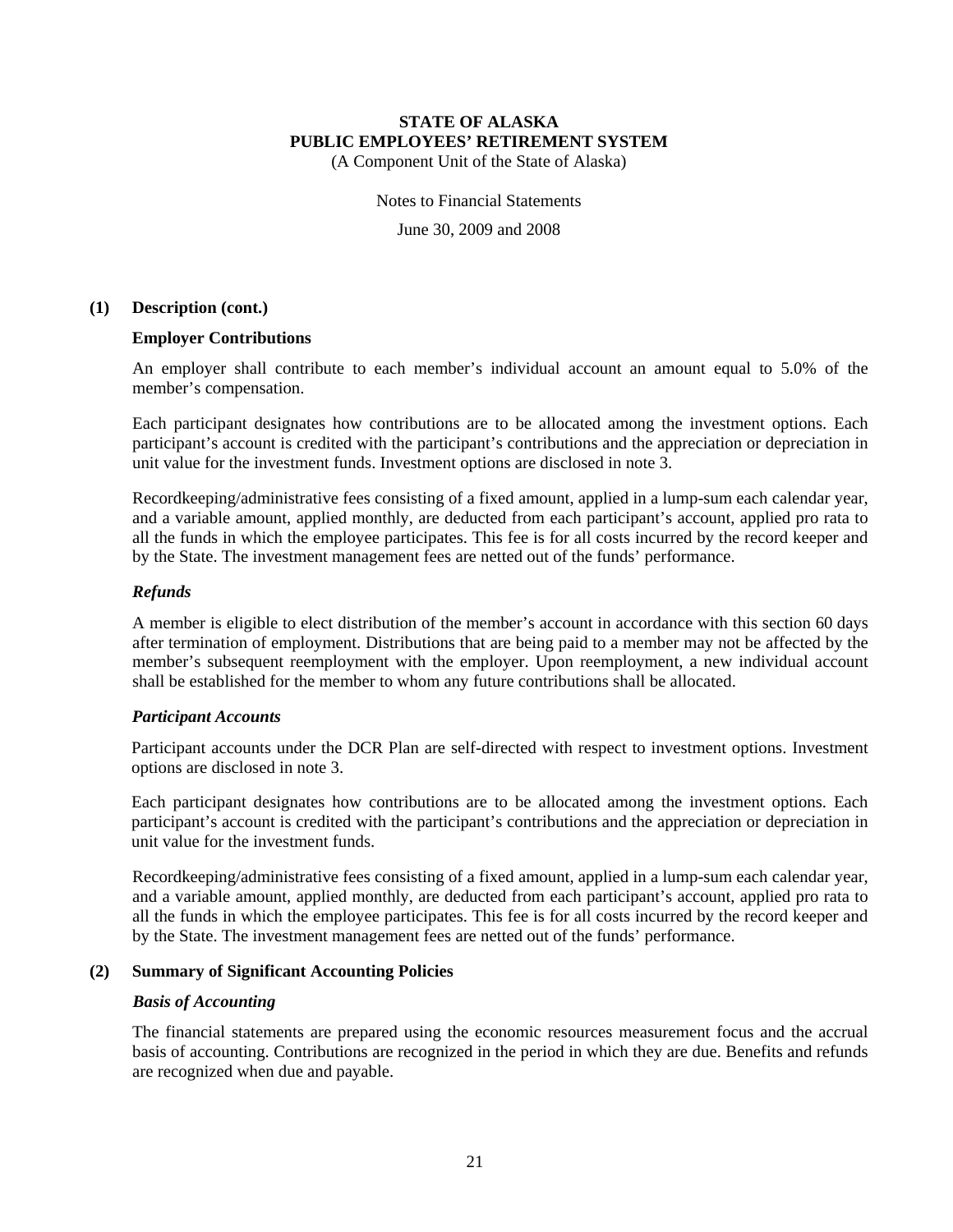(A Component Unit of the State of Alaska)

Notes to Financial Statements

June 30, 2009 and 2008

## **(2) Summary of Significant Accounting Policies (cont.)**

#### *Use of Estimates*

The preparation of financial statements in conformity with generally accepted accounting principles requires management to make estimates and assumptions that affect the reported amounts of assets and liabilities and disclosure of contingent assets and liabilities at the date of the financial statements and the reported amounts of additions and deductions during the reporting period. Actual results could differ from those estimates.

#### *GASB Statements No. 25 and No. 43*

The DB Plan and DCR Plan follow the provisions of Government Accounting Standards Board (GASB) Statement No. 25, *Financial Reporting for Defined Benefit Pension Plans and Note Disclosures for Defined Contribution Plans* (GASB 25). GASB 25 establishes a financial reporting framework for defined benefit plans that distinguishes between two separate categories of information: (a) current financial information about plan assets and financial activities and (b) actuarially determined information, from a long-term perspective, about the funded status of the plan and the progress being made in accumulating sufficient assets to pay benefits when due.

The DB Plan follows the provisions of GASB Statement No. 43, *Financial Reporting for Postemployment Benefit Plans Other Than Pension Plans* (GASB 43). GASB 43 establishes uniform financial reporting standards for Other Postemployment Benefit Plans (OPEB) and supersedes the interim guidance included in GASB Statement No. 26, *Financial Reporting or Postemployment Healthcare Plans Administered by Defined Benefit Pension Plans.* The approach followed by GASB 43 is generally consistent with the approach adopted in GASB 25, with modifications to reflect differences between pension and OPEB plans.

#### *Investments*

Investments are reported under the Department of Revenue, Treasury Division (Treasury). Treasury financial statements are prepared using the accrual basis of accounting for investment income. Assets are reported at fair value. Investment purchases and sales are recorded on a trade-date basis. Contributions, benefits paid and all expenses are recorded on a cash basis.

#### *Valuation*

#### **DB and DCR Plan Investments**

Fixed income securities are valued each business day using prices obtained from a pricing service when such prices are available; otherwise, such securities are valued at the most current sale price or based on a valuation provided by investment managers.

Domestic and international equity securities are valued each business day using prices obtained from a pricing service or prices quoted by one or more independent brokers.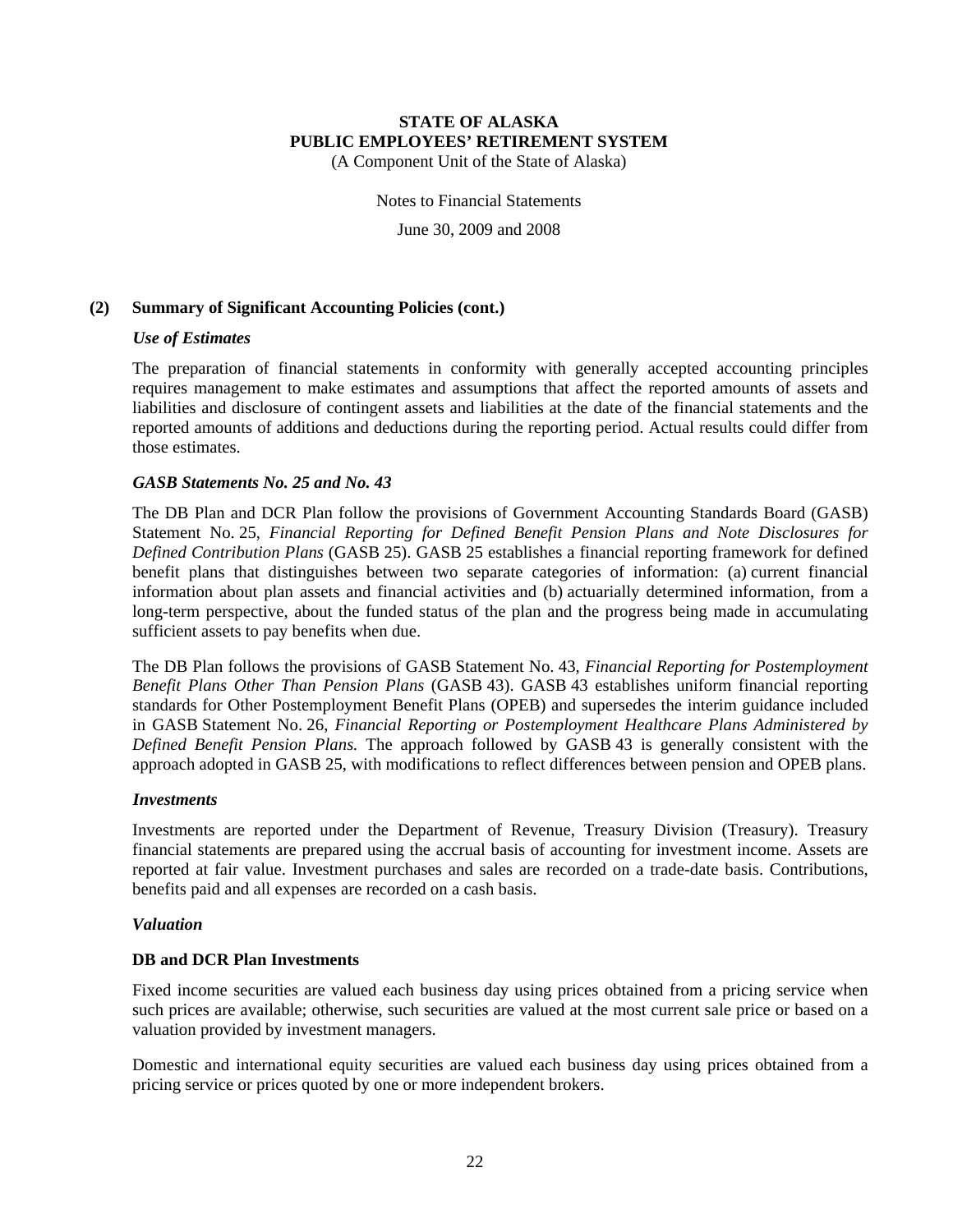(A Component Unit of the State of Alaska)

Notes to Financial Statements

June 30, 2009 and 2008

#### **(2) Summary of Significant Accounting Policies (cont.)**

Emerging markets securities are valued on the last business day of each month by the investment managers.

Private equity investments are valued quarterly by the general partners and investment sponsors. Private equity oversight managers and Board staff employ a standard of reasonable care in verifying that the valuations reasonably reflect the underlying fair value of the investments.

Absolute return investments are valued monthly by the general partners. The fund administrators are held to a standard of reasonable care in verifying that the valuations reasonably reflect the underlying fair value of the investments.

The energy related investments in the energy pool are valued quarterly by the general partner. The general partner is held to a standard of reasonable care in verifying that the valuations reasonably reflect the underlying fair value of the investments.

With the exception of real estate investment trust holdings, real estate, timber, farmland, and farmland water property investments are valued quarterly by investment managers based on market conditions. Additionally, real estate, farmland, and timber investments are appraised annually by independent appraisers. Real estate investment trust holdings are valued each business day using prices obtained from a pricing service.

Securities expressed in terms of foreign currencies are translated into U.S. dollars at the prevailing exchange rates. Forward currency contracts are valued at the mid-point of representative quoted bid and asked prices.

Common trust funds, with the exception of the State Street Global Advisors (SSgA) emerging markets strategy which was valued bi-monthly following the third Wednesday and last business day of each month, were valued daily. Equity investments for which market quotations were readily available were valued at the last reported sale price or close for certain markets on their principal exchange on the valuation date. If no sales were reported for that day, investments were valued at the more recent of the last published sale price or the mean between the last reported bid and ask prices, or at the fair value as determined in good faith by the Trustee. The funds were liquidated during fiscal year 2009.

Employee Retirement Income Security Act (ERISA) commingled and mutual funds were valued daily. Equity investments for which market quotations were readily available were valued at the last reported sale price or official close for certain markets on their principal exchange on valuation date. If no sales are reported for that day, investments were valued at the more recent of the last published sale price or the mean between the last reported bid and ask prices, or at the fair value determined in good faith by the Trustee. The funds were liquidated during fiscal year 2009.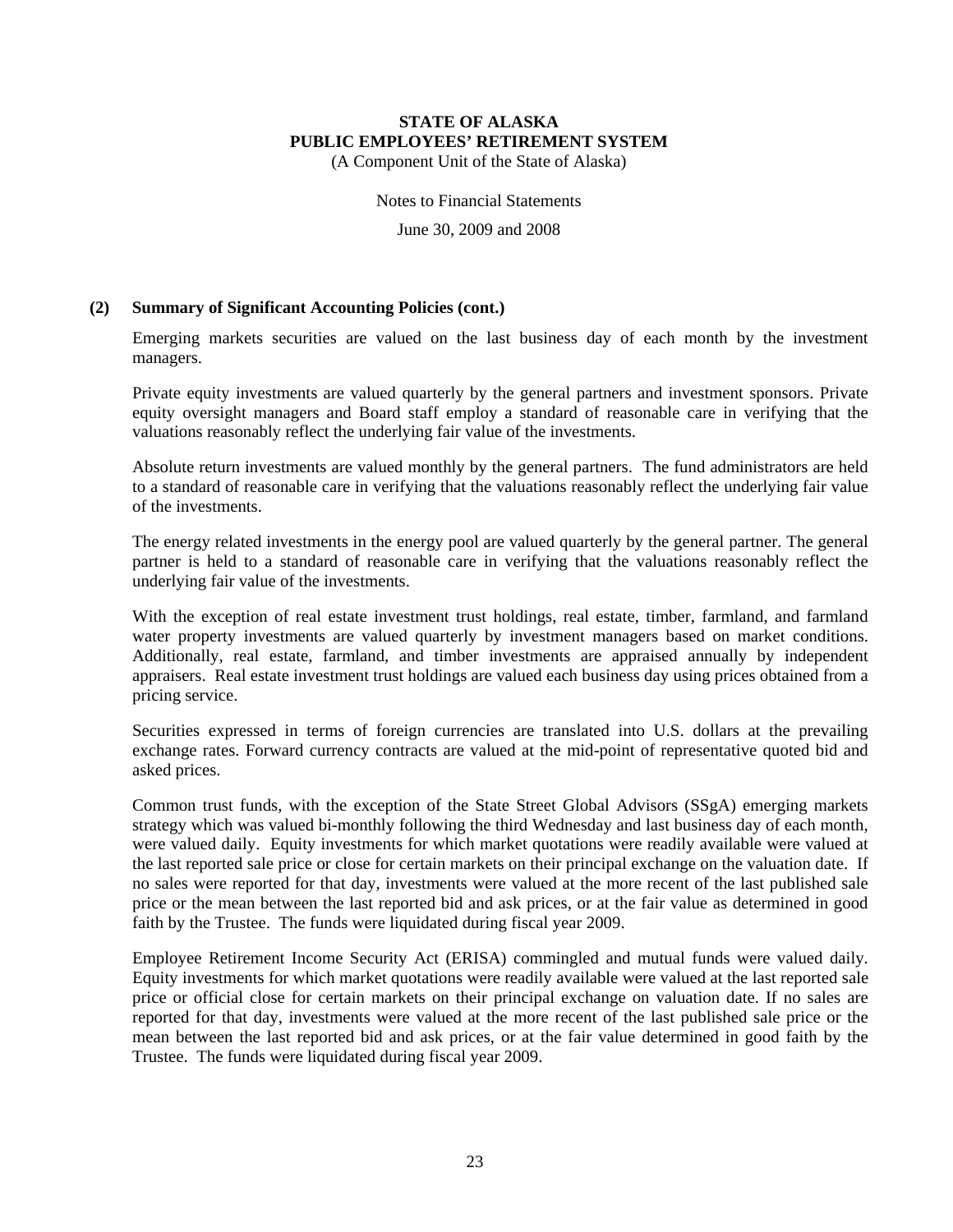(A Component Unit of the State of Alaska)

Notes to Financial Statements

June 30, 2009 and 2008

#### **(2) Summary of Significant Accounting Policies (cont.)**

#### **DCR Plan Participant Directed Investments**

Pooled Investment Funds, held in trust, are stated at fair value based on the unit value as reported by the Trustees multiplied by the number of units held by the DCR Plan. The unit value is determined by the Trustees based on fair value of the underlying assets.

Collective Investment Funds, held in trust, are stated at fair value based on the unit value as reported by the Trustees multiplied by the number of units held by the DCR Plan. The unit value is determined by the Trustees based on fair value of the underlying assets.

#### **Income Allocation**

Income in the fixed income and domestic and international equity pools is credited to the net asset value of the pool daily and allocated to pool participants daily on a pro rata basis.

Income in the emerging markets, private equity, absolute return, real estate, farmland, farmland water, and timber pools is credited to the net asset value of the pool daily and allocated to pool participants monthly on a pro rata basis.

Income for the common trust funds was credited and allocated in accordance with the participants pro rata share of the fund when received.

Income for the ERISA commingled and mutual funds was credited to the fund's net asset value on a daily basis and allocated to pool participants daily on a pro rata basis.

Income for the pooled investment and collective investment funds is credited to the fund's net asset value on a daily basis and allocated to pool participants daily on a pro rata basis.

#### *Contributions Receivable*

Contributions from the System's members and employers for service through June 30 are accrued. These contributions are considered fully collectible and, accordingly, no allowance for uncollectible receivables is reflected in the financial statements.

#### *Administrative Costs*

Administrative costs are paid from investment earnings.

#### *Due from (to) State of Alaska General Fund*

Amounts due from (to) the State of Alaska General Fund represent the net difference between amounts paid by the DB Plan on behalf of others and amounts paid by others on behalf of the DB Plan.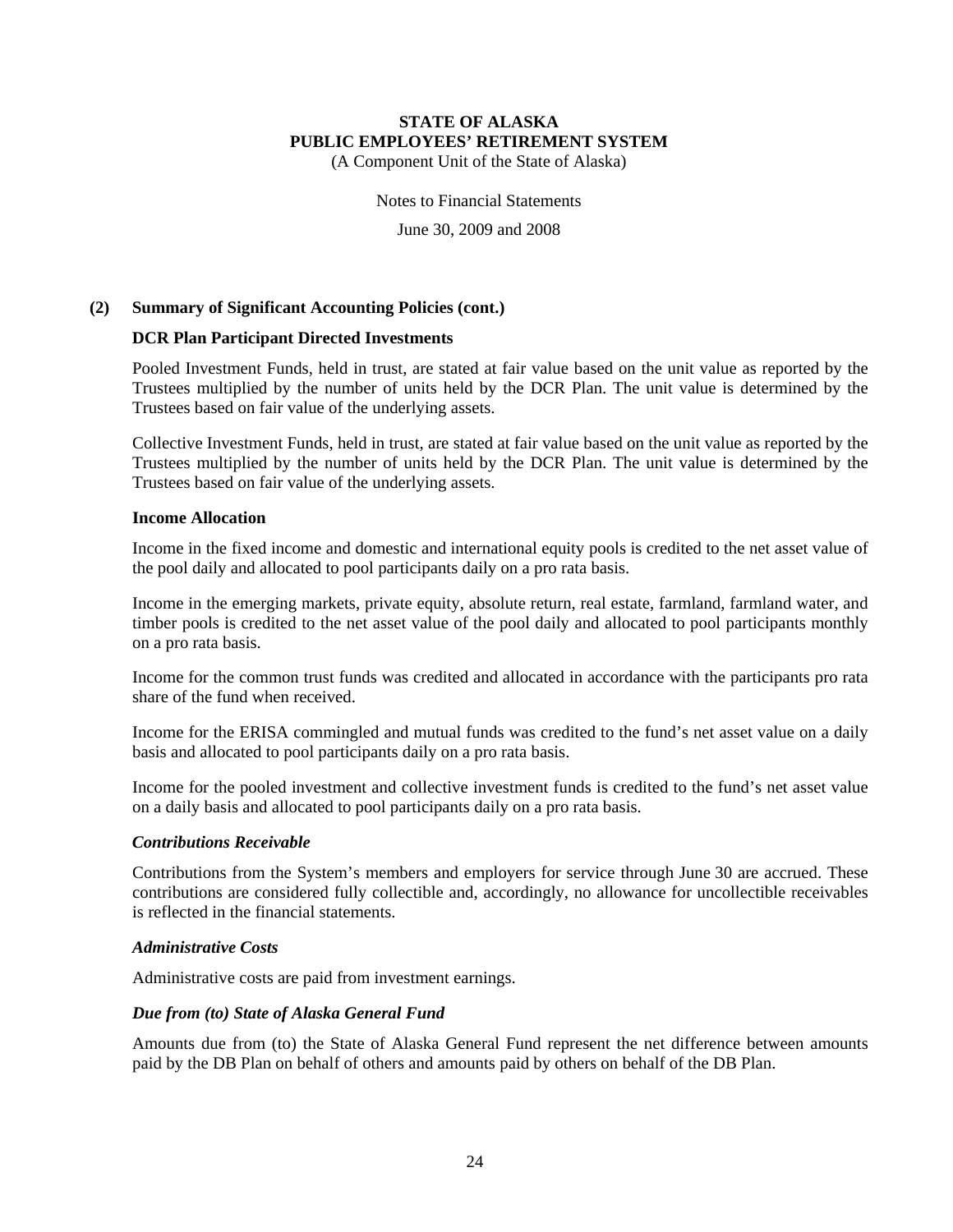(A Component Unit of the State of Alaska)

Notes to Financial Statements

June 30, 2009 and 2008

#### **(2) Summary of Significant Accounting Policies (cont.)**

#### *Federal Income Tax Status*

The DB Plan and DCR Plan are qualified plans under Section 401(a) and 414(d) of the Internal Revenue Code and are exempt from federal income taxes under Section 501(a).

#### **(3) Investments**

The Alaska Retirement Management Board (Board) has statutory oversight of the System's investments. As the fiduciary, the Board has the statutory authority to invest the assets under the Prudent Investor Rule. Alaska Statute provides that investments shall be made with the judgment and care under circumstances then prevailing that an institutional investor of ordinary professional prudence, discretion and intelligence exercises in managing large investment portfolios.

Treasury provides staff for the Board. Treasury has created a pooled environment by which it manages investments of the DB Plan as well as the DCR Plans the Board has fiduciary responsibility for: Occupational Death and Disability, Retiree Major Medical, and Health Reimbursement Arrangement plans. Additionally, Treasury manages a mix of pooled investment funds and collective investment funds for the DCR Plan participant directed accounts.

Actual investing is performed by investment officers in Treasury or by contracted external investment managers. The board has developed investment guidelines, policies and procedures for Treasury staff and external investment managers to adhere to when managing investments. Specifically, the high yield pool, international fixed income pool, emerging markets debt pool, domestic equity pool, international equity pool, emerging markets equity pool, private equity pool, absolute return pool, real estate pool, energy pool, farmland pool, farmland water pool, timber pool, pooled investment funds, and collective investment funds are managed by external management companies. Treasury manages the Alaska retirement fixed income pool, treasury inflation protected securities pool, real estate investment trust pool and cash holdings of certain external managers in addition to acting as oversight manager for all externally managed investments.

The short-term fixed income pool is a State pool managed by Treasury that holds investments on behalf of the System as well as other pension and state funds.

Both DB Plan and DCR Plan invested assets participate in the State's internally managed fixed income pools.

#### *Short-term Fixed Income Pool*

The System participates in the State's internally managed Short–term Fixed Income Pool which was established on March 15, 1993, with a start up and maintained share price of \$1. Treasury staff determines the allocation between permissible securities. Each participant owns shares in the pool, the number of which fluctuates daily with contributions and withdrawals. Participant shares also change at the beginning of each month when income is paid. At June 30, 2009 and 2008, the System had a 1.02% and 0.79% direct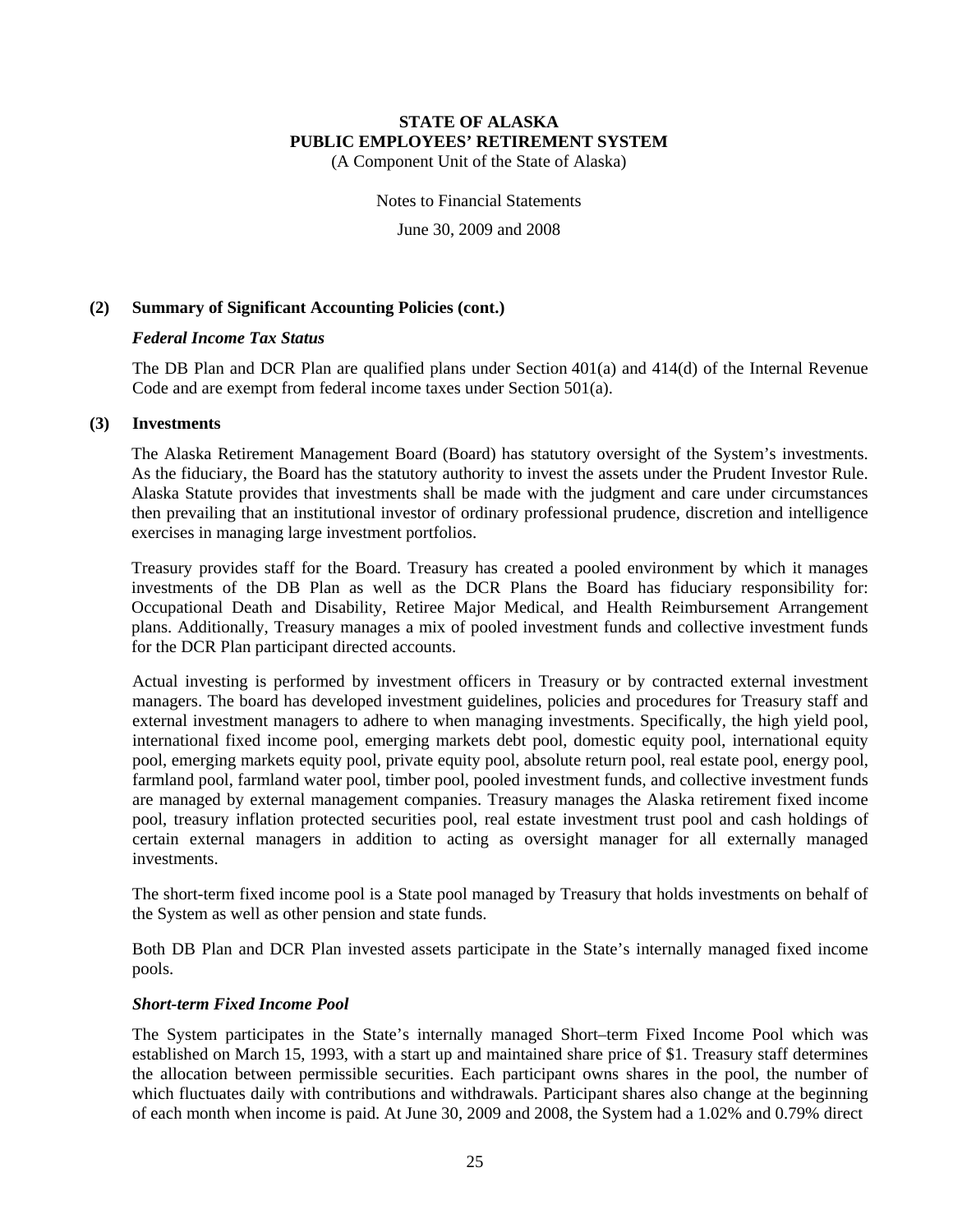(A Component Unit of the State of Alaska)

Notes to Financial Statements June 30, 2009 and 2008

#### **(3) Investments (cont.)**

ownership in the short–term fixed income pool. At June 30, 2009 and 2008, the System had a 2.25% and 2.98% indirect ownership through ownership by other investment pools which invest in the Short–term Fixed Income Pool.

#### **Investments Available to Both Plans with the Exception of the DCR Plan's Participant Directed Fund**

#### *Alaska Retirement Fixed Income Pool*

The System participates in the Board's internally managed Alaska Retirement Fixed Income Pool which was established on March 1, 1996, with a start up share price of \$1,000. The share price at June 30, 2009, was \$2,163. Treasury staff determines the allocation between permissible securities. Ownership in the pool is based on the number of shares held by each participant. The net asset value per share is determined by dividing the total fair value of the net assets of the pool by the number of shares of the pool outstanding on the valuation date. Contributions to and withdrawals from the pool are based on the beginning of the day net asset value per share on the day of the transaction. At June 30, 2009 and 2008, the System had a 69.24% and 69.15% ownership in the Alaska Retirement Fixed Income Pool.

#### *High Yield Pool*

The System participates in the Board's externally managed High Yield Pool which was established on April 15, 2005, with a start up share price of \$1,000. The share price at June 30, 2009, was \$1,156. Each manager independently determines the allocation between permissible securities. Ownership in the pool is based on the number of shares held by each participant. The net asset value per share is determined by dividing the total fair value of the net assets of the pool by the number of shares of the pool outstanding on the valuation date. Contributions to and withdrawals from the pool are based on the beginning of the day net asset value per share on the day of the transaction. At June 30, 2009 and 2008, the System had a 69.07% and 68.45% ownership in the High Yield Pool.

#### *International Fixed Income Pool*

The System participates in the Board's externally managed International Fixed Income Pool which was established on March 3, 1997, with a start up share price of \$1,000. The share price at June 30, 2009, was \$2,333. Each manager independently determines the allocation between permissible securities. Ownership in the pool is based on the number of shares held by each participant. The net asset value per share is determined by dividing the total fair value of the net assets of the pool by the number of shares of the pool outstanding on the valuation date. Contributions to and withdrawals from the pool are based on the beginning of the day net asset value per share on the day of the transaction. At June 30, 2009 and 2008, the System had a 69.07% and 68.58% ownership in the International Fixed Income Pool.

#### *Emerging Markets Debt Pool*

The System participates in the Board's externally managed Emerging Markets Debt Pool which was established on July 1, 2008, with a start up share price of \$1,000. The share price at June 30, 2009, was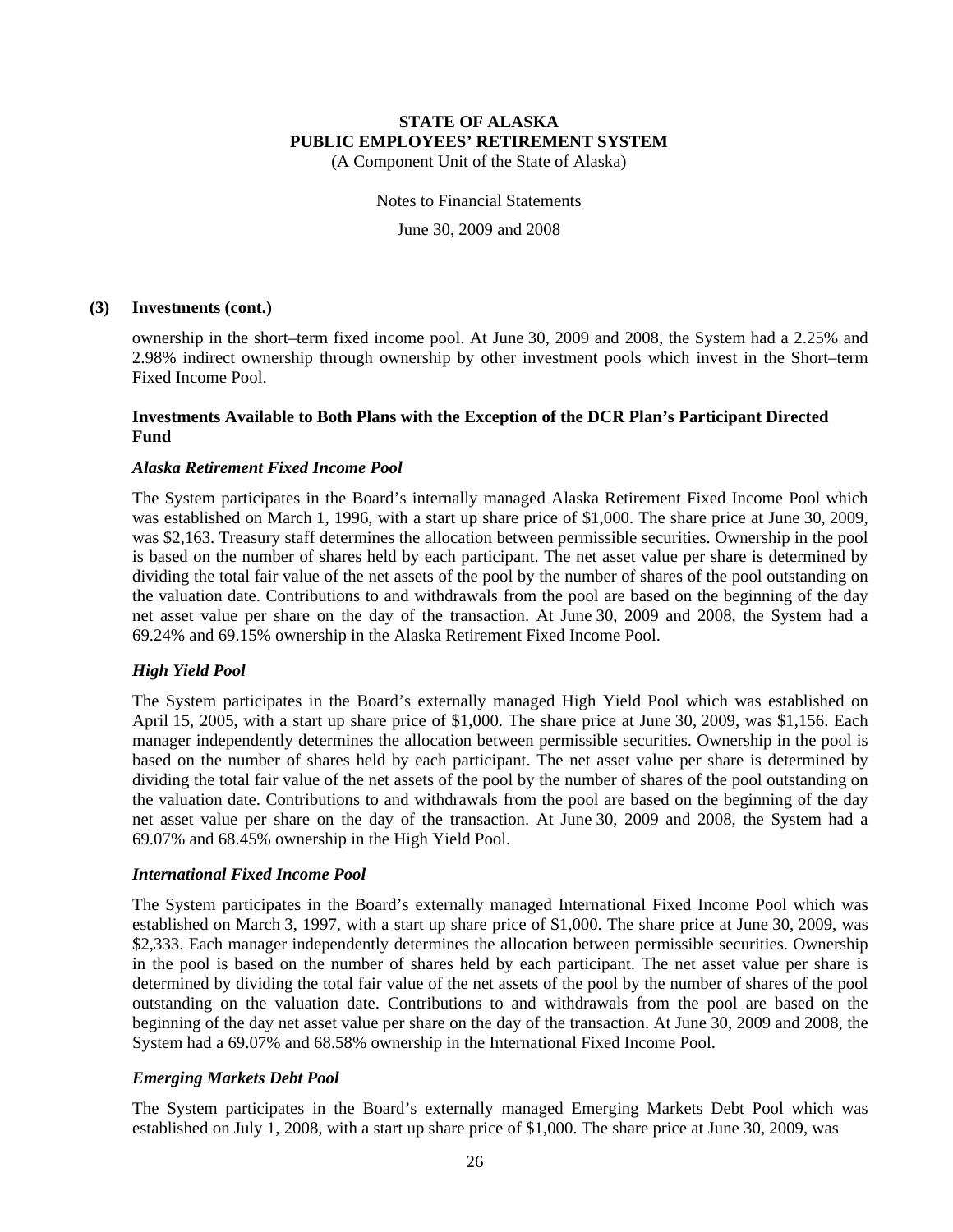(A Component Unit of the State of Alaska)

Notes to Financial Statements June 30, 2009 and 2008

#### **(3) Investments (cont.)**

\$936. The pool participates in one externally managed commingled investment fund alongside other institutional investors through ownership of equity shares. Ownership in the pool is based on the number of shares held by each participant. The net asset value per share is determined by dividing the total fair value of the net assets of the pool by the number of shares of the pool outstanding on the valuation date. Contributions to and withdrawals from the pool are based on the beginning of the day net asset value per share on the day of the transaction. At June 30, 2009, the System had a 69.07% ownership in the Emerging Markets Debt Pool.

#### *Domestic Equity Pool*

The Domestic Equity Pool is comprised of an External Large Cap Domestic Equity Pool and External Small Cap Domestic Equity Pool.

#### **Large Cap Domestic Equity Pool**

The System participates in the Board's externally managed Large Cap Domestic Equity Pool which was established on July 1, 2004, with a start up share price of \$1,000. The share price at June 30, 2009, was \$870. Each manager independently determines the allocation between permissible securities. Ownership in the pool is based on the number of shares held by each participant. The net asset value per share is determined by dividing the total fair value of the net assets of the pool by the number of shares of the pool outstanding on the valuation date. Contributions to and withdrawals from the pool are based on the beginning of the day net asset value per share on the day of the transaction. At June 30, 2009 and 2008, the System had a 68.78% and 68.40% ownership in the Large Cap Domestic Equity Pool.

#### **Small Cap Domestic Equity Pool**

The System participates in the Board's externally managed Small Cap Domestic Equity Pool which was established on July 1, 2004, with a start up share price of \$1,000. The share price at June 30, 2009, was \$844. Each manager independently determines the allocation between permissible securities. Ownership in the pool is based on the number of shares held by each participant. The net asset value per share is determined by dividing the total fair value of the net assets of the pool by the number of shares of the pool outstanding on the valuation date. Contributions to and withdrawals from the pool are based on the beginning of the day net asset value per share on the day of the transaction. At June 30, 2009 and 2008, the System had a 68.92% and 68.13% ownership in the Small Cap Domestic Equity Pool.

#### *International Equity Pool*

The System participates in the Board's externally managed International Equity Pool which was established on January 1, 1992, with a start up share price of \$1,000. The share price at June 30, 2009, was \$2,703. Each manager independently determines the allocation between permissible securities. Ownership in the pool is based on the number of shares held by each participant. The net asset value per share is determined by dividing the total fair value of the net assets of the pool by the number of shares of the pool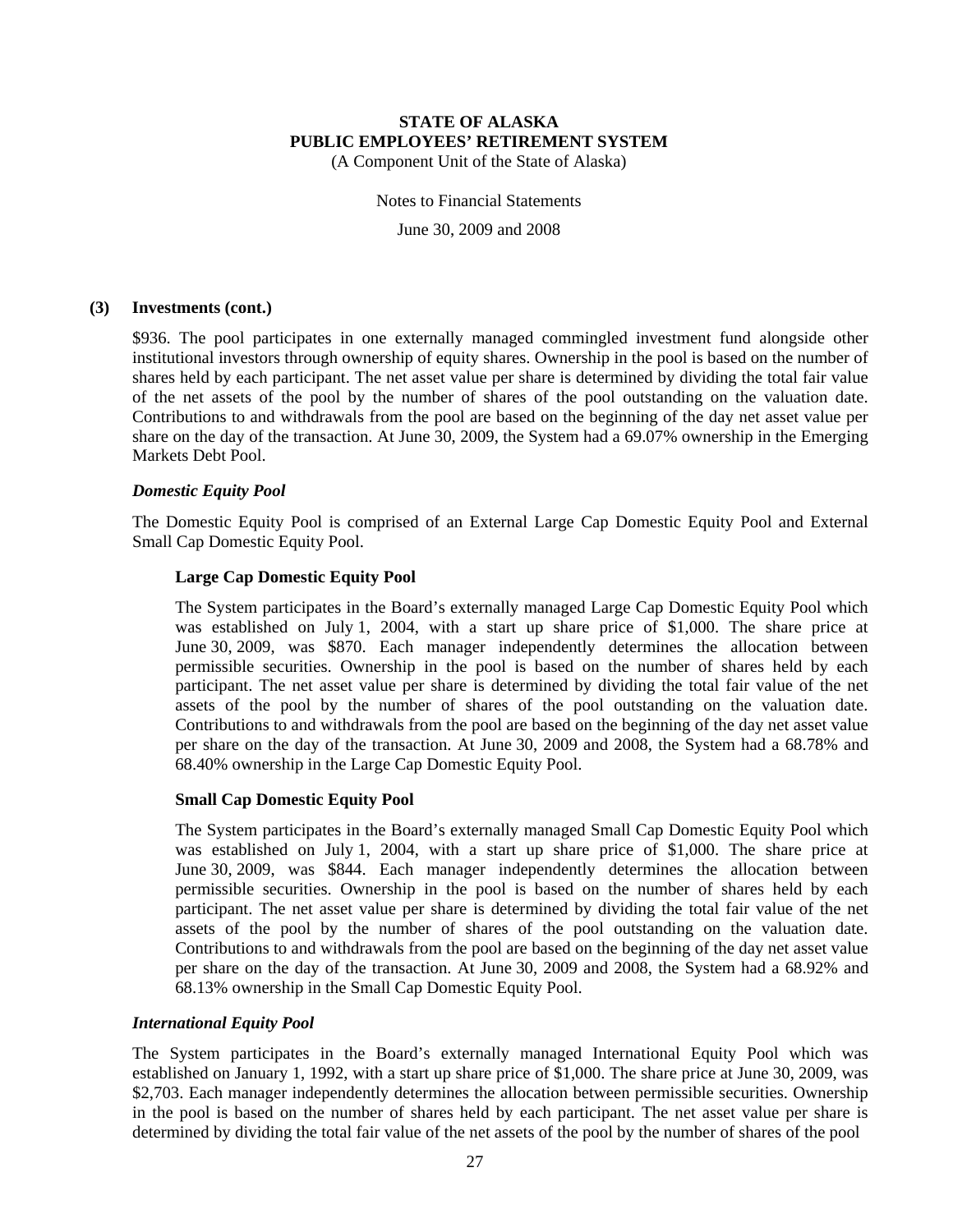(A Component Unit of the State of Alaska)

Notes to Financial Statements June 30, 2009 and 2008

#### **(3) Investments (cont.)**

outstanding on the valuation date. Contributions to and withdrawals from the pool are based on the beginning of the day net asset value per share on the day of the transaction. At June 30, 2009 and 2008, the System had a 68.65% and 68.52% ownership in the International Equity Pool.

#### *Emerging Markets Equity Pool*

The System participates in the Board's externally managed Emerging Markets Equity Pool which was established on May 2, 1994, with a start up share price of \$1,000. The share price at June 30, 2009, was \$2,822. The pool participates in three externally managed commingled investment funds alongside other institutional investors through ownership of equity shares. The commingled funds invest in the securities markets of developing countries. Ownership in the pool is based on the number of shares held by each participant. The net asset value per share is determined by dividing the total fair value of the net assets of the pool by the number of shares of the pool outstanding on the valuation date. Contributions to and withdrawals from the pool are based on the beginning of the day net asset value per share on the day of the transaction. At June 30, 2009 and 2008, the System had a 68.90% and 68.75% ownership in the Emerging Markets Equity Pool.

#### *Private Equity Pool*

The System participates in the Board's externally managed Private Equity Pool which was established on April 24, 1998, with a start up share price of \$1,000. The share price at June 30, 2009, was \$1,913. Underlying assets in the pool are comprised of venture capital, buyout, restructuring, and special situation investments through limited partnership agreements. Each manager independently determines the limited partnerships to invest in. Ownership in the pool is based on the number of shares held by each participant. The net asset value per share is determined by dividing the total fair value of the net assets of the pool by the number of shares of the pool outstanding on the valuation date. Contributions to and withdrawals from the pool are based on the beginning of the day net asset value per share on the day of the transaction. At June 30, 2009 and 2008, the System had a 68.08% and 69.11% ownership in the Private Equity Pool.

#### *Absolute Return Pool*

The System participates in the Board's externally managed Absolute Return Pool which was established on October 31, 2004, with a start up share price of \$1,000. The share price at June 30, 2009, was \$1,108. Underlying assets in the pool are comprised of hedge fund investments through limited partnership agreements. Each manager independently determines the limited partnerships to invest in. Ownership in the pool is based on the number of shares held by each participant. The net asset value per share is determined by dividing the total fair value of the net assets of the pool by the number of shares of the pool outstanding on the valuation date. Contributions to and withdrawals from the pool are based on the beginning of the day net asset value per share on the day of the transaction. At June 30, 2009 and 2008, the System had a 68.87% and 68.57% ownership in the Absolute Return Pool.

#### *Real Estate Equities*

Real Estate Equities are comprised of two pools, Pool A and Pool B.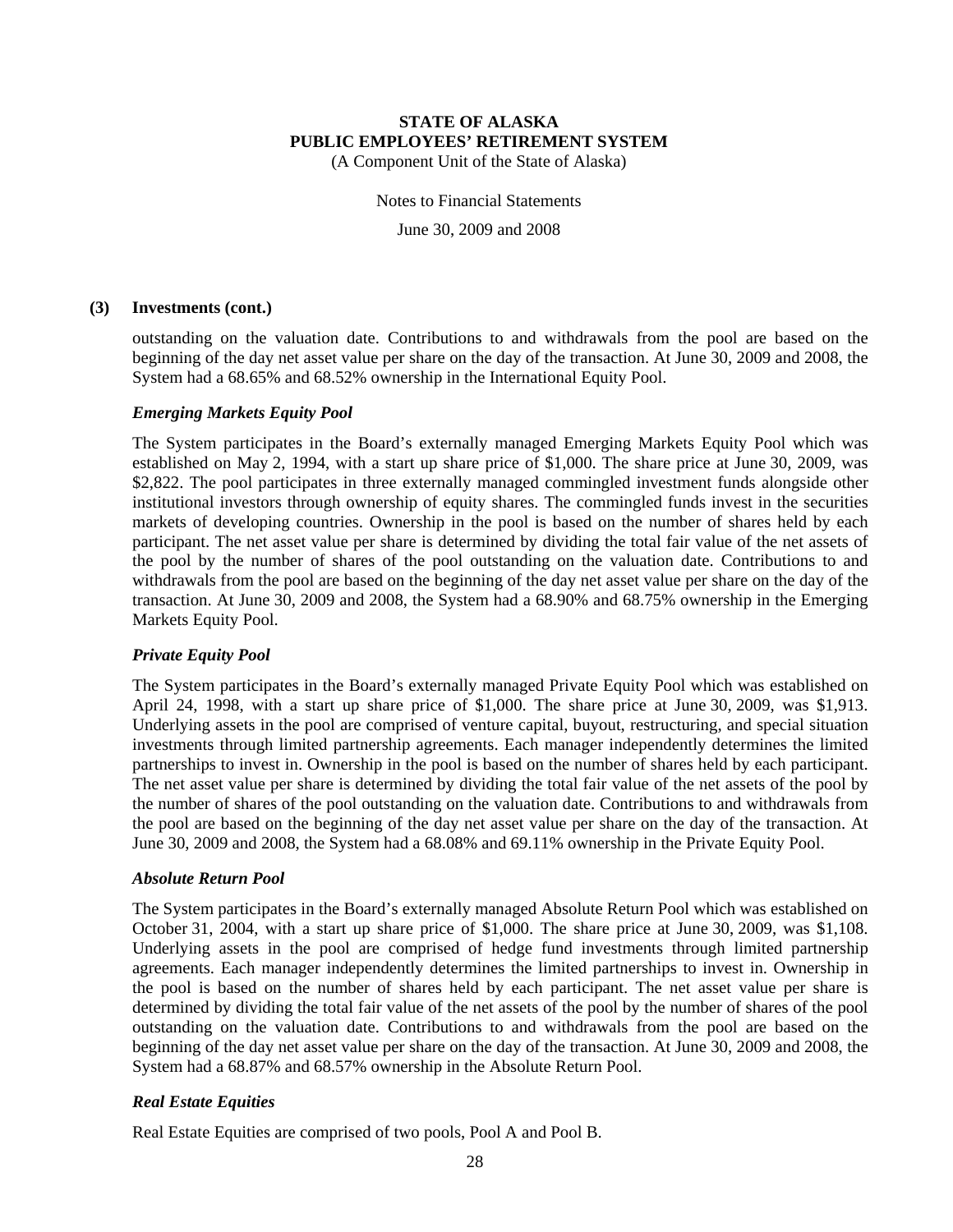(A Component Unit of the State of Alaska)

Notes to Financial Statements June 30, 2009 and 2008

#### **(3) Investments (cont.)**

#### **Real Estate Pool A**

The System participates in the Board's externally managed Real Estate Pool A which was established on June 27, 1997, with a start up share price of \$1,000. The share price at June 30, 2009, was \$2,286. Underlying assets in the pool are comprised of separate accounts, commingled accounts, and limited partnerships. Managers independently determine permissible investments. The net asset value per share is determined by dividing the total fair value of the net assets of the pool by the number of shares of the pool outstanding on the valuation date. Contributions to and withdrawals from the pool are based on the beginning of the day net asset value per share on the day of the transaction. At June 30, 2009 and 2008, the System had 68.87% and 68.72% ownership in Real Estate Pool A.

#### **Real Estate Pool B**

The System participates in the Board's externally managed Real Estate Pool B which was established July 1, 2008, with a start up share price of \$1,000. The share price at June 30, 2009, was \$937. Underlying assets in the pool are comprised of one commingled account. The manager independently determine permissible investments. The net asset value per share is determined by dividing the total fair value of the net assets of the pool by the number of shares of the pool outstanding on the valuation date. Contributions to and withdrawals from the pool are based on the beginning of the day net asset value per share on the day of the transaction. At June 30, 2009, the System had 68.62% ownership in Real Estate Pool B.

#### *Real Estate Investment Trust (REIT) Pool*

The System participates in the Board's internally managed REIT Pool which was established on July 1, 2008, with a start up share price of \$1,000. The share price at June 30, 2009, was \$503. Underlying assets in the pool are comprised of REIT holdings. Treasury staff determines the permissible REITs to invest in. Ownership in the pool is based on the number of shares held by each participant. The net asset value per share is determined by dividing the total fair value of the net assets of the pool by the number of shares of the pool outstanding on the valuation date. Contributions to and withdrawals from the pool are based on the beginning of the day net asset value per share on the day of the transaction. At June 30, 2009, the System had a 68.82% ownership in the REIT Pool.

#### *Energy Pool*

The System participates in the Board's externally managed Energy Pool which was established on July 1, 2008, with a start up share price of \$1,000. The share price at June 30, 2009, was \$966. Underlying assets in the pool are comprised of a limited partnership with an energy related venture capital operating company. Treasury staff determines the permissible partnerships to invest in. Ownership in the pool is based on the number of shares held by each participant. The net asset value per share is determined by dividing the total fair value of the net assets of the pool by the number of shares of the pool outstanding on the valuation date. Contributions to and withdrawals from the pool are based on the beginning of the day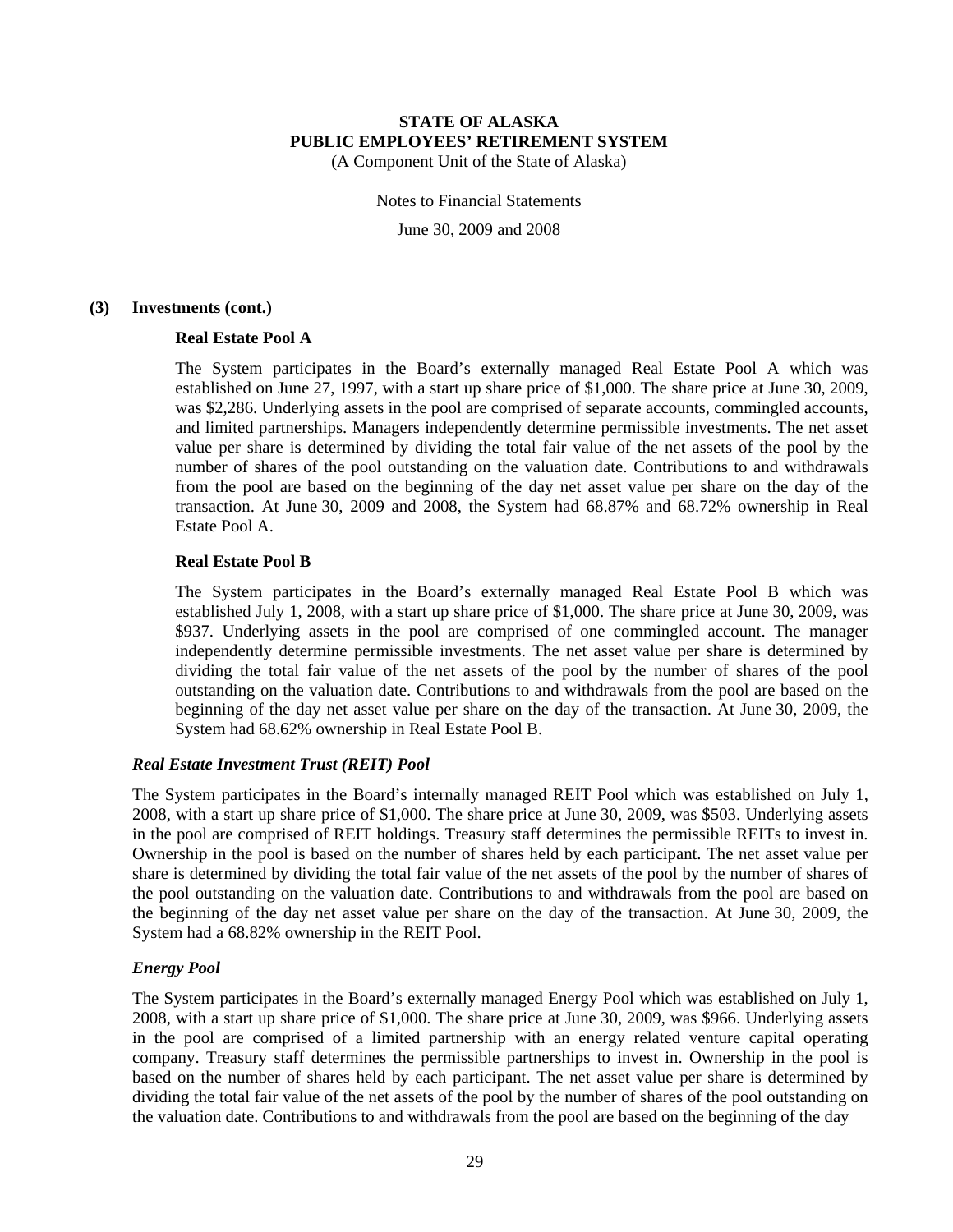(A Component Unit of the State of Alaska)

Notes to Financial Statements June 30, 2009 and 2008

#### **(3) Investments (cont.)**

net asset value per share on the day of the transaction. At June 30, 2009, the System had a 68.48% ownership in the Energy Pool.

#### *Farmland Pool*

The System participates in the Board's externally managed Farmland Pool which was established on July 1, 2008, with a start up share price of \$1,000. The share price at June 30, 2009, was \$1,082. Underlying assets in the pool are comprised of investments through limited partnership interests in two agricultural entities. Each manager independently determines which permissible investments are made. Ownership in the pool is based on the number of shares held by each participant. The net asset value per share is determined by dividing the total fair value of the net assets of the pool by the number of shares of the pool outstanding on the valuation date. Contributions to and withdrawals from the pool are based on the beginning of the day net asset value per share on the day of the transaction. At June 30, 2009, the System had a 70.43% ownership in the Farmland Pool.

#### *Farmland Water Pool*

The System participates in the Board's externally managed Farmland Water Pool which was established on July 1, 2008, with a start up share price of \$1,000. The share price at June 30, 2009, was \$1,002. Underlying assets in the pool are comprised of investments through limited partnership interests in two agricultural entities which own farmland that has federal waterway on the properties. Each manager independently determines which permissible investments are made. Ownership in the pool is based on the number of shares held by each participant. The net asset value per share is determined by dividing the total fair value of the net assets of the pool by the number of shares of the pool outstanding on the valuation date. Contributions to and withdrawals from the pool are based on the beginning of the day net asset value per share on the day of the transaction. At June 30, 2009, the System had a 50.00% ownership in the Farmland Water Pool.

#### *Timber Pool*

The System participates in the Board's externally managed Timber Pool which was established on July 1, 2008, with a start up share price of \$1,000. The share price at June 30, 2009, was \$1,029. Underlying assets in the pool are comprised of investments through limited partnership interests in two timber entities. Each manager independently determines which permissible investments are made. Ownership in the pool is based on the number of shares held by each participant. The net asset value per share is determined by dividing the total fair value of the net assets of the pool by the number of shares of the pool outstanding on the valuation date. Contributions to and withdrawals from the pool are based on the beginning of the day net asset value per share on the day of the transaction. At June 30, 2009, the System had a 68.94% ownership in the Timber Pool.

#### *Treasury Inflation Protected Securities (TIPS) Pool*

The System participates in the Board's internally managed TIPS Pool which was established on May 24, 2006 with a start up price of \$1,000. The share price at June 30, 2009 was \$1,191. Treasury staff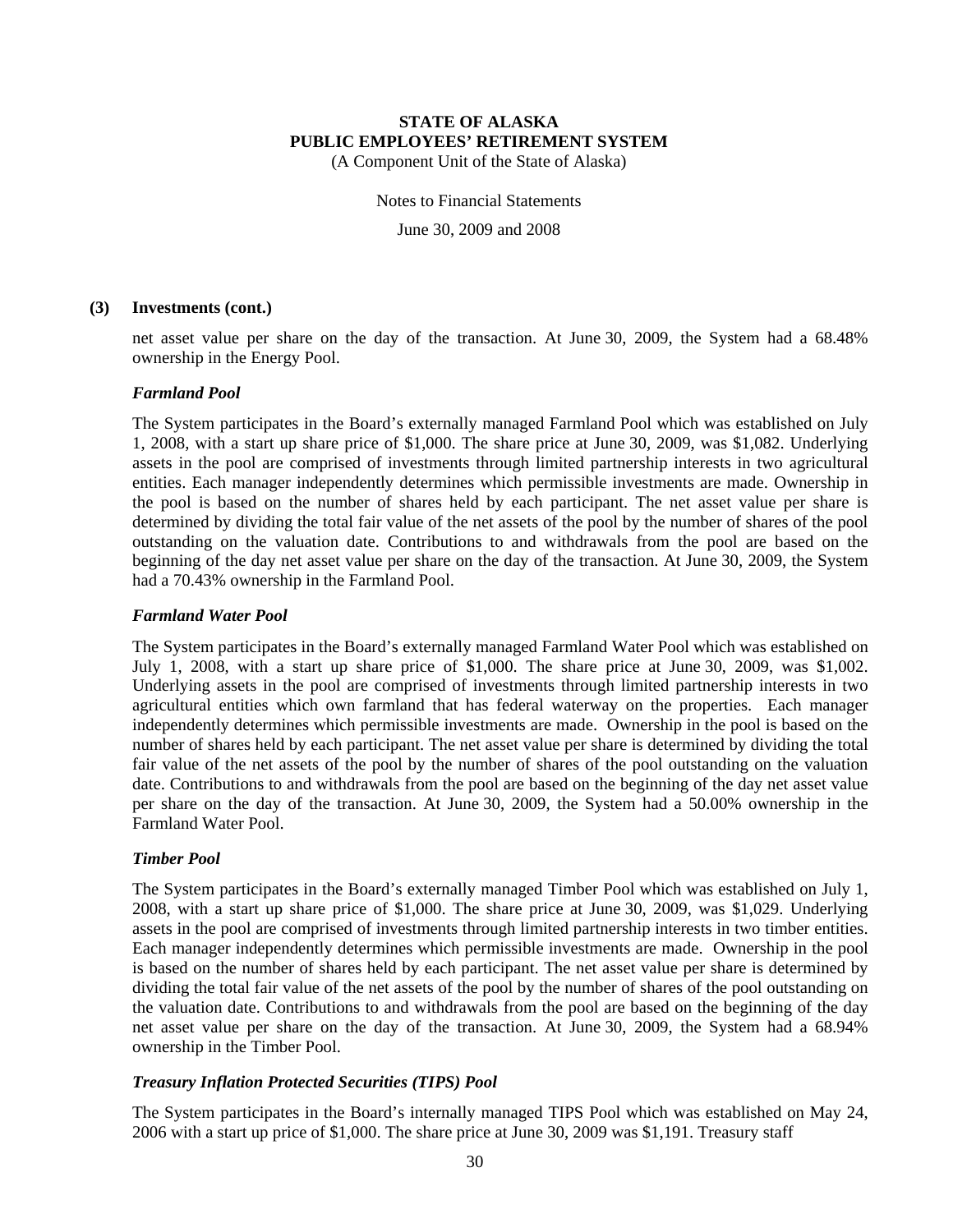(A Component Unit of the State of Alaska)

Notes to Financial Statements June 30, 2009 and 2008

#### **(3) Investments (cont.)**

determines the allocation between permissible securities. Ownership in the pool is based on the number of shares held by each participant. The net asset value per share is determined by dividing the total fair value of the net assets of the pool by the number of shares of the pool outstanding on the valuation date. Contributions to and withdrawals from the pool are based on the beginning of the day net asset value per share on the day of the transaction. At June 30, 2009 and 2008, the System had 70.77% and 65.58% ownership in the TIPS Pool.

#### **Alaska Retiree Health Care Trust Investments**

The Board contracted with an external manager who managed a mix of Common Trust Funds for the Defined Benefit Health Care Trust. Common Trust Fund investments were liquidated during fiscal year 2009 and monies were invested in the Board's existing investment pools.

#### *Domestic Equity*

The Health Care Trust Investments in Domestic Equity was comprised of two externally managed Common Trust Funds.

#### **SSgA Domestic Large Cap**

The purpose of this fund was to replicate the returns and characteristics of the Russell 1000® Index through buying, holding and trading securities only when there was a change to the composition of the Index or when cash flow activity occurred in the Strategy.

#### **SSgA Domestic Small Cap**

The purpose of this fund was to replicate the returns and characteristics of the Russell 2000® Index through buying, holding and trading securities only when there was a change to the composition of the Index or when cash flow activity occurred in the Strategy.

#### *SSgA International Equity*

The purpose of this fund was to replicate the returns and characteristics of the Morgan Stanley Capital International Europe Australasia, and Far East (MSCI EAFE) Index through investing in 21 individual MSCI country funds which, in turn, owned Index securities in market-weighted proportion.

#### *SSgA Emerging Markets*

The purpose of this fund was to closely match the returns of the capitalization-weighted MSCI Emerging Markets Index.

#### *SSgA Domestic Fixed Income*

The purpose of this fund was to create a well diversified portfolio that was representative of the domestic investment grade bond market. The strategy sought to replicate the returns and characteristics of the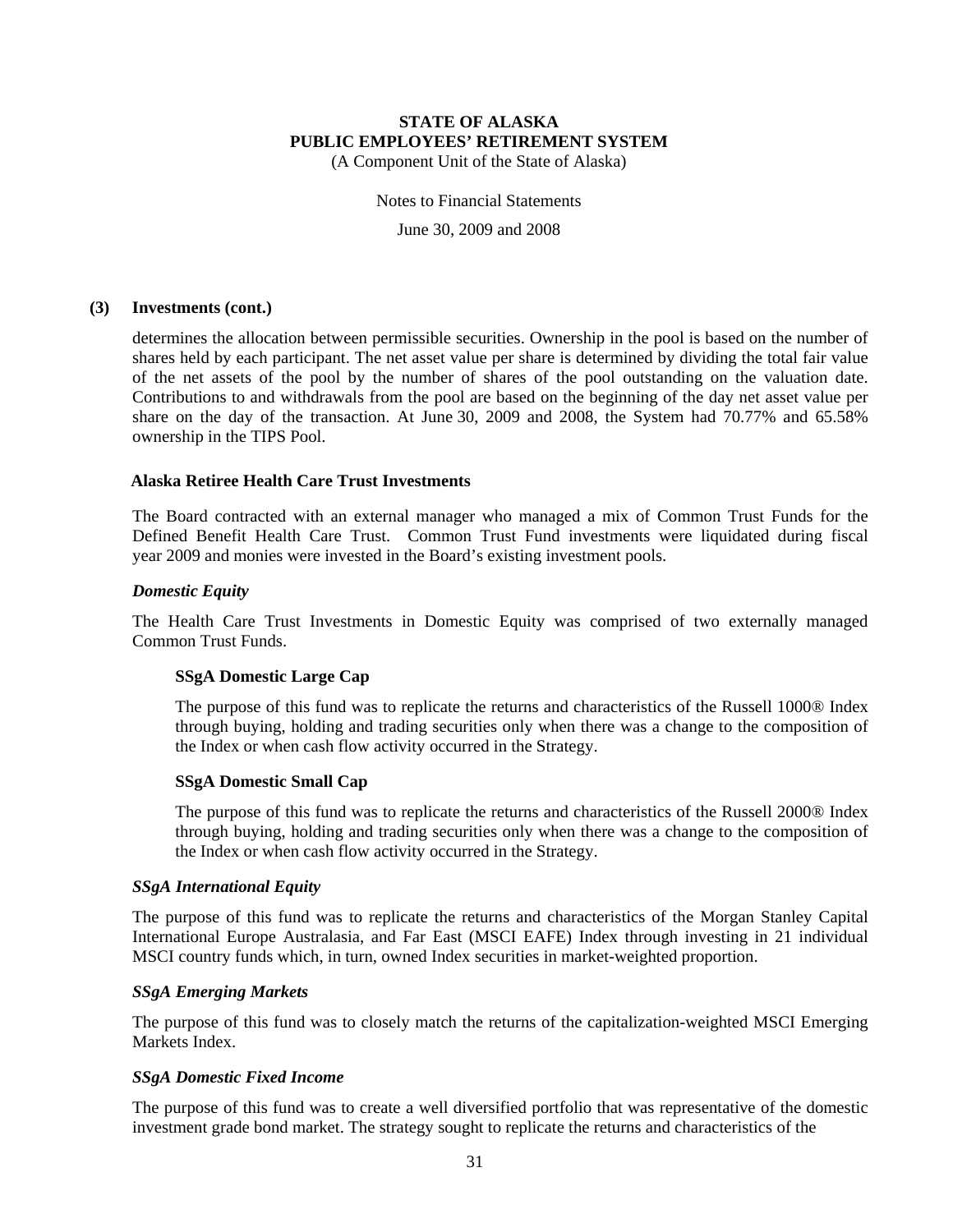(A Component Unit of the State of Alaska)

Notes to Financial Statements

June 30, 2009 and 2008

#### **(3) Investments (cont.)**

Lehman Brothers Aggregate Bond Index through individual security selection based on criteria generated by SSgA's credit and research group, security availability, and the analysis of its impact on the portfolio's weightings.

#### *SSgA International Fixed Income*

The purpose of this fund was to create a well diversified portfolio that was representative of the international government bond market. The strategy sought to replicate the returns and characteristics of the Citigroup World Government Bond Ex-US Index by matching duration, quality, and sector of the Index.

## *SSgA High Yield Bond Index*

The purpose of this fund was to deliver a risk-controlled, higher quality, liquid exposure to the broad U.S. high yield market with low tracking error. The strategy used stratified sampling to create a portfolio of liquid issuers that target the Lehman High Yield \$200 Million Very Liquid Index (HYVLI) in such characteristics as duration, issuer market weight, credit quality and industry.

## *SSgA Treasury Inflation Protected Securities (TIPS) Index*

The purpose of the U.S. TIPS Index strategy fund was to replicate the returns and characteristics of the Lehman Brothers Inflation Notes Index.

## **DCR Plan Health and Occupational Death and Disability Investments**

## **ERISA Commingled and Mutual Funds**

During fiscal year 2009 the Board contracted with external managers who managed a mix of ERISA and mutual funds for the DCR Plan's occupational death & disability, retiree major medical, and health reimbursement plans. ERISA and mutual fund investments were liquidated during fiscal year 2009 and monies were invested in the Board's existing investment pools.

#### *Domestic Equity*

The investments in Domestic Equity were comprised of two externally managed ERISA Funds.

#### **SSgA Domestic Large Cap**

The purpose of this fund was to replicate the returns and characteristics of the Russell 1000<sup>®</sup> Index through buying, holding and trading securities only when there was a change to the composition of the Index or when cash flow activity occurs in the strategy.

#### **SSgA Domestic Small Cap**

The purpose of this fund was to replicate the returns and characteristics of the Russell 2000® Index through buying, holding and trading securities only when there was a change to the composition of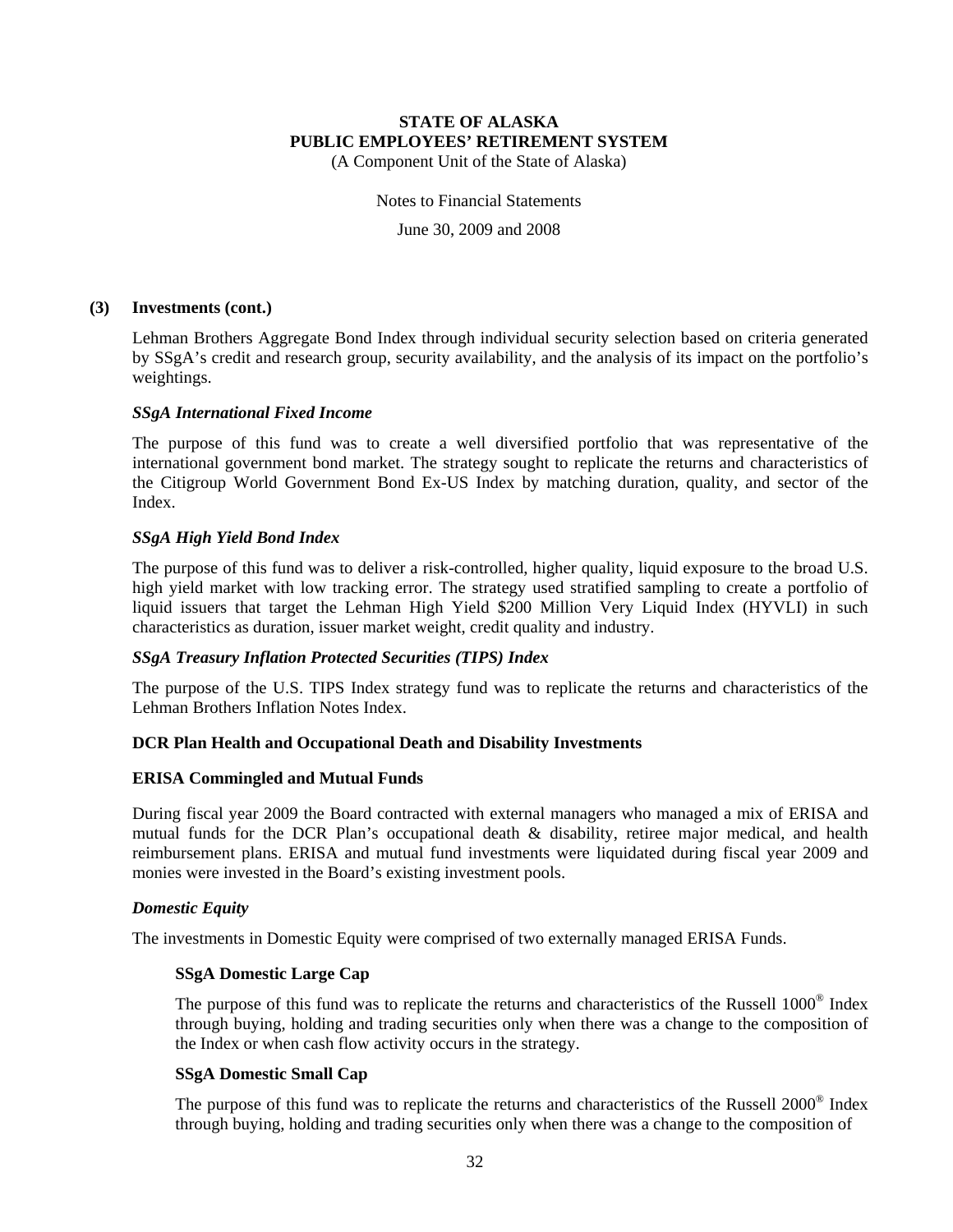(A Component Unit of the State of Alaska)

Notes to Financial Statements

June 30, 2009 and 2008

#### **(3) Investments (cont.)**

the Index or when cash flow activity occurs in the strategy.

#### *SSgA International Equity*

The purpose of this fund was to replicate the returns and characteristics of the MSCI EAFE Index through investing in 21 individual MSCI country funds which, in turn, owned Index securities in market-weighted proportion.

#### *SSgA Domestic Fixed Income*

The purpose of this fund was to create a well diversified portfolio that is representative of the domestic investment grade bond market. The strategy sought to replicate the returns and characteristics of the Lehman Brothers Aggregate Bond Index through individual security selection based on criteria generated by SSgA's credit and research group, security availability, and the analysis of its impact on the portfolio's weightings.

#### *SSgA International Fixed Income*

The purpose of this fund was to create a well diversified portfolio that was representative of the international government bond market. The strategy sought to replicate the returns and characteristics of the Citigroup World Government Bond Ex-US Index by matching duration, quality and sector of the Index.

## *SSgA Real Estate*

The purpose of this strategy was to replicate the returns and characteristics of the Dow Jones Wilshire REIT Index. To accomplish this, SSgA's strategy was to buy and hold securities, trading only when there was a change in the composition of the Index or when cash flow activity occurred in the strategy.

#### *Lazard Emerging Markets Mutual Fund*

The purpose of this fund was to meet or exceed the MSCI Emerging Markets Index by 3% per annum over a rolling five-year period. Underlying investments were comprised of domestic and global equities as well as alternative assets

#### **DCR Plan Participant Directed Investments**

#### **Pooled Investment Funds**

The Board contracts with an external investment manager who is given authority to invest in a wholly owned pooled environment to accommodate eleven participant-directed funds.

#### *T. Rowe Alaska Target 2010 Fund*

The purpose of this fund is to provide a diverse mix of stocks, bonds, and cash for long-term investors. The fund starts with a more aggressive risk / return potential and gradually become more conservative as the target retirement date approaches. The allocation is actively managed for approximately 30 years after the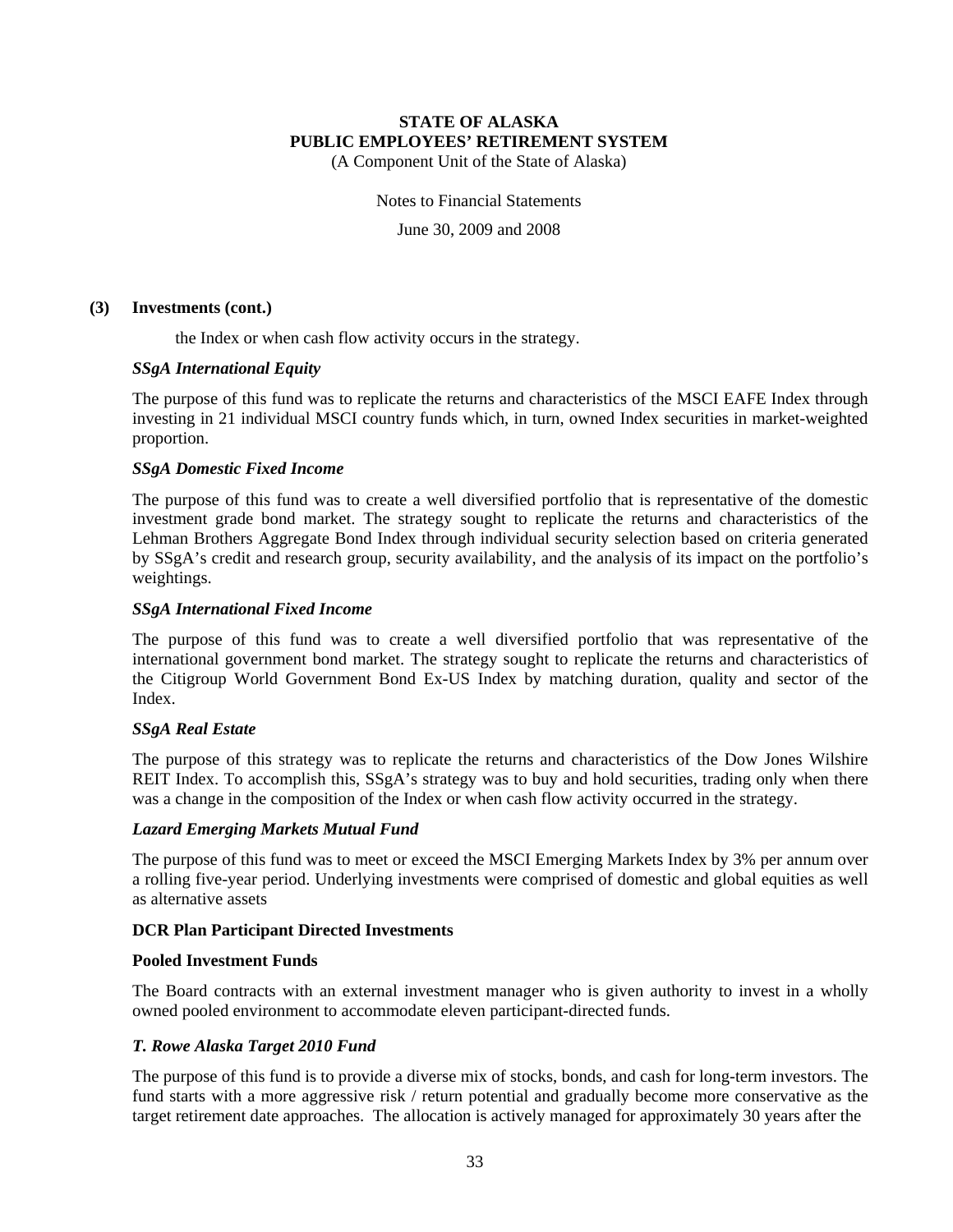(A Component Unit of the State of Alaska)

Notes to Financial Statements June 30, 2009 and 2008

#### **(3) Investments (cont.)**

target retirement date before arriving at the final allocation of 20% stocks, and 80% bond and short-term fixed income investments. Underlying investments are comprised of domestic and international stocks, investment-grade bonds, federally guaranteed mortgages, and money market instruments.

#### *T. Rowe Alaska Target 2010 – 2040 Trusts*

The purpose of these funds is to provide a diverse mix of stocks, bonds, and cash for long-term investors. The Trusts start with a more aggressive risk / return potential and gradually become more conservative as the target retirement date approaches. The allocation is actively managed for approximately 30 years after the target retirement date before arriving at the final allocation of 20% stocks, and 80% bond and shortterm fixed income investments. Underlying investments are comprised of domestic and international stocks, investment-grade bonds, federally guaranteed mortgages, and money market instruments.

#### *T. Rowe Alaska Balanced Trust*

The purpose of this fund is to provide a balanced and diversified mix of U.S. and international stocks, investment-grade bonds, federally guaranteed mortgages and money market instruments for long-term investors. The actual allocation is actively managed around a target allocation of 40% stocks and 60% bond and short-term fixed income investments. Underlying investments are comprised of domestic and international stocks, investment-grade bonds, federally guaranteed mortgages, and money market instruments.

#### *T. Rowe Long-Term Balanced Trust*

The purpose of this fund is to provide a balanced and diversified mix of U.S. and international stocks, investment-grade bonds, federally guaranteed mortgages and money market instruments for long-term investors. The actual allocation is actively managed around a target allocation of 60% stocks and 40% bond and short-term fixed income investments. Underlying investments are comprised of domestic and international stocks, investment-grade bonds, federally guaranteed mortgages, and money market instruments.

#### *T. Rowe Alaska Money Market Trust*

Underlying assets are comprised of cash equivalent instruments with maturities of less than one year which include commercial paper, banker acceptances, and certificates of deposit with ratings of A1/P1 or better as well as, obligations of the U.S. Government and its agencies, and repurchase agreements collateralized by U.S. Treasury Instruments. The goal is to maintain a \$1.00 unit price with a low risk tolerance.

#### **Collective Investment Funds**

The Board contracts with external investment managers who manage a mix of collective investment funds.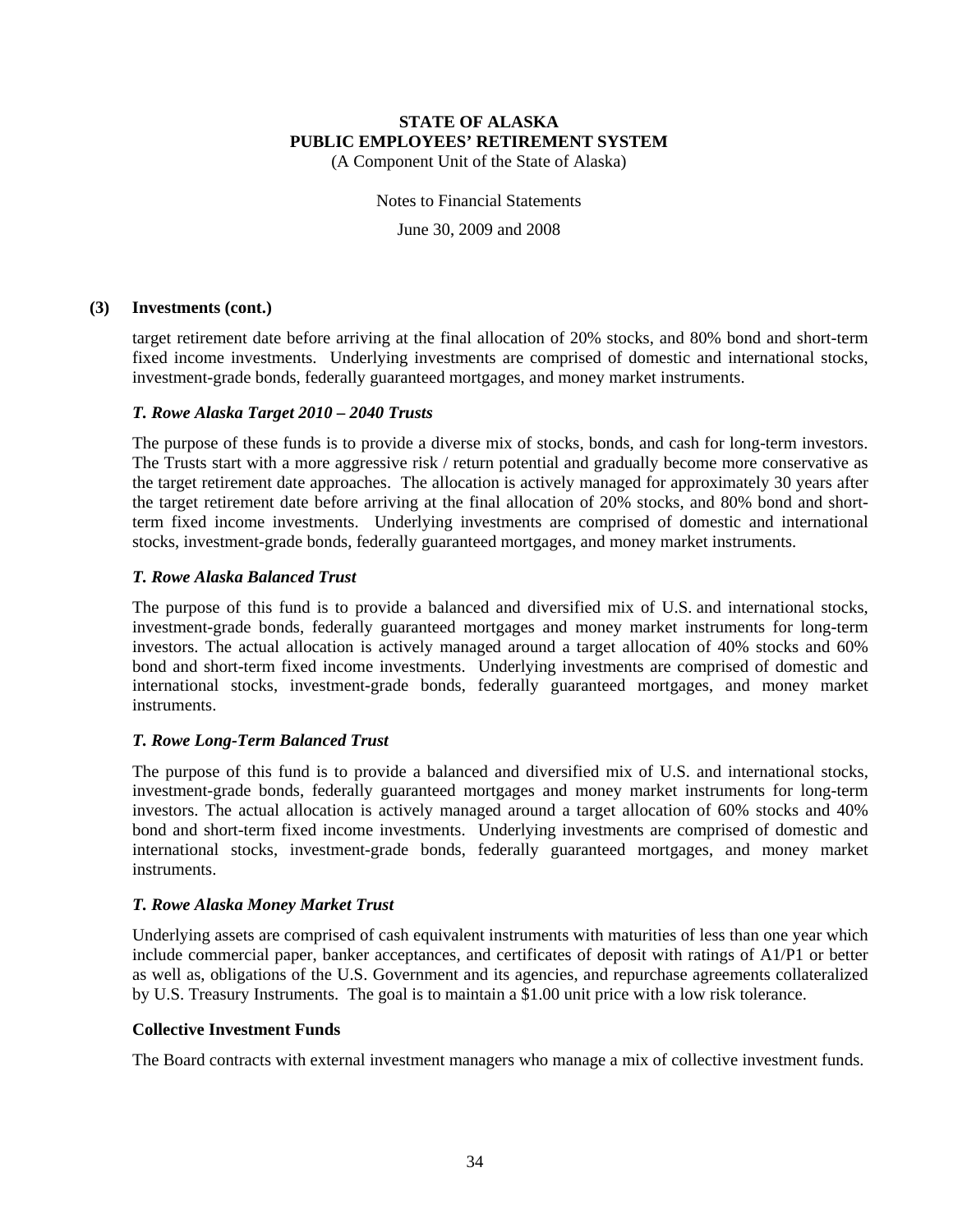(A Component Unit of the State of Alaska)

Notes to Financial Statements

June 30, 2009 and 2008

#### **(3) Investments (cont.)**

## *SSgA Money Market*

The purpose of this fund is to provide a high level of current income consistent with preserving principal and liquidity, and the maintenance of a stable \$1.00 per share net asset value.

#### *SSgA S&P 500 Stock Index Fund*

The purpose of this fund is to provide income and capital appreciation that matches total return of the Standards & Poor's Composite Stock Price Index.

#### *SSgA Russell 3000 Index*

The purpose of this fund is to provide income and capital appreciation that matches the total return of the Russell 3000® Index.

#### *SSgA Real Estate Investment Trust (REIT) Index*

The purpose of this fund is to provide income and capital appreciation that matches total return of the Dow Jones Wilshire REIT Index.

## *SSgA World Equity Ex-US Index*

The purpose of this fund is to provide income and capital appreciation and to replicate the returns of the MSCI ACWI Ex-US Index.

#### *SSgA Long US Treasury Bond Index*

The purpose of this fund is to provide income and capital appreciation and to replicate the returns and characteristics of the Barclays Capital Long Treasury Bond Index.

#### *SSgA Treasury Inflation Protected Securities Index*

The purpose of this fund is to provide income and to replicate the returns and characteristics of the Barclays Capital Inflation Notes Index.

#### *SSgA World Government Bond Ex-US Index*

The purpose of this fund is to provide income and to replicate the total rate of return of the Citigroup World Government Bond Ex-US Index.

#### *Barclays Government / Corporate Bond Fund*

The purpose of this fund is to match or exceed the return of the Lehman Brothers Government / Credit Bond Index.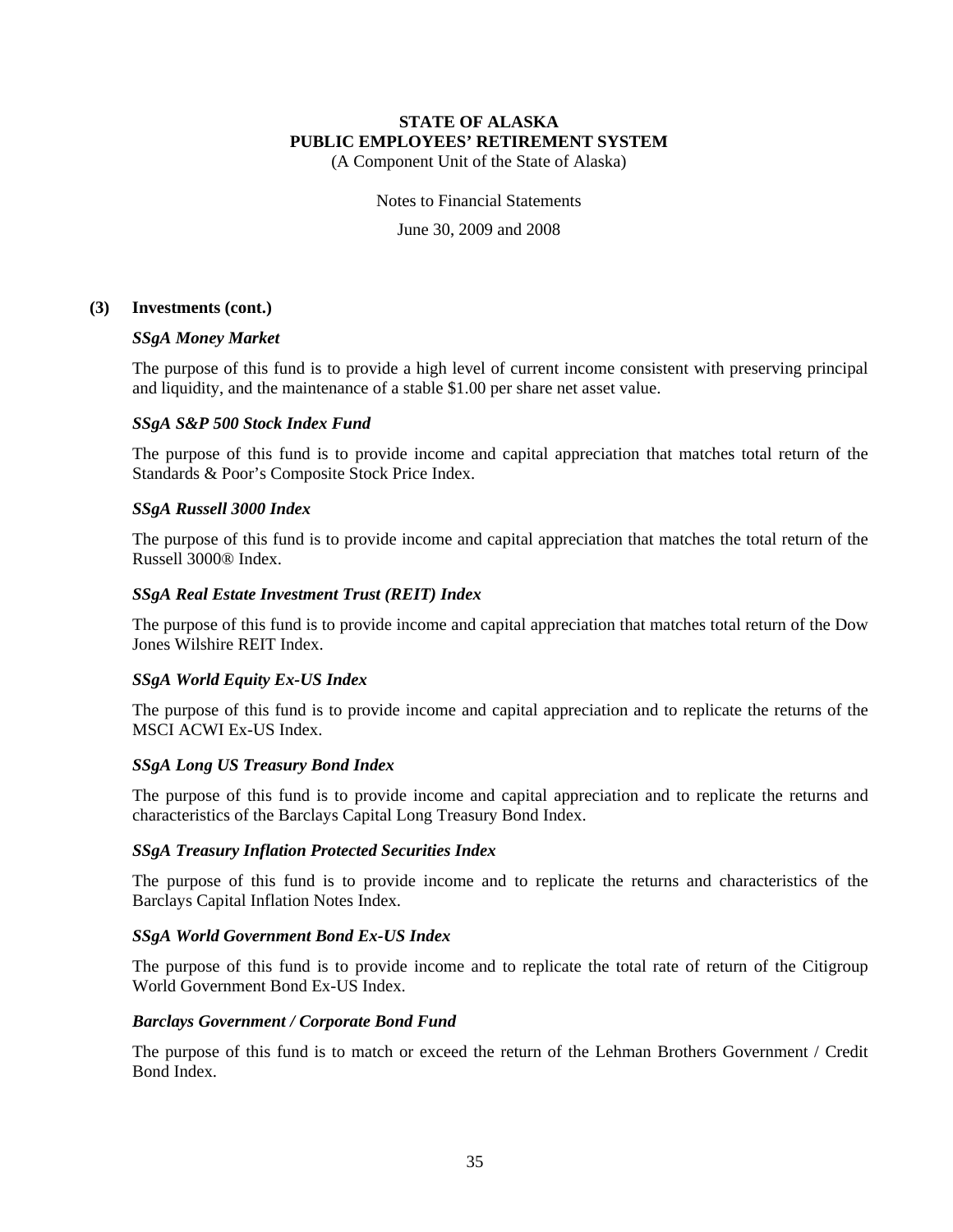(A Component Unit of the State of Alaska)

Notes to Financial Statements

June 30, 2009 and 2008

#### **(3) Investments (cont.)**

#### *Barclays Intermediate Bond Fund*

The purpose of this fund is to match or exceed the return of the Barclays Capital Intermediate Bond Index.

#### *Brandes Institutional International Equity Fund*

The purpose of this fund is to provide long-term capital appreciation. This fund invests principally in common and preferred stocks of foreign companies and securities that are convertible into such stocks.

#### *Capital Guardian Global Balanced Fund*

The purpose of this fund is to invest in stocks and bonds of U.S. and international companies and government bonds issued by the U.S. and other governments.

#### *Sentinel Sustainable Opportunities Fund*

The purpose of this fund was to invest primarily in U.S. large cap growth stocks, with an emphasis on those that are managed in a socially responsible manner. This fund was replaced during fiscal year 2009 by the RCM Socially Responsible Fund.

#### *RCM Socially Responsible Fund*

The purpose of this fund is to invest primarily in U.S. large cap growth stocks, with an emphasis on those that are managed in a socially responsible manner.

#### *T. Rowe Small Cap Stock Fund*

The purpose of this fund is to provide long-term capital growth by investing primarily in stocks of small companies. This fund invests at least 65% of its total assets in the stocks and equity-related securities of small companies.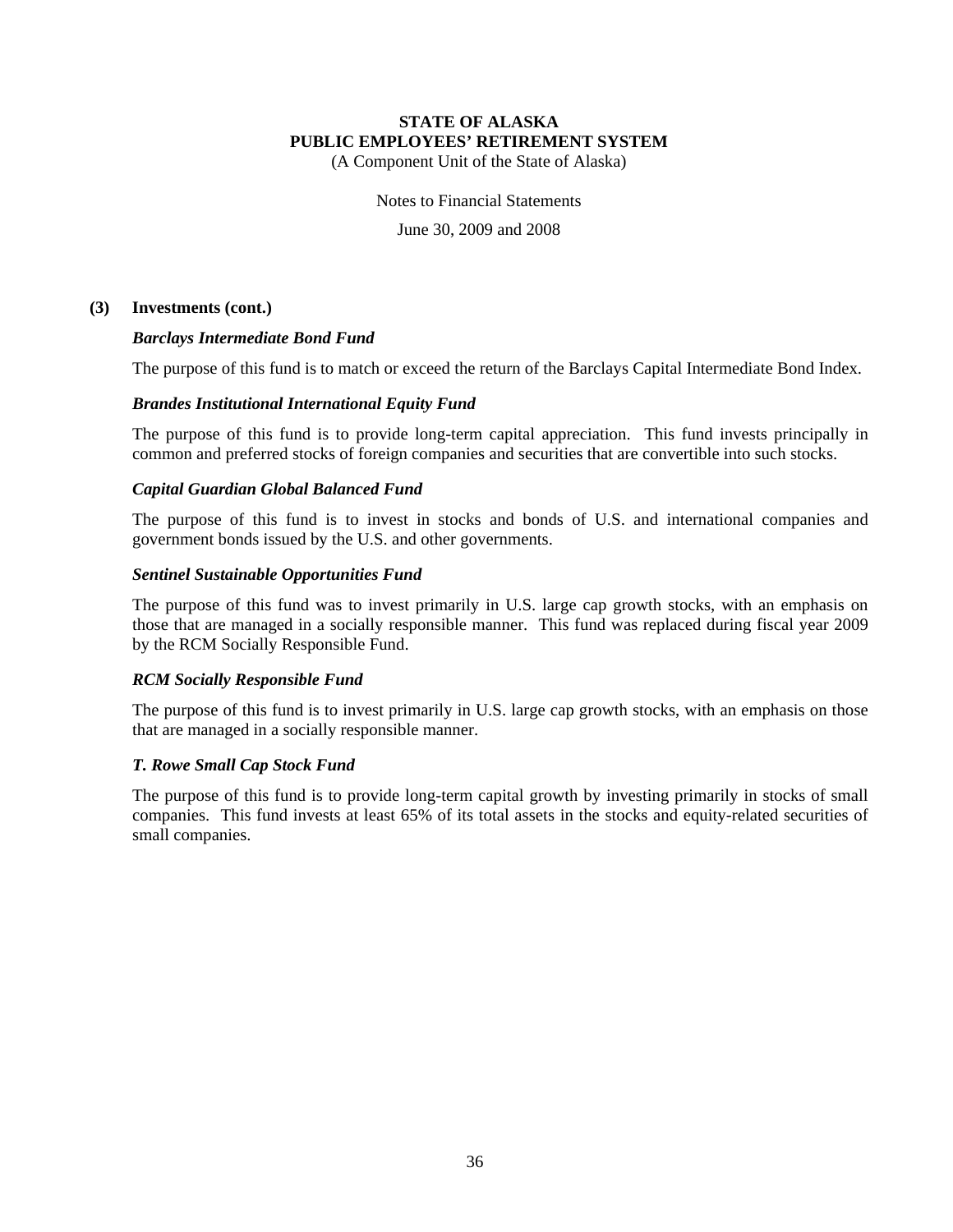(A Component Unit of the State of Alaska)

Notes to Financial Statements

June 30, 2009 and 2008

## At June 30, 2009, the System's investments included the following:

|                                    |           |            |                           | Fair Value (in thousands) |             |           |           |
|------------------------------------|-----------|------------|---------------------------|---------------------------|-------------|-----------|-----------|
|                                    |           |            | <b>Fixed Income Pools</b> |                           |             |           |           |
|                                    | Short-    |            | High                      | Interna-                  |             |           |           |
|                                    | term      | Retirement | Yield                     | tional                    | <b>TIPS</b> | Other     | Total     |
| \$<br>Deposits                     | 372       | (54)       |                           | 712                       |             | 7,134     | 8,164     |
| Short-term investment fund         |           | í,         | 10,888                    | 670                       |             | 17,224    | 28,782    |
| Commercial paper                   | 7,463     |            | L.                        | l,                        |             | ä,        | 7,463     |
| Bridge loans                       | ÷.        |            | 5,193                     |                           |             |           | 5,193     |
| U.S. Treasury bills                | 42,107    |            |                           |                           |             |           | 42,107    |
| U.S. Treasury notes                | i,        | 168,541    |                           |                           | 36,261      |           | 204,802   |
| U.S. Treasury bonds                |           | 14,197     |                           |                           | 15,845      |           | 30,042    |
| U.S. government agency             | 3,265     | 20,154     |                           |                           | L.          |           | 23,419    |
| Foreign government bonds           | ä,        | ÷,         |                           | 80,451                    | ÷,          |           | 80,451    |
| Mortgage-backed                    | 4,697     | 509,180    |                           | L.                        | 22          |           | 513,899   |
| Other asset-backed                 | 14,869    | 7,166      | 1,317                     | L                         | ÷           |           | 23,352    |
| Corporate bonds                    | 40,197    | 199,736    | 153,602                   | 47,000                    | 53          |           | 440,588   |
| Convertible bonds                  |           |            | 775                       |                           |             |           | 775       |
| Yankees:                           |           |            |                           |                           |             |           |           |
| Government                         |           | 11,648     |                           |                           |             |           | 11,648    |
| Corporate                          | 8,653     | 45,183     | 13,126                    |                           |             |           | 66,962    |
| Fixed income pools:                |           |            |                           |                           |             |           |           |
| Equity                             |           |            | 246                       |                           |             |           | 246       |
| Emerging markets debt pool         |           |            |                           |                           |             | 65,839    | 65,839    |
| Domestic equity pool:              |           |            |                           |                           |             |           |           |
| Limited partnership                |           |            |                           |                           |             | 147,502   | 147,502   |
| Treasury bills                     |           |            |                           |                           |             | 2,430     | 2,430     |
| Equity                             |           |            |                           |                           |             | 2,661,319 | 2,661,319 |
| International equity pool:         |           |            |                           |                           |             |           |           |
| Convertible bonds                  |           |            |                           |                           |             | 823       | 823       |
| Equity                             |           |            |                           |                           |             | 1,260,756 | 1,260,756 |
| Emerging markets equity pool       |           |            |                           |                           |             | 361,503   | 361,503   |
| Private equity pool:               |           |            |                           |                           |             |           |           |
| Limited partnerships               |           |            |                           |                           |             | 734,718   | 734,718   |
| Absolute return pool:              |           |            |                           |                           |             |           |           |
| Limited partnerships               |           |            |                           |                           |             | 377,688   | 377,688   |
| Real estate pool:                  |           |            |                           |                           |             |           |           |
| Real estate                        |           |            |                           |                           |             | 525,963   | 525,963   |
| Commingled funds                   |           |            |                           |                           |             | 197,957   | 197,957   |
| Limited partnerships               |           |            |                           |                           |             | 188,466   | 188,466   |
| Real estate investment trust pool: |           |            |                           |                           |             |           |           |
| Equity                             |           |            |                           |                           |             | 23,421    | 23,421    |
|                                    |           |            |                           |                           |             |           |           |
| Energy pool:                       |           |            |                           |                           |             |           |           |
| Limited partnerships               |           |            |                           |                           |             | 53,784    | 53,784    |
| Farmland pool:                     |           |            |                           |                           |             |           | 317,514   |
| Agricultural holdings              |           |            |                           |                           |             | 317,514   |           |
| Farmland water pool:               |           |            |                           |                           |             |           |           |
| Agricultural holdings              |           |            |                           |                           |             | 10,549    | 10,549    |
| Timber pool:                       |           |            |                           |                           |             |           |           |
| Timber holdings                    |           |            |                           |                           |             | 107,288   | 107,288   |
| Participant directed:              |           |            |                           |                           |             |           |           |
| Pooled investment funds            |           |            |                           |                           |             | 2,398     | 2,398     |
| Collective investment funds        |           |            |                           |                           |             | 49,555    | 49,555    |
| Mutual funds                       |           |            |                           |                           |             | 22,190    | 22,190    |
| Net other assets (liabilities)     | (105)     | (21, 832)  | 4,404                     | 1,774                     | 525         | 4,089     | (11, 145) |
| Other pool ownership               | (83, 467) | 47,867     |                           |                           | 67          | 35,533    | ٠         |
| Unallocated deposit in transit     |           |            |                           |                           |             | 172       | 172       |
| Total invested assets \$           | 38,051    | 1,001,786  | 189,551                   | 130,607                   | 52,773      | 7,175,815 | 8,588,583 |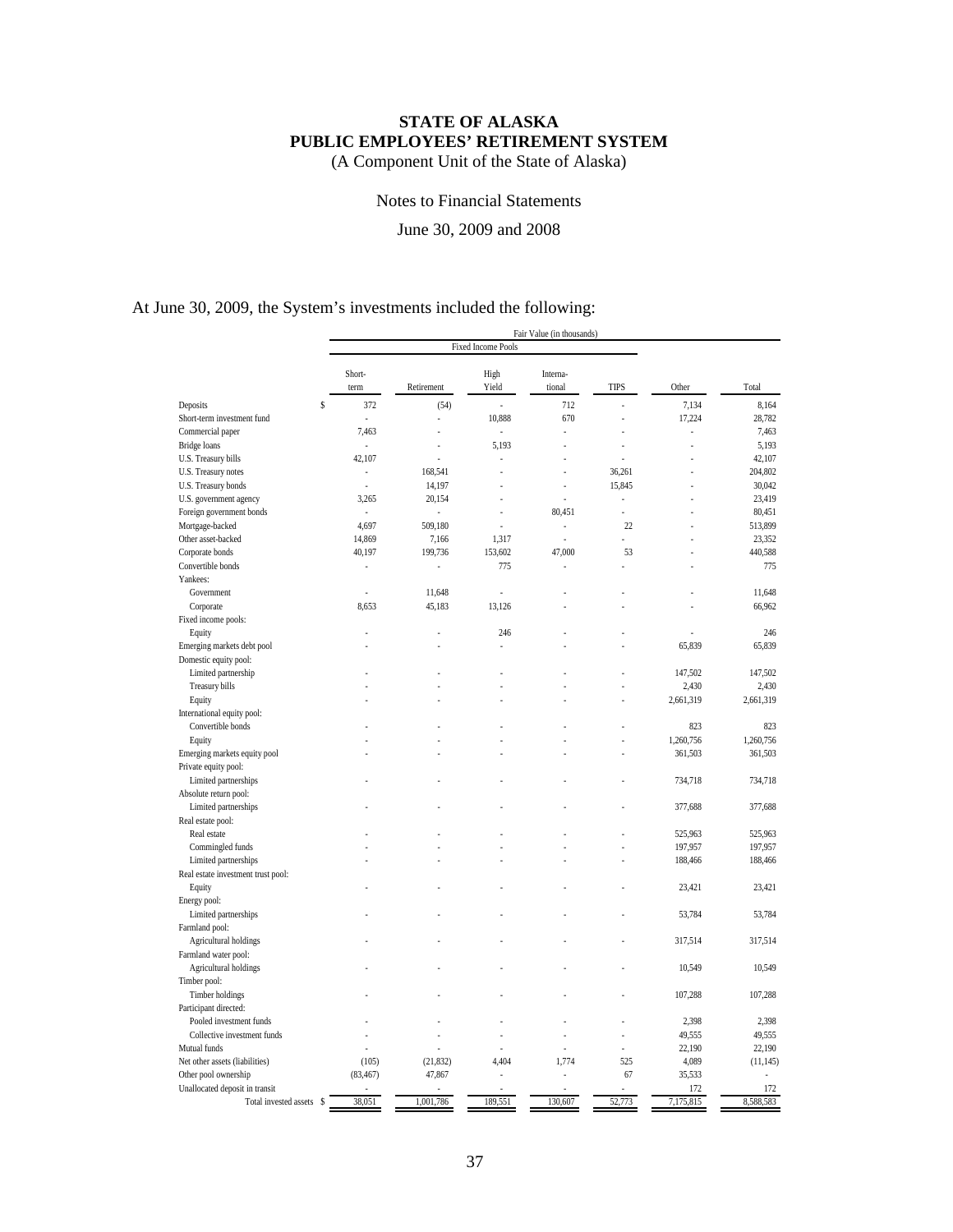(A Component Unit of the State of Alaska)

Notes to Financial Statements

June 30, 2009 and 2008

## At June 30, 2008, the System's investments included the following:

|                                |                          |            |           |                    | Fair Value (in thousands) |        |                |           |                |
|--------------------------------|--------------------------|------------|-----------|--------------------|---------------------------|--------|----------------|-----------|----------------|
|                                |                          |            |           | Fixed income pools |                           |        |                |           |                |
|                                |                          |            |           |                    |                           |        | Pooled         |           |                |
|                                | Short-                   |            | Enhanced  | Interna-           | High                      |        | investments    |           |                |
|                                | term                     | Retirement | cash      | tional             | Yield                     | TIPS   | funds          | Other     | Total          |
| S<br>Deposits                  |                          |            |           | 806                |                           |        | $\mathbf{1}$   | 5,154     | 5,961          |
| Overnight sweep account (lmcs) |                          |            |           | ä,                 | 10,244                    |        | ä,             | ÷,        | 10,244         |
| Short-term investment fund     |                          |            |           | 1,377              | L                         |        | 15             | 30,126    | 31,518         |
| Commercial paper               | 11,061                   |            |           | L,                 | L,                        |        | 201            | L.        | 11,262         |
| Domestic equity                | J.                       |            |           | ä,                 | 53                        |        | 291            | ä,        | 344            |
| International equity           |                          |            |           |                    | l,                        |        | 18             |           | 18             |
|                                |                          |            |           |                    |                           |        |                |           |                |
| Bridge loans                   |                          |            |           |                    | 3,862                     |        | ä,             |           | 3,862          |
| U.S. treasury notes            |                          | 162,532    |           |                    | Ĭ.                        | 42,575 |                |           | 205,107        |
| U.S. treasury bonds            |                          | 65,679     |           |                    | i,                        | 15,481 | 20             |           | 81,180         |
| U.S. treasury - TIPS           |                          |            |           |                    | ä,                        | i,     | 40             | ä,        | 40             |
| U.S. government agency         |                          |            |           |                    |                           |        |                |           |                |
| Discount notes                 |                          |            |           |                    |                           |        | $\overline{2}$ |           | $\overline{c}$ |
| U.S. government agency         | 71,585                   | 29,436     |           |                    |                           |        | 31             |           | 101,052        |
| Municipal bonds                |                          | 599        |           |                    |                           |        | 22             |           | 621            |
| Foreign government bonds       | ÷,                       |            | ä,        | 121,986            |                           |        | ä,             |           | 121,986        |
| Mortgage-backed                | 5,751                    | 871,097    | 10,258    | í,                 |                           |        | 70             |           | 887,176        |
| Other asset-backed             | 33,347                   | 87,678     | 12,662    | Í,                 | 502                       |        |                |           | 134,189        |
| Corporate bonds                | 31,565                   | 327,159    | 5,088     | 93,182             | 158,771                   |        | 73             |           | 615,838        |
| Convertible bonds              | $\overline{\phantom{a}}$ | ×.         | L.        | ł,                 | 654                       |        | $\overline{4}$ |           | 658            |
| Yankees:                       |                          |            |           |                    |                           |        |                |           |                |
| Government                     | ÷.                       | 7,652      | ×,        |                    |                           |        | 5              | í.        | 7,657          |
| Corporate                      | 9,464                    | 42,236     | 2,873     |                    | 15,952                    |        | 9              |           | 70,534         |
| Domestic equity pool:          |                          |            |           |                    |                           |        |                |           |                |
| Limited partnership            |                          |            |           |                    |                           |        |                | 154,961   | 154,961        |
| Convertible bonds              |                          |            |           |                    |                           |        |                | 489       | 489            |
| Treasury bills                 |                          |            |           |                    |                           |        | L.             | 1,136     | 1,136          |
| Equity                         |                          |            |           |                    |                           |        |                | 3,218,807 | 3,218,807      |
| International equity pool:     |                          |            |           |                    |                           |        |                |           |                |
| Convertible bonds              |                          |            |           |                    |                           |        |                | 787       | 787            |
| Equity                         |                          |            |           |                    |                           |        |                | 1,511,285 | 1,511,285      |
|                                |                          |            |           |                    |                           |        |                | 293,598   | 293,598        |
| Emerging markets equity pool   |                          |            |           |                    |                           |        |                |           |                |
| Private equity pool:           |                          |            |           |                    |                           |        |                |           |                |
| Limited partnership            |                          |            |           |                    |                           |        |                | 888,882   | 888,882        |
| Absolute return pool:          |                          |            |           |                    |                           |        |                |           |                |
| Limited partnership            |                          |            |           |                    |                           |        |                | 435,243   | 435,243        |
| Other investments pool:        |                          |            |           |                    |                           |        |                |           |                |
| Limited partnership            |                          |            |           |                    |                           |        |                | 53,327    | 53,327         |
| Agricultural holdings          |                          |            |           |                    |                           |        |                | 287,405   | 287,405        |
| Real estate pool:              |                          |            |           |                    |                           |        |                |           |                |
| Real estate                    |                          |            |           |                    |                           |        |                | 633,386   | 633,386        |
| Commingled funds               |                          |            |           |                    |                           |        |                | 239,888   | 239,888        |
| Limited partnership            |                          |            |           |                    |                           |        | l,             | 377,851   | 377,851        |
| Real estate investment trusts  |                          |            |           |                    | J.                        |        | ä,             | 52,708    | 52,708         |
| Mutual funds                   |                          |            |           | í,                 | 70,081                    |        |                | 359,443   | 429,524        |
| Net other assets (liabilities) | (4)                      | (51, 162)  | (2,572)   | 2,276              | 232                       | 501    | (3)            | (4, 358)  | (55,090)       |
| Other pool ownership           | (128, 761)               | 99,665     | (28, 309) | l,                 | l,                        | 71     | L              | 57,334    |                |
| Unallocated deposit in transit |                          |            |           |                    |                           |        |                | 65        | 65             |
| Total invested assets \$       | 34,008                   | 1,642,571  | ä,        | 219,627            | 260,351                   | 58,628 | 799            | 8,597,517 | 10,813,501     |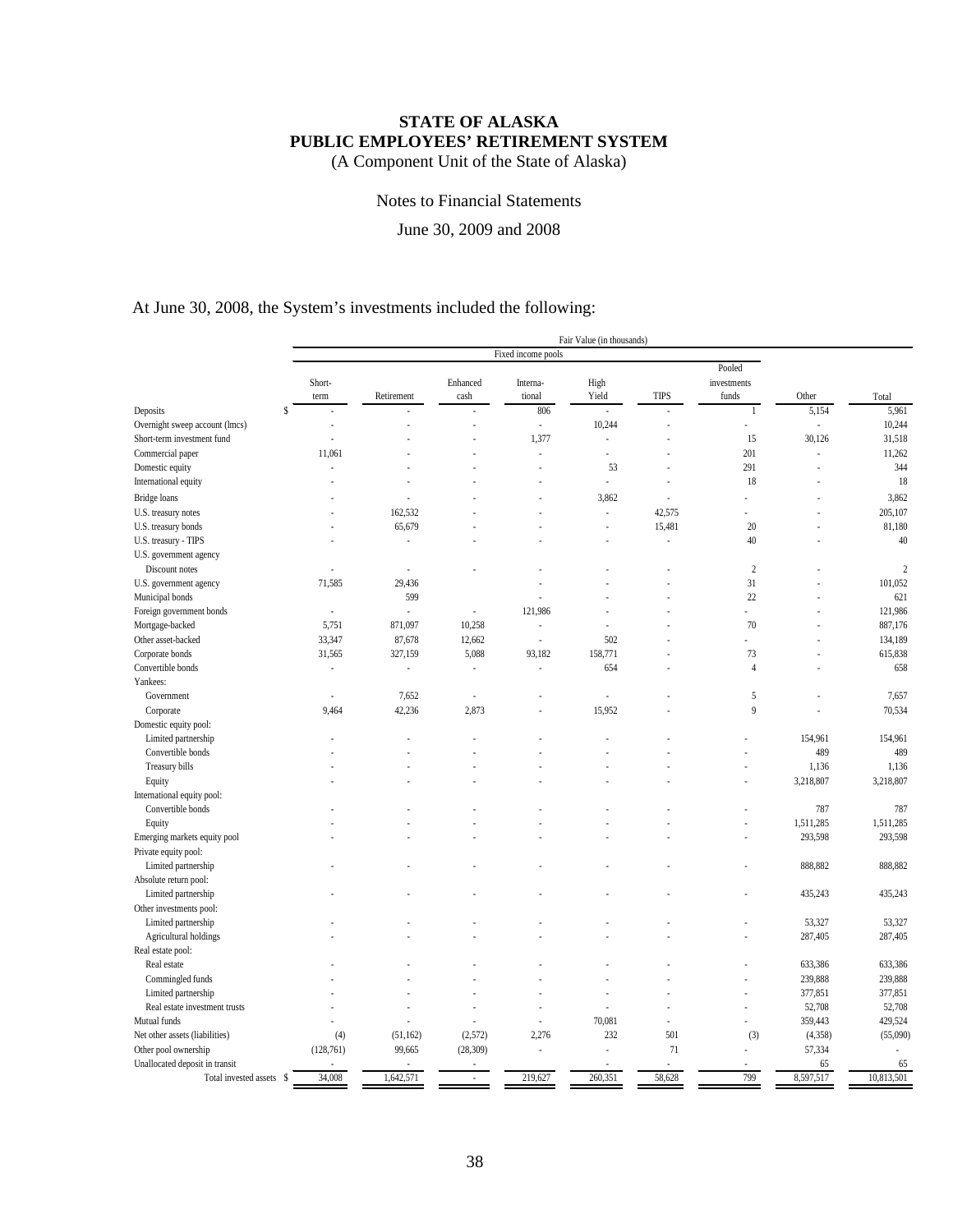(A Component Unit of the State of Alaska)

Notes to Financial Statements

June 30, 2009 and 2008

#### **(4) Deposit and Investment Risk**

#### *Interest Rate Risk*

Interest rate risk is the risk that changes in interest rates will adversely affect the fair value of an investment.

Duration is a measure of interest rate risk. It measures a security's sensitivity to a 100-basis point change in interest rates. The duration of a pool is the average fair value weighted duration of each security in the pool taking into account all related cash flows. Treasury uses industry standard analytical software developed by The Yield Book Inc. to calculate effective duration. The software takes into account various possible future interest rates, historical and estimated prepayment rates, options and other variable cash flows to calculate effective duration.

#### **Short–term Fixed Income Pool**

As a means of limiting its exposure to fair value losses arising from increasing interest rates, Treasury's investment policy limits individual fixed rate securities to fourteen months to maturity or fourteen months expected average life upon purchase. Floating rate securities are limited to three years to maturity or three years expected average life upon purchase. Treasury utilizes the actual maturity date for commercial paper and twelve–month prepay speeds for other securities. At June 30, 2009, the expected average life of individual fixed rate securities ranged from one day to six and one-half years and the expected average life of floating rate securities ranged from one day to eight years.

#### **Other DB Plan Fixed Income Pools**

Through the Board's investment policy, Treasury manages the exposure to fair value losses arising from increasing interest rates by limiting the effective duration of the Retirement Fixed Income portfolio to  $\pm$ 20% of the Barclays Capital U.S. Aggregate Bond Index. The effective duration for the Barclays Capital U.S. Aggregate Bond Index at June 30, 2009, was 4.30 years.

Through the Board's investment policy, Treasury manages the exposure to fair value losses arising from increasing interest rates by limiting the effective duration of the High Yield portfolio to  $\pm$  20% of the Merrill Lynch U.S. High Yield Master II Constrained Index. The effective duration for the Merrill Lynch U.S. High Yield Master II Constrained Index at June 30, 2009, was 4.24 years.

Through the Board's investment policy, Treasury manages the exposure to fair value losses arising from increasing interest rates by limiting the effective duration of the International Fixed Income portfolio to  $\pm$  25% of the Citigroup Non-USD World Government Bond Index. The effective duration for the Citigroup Non–USD World Government Bond Index at June 30, 2009, was 6.46 years.

Through the Board's investment policy, Treasury manages the exposure to fair value losses arising from increasing interest rates by limiting the effective duration of the TIPS portfolio to a band which may not exceed  $\pm$  20% of the average life of the Barclays Capital U.S. Treasury Inflation-Protected (U.S. TIPS) Index, or a reasonable proxy thereof. The average life of the proxy index at June 30, 2009, was 5.19 years.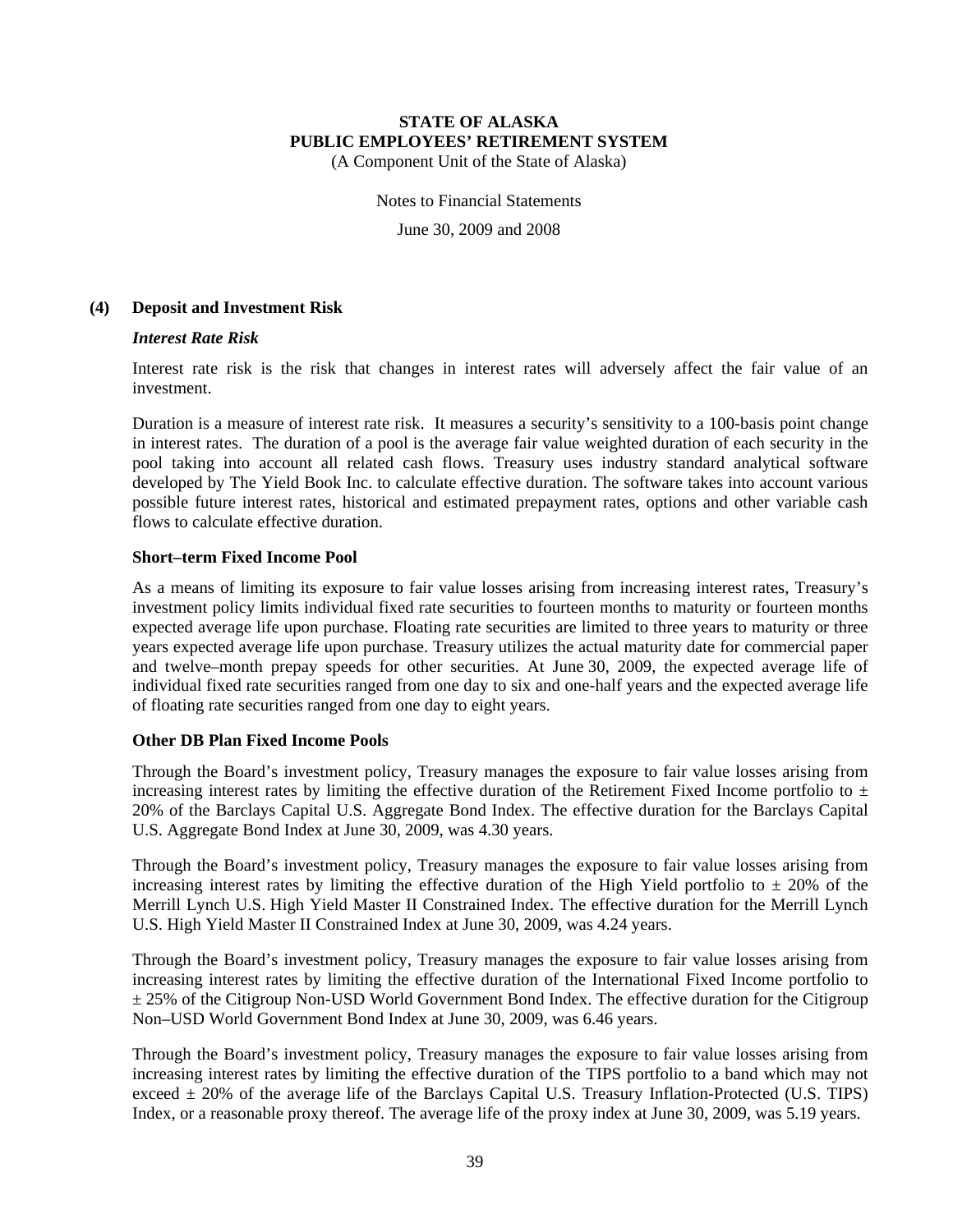(A Component Unit of the State of Alaska)

Notes to Financial Statements

June 30, 2009 and 2008

## **(4) Deposit and Investment Risk (cont.)**

At June 30, 2009, the effective duration of the DB Plan's fixed income pools, by investment type, was as follows:

|                              | <b>Effective duration</b> (in years) |               |                              |             |  |  |
|------------------------------|--------------------------------------|---------------|------------------------------|-------------|--|--|
|                              | Retirement                           | International | High yield                   | <b>TIPS</b> |  |  |
| Corporate bonds              | 4.96                                 | 6.72          | 4.04                         |             |  |  |
| Convertible bonds            |                                      |               | 1.45                         |             |  |  |
| Equity                       |                                      |               | 3.64                         |             |  |  |
| Foreign government bonds     |                                      | 6.23          |                              |             |  |  |
| Mortgage-backed              | 3.50                                 |               |                              | 0.10        |  |  |
| Other asset-backed           | 1.72                                 |               | 3.47                         |             |  |  |
| U.S. Treasury bonds          | 14.18                                |               | $\qquad \qquad \blacksquare$ | 9.57        |  |  |
| U.S. Treasury notes          | 4.95                                 |               |                              | 3.11        |  |  |
| U.S. government and agency   |                                      |               |                              |             |  |  |
| securities                   | 5.48                                 |               |                              |             |  |  |
| Yankees                      |                                      |               |                              |             |  |  |
| Government                   | 4.48                                 |               | 4.12                         |             |  |  |
| Corporate                    | 10.52                                |               |                              |             |  |  |
| Portfolio effective duration | 4.16                                 | 6.34          | 3.68                         | 5.06        |  |  |

The Board did not have a policy to limit interest rate risk for common trust funds, ERISA commingled funds, or mutual funds.

#### **DCR Plan Pooled Investment Funds**

The Board contracts with an external investment manager who is given the authority to invest funds in a wholly owned pooled environment to accommodate eleven participant directed funds. Through the Board's investment policy, exposure to fair value losses arising from increasing interest rates is managed by limiting the duration as follows:

For government, corporate debt, and mortgage-backed securities, duration is limited to  $\pm$  0.2 years of the Barclays Capital Aggregate Bond Index. At June 30, 2009, the duration of the government corporate debt and mortgage-backed securities was 4.29 years and the duration of the Barclays Capital Aggregate Bond Index was 4.30 years.

The weighted average maturity of the money market portfolio was sixty-one days at June 30, 2009.

The Board does not have a policy with respect to these funds to limit interest rate risk for funds held in foreign currency, the custodian's short-term investment fund or commercial paper.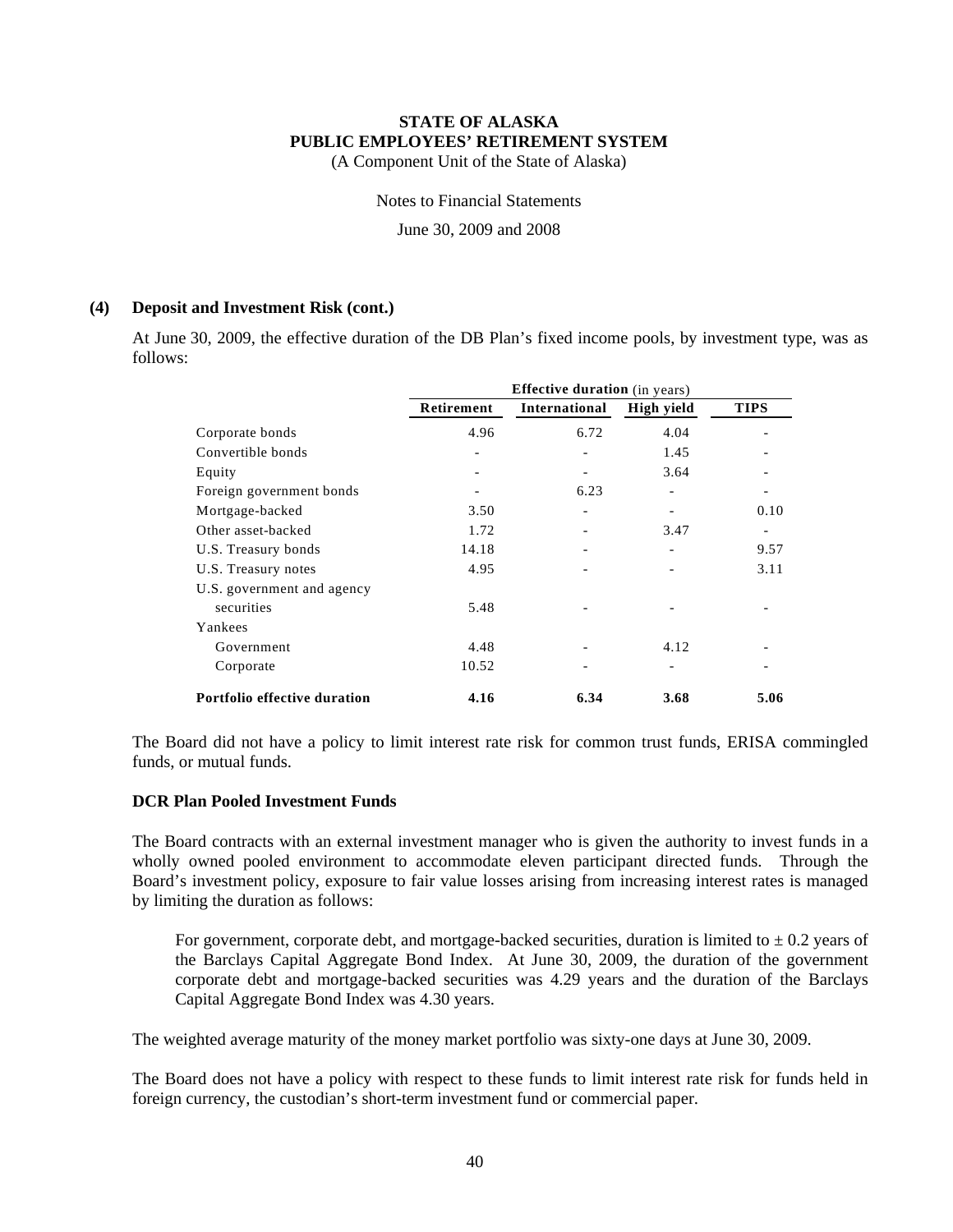(A Component Unit of the State of Alaska)

Notes to Financial Statements June 30, 2009 and 2008

#### **(4) Deposit and Investment Risk (cont.)**

#### **DCR Plan Collective Investment Funds**

The Board does not have a policy to limit interest rate risk for its collective investment funds. At June 30, 2009, the modified duration of collective investment funds that consisted solely of debt securities were as follows – T. Rowe Alaska Money Market Trust: 0.17 years, SSgA World Government Bond Ex-US Index: 6.64 years, SSgA Long US Treasury Bond Index: 11.97 years, SSgA TIPS Index: 7.97 years, Barclays Government / Corporate Bond Fund: 5.04 years, and the Barclays Intermediate Bond Fund: 3.50 years.

#### *Credit Risk*

Credit risk is the risk that an issuer or other counterparty to an investment will not fulfill its obligations.

Treasury's investment policy has the following limitations with regard to credit risk:

Short-term fixed income pool investments are limited to instruments with a long-term credit rating of at least A3 or equivalent and instruments with a short-term credit rating of at least P1 or equivalent. Assetbacked and non-agency mortgage securities must be rated A3 or equivalent. The A3 rating is defined as the median rating of the following three rating agencies: Standard & Poor's Corporation, Moody's and Fitch. Asset-backed and non-agency mortgage securities may be purchased if only rated by one of these agencies if they are rated AAA.

The Board's investment policy has the following limitations with regard to credit risk:

#### **Retirement Fixed Income:**

Commercial paper must carry a rating of at least P-1 by Moody's and A-1 by Standard and Poor's. Corporate debt securities must be investment grade.

- Corporate, asset-backed and non-agency mortgage securities must be investment grade. Investment grade is defined as the median rating of Standard & Poor's, Moody's and Fitch. Asset-backed and non-agency mortgage securities may be purchased if only rated by one of these agencies if they are rated AAA. Corporate bonds may be purchased if rated by two of these agencies.
- No more than 40% of the portfolio's assets may be invested in investment grade corporate debt.
- No more than 15% of the portfolio's assets may be invested in BBB+ to BBB- rated debt by Standard and Poor's Corporation or the equivalent by Moody's or Fitch.

#### **High Yield:**

- No more than 10% of the portfolio's assets may be invested in securities rated A3 or higher.
- No more than 25% of the portfolio's assets may be invested in securities rated below B3.
- No more than 5% percent of the portfolio's assets may be invested in unrated securities.
- No more than 10% percent of the portfolio's assets may be invested in countries not rated investment grade, including emerging markets.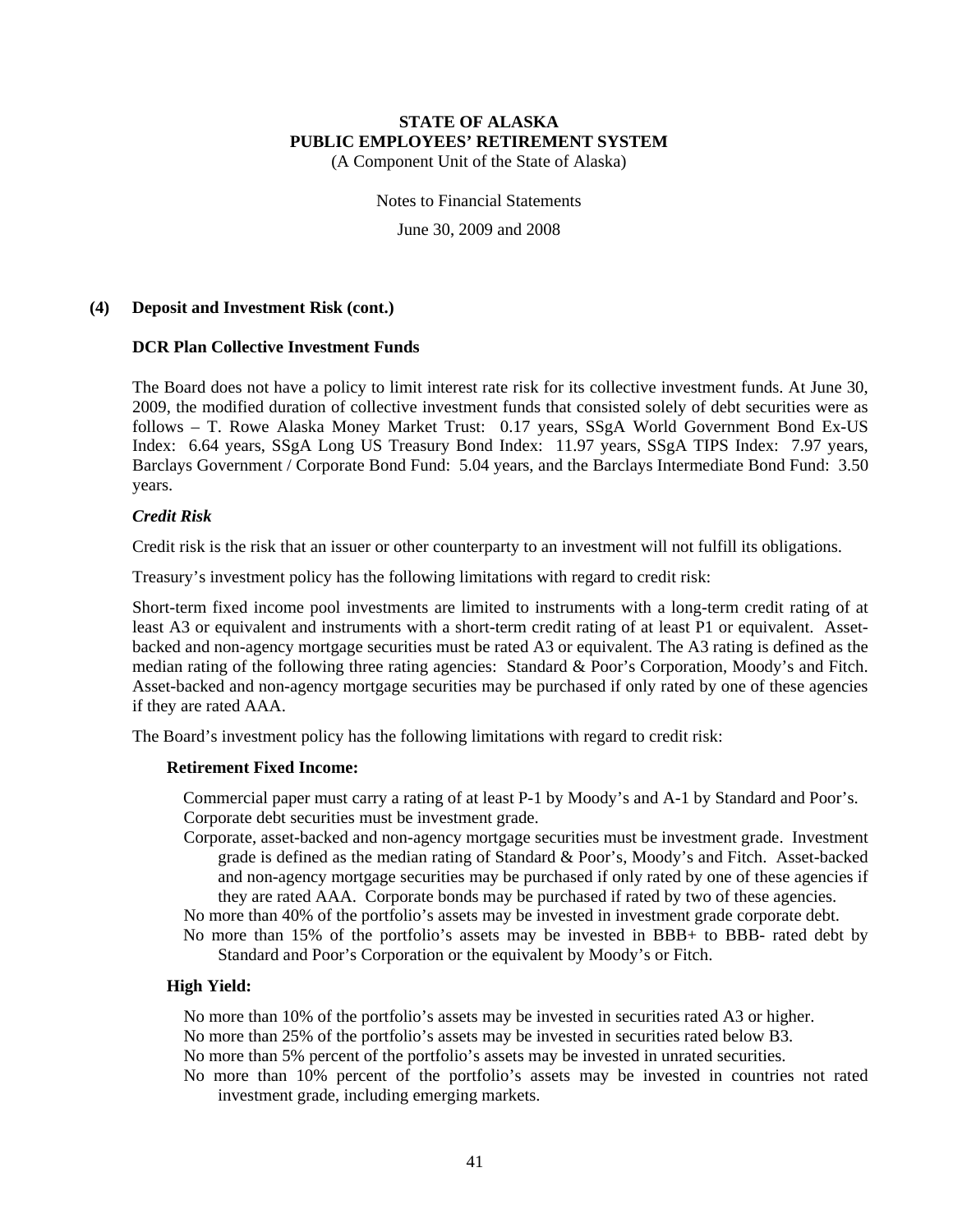(A Component Unit of the State of Alaska)

Notes to Financial Statements

June 30, 2009 and 2008

#### **(4) Deposit and Investment Risk (cont.)**

The lower of any Standard & Poor's, Moody's or Fitch rating will be used for limits on securities rated below B3 and the higher rating will be used for limits on securities rated A3 or higher. **International Fixed Income:** 

- Corporate and asset-backed obligations must be rated investment grade or better by a recognized credit rating agency.
- Commercial paper and euro commercial paper must be rated A-1 by Standard & Poor's or P-1 by Moody's or the equivalent of a comparable rating agency.

#### **TIPS:**

Commercial paper must be rated at least P-1 by Moody's and A-1 by Standard & Poor's.

Corporate debt securities must be investment grade.

- No more than 5% percent of the portfolio's assets may be invested in investment grade corporate debt.
- No more than 5% percent of the portfolio's assets may be invested in BBB+ to BBB- rated debt by Standard & Poor's or the equivalents by Moody's or Fitch.
- Corporate, asset-backed and non-agency mortgage securities must be rated investment grade. The investment grade rating is defined as the median rating of the following three rating agencies: Standard & Poor's, Moody's, and Fitch. Asset-backed and non-agency mortgage securities may be purchased if only rated by one of these agencies if they are rated AAA. Corporate bonds may be purchased if rated by two of these agencies.

#### **Domestic equity, international equity and emerging markets separate accounts:**

- Corporate debt obligations must carry a rating of at least A or better by Moody's, Standard & Poor's or Fitch rating services.
- Commercial paper must bear the highest rating assigned by Moody's, Standard & Poor's, or Fitch rating services.

The Board did not have a policy to limit the concentration of credit risk for the common trust funds, collective investment funds, ERISA commingled funds, or mutual funds.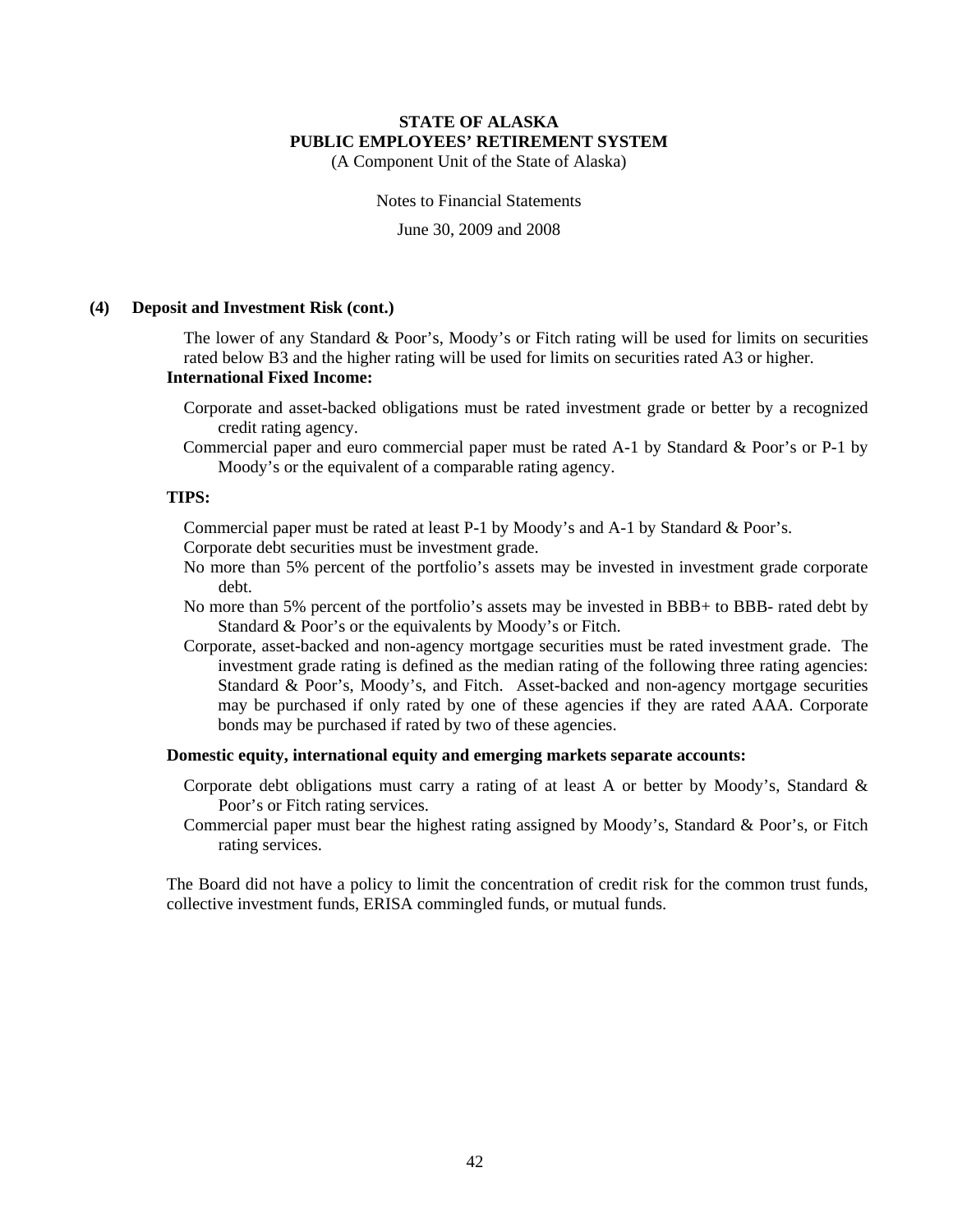(A Component Unit of the State of Alaska)

#### Notes to Financial Statements

June 30, 2009 and 2008

#### **(4) Deposit and Investment Risk (cont.)**

At June 30, 2009, the System's investments consisted of securities with credit quality ratings issued by nationally recognized statistical rating organizations as follows (using Standard & Poor's Corporation rating scale):

|                                                      |                                 | Fixed income pools |               |                |               |             |
|------------------------------------------------------|---------------------------------|--------------------|---------------|----------------|---------------|-------------|
|                                                      |                                 |                    |               |                |               |             |
| Investment type                                      | Rating                          | Short-term         | Retirement    | International  | High Yield    | <b>TIPS</b> |
| Commercial paper                                     | $A-1$                           | 1.10               |               | L              | ÷.            |             |
| Commercial paper                                     | Not rated                       | 5.05               | ł,            |                | ÷,            |             |
| Bridge loans<br>Short term investment fund           | Not rated                       | ÷,                 | ä,            |                | 2.74          |             |
|                                                      | Not rated                       | í,                 | í,            |                | 5.74          |             |
| U.S. treasury notes                                  | AAA                             |                    | 16.82         |                | J,            | 68.71       |
| U.S. Treasury bills                                  | AAA                             | 34.70              | ÷.            |                |               |             |
| U.S. treasury bonds                                  | AAA<br>AAA                      | ÷.                 | 1.42          |                |               | 30.02       |
| U.S. government agency                               |                                 | 2.69               | 1.84          |                |               |             |
| U.S. government agency                               | Not rated<br>AAA                | ÷<br>3.46          | 0.17<br>44.60 |                |               | 0.14        |
| Mortgage-backed                                      |                                 |                    |               |                |               |             |
| Mortgage-backed                                      | $\mathbf A$                     | 0.11               | ÷             |                |               |             |
| Mortgage-backed                                      | $B$ $B$ $B$                     | 0.18               | $\sim$        |                |               |             |
| Mortgage-backed                                      | Not rated                       | 0.30               | 6.22          |                |               |             |
| Other asset-backed                                   | AAA                             | 10.87              | 0.47          |                |               |             |
| Other asset-backed                                   | AA                              | 0.85               | 0.13          |                |               |             |
| Other asset-backed                                   | $\mathbf{A}$                    | 0.35<br>L.         | 0.03          |                |               |             |
| Other asset-backed<br>Other asset-backed             | <b>BBB</b><br><b>BB</b>         | ÷,                 | 0.08<br>ä,    |                | 0.18          |             |
| Other asset-backed                                   | $_{\text{CCC}}$                 |                    |               |                |               |             |
|                                                      |                                 |                    | ÷             |                | 0.47          |             |
| Other asset-backed                                   | Not rated                       | í,<br>19.33        | J.            |                | 0.04<br>÷,    |             |
| Corporate bonds                                      | AAA                             |                    | 1.18<br>2.48  | 22.58          |               |             |
| Corporate bonds                                      | AA<br>$\boldsymbol{\mathsf{A}}$ | 6.16<br>7.64       | 9.15          | 8.27<br>5.14   | ÷<br>÷        |             |
| Corporate bonds                                      | $B$ $B$ $B$                     |                    |               |                |               |             |
| Corporate bonds                                      | $\mathbf{B}\,\mathbf{B}$        |                    | 6.25<br>0.02  | L,             | 6.33<br>32.31 |             |
| Corporate bonds<br>Corporate bonds                   | $\mathbf B$                     |                    | J.            |                | 29.42         |             |
|                                                      | $_{\rm ccc}$                    | L,                 | J.            |                | 9.11          |             |
| Corporate bonds                                      | $\mathbf C$                     | J.                 | ä,            |                | 0.16          |             |
| Corporate bonds<br>Corporate bonds                   | D                               |                    |               |                | 0.66          |             |
| Corporate bonds                                      | Not rated                       |                    | 0.86          |                | 3.04          |             |
| Convertible bonds                                    | $\, {\bf B}$                    |                    | ä,            |                | 0.38          |             |
| Convertible bonds                                    | $_{\text{CCC}}$                 |                    |               |                | 0.03          |             |
| Yankees:                                             |                                 |                    |               |                |               |             |
| Government                                           | AAA                             | ä,                 | 0.46          |                |               |             |
| Government                                           | <b>BBB</b>                      |                    | 0.24          |                |               |             |
| Government                                           | Not rated                       | ä,                 | 0.46          |                |               |             |
|                                                      | AAA                             | 1.61               | 0.76          |                |               |             |
| Corporate<br>Corporate                               | AA                              | 4.29               | 0.43          |                |               |             |
| Corporate                                            | $\boldsymbol{\mathsf{A}}$       | 1.24               | 2.13          |                |               |             |
| Corporate                                            | $B$ $B$ $B$                     | ä,                 | 1.09          |                | 0.28          |             |
| Corporate                                            | $\mathbf{B}\,\mathbf{B}$        |                    | ł,            |                | 2.85          |             |
| Corporate                                            | $\mathbf{B}$                    | ä,                 | í.            |                | 2.78          |             |
| Corporate                                            | $_{\rm ccc}$                    | L,                 |               |                | 0.34          |             |
| Corporate                                            | $_{\rm CC}$                     | J.                 |               |                | 0.33          |             |
| Corporate                                            | $\mathbf{C}$                    |                    |               |                | 0.01          |             |
| Corporate                                            | D                               |                    |               | ä,             | 0.30          |             |
|                                                      | Not rated                       |                    |               |                | 0.04          |             |
| Corporate<br>Foreign government bonds                | AAA                             |                    | 0.10          | 13.40          |               |             |
|                                                      | AA                              |                    |               |                |               |             |
| Foreign government bonds                             | $\boldsymbol{\mathsf{A}}$       |                    | ä,            | 10.57<br>29.78 |               |             |
| Foreign government bonds<br>Foreign government bonds | N/A                             |                    |               | 7.85           |               |             |
| No credit exposure                                   |                                 | 0.07               | 2.61          | 2.41           | 2.46          | 1.13        |
|                                                      |                                 | 100.00             | 100.00        | 100.00         | 100.00        | 100.00      |
|                                                      |                                 |                    |               |                |               |             |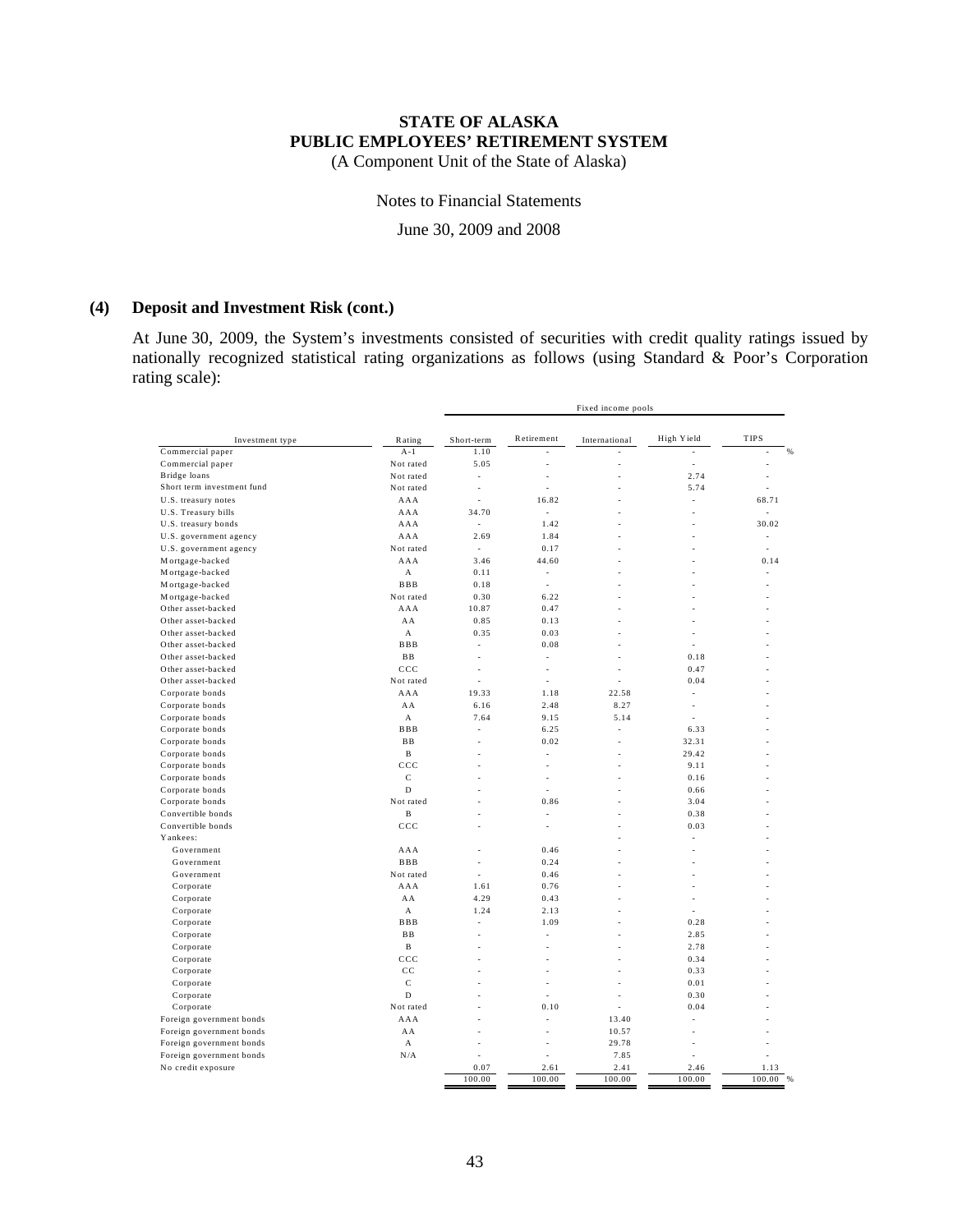(A Component Unit of the State of Alaska)

Notes to Financial Statements

June 30, 2009 and 2008

#### **(4) Deposit and Investment Risk (cont.)**

#### *Custodial Credit Risk – Deposits*

Custodial credit risk is the risk that deposits may not be returned in the event of a bank failure. The Board does not have a policy in relation to custodial credit risk for deposits. At June 30, 2009, the System had the following uncollateralized and uninsured deposits:

|                                                              |    | Amount<br>(In thousands) |
|--------------------------------------------------------------|----|--------------------------|
| International Fixed Income Pool<br>International Equity Pool | S. | 712<br>5.464             |

#### *Foreign Currency Risk*

Foreign currency risk is the risk that changes in exchange rates will adversely impact the fair value of an investment.

The Board's policy with regard to foreign currency risk in the International Fixed Income Pool is to restrict obligations to those issued in the currencies of countries represented in the Citibank Non-USD World Government Bond Index and Mexico. In addition, the Board's asset allocation policy permits the System to hold up to twenty-one percent of total investments in international fixed income.

The Board has no specific policy with regard to foreign currency risk relating to international or private equity. However, through its asset allocation policy, the Board limits the System's total investment in the International Equity and Emerging Markets Pools to twenty-four percent of total System assets and limits System total investment in the Private Equity Pool to twelve percent of total System assets.

The Board has no policy regarding foreign currency risk in the DCR Plan's pooled investment funds and collective investment funds. Nor did the Board have a policy in regarding foreign currency risk in the common trust funds, collective investment funds, ERISA commingled and mutual funds.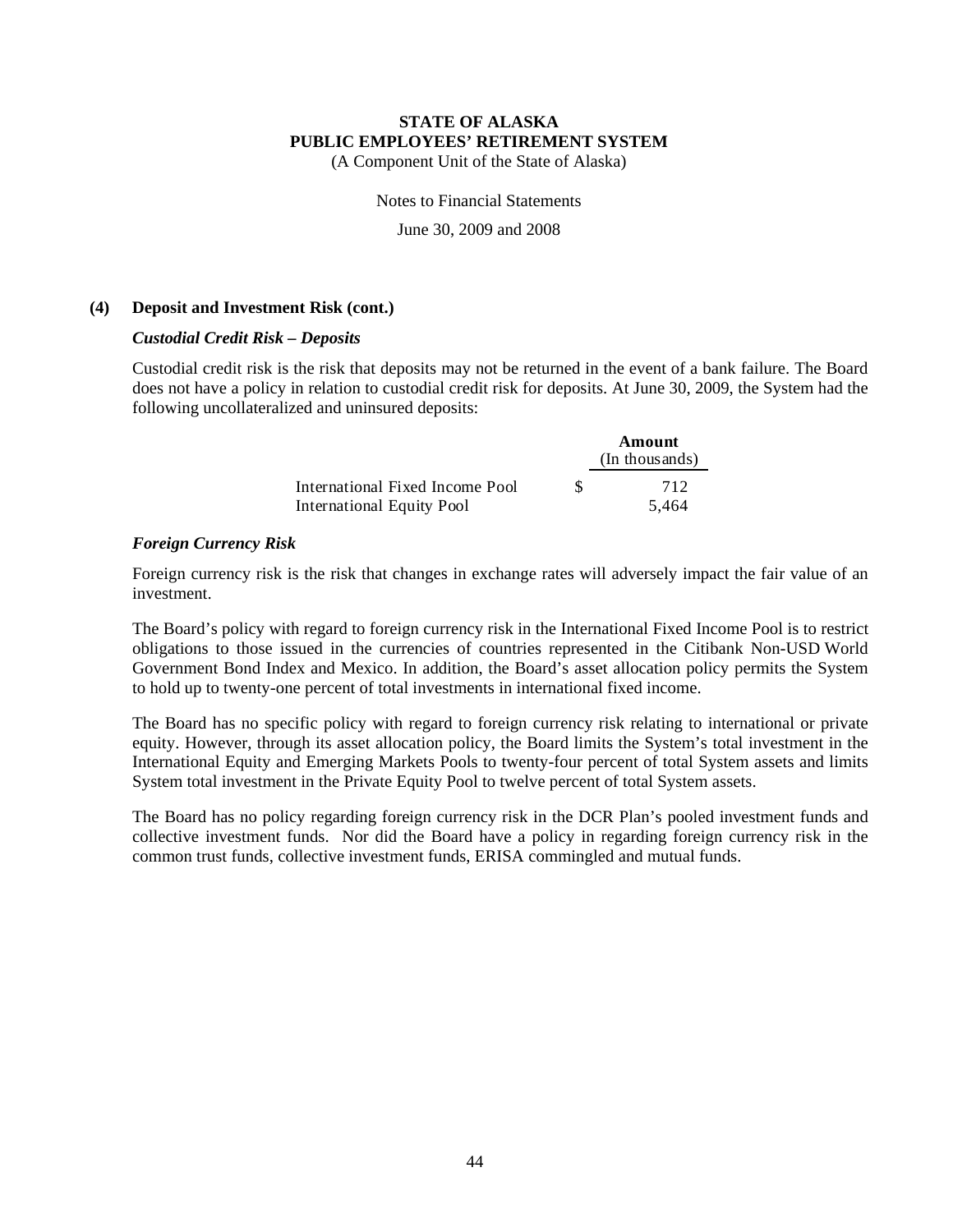(A Component Unit of the State of Alaska)

Notes to Financial Statements

June 30, 2009 and 2008

## **(4) Deposit and Investment Risk (cont.)**

At June 30, 2009, the System had exposure to foreign currency risk with the following investment pools:

|                    | <b>Amount</b> (in thousands)                        |                                            |  |  |
|--------------------|-----------------------------------------------------|--------------------------------------------|--|--|
| <b>Currency</b>    | <b>International</b><br><b>Fixed Income</b><br>Pool | <b>International</b><br><b>Equity Pool</b> |  |  |
| Australian Dollar  | \$                                                  | 42                                         |  |  |
| Canadian Dollar    |                                                     | 25                                         |  |  |
| Danish Krone       |                                                     | 648                                        |  |  |
| Euro Currency      | 208                                                 | 2,784                                      |  |  |
| Hong Kong Dollar   |                                                     | 74                                         |  |  |
| Japanese Yen       | 232                                                 | 1,536                                      |  |  |
| Mexican Peso       | 245                                                 |                                            |  |  |
| New Taiwan Dollar  |                                                     | 29                                         |  |  |
| New Zealand Dollar |                                                     | 16                                         |  |  |
| Norwegian Krone    |                                                     | 48                                         |  |  |
| Pound Sterling     | 27                                                  | 251                                        |  |  |
| Swedish Krona      |                                                     | 8                                          |  |  |
| Yuan Renminbi      |                                                     | 3                                          |  |  |
|                    | \$<br>712                                           | 5,464                                      |  |  |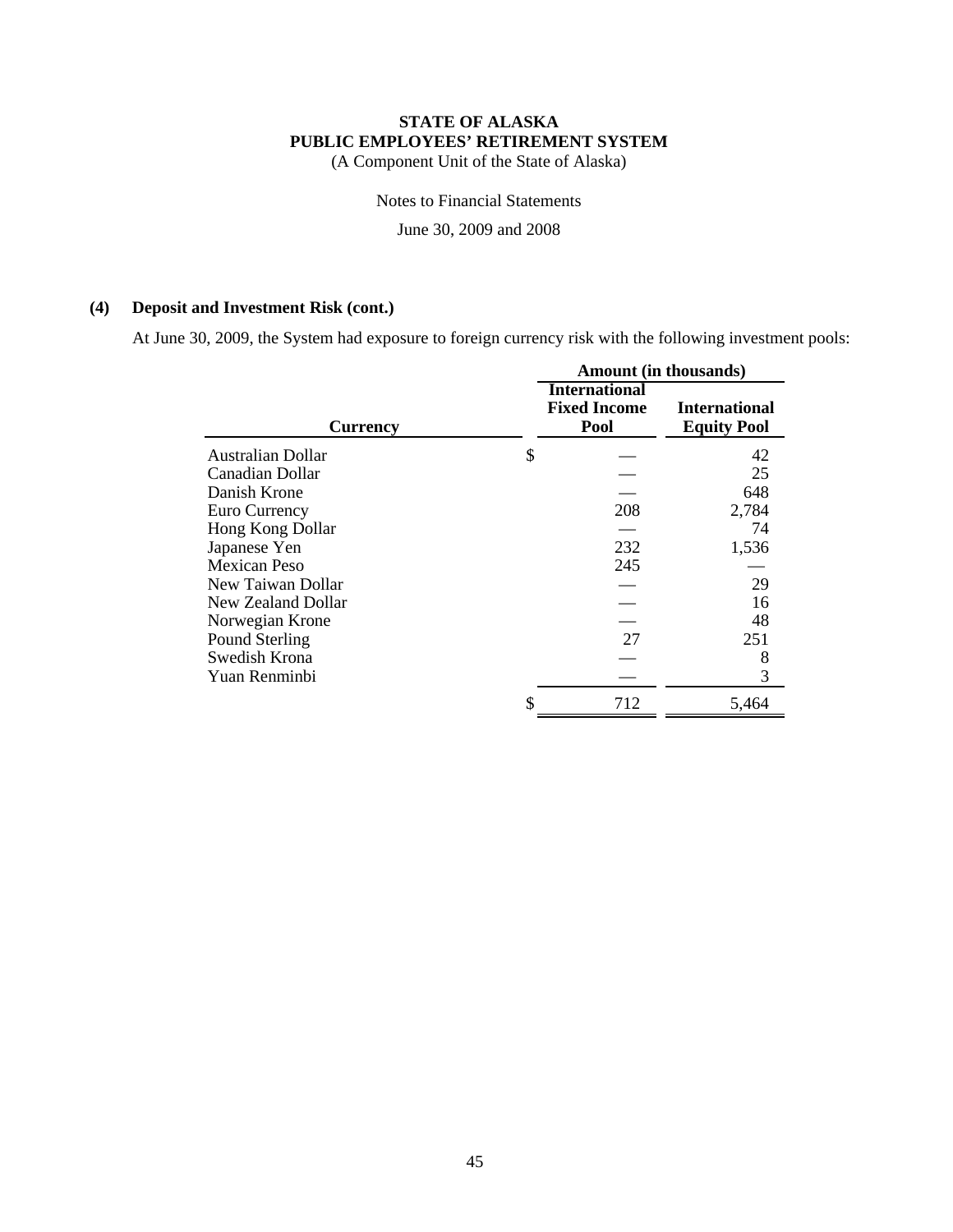(A Component Unit of the State of Alaska)

Notes to Financial Statements

June 30, 2009 and 2008

#### **(4) Deposit and Investment Risk (cont.)**

At June 30, 2009, the System had exposure to foreign currency risk with the following investments:

|                    | Amount (in thousands) |                       |                                        |                                            |                                       |  |
|--------------------|-----------------------|-----------------------|----------------------------------------|--------------------------------------------|---------------------------------------|--|
|                    |                       |                       | <b>International Fixed Income Pool</b> | <b>International</b><br><b>Equity Pool</b> | <b>Private Equity</b><br>Pool         |  |
| <b>Currency</b>    |                       | Foreign<br>Government | Corporate                              | <b>Equity</b>                              | <b>Limited</b><br><b>Partnerships</b> |  |
| Australian Dollar  | \$                    | 10,247                |                                        | 20,058                                     |                                       |  |
| Brazilian Real     |                       |                       |                                        | 8,015                                      |                                       |  |
| Canadian Dollar    |                       |                       |                                        | 21,346                                     |                                       |  |
| Danish Krone       |                       |                       |                                        | 9,421                                      |                                       |  |
| Euro Currency      |                       | 36,212                | 6,708                                  | 424,380                                    | 85,579                                |  |
| Hong Kong Dollar   |                       |                       |                                        | 45,429                                     |                                       |  |
| Indonesian Rupiah  |                       |                       |                                        | 703                                        |                                       |  |
| Japanese Yen       |                       | 767                   | 40,292                                 | 302,696                                    |                                       |  |
| Mexican Peso       |                       | 5,831                 |                                        | 703                                        |                                       |  |
| New Taiwan Dollar  |                       |                       |                                        | 7,502                                      |                                       |  |
| New Zealand Dollar |                       |                       |                                        | 1,474                                      |                                       |  |
| Norwegian Krone    |                       |                       |                                        | 3,087                                      |                                       |  |
| Polish Zloty       |                       | 9,886                 |                                        |                                            |                                       |  |
| Pound Sterling     |                       | 17,498                |                                        | 218,048                                    | 14,217                                |  |
| Singapore Dollar   |                       |                       |                                        | 9,101                                      |                                       |  |
| South African Rand |                       |                       |                                        | 2,632                                      |                                       |  |
| South Korean Won   |                       |                       |                                        | 4,190                                      |                                       |  |
| Swedish Krona      |                       |                       |                                        | 17,018                                     |                                       |  |
| Swiss Franc        |                       |                       |                                        | 92,364                                     |                                       |  |
|                    | \$                    | 80,441                | 47,000                                 | 1,188,167                                  | 99,796                                |  |

At June 30, 2009, the System also had exposure to foreign currency risk in the emerging markets equity pool. This pool consists of investments in commingled funds; therefore no disclosure of specific currencies is made.

#### *Concentration of Credit Risk*

Treasury's policy with regard to concentration of credit risk for the Short-term Fixed Income Pool is to prohibit the purchase of more than five percent of the portfolio's assets in corporate bonds of any one company or affiliated group. This provision does not apply to securities backed by the full faith and credit of the United States Government.

The Board's policy with regard to concentration of credit risk for the Retirement Fixed Income, International Fixed Income and High Yield Pools is to prohibit the purchase of more than five percent of the portfolio's assets in corporate bonds of any one company or affiliated group. The Board does not have a policy with regard to concentration of credit for the TIPS Pools.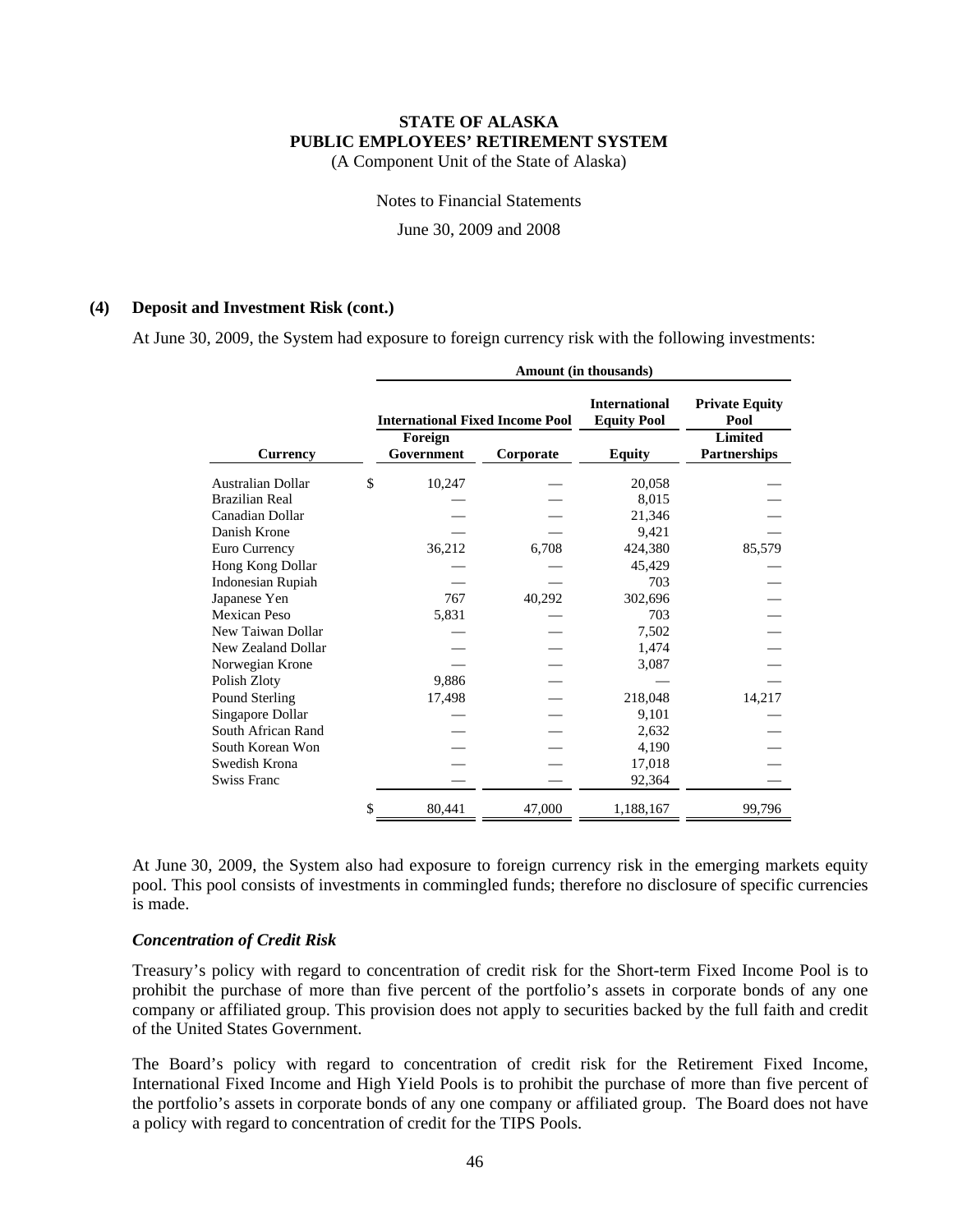(A Component Unit of the State of Alaska)

Notes to Financial Statements

June 30, 2009 and 2008

#### **(4) Deposit and Investment Risk (cont.)**

At June 30, 2009, the System's invested assets did not have exposure to any one issuer greater than 5% of total invested assets.

#### **(5) Foreign Exchange Contracts and Off-Balance Sheet Risk**

The International Fixed Income and International Equity Pools' investment income includes the following at June 30:

|                                                        | (In thousands) |        |  |
|--------------------------------------------------------|----------------|--------|--|
|                                                        | 2009           | 2008   |  |
| Net realized (loss) gain on foreign currency           | (9.214)        | 97.772 |  |
| Net unrealized gain on foreign currency                | 59             | 25     |  |
| Net realized gain (loss) on foreign exchange contracts | 4.627          | (87)   |  |

The International Equity Pool includes foreign currency forward contracts to buy and sell specified amounts of foreign currencies at specified rates on specified future dates for the purpose of hedging existing security positions. At June 30, the International Equity Pool had one foreign currency forward which matured in 22 days.

The System had net unrealized gains (losses) with respect to such contracts, calculated using forward rates at June 30, as follows:

|                                  | (In thousands)         |  |                  |  |
|----------------------------------|------------------------|--|------------------|--|
|                                  | 2009<br>2,225<br>2,208 |  | 2008             |  |
| Contract sale<br>Less fair value |                        |  | 42,308<br>42,281 |  |
| Net unrealized gain on contract  |                        |  |                  |  |

The counterparties to the foreign currency forward contract consists of a diversified group of financial institutions. Credit risk exposure exists to the extent of non-performance by these counterparties; however, the risk of default is considered to be remote. The market risk is limited to the difference between contractual rates and forward rates at the balance sheet date.

#### **(6) Securities Lending**

Alaska Statute 37.10.071 authorized the Board to lend assets, under an agreement and for a fee, against deposited collateral of equivalent fair value. In February of 2008, the Board voted to suspend securities lending agreement with State Street Corporation (the Bank) which lent equity and domestic fixed income securities. Prior to suspension, the Bank, acting as the Board's agent under the agreement, transferred securities to broker agents or other entities for collateral in the form of cash or securities and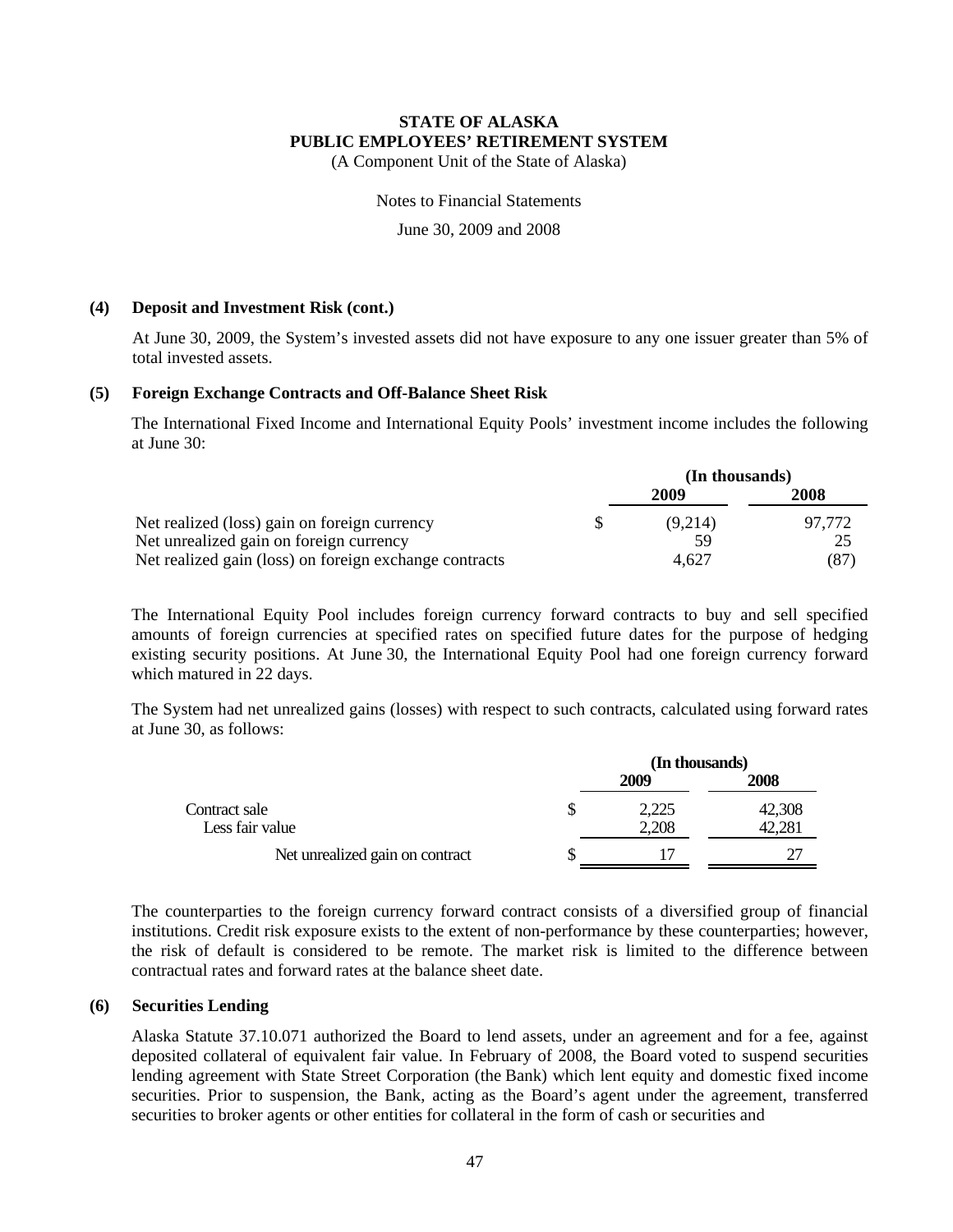(A Component Unit of the State of Alaska)

Notes to Financial Statements June 30, 2009 and 2008

#### **(6) Securities Lending (cont.)**

simultaneously agreed to return the collateral for the same securities in the future. There were no outstanding securities on loan at June 30, 2009 and 2008.

While the securities lending agreement was active, there was no limit to the amount that could be loaned and the Board was able to sell securities on loan. International equity security loans were collateralized at not less than 105% of their fair value. All other security loans were collateralized at not less than 102% of their fair value. Loaned securities and collateral were marked to market daily and collateral was received or delivered the following day to maintain collateral levels.

There is no cash collateral at June 30, 2009 and 2008. Maturities of investments in the money market fund generally did not match the maturities of the loaned securities because the lending agreements were terminable at will. Collateral securities could have been pledged or sold upon borrower default. Securities under loan, cash collateral and cash collateral payable were recorded on the financial statements at fair value in prior years. The Bank and the DB Plan received a fee from earnings on invested collateral. The Bank and the DB Plan shared a fee paid by the borrower for loans not collateralized with cash.

There was limited credit risk associated with the lending transactions since the Board was indemnified by the Bank against any loss resulting from counterparty failure or default on a loaned security or its related income distributions. The Bank further indemnified the Board against loss due to borrower rebates in excess of earnings on cash collateral. Indemnifications were subject to limitation relating to war, civil unrest or revolution, or beyond the reasonable control of the Bank.

#### **(7) Transfers**

During fiscal year 2009, the System transferred the \$3,490,576,000 balance of the Postemployment Healthcare Fund as of June 30, 2008, to the Alaska Retiree Healthcare Trust as a result of the creation of the Alaska Retiree Healthcare Trust fund, which became effective on July 1, 2007.

Under SB 123, enacted in 2007, the State of Alaska sought to enhance compliance of the states' pension systems with the Internal Revenue Code by creating a new defined benefit retiree healthcare trust into which OPEB contributions would be deposited, and from which OPEB benefits would be paid. Historically, all such contributions had been deposited and benefits paid from the pension trust fund account. With the creation of the new healthcare trust fund account, the systems then sought approval from the Internal Revenue Service through the Voluntary Compliance Program to post the amount allocated to healthcare in the 2007 CAFR to the new healthcare trust fund. On October 10, 2008, the Internal Revenue Service (IRS) orally advised tax counsel for the states' pension systems that the request to transfer the 2007 CAFR amount in the new healthcare trust had been approved. The systems received formal VCP decision from the IRS in May 2009.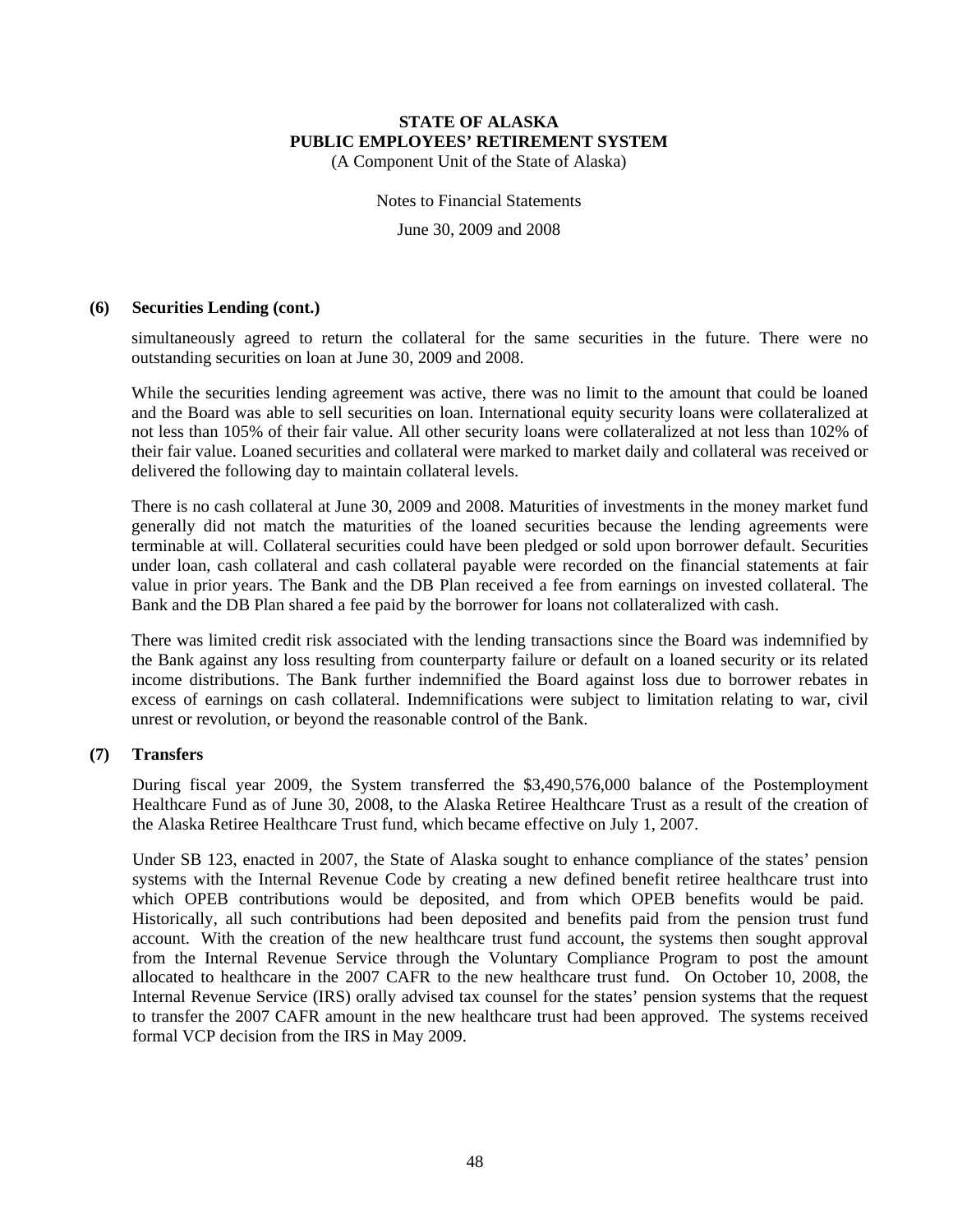(A Component Unit of the State of Alaska)

Notes to Financial Statements

June 30, 2009 and 2008

#### **(8) Funded Status and Funding Progress – DB Pension and Post employment Healthcare Benefit Plan**

The funded status of the defined benefit pension and post employment healthcare benefit plan is as follows:

| <b>Actuarial</b><br>valuation<br>date | Actuarial<br>value of<br>assets | <b>Actuarial</b><br>accrued<br>liability<br>$(AAL)$ -<br>entry age | Unfunded<br>actuarial<br>accrued<br>liability<br>(UAAL) | <b>Funded</b><br>ratio | Covered<br>payroll | $FE/(UAAL)$ as:<br>percentage of<br>covered<br>payroll |
|---------------------------------------|---------------------------------|--------------------------------------------------------------------|---------------------------------------------------------|------------------------|--------------------|--------------------------------------------------------|
| <b>Pension</b>                        |                                 |                                                                    |                                                         |                        |                    |                                                        |
| June 30, 2008                         | \$ 7,210,772                    | 9,154,282                                                          | 1,943,510                                               | 78.8%                  | \$1,577,846        | 123.2%                                                 |
| Post employment healthcare            |                                 |                                                                    |                                                         |                        |                    |                                                        |
| June 30, 2008                         | \$ 3,829,334                    | 13.013.450                                                         | 9,184,116                                               | 29.4%                  | \$1.577.846        | 582.1%                                                 |

Actuarial valuations of an ongoing plan involve estimates of the value of reported amounts and assumptions about the probability of occurrence of events far into the future. Examples include assumptions about future employment, mortality, and healthcare cost trend. Actuarially determined amounts are subject to continual revisions as actual results are compared with past expectations and new estimates are made about the future. The schedule of funding progress, presented as required supplementary information following the notes to the financial statements, present multi-year trend information about whether the actuarial values of plan assets are increasing or decreasing over time relative to the actuarial accrued liabilities for benefits.

The accompanying schedule of contributions from employers (unaudited) presents trend information about the amounts contributed to the plan by employers in comparison to the actuarially required contribution (ARC), an amount that is actuarially determined in accordance with the parameters of GASB 43. The ARC represents a level of funding that, if paid on an on-going basis, is projected to cover normal cost for each year and amortize any unfunded actuarial liabilities (or funding excess) over a period not to exceed thirty years.

Projections of benefits for financial report purposes are based on the substantive plan (the plan as understood by the employer and plan members) and include the types of benefits provided at the time of each valuation and the historical pattern of sharing benefit costs between the employer and plan members to that point. The actuarial method and assumptions used include techniques that are designed to reduce the effects of short-term volatility in actuarial accrued liabilities and the actuarial value of assets, consistent with the long-term perspective of the calculations. Additional information as of the latest actuarial valuation follows:

| Valuation date        | June 30, 2008                                 |
|-----------------------|-----------------------------------------------|
| Actuarial cost method | Entry age normal; level percentage of pay for |
|                       | pension; level dollar for healthcare          |
| Amortization method   | Level dollar, closed                          |
|                       |                                               |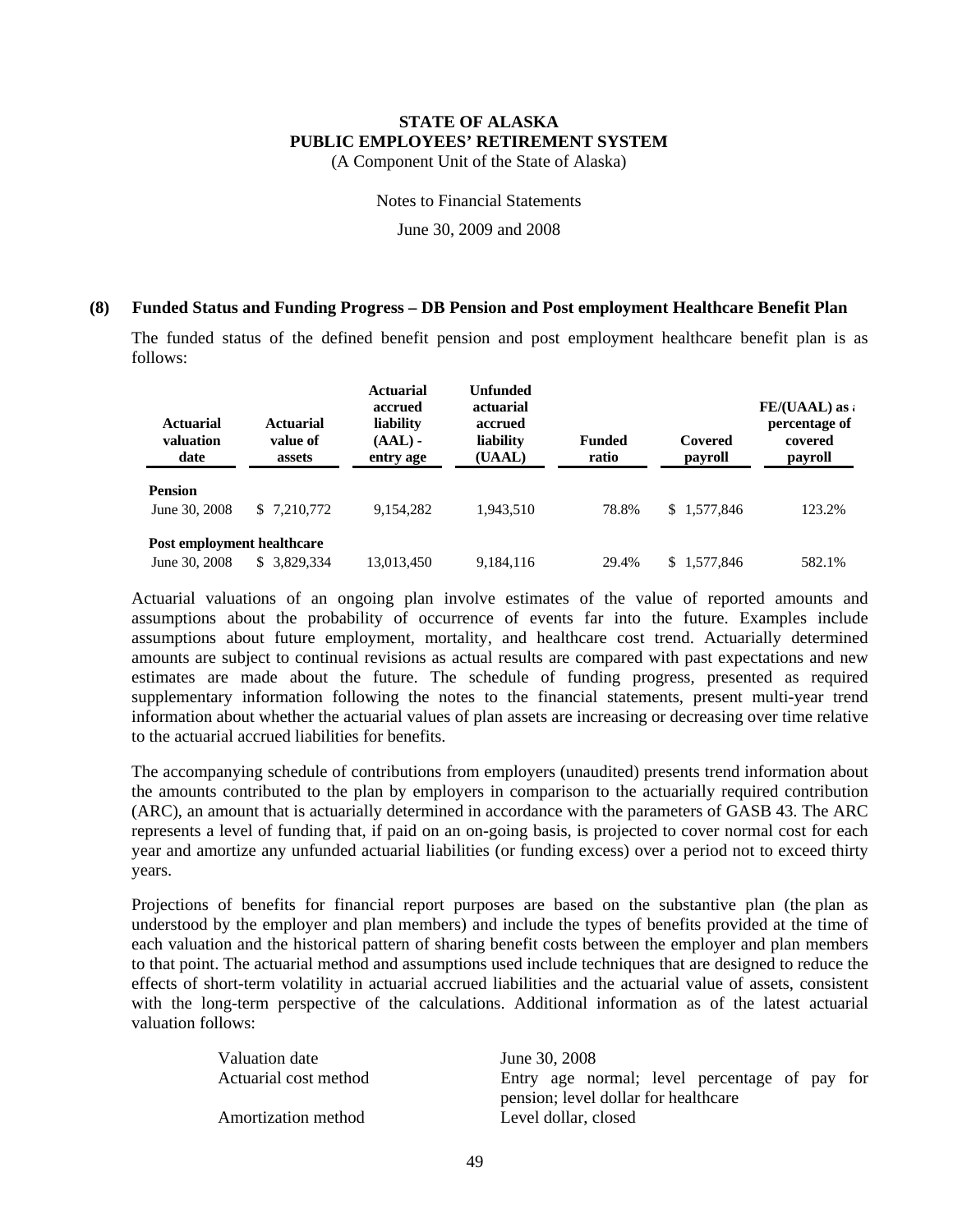(A Component Unit of the State of Alaska)

Notes to Financial Statements

June 30, 2009 and 2008

#### **(8) Funded Status and Funding Progress – DB Pension and Post employment Healthcare Benefit Plan (cont.)**

| Equivalent single amortization period<br>Asset valuation method | 20 years<br>5 year smoothed market                                                                                                                                                                                                                                                                                       |
|-----------------------------------------------------------------|--------------------------------------------------------------------------------------------------------------------------------------------------------------------------------------------------------------------------------------------------------------------------------------------------------------------------|
| <b>Actuarial Assumptions:</b>                                   |                                                                                                                                                                                                                                                                                                                          |
| Investment rate of return                                       | 8.25% for pension, 4.50% for healthcare (includes<br>inflation at 3.5%)                                                                                                                                                                                                                                                  |
| Projected salary increases                                      | Peace Officer/Firefighter: merit $-2.5%$ per year for<br>the first 6 years of employment, 0.5% thereafter.<br>Productivity $-0.5%$ per year.<br>Others: merit $-5.5\%$ per year grading down to 1.5%<br>after 5 years; for more than 6 years of service, 1.0%<br>grading down to 0.0%.<br>Productivity $-0.5%$ per year. |
| Cost-of-living adjustment                                       | Postretirement pension adjustment                                                                                                                                                                                                                                                                                        |
|                                                                 |                                                                                                                                                                                                                                                                                                                          |

Health cost trend:

|              | <b>Medical</b> | <b>Prescription</b><br>drugs |
|--------------|----------------|------------------------------|
| <b>FY09</b>  | 8.0%           | 10.8%                        |
| <b>FY10</b>  | 7.5            | 9.6                          |
| <b>FY11</b>  | 6.9            | 8.3                          |
| <b>FY12</b>  | 6.4            | 7.1                          |
| <b>FY13</b>  | 5.9            | 5.9                          |
| <b>FY14</b>  | 5.9            | 5.9                          |
| <b>FY15</b>  | 5.9            | 5.9                          |
| <b>FY25</b>  | 5.8            | 5.8                          |
| <b>FY50</b>  | 5.7            | 5.7                          |
| <b>FY100</b> | 5.1            | 5.1                          |

GASB 43 requires that the discount rate used in the valuation be the estimated long-term yield on investments that are expected to finance postemployment benefits. Depending on the method by which a plan is financed, the relevant investments could be plan assets, employer assets or a combination of plan and employer assets. The investment return should reflect the nature and the mix of both current and expected investments and the basis used to determine the actuarial value of assets.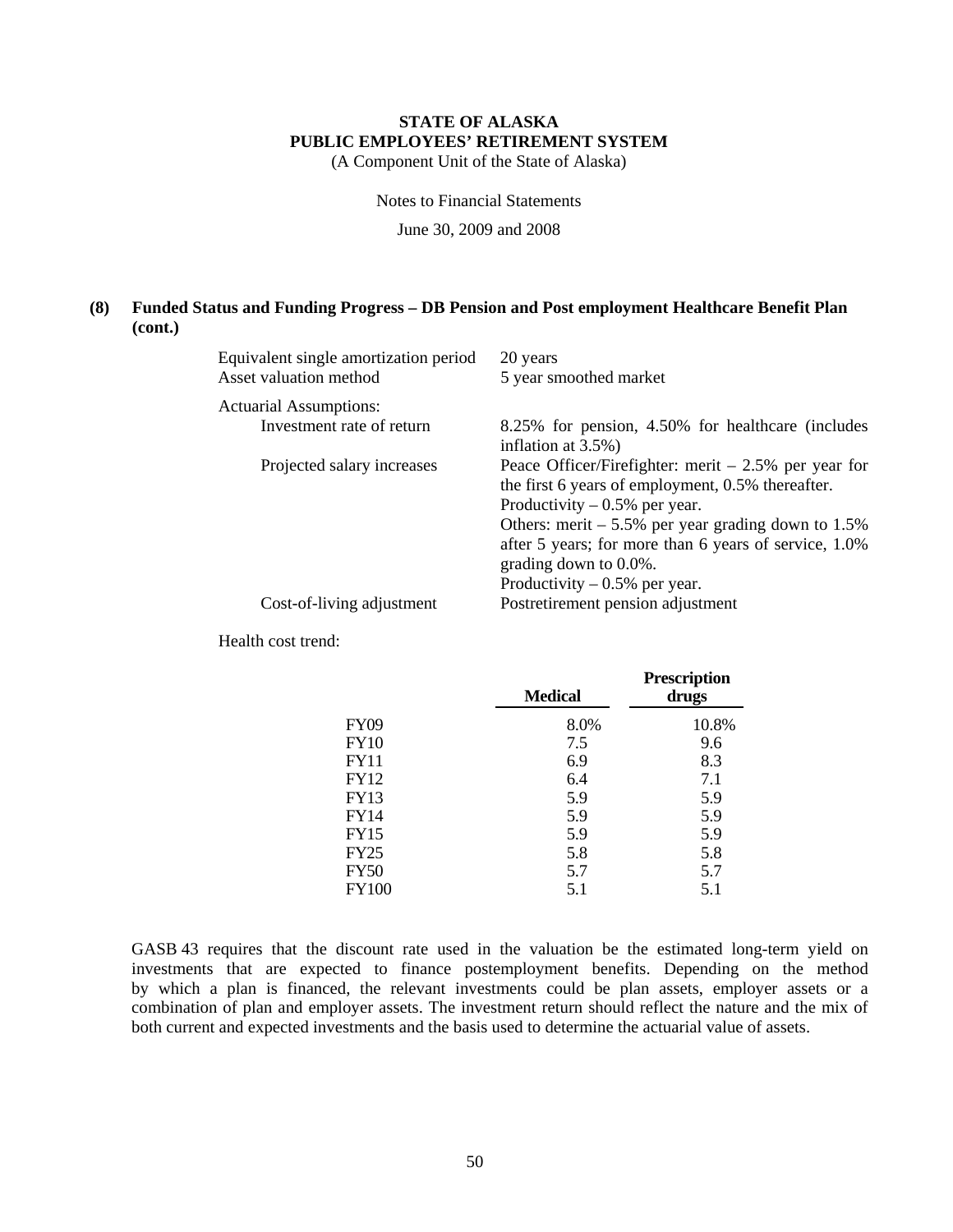(A Component Unit of the State of Alaska)

Notes to Financial Statements

June 30, 2009 and 2008

#### **(9) Commitments and Contingencies**

#### *(a) Commitments*

The Board entered into an agreement through an external investment manager to provide capital funding for a domestic equity limited partnership. At June 30, 2009, the System's share of the unfunded commitment totaled \$32,445,432. This commitment can be withdrawn annually in December with ninety days notice.

The Board entered into agreements through external investment managers to provide capital funding for limited partnerships as it continues to build the private equity portfolio. At June 30, 2009, the System's share of these unfunded commitments totaled \$604,481,979. These commitments are estimated to be paid through 2019.

The Board entered into an agreement through an external investment manager to provide capital funding for a limited partnership as it continues to build the energy investment portfolio. At June 30, 2009, the System's share of this unfunded commitment totaled \$35,434,800 to be paid through 2018.

The Board entered into agreements through external investment managers to provide capital funding for real estate investments as it continues to build the real estate portfolio. At June 30, 2009, the System's share of these unfunded commitments totaled \$157,951,511 to be paid through the year 2018.

#### *(b) Contingencies*

The Division of Retirement and Benefits (the Division) is a defendant in various lawsuits. Although the outcome of these lawsuits is not presently determinable, in the opinion of the Division's counsel the resolution of these matters will not have a material adverse effect on the financial condition of the Division.

#### **(10) Subsequent Event**

During fiscal year 2009, the Plan issued a request for proposal for claims administration. The contract for the third party administrator for claims payments was awarded to Wells Fargo Insurance Services (Wells Fargo). Wells Fargo began claims administration on July 1, 2009. To initiate claims payment on July 1, 2009, the Plan, along with the Retiree Health Fund, Group Health and Life Fund, Teachers' and Judicial Alaska Retiree Health Care Trusts, each transferred an amount as an initial deposit with Wells Fargo. The Plan's portion of the deposit was \$2,815,358 and is classified as other assets on the statement of net assets.

#### **(11) Medicare Part D Retiree Drug Subsidy**

One of the provisions of Medicare Part D provides sponsors of pension healthcare plans the opportunity to receive a retiree drug subsidy (RDS) payment if the sponsor's plan provides a prescription drug benefit that is actuarially equivalent to the Medicare Part D benefit. The RDS is equal to twenty–eight percent of the amount of eligible prescription drug benefit costs of retirees who are eligible for, but not enrolled in, Medicare Part D, by virtue of continuing to be covered by the sponsor's plan. The Plan was approved for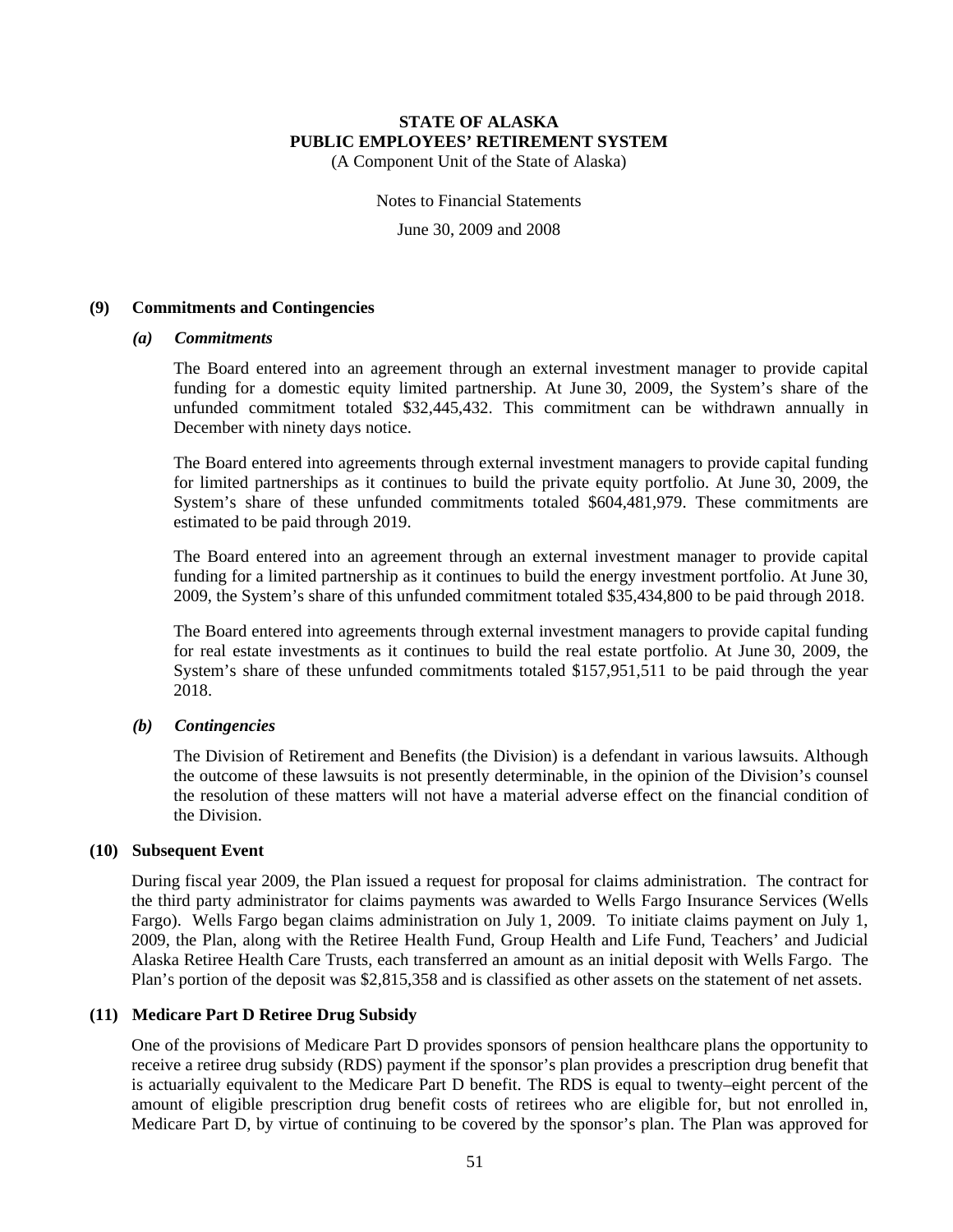(A Component Unit of the State of Alaska)

Notes to Financial Statements June 30, 2009 and 2008

participation in the Medicare Part D program beginning calendar year 2006. The RDS for the six month period ended June 30, 2009, cannot be reasonably estimated, and therefore is not recorded in the financial statements for the period ended June 30, 2009.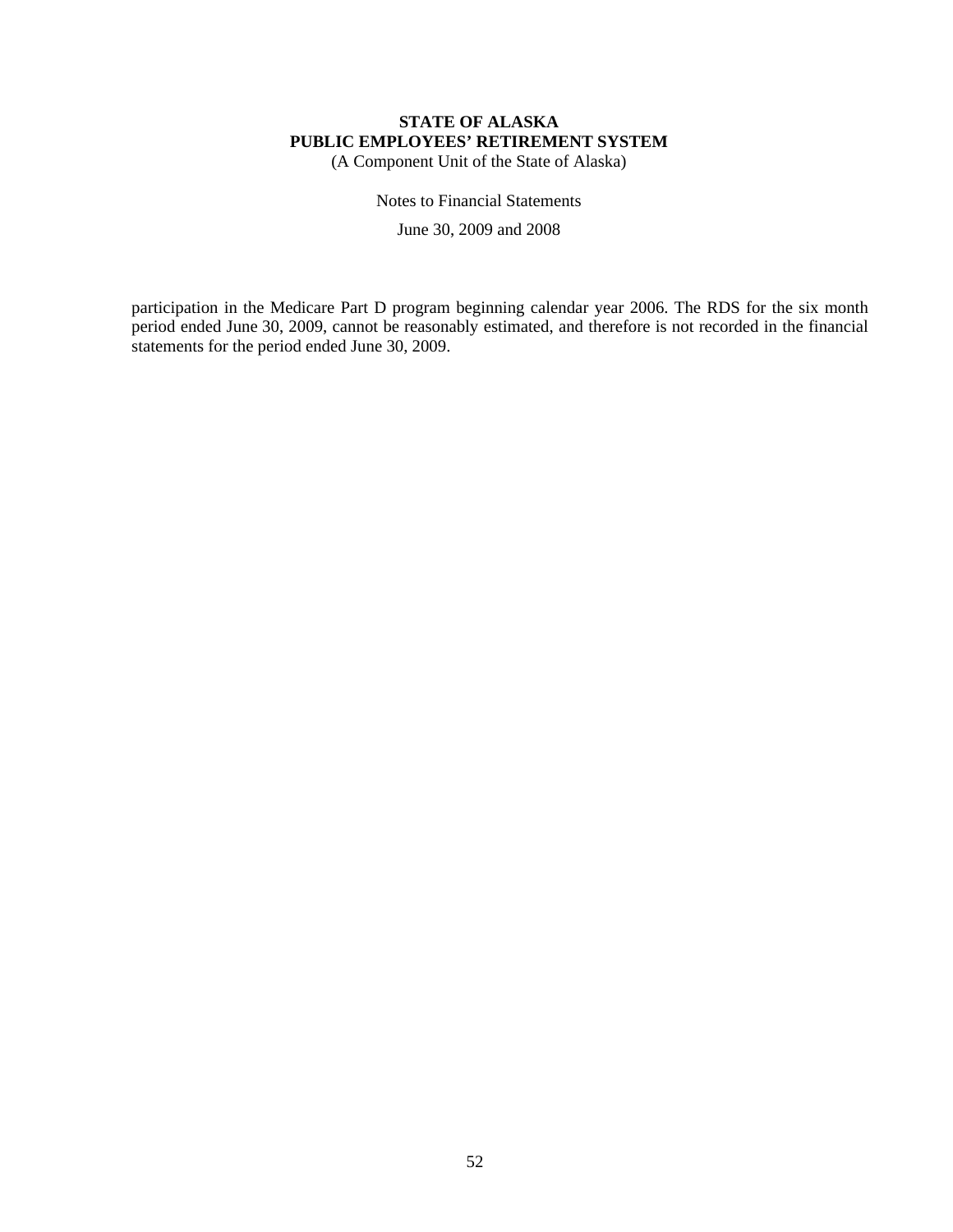Required Supplementary Information (Unaudited)

Schedule of Funding Progress

Pension Benefits

#### June 30, 2009

(Dollars in thousands)

| <b>Actuarial</b><br>valuation<br>date as of<br>June 30 | <b>Actuarial</b><br>value of<br>plan assets | <b>Actuarial</b><br>accrued<br><b>liabilities</b><br>(AAL) | <b>Unfunded</b><br>actuarial<br>accrued<br><b>liabilities</b><br>(UAAL) | <b>Funded</b><br>ratio | Covered<br>payroll | <b>UAAL</b> as<br>a percentage<br>of covered<br>payroll |
|--------------------------------------------------------|---------------------------------------------|------------------------------------------------------------|-------------------------------------------------------------------------|------------------------|--------------------|---------------------------------------------------------|
| 2003                                                   | \$<br>4.607.673                             | 6.330.541                                                  | 1.722.868                                                               | 72.8%                  | \$<br>1.300.041    | 132.5%                                                  |
| 2004                                                   | 4.709.592                                   | 6.711.507                                                  | 2.001.915                                                               | 70.2                   | 1.305.670          | 153.3                                                   |
| 2005                                                   | 4.658.413                                   | 7.087.191                                                  | 2,428,778                                                               | 65.7                   | 1.404.043          | 173.0                                                   |
| 2006                                                   | 6,331,065                                   | 8.094.043                                                  | 1.762.978                                                               | 78.2                   | 1,590,693          | 110.8                                                   |
| 2007                                                   | 6.739,004                                   | 8.662.324                                                  | 1.923.320                                                               | 77.8                   | 1.605.819          | 119.8                                                   |
| 2008                                                   | 7.210.772                                   | 9.154.282                                                  | 1.943.510                                                               | 78.8                   | 1.577.846          | 123.2                                                   |

See accompanying notes to required supplementary information and independent auditors' report.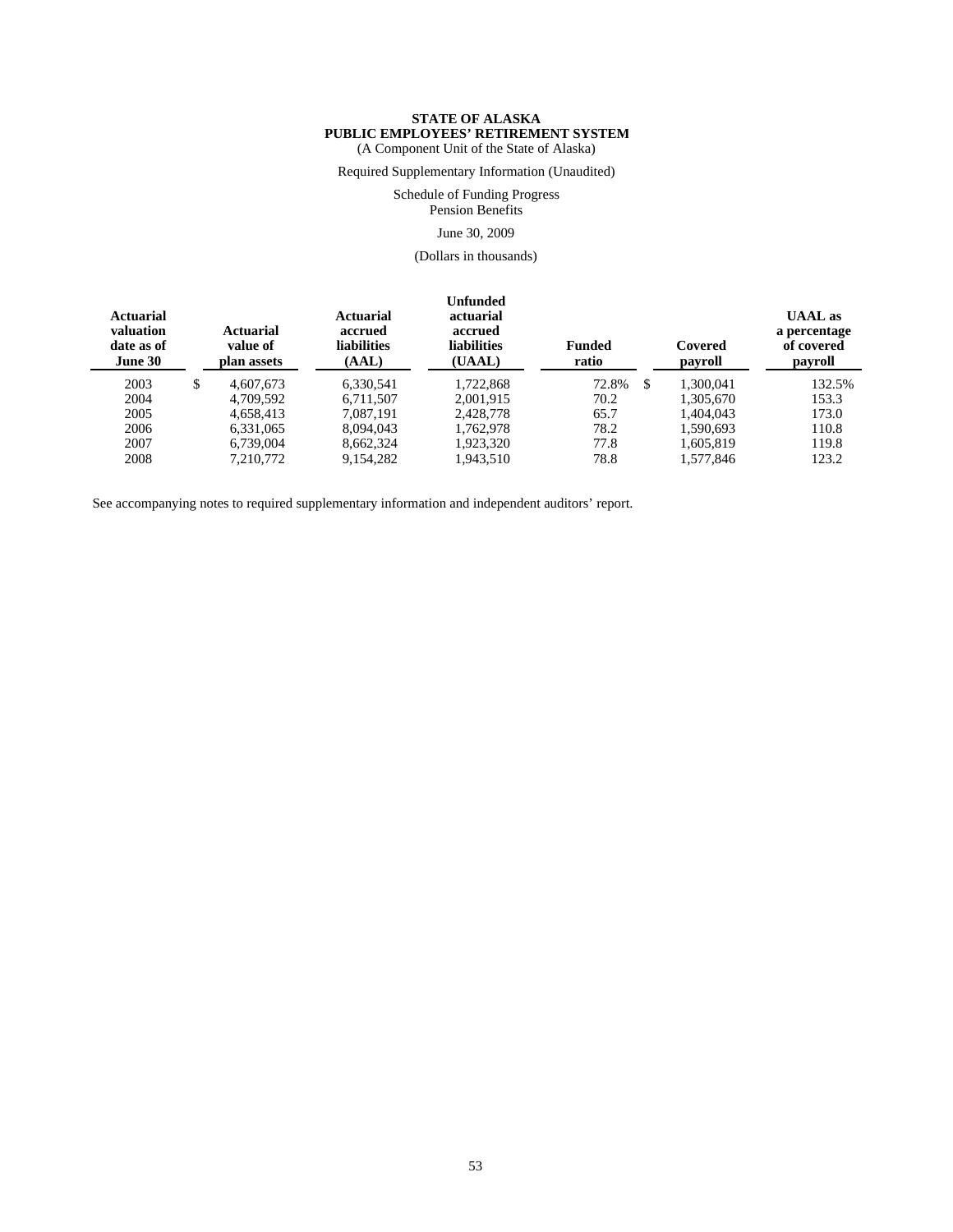Required Supplementary Information (Unaudited)

Schedule of Funding Progress Postemployment Healthcare Benefits

June 30, 2009

(Dollars in thousands)

| Actuarial<br>valuation<br>date as of<br>June 30 | Actuarial<br>value of<br>plan assets | Actuarial<br>accrued<br><b>liabilities</b><br>(AAL) | <b>Unfunded</b><br>actuarial<br>accrued<br><b>liabilities</b><br>(UAAL) | <b>Funded</b><br>ratio | Covered<br>payroll | <b>UAAL</b> as<br>a percentage<br>of covered<br>payroll |
|-------------------------------------------------|--------------------------------------|-----------------------------------------------------|-------------------------------------------------------------------------|------------------------|--------------------|---------------------------------------------------------|
| 2003                                            | \$<br>3.079.608                      | 4.231.112                                           | 1.151.504                                                               | 72.8%                  | \$<br>1.300.041    | 88.6%                                                   |
| 2004                                            | 3.320.822                            | 4.732.409                                           | 1.411.587                                                               | 70.2                   | 1.305.670          | 108.1                                                   |
| 2005                                            | 3,784,506                            | 5,757,650                                           | 1,973,144                                                               | 65.7                   | 1,404,043          | 140.5                                                   |
| 2006                                            | 2.709.843                            | 11.455.015                                          | 8.745.172                                                               | 23.7                   | 1,590,693          | 549.8                                                   |
| 2007                                            | 3.161.956                            | 11.108.553                                          | 7.946.597                                                               | 28.5                   | 1.605.819          | 494.9                                                   |
| 2008                                            | 3.829.334                            | 13.013.450                                          | 9.184.116                                                               | 29.4                   | 1.577.846          | 582.1                                                   |

See accompanying notes to required supplementary information and independent auditors' report.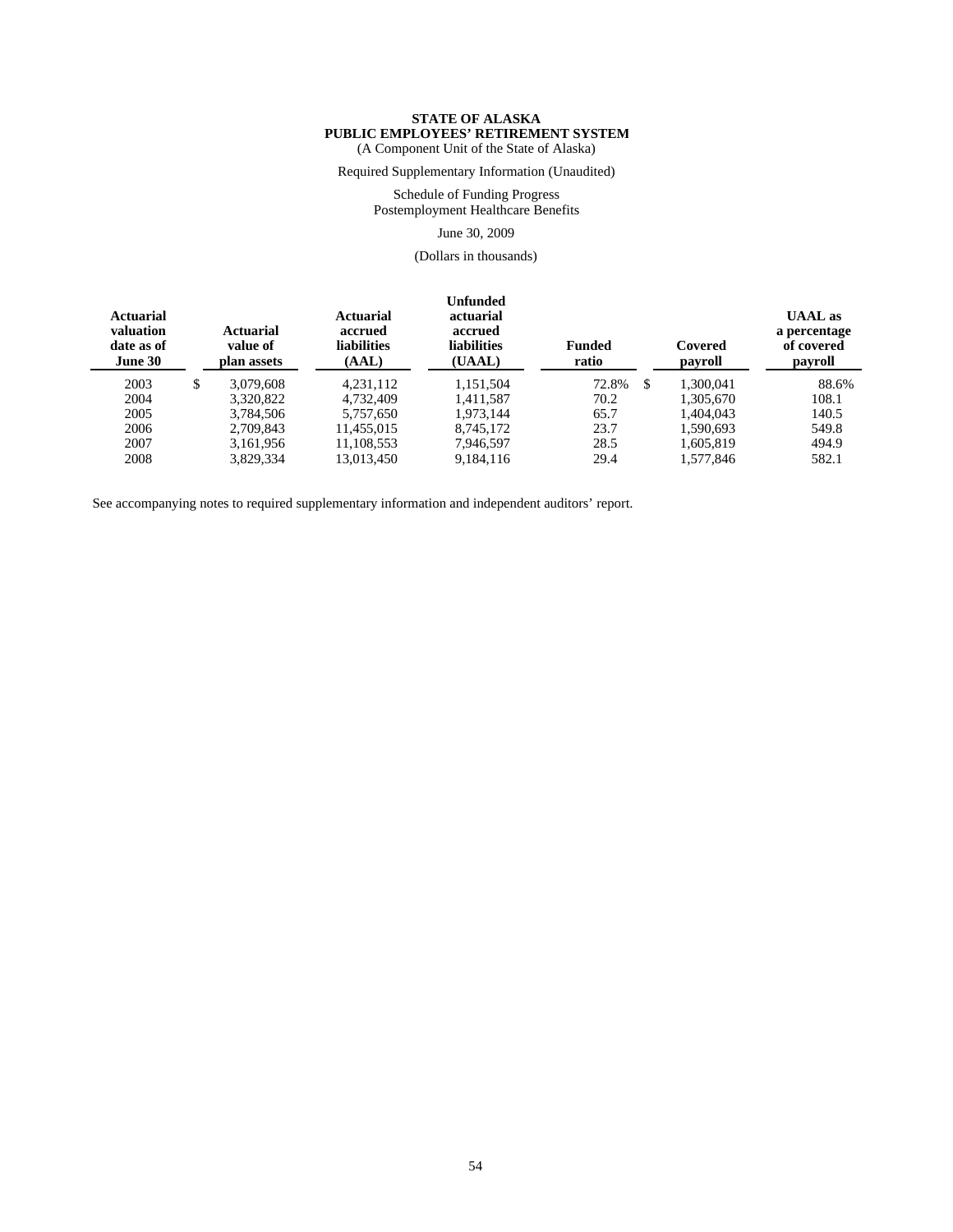Required Supplementary Information (Unaudited)

# Schedule of Contributions from Employers and the State of Alaska Pension and Postemployment Healthcare Benefits

#### June 30, 2009

#### (Dollars in thousands)

|                              | Actuarial<br><b>Annual required contribution</b> |                | <b>Pension percentage</b><br>contributed |         | Postemployment<br>healthcare<br>percentage contributed | Total                                    |                            |                                          |                                       |
|------------------------------|--------------------------------------------------|----------------|------------------------------------------|---------|--------------------------------------------------------|------------------------------------------|----------------------------|------------------------------------------|---------------------------------------|
| <b>Year ended</b><br>June 30 | valuation<br>date as of<br>June 30 $(1)$         | <b>Pension</b> | Postemployment<br>healthcare             | Total   | Bv<br>employer<br>(note 3)                             | <b>By State</b><br>of Alaska<br>(note 3) | Bv<br>Employer<br>(note 3) | <b>By State</b><br>of Alaska<br>(note 3) | percentage<br>contributed<br>(note 3) |
| 2004                         | 2001                                             | 74.178         | 31.407                                   | 105.585 | 100.0%                                                 | $-\%$                                    | 100.0%                     | $-$ %                                    | 100.0%                                |
| 2005                         | 2002                                             | 234,361        | 142,393                                  | 376,754 | 47.3                                                   |                                          | 47.3                       | __                                       | 47.3                                  |
| 2006                         | 2003                                             | 249,488        | 166,749                                  | 416,237 | 61.0                                                   | 4.4                                      | 61.0                       | 4.4                                      | 65.4                                  |
| 2007                         | 2004                                             | 268,742        | 189.495                                  | 458,237 | 73.2                                                   | 4.1                                      | 73.2                       | 4.1                                      | 77.3                                  |
| 2008                         | 2005                                             | 140.729        | 370.456                                  | 511,185 | 71.2                                                   | 36.2                                     | 71.2                       | 36.2                                     | 107.4                                 |
| 2009                         | 2006                                             | 166,016        | 391.321                                  | 557,337 | 68.1                                                   | 48.0                                     | 68.1                       | 41.4                                     | 111.4                                 |

 $(1)$  Actuarial valuation related to annual required contribution for fiscal year.

See accompanying notes to required supplementary information and independent auditors' report.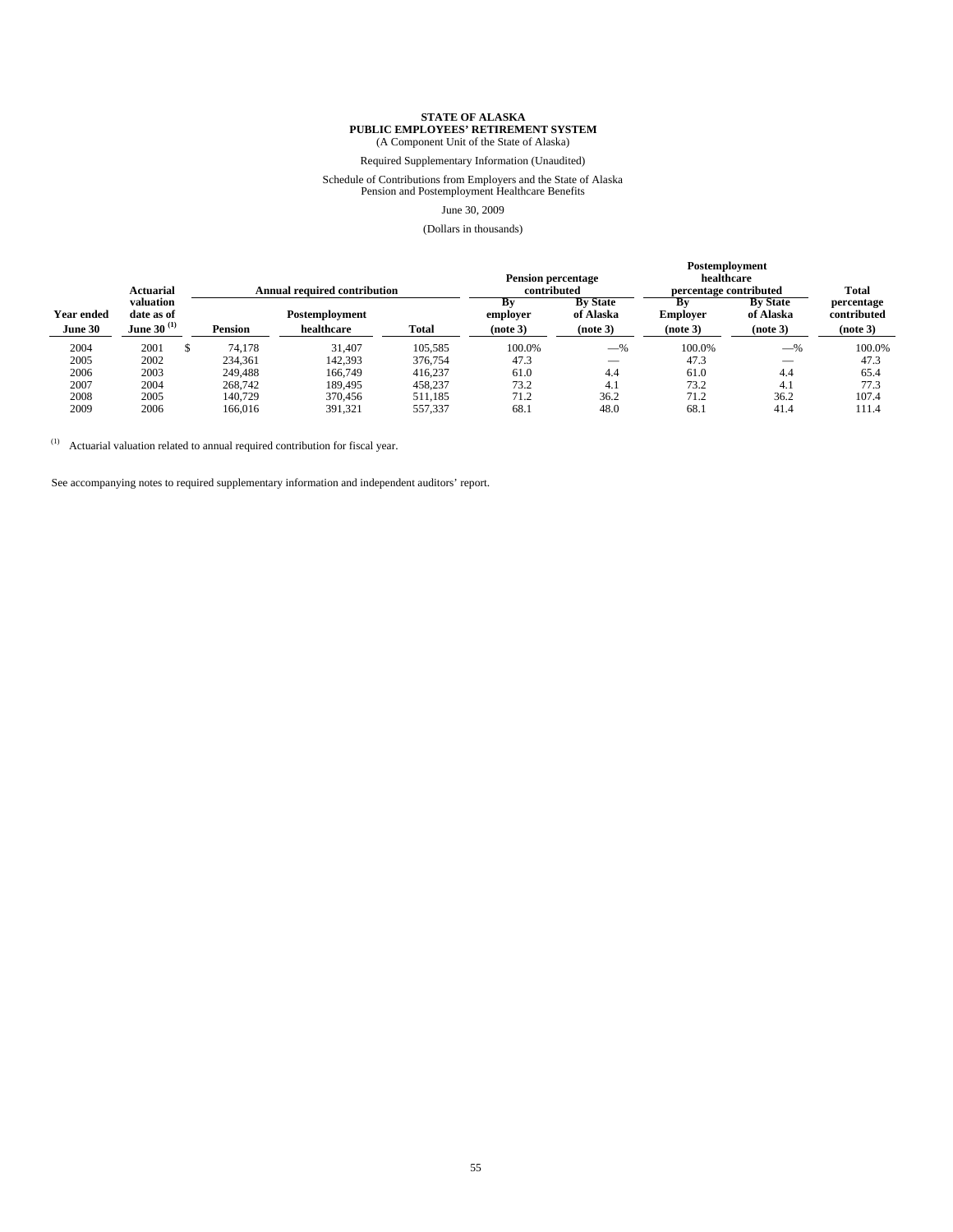(A Component Unit of the State of Alaska)

#### Notes to Required Supplementary Information (Unaudited)

June 30, 2009

#### **(1) Description of Schedule of Funding Progress**

Each time a new benefit is added which applies to service already rendered, an "unfunded actuarial accrued liability" is created. Laws governing the Plan require that these additional liabilities be financed systematically over a period of future years. Also, if actual financial experiences are less favorable than assumed financial experiences, the difference is added to the unfunded actuarial accrued liability.

In an inflationary economy, the value of the dollar is decreasing. This environment results in employee pay increasing in dollar amounts resulting in unfunded actuarial accrued liabilities increasing in dollar amounts, all at a time when the actual value of these items, in real terms, may be decreasing.

#### **(2) Actuarial Assumptions and Methods**

The actuarial valuation was prepared by Buck Consultants. The significant actuarial assumptions used in the valuation as of June 30, 2008 are as follows:

- (a) Actuarial cost method entry age, funding surplus or unfunded actuarial accrued liability is amortized over 25 years as a level percentage of pay.
- (b) Valuation of assets recognizes 20% of the investment gain or loss in each of the current and preceding four years and phased in over the next five years. All assets are valued at market value. Valuation assets are constrained to a range of 80% to 120% of the market value of assets.
- (c) Valuation of medical and prescription drug benefits base claims cost rates are incurred healthcare cost expressed as a rate per member per year. Separate analysis is limited by the availability and credibility of cost and enrollment data for each component of cost. This valuation reflects nonprescription claims separated by Medicare status, including eligibility of free Part A coverage. Prescription costs are analyzed separately as in prior valuations. Administrative costs are assumed in the final per capita claims cost rates used for valuation purposes. Analysis to date on Medicare Part A coverage is limited since Part A coverage is not available by individual, nor is this status incorporated into historical claim data. Valuation assumes that 4.0% of the active and inactive workforce will not qualify for free Part A coverage when they retire. Similarly, the valuation assumes that 4.0% of the current retiree population does not receive Part A coverage.
- (d) Investment return/discount rate 8.25% per year, compounded annually, net of expenses.
- (e) Salary scale inflation 3.5% per year. Peace Officer/Firefighter Merit 2.5% per year for the first 6 years of employment, 0.5% thereafter. Productivity 0.5% per year. Others: Merit – 5.5% per year grading down to 1.5% after 5 years; for more than 6 years of service, 1.0% grading down to 0%. Productivity  $-0.5%$  per year.
- (f) Payroll growth  $-4.0\%$  per year.
- (g) Total inflation total inflation as measured by the Consumer Price Index for urban and clerical workers for Anchorage is assumed to increase 3.5% annually.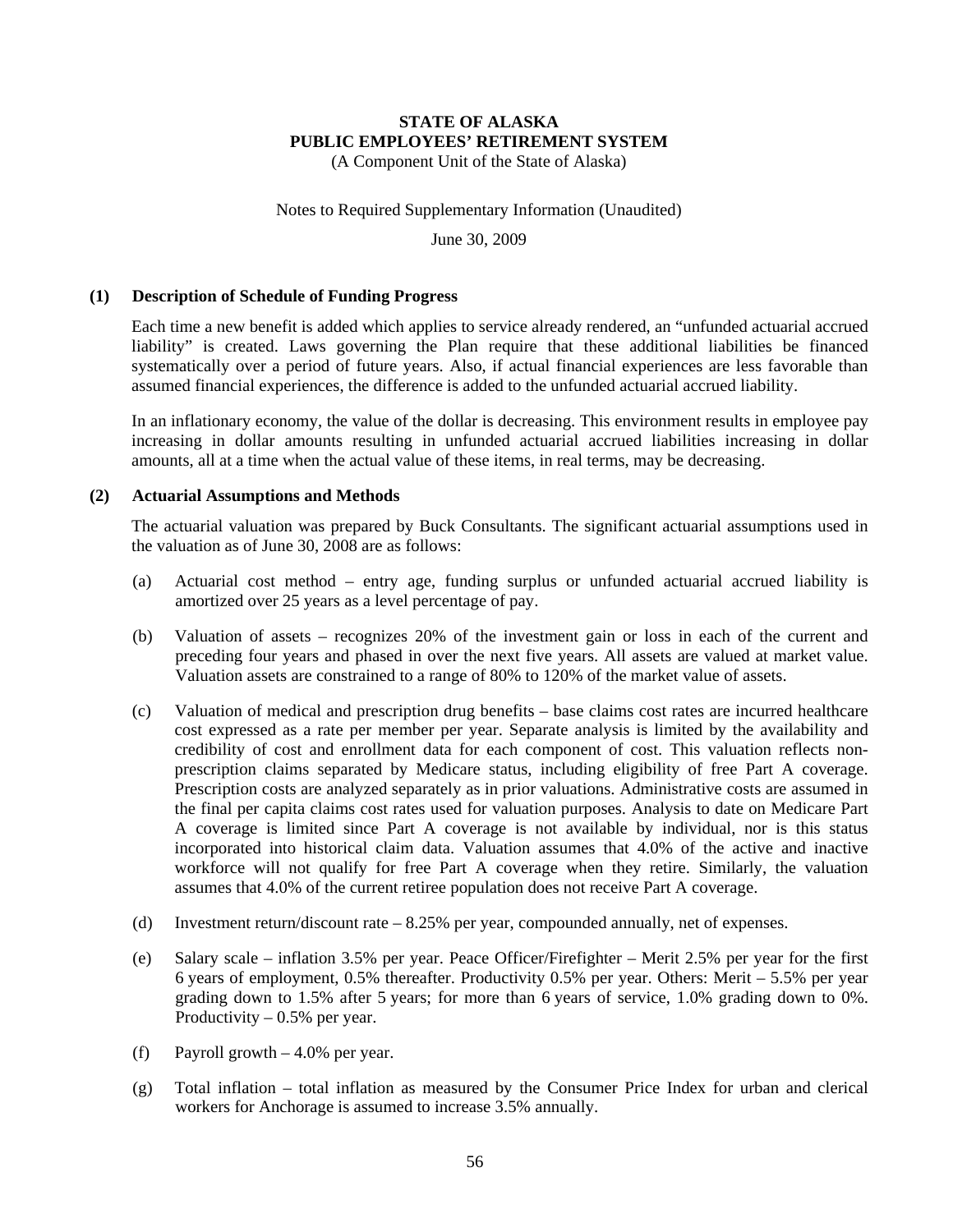Notes to Required Supplementary Information (Unaudited)

June 30, 2009

#### **(2) Actuarial Assumptions and Methods (cont.)**

- (h) Mortality (Pre-retirement) Peace Officer/Firefighters: 1994 Group Annuity Mortality Basic Table for males and females, 1994 base year without margin. Others: based upon the 2001-2005 actual experience. 42% of 1994 Group Annuity Table 1994 Base Year, without margin for males and females. Deaths are assumed to be occupation 75% of the time for Peace Officer/Firefighters, 50% of the time for Others.
- (i) Mortality (Post-retirement) 1994 Group Annuity Mortality Basic Table for males and females, 1994 Base Year without margin.
- (j) Turnover based upon the 2001–2005 actual withdrawal experience.
- (k) Disability incidence rates based upon the 2001–2005 actual experience. Post–disability mortality in accordance with the 1979 Pension Benefit Guaranty Corporation Disability Mortality Table to reflect mortality of those receiving disability benefits under Social Security. Disabilities are assumed to be occupational 75% of the time for Peace Officers/Firefighters, 50% of the time for Others.
- (l) Retirement retirement rates based on the 2001–2005 actual experience. Deferred vested members are assumed to retire at their earliest retirement date.
- (m) Marriage and age difference wives are assumed to be three years younger than husbands. 80% of male members and 70% of female members are assumed to be married.
- (n) Dependent children benefits to dependent children have been valued assuming members who are married and between the ages of 25 and 45 have two dependent children.
- (o) Contribution refunds 15% of those terminating are assumed to have their contributions refunded.
- (p) Cost of Living Allowance (COLA) of those benefit recipients who are eligible for the COLA, 60% are assumed to remain in Alaska and receive the COLA.
- (q) Post-retirement pension adjustment (PRPA) 50% and 75% of assumed inflation, or 1.75% and 2.625% respectively, is valued for the annual automatic PRPA as specified in the statute. Disability benefits are loaded by 9% to account for the immediate COLA of 75% of assumed inflation or 2.625%.
- (r) Expenses all expenses are net of the investment return assumption.
- (s) Part–time status part–time members are assumed to earn 1.00 years of credited service per year for Peace Officer/Firefighters and 0.65 years of credited service per year for Other members.
- (t) Final Average Earnings Final average earnings is provided on the data for active members. This amount is used as a minimum in the calculation of the average earnings in the future.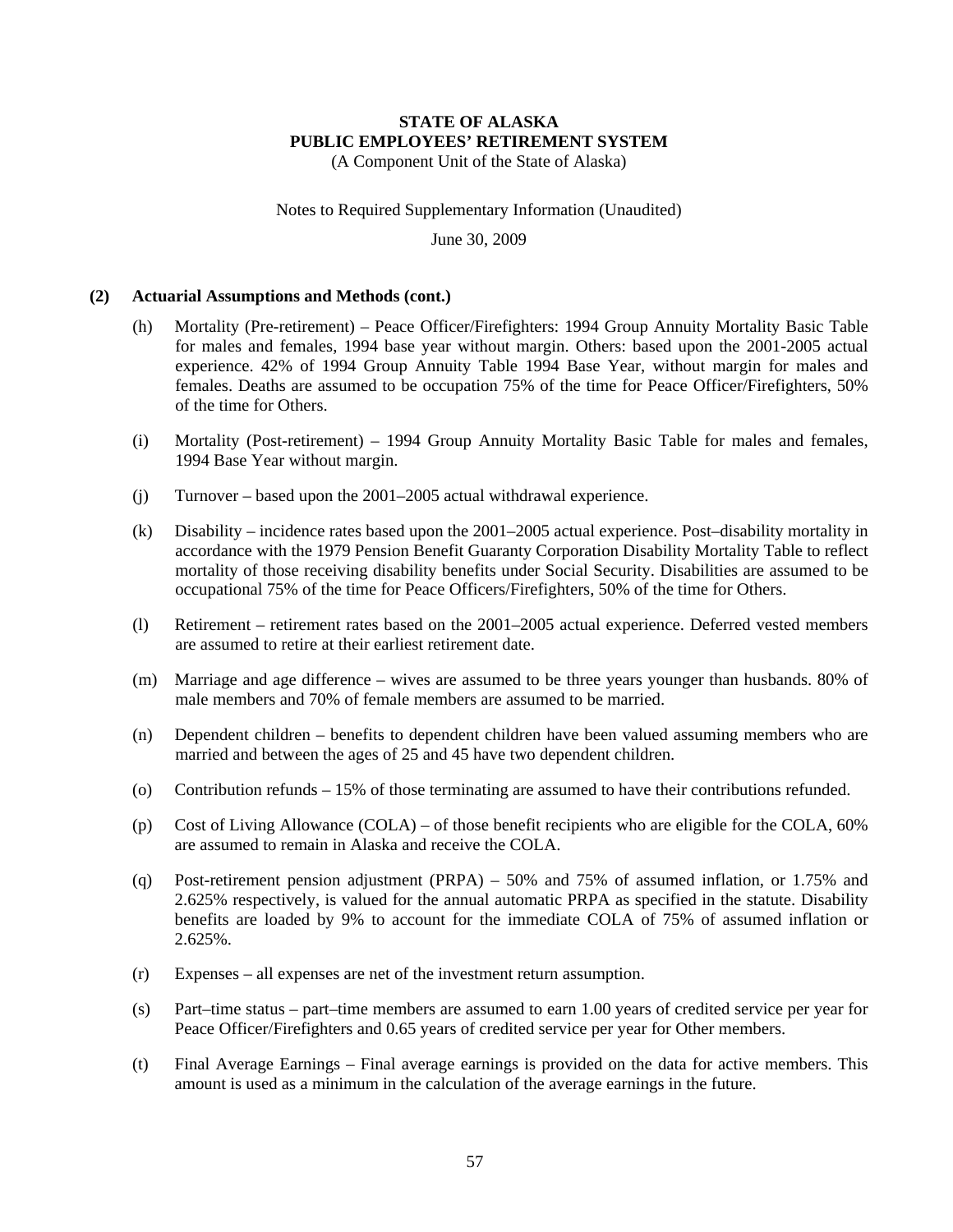Notes to Required Supplementary Information (Unaudited)

June 30, 2009

#### **(2) Actuarial Assumptions and Methods (cont.)**

(u) Per capita claims cost – sample claims cost rates for FY09 medical benefits are shown below:

|                      |   | <b>Medical</b> | <b>Prescription</b><br>drugs |
|----------------------|---|----------------|------------------------------|
| Pre-Medicare         | S | 7.670          | 2,379                        |
| Medicare Part A & B  |   | 1,296          | 2,379                        |
| Medicare Part B Only |   | 3,384          | 2,379                        |
| Medicare Part D      |   | N/A            | 509                          |

- (v) Third party administrator fees \$153.49 per person per year; assumed trend rate of 5% per year.
- (w) Health cost trend The table below shows the rate used to project the cost from the shown fiscal year to the next fiscal year. For example, 8.0% is applied to the FY09 rate claims cost to get the FY10 claims costs.

|             | Medical | <b>Prescription Drugs</b> |
|-------------|---------|---------------------------|
| FY09        | 8.0%    | 10.8%                     |
| FY10        | 7.5     | 9.6                       |
| FY11        | 6.9     | 8.3                       |
| FY12        | 6.4     | 7.1                       |
| FY13        | 5.9     | 5.9                       |
| FY14        | 5.9     | 5.9                       |
| FY15        | 5.9     | 5.9                       |
| FY25        | 5.8     | 5.8                       |
| <b>FY50</b> | 5.7     | 5.7                       |
| FY100       | 5.1     | 5.1                       |

For the June 30, 2008 valuation, the Society of Actuaries' Healthcare Cost Trend Model was adopted. This model effectively begins estimating trend amount beginning in 2012, and projects out to 2100. This model has been adopted by the Society of Actuaries, and has been populated with assumptions that are specific to the State of Alaska.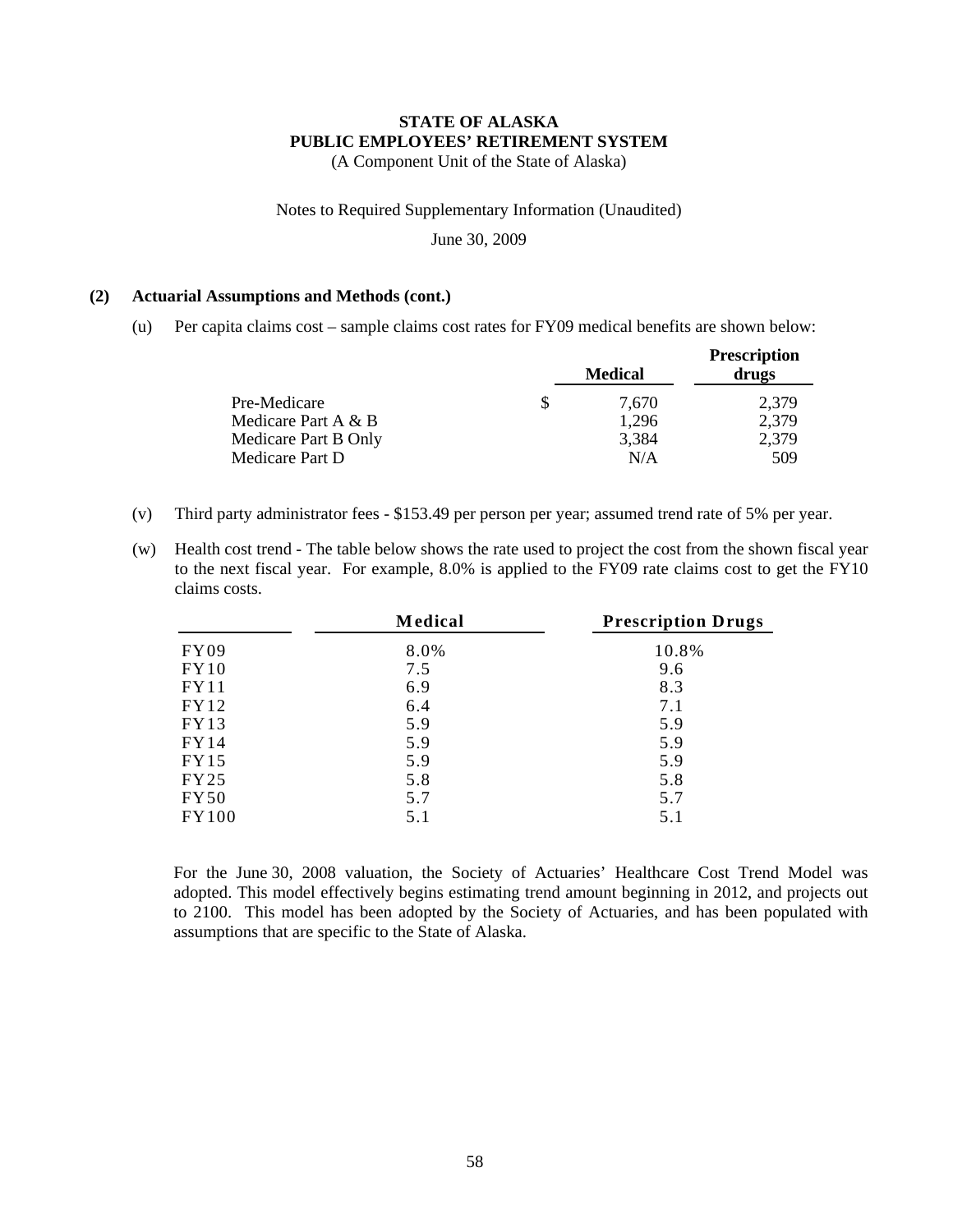#### Notes to Required Supplementary Information (Unaudited)

June 30, 2009

#### **(2) Actuarial Assumptions and Methods (cont.)**

(x) Aging Factors:

| Age       | Medical | <b>Prescription</b><br>drugs |
|-----------|---------|------------------------------|
| 0–44      | 2.0%    | 4.5%                         |
| $45 - 54$ | 2.5     | 3.5                          |
| 55-64     | 3.5     | 3.0                          |
| $65 - 73$ | 4.0     | 1.5                          |
| 74-83     | 1.5     | 0.5                          |
|           | 0.5     |                              |

(y) Retired member contributions for medical benefits – currently contributions are required for PERS members who are under age 60 and have less than 30 years of service (25 for Peace Officer/ Firefighter). Eligible Tier 1 members are exempt from contribution requirements. Annual FY09 contributions based on monthly rates shown below for calendar 2008 and 2009 are assumed based on the coverage category for current retirees. The composite rate shown is used for current active and inactive members in Tier 2 or 3 who are assumed to retire prior to age 60 with less than 30 years of service and who are not disabled:

| Coverage category      | <b>FY09</b> annual<br>contribution | Calendar 2009<br>monthly<br>contribution | Calendar 2008<br>monthly<br>contribution |
|------------------------|------------------------------------|------------------------------------------|------------------------------------------|
| Retiree only           | 7.572                              | 631                                      | 590                                      |
| Retiree and spouse     | 15,144                             | 1,262                                    | 1,179                                    |
| Retiree and child(ren) | 10,692                             | 891                                      | 883                                      |
| Retiree and family     | 18,276                             | 1,523                                    | 1,423                                    |
| Composite              | 11,244                             | 937                                      | 876                                      |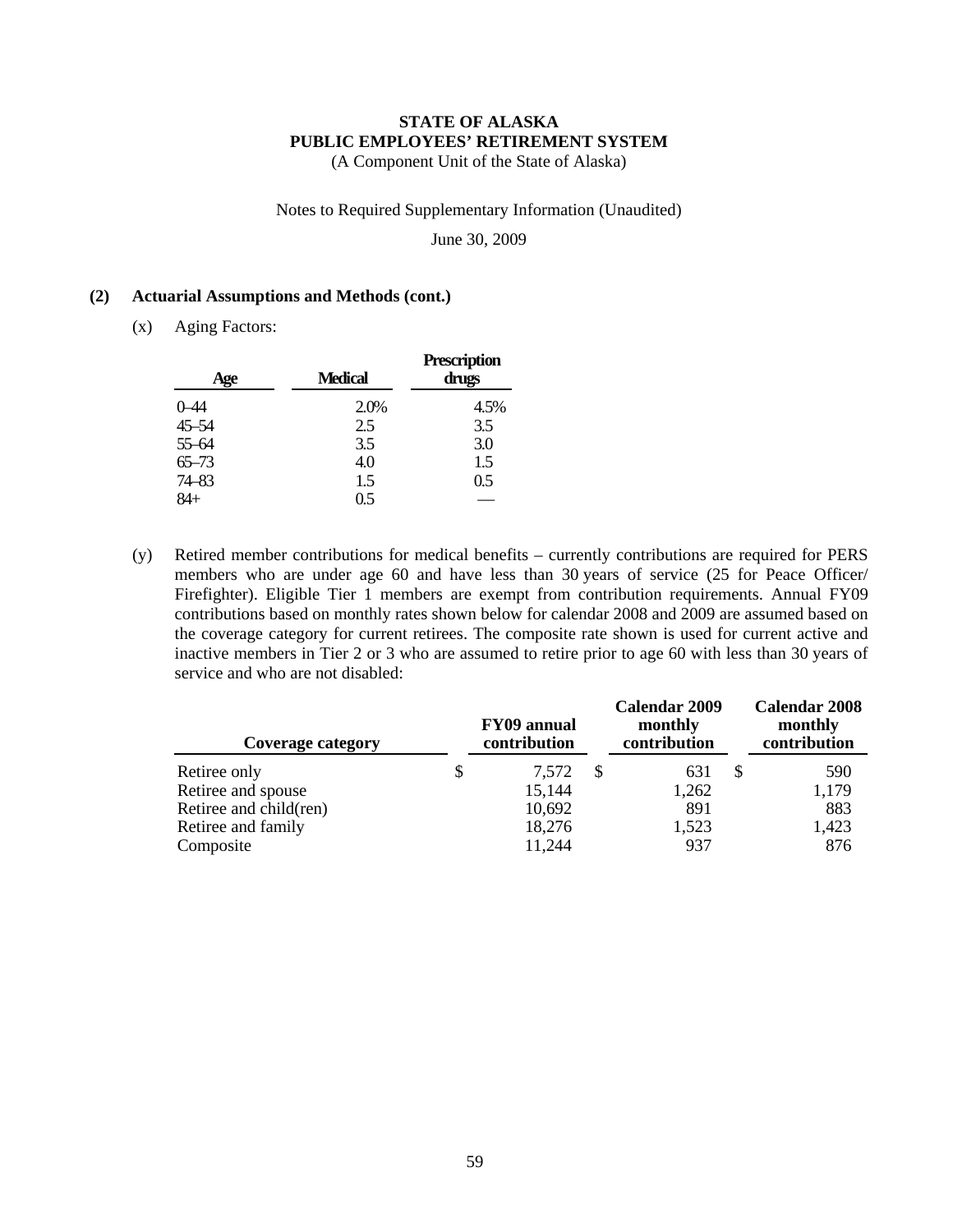(A Component Unit of the State of Alaska)

#### Notes to Required Supplementary Information (Unaudited)

June 30, 2009

#### **(2) Actuarial Assumptions and Methods (cont.)**

(z) Trend rate for retired member contributions – The table below shows the rate used to project the retired member medical contributions from the shown fiscal year to the next fiscal year. For example, 7.3% is applied to the FY09 retired member medical contributions to get the FY10 retired member medical contributions.

| FY09           | 7.3% |
|----------------|------|
| FY10           | 7.0  |
| FY11           | 6.7  |
| FY12           | 6.3  |
| FY13           | 6.0  |
| FY14           | 5.7  |
| FY15           | 5.3  |
| FY16           | 5.0  |
| FY17           | 5.0  |
| FY18 and later | 5.0  |

Graded trend rates for retired member medical contributions were reinitialized for the June 30, 2005 valuation. A study of the required contribution history along with assumptions related to the impact of recent accounting regulations leads us to recommend the new rates above for the contribution trends. Note that actual FY08 retired member medical contributions are reflected in the valuation so trend on such contribution during FY08 is not applicable.

(aa) Healthcare participation – 100% of members and their spouses are assumed to elect the healthcare benefits as soon as they are eligible.

The assumptions and methods, when applied in combination, fairly represent past and anticipated future experience of the Plan. The foregoing actuarial assumptions are based on the presumption that the Plan will continue. Were the Plan to terminate, different actuarial assumptions and other factors might be applicable in determining the actuarial present value of accumulated benefits.

#### **Changes in Assumptions Since the Last Valuation**

There were two changes in assumptions from the prior valuation. The first was regarding the future increases in healthcare cost trend rates, and the change to the Society of Actuaries' Healthcare Cost Trend Model. This change increased the Employer / State contribution rate by 2.04% and decreased the funded ratio by 1.8%. The second change involved decreasing the assumed Medicare Part B only proportion of all Medicare retirees from 5% to 4%. The impact of this change on the contribution rate is included with the demographic experience.

#### **(3) Contributions – State of Alaska**

Alaska Statute 39.35.280 states that the State of Alaska shall contribute to the System each July 1 or, if funds are not available on July 1, as soon after July 1 as funds become available, an amount for the ensuing fiscal year that, when combined with the total employer contributions of 22 percent, is sufficient to pay the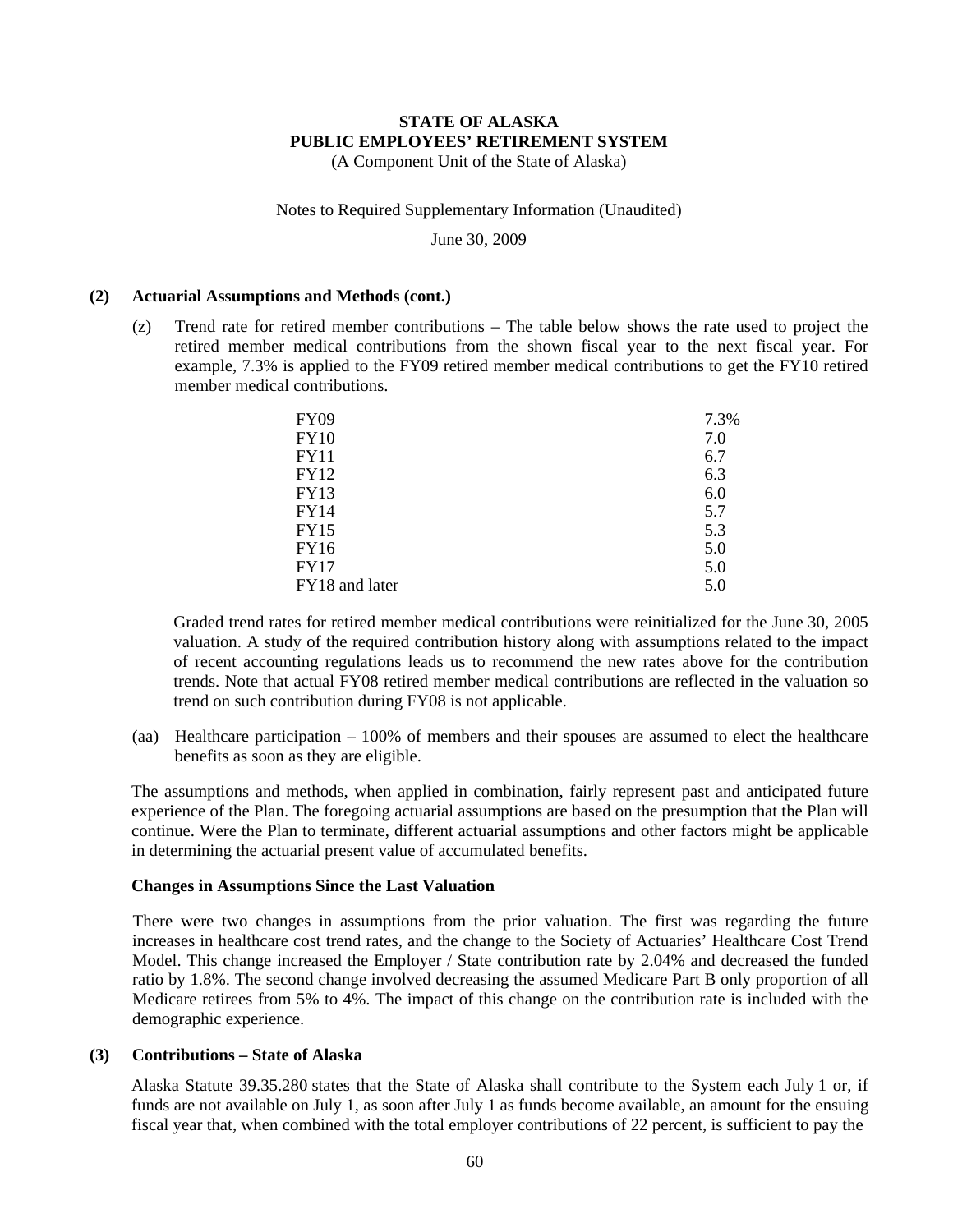Notes to Required Supplementary Information (Unaudited)

June 30, 2009

#### **(3) Contributions – State of Alaska (cont.)**

DB Plan's past service liability at the consolidated actuarially required contribution (ARC) adopted by the Alaska Retirement Management Board (Board) for the fiscal year. During fiscal year 2008, the actuarially required contribution adopted by the Board was 32.51 percent. The additional state contribution is sufficient to contribute the 13.51 percent difference between the ARC and the employer contribution rate of 22 percent.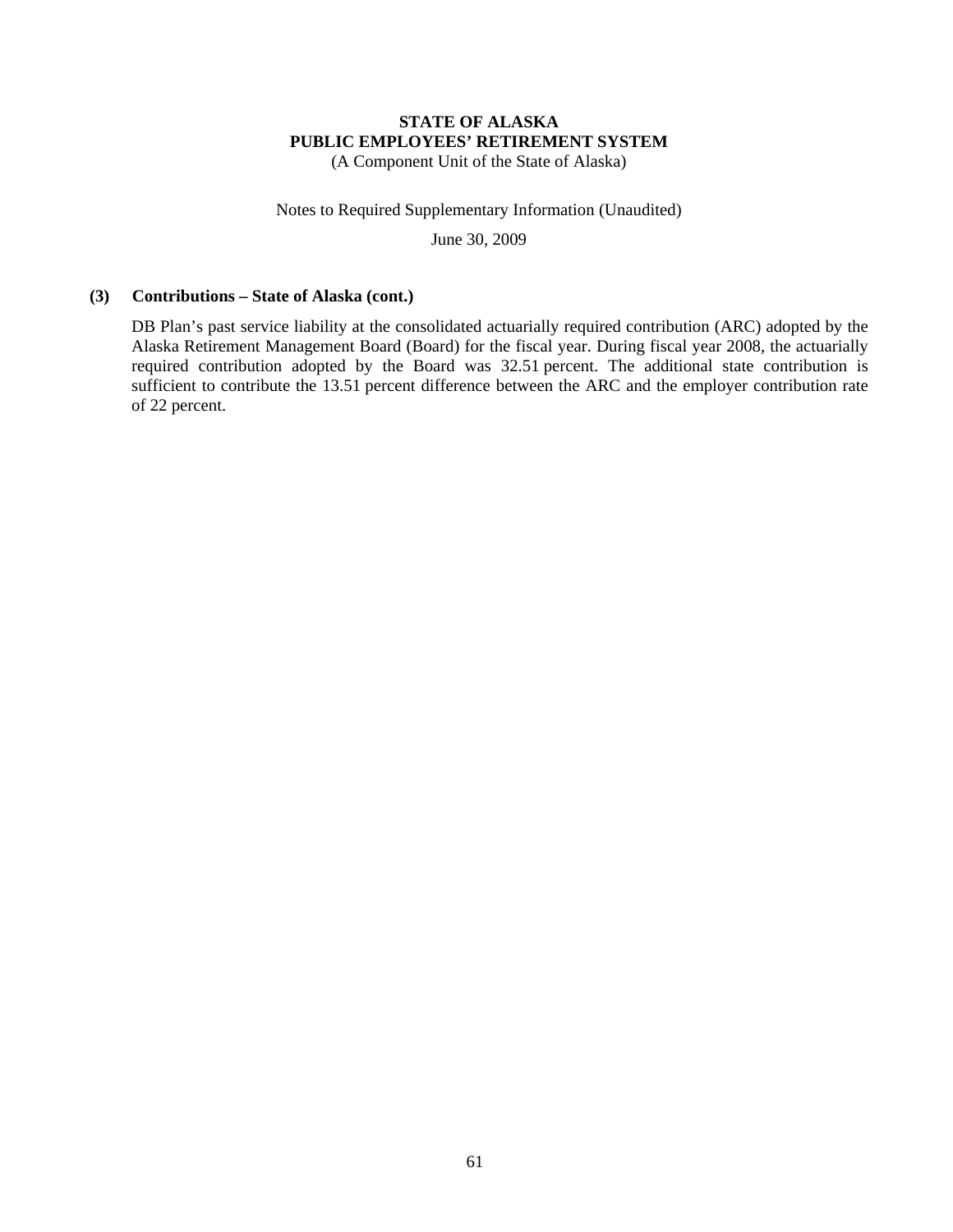#### **Statements of Plan Net Assets**

#### **June 30, 2009**

#### **(In thousands)**

|                                                                                                                                                                                                   | Defined benefit plans |                                        |                                       | Defined contribution pension trust plans |                           |                                                   |                                                                     |                                                   |                                            |                                |                                           |
|---------------------------------------------------------------------------------------------------------------------------------------------------------------------------------------------------|-----------------------|----------------------------------------|---------------------------------------|------------------------------------------|---------------------------|---------------------------------------------------|---------------------------------------------------------------------|---------------------------------------------------|--------------------------------------------|--------------------------------|-------------------------------------------|
|                                                                                                                                                                                                   |                       | <b>Pension</b>                         | Alaska retiree<br>healthcare<br>trust | <b>Total</b>                             | Participant<br>directed   | <b>All Others</b>                                 | Occupational death and disability<br>Peace officer /<br>Firefighter | Retiree<br>medical<br>plan                        | Healthcare<br>reimbursement<br>arrangement | <b>Total</b>                   | <b>SYSTEM</b><br><b>TOTAL</b>             |
|                                                                                                                                                                                                   |                       |                                        |                                       |                                          |                           |                                                   |                                                                     |                                                   |                                            |                                |                                           |
| Assets:<br>Cash and cash equivalents (notes 3, 4, 5 and 6):<br>Short-term fixed income pool<br>Great West / participant directed deposit                                                          | S                     | 30,991                                 | 6,448                                 | 37,439                                   | 443<br>1,585              | 14                                                | 8<br>$\overline{\phantom{a}}$                                       | 30                                                | 117<br>$\overline{\phantom{a}}$            | 612<br>1,585                   | 38,051<br>1,585                           |
| Total cash and cash equivalents                                                                                                                                                                   |                       | 30,991                                 | 6,448                                 | 37,439                                   | 2,028                     | 14                                                | 8                                                                   | 30                                                | 117                                        | 2,197                          | 39,636                                    |
| Receivables:                                                                                                                                                                                      |                       |                                        |                                       |                                          |                           |                                                   |                                                                     |                                                   |                                            |                                |                                           |
| Contributions<br>Due from State of Alaska General Fund<br>Due from retiree health fund<br>Other account receivable                                                                                |                       | 21,939                                 | 90<br>9,169<br>1,051<br>2,084         | 22,029<br>9,169<br>1,051<br>2,084        | 16<br>2,859<br>-          | $\overline{1}$<br>115<br>$\overline{\phantom{0}}$ | 29                                                                  | $\overline{1}$<br>218<br>$\overline{\phantom{a}}$ | 6<br>755<br>$\overline{\phantom{0}}$       | 24<br>3,976<br>$\qquad \qquad$ | 22,053<br>13,145<br>1,051<br>2,084        |
| Total receivables                                                                                                                                                                                 |                       | 21,939                                 | 12,394                                | 34,333                                   | 2,875                     | 116                                               | 29                                                                  | 219                                               | 761                                        | 4,000                          | 38,333                                    |
| Investments (notes 3, 4, 5, 6 and 9) at fair value:<br><b>Fixed Income Securities</b><br>Retirement fixed income pool<br>High yield pool<br>International fixed income pool<br>Emerging debt pool |                       | 580,397<br>110,534<br>75,736<br>38,375 | 418,412<br>78,601<br>54,458<br>27,372 | 998,809<br>189,135<br>130,194<br>65,747  | $\overline{\phantom{0}}$  | 267<br>37<br>37<br>8                              | 72<br>10<br>10<br>3                                                 | 582<br>81<br>81<br>18                             | 2,056<br>288<br>285<br>63                  | 2,977<br>416<br>413<br>92      | 1,001,786<br>189,551<br>130,607<br>65,839 |
| <b>Total Fixed Income Securities</b><br><b>Broad Domestic Equity</b>                                                                                                                              |                       | 805.042                                | 578,843                               | 1,383,885                                |                           | 349                                               | 95                                                                  | 762                                               | 2.692                                      | 3,898                          | 1,387,783                                 |
| Broad domestic equity<br><b>Total Broad Domestic Equity</b><br><b>Global Equity Ex-US</b>                                                                                                         |                       | 1,643,106<br>1,643,106                 | 1,196,748<br>1,196,748                | 2,839,854<br>2,839,854                   |                           | 689<br>689                                        | 185<br>185                                                          | 1,502<br>1,502                                    | 5,307<br>5,307                             | 7,683<br>7,683                 | 2,847,537<br>2,847,537                    |
| International equity pool<br>Emerging markets equity pool                                                                                                                                         |                       | 754,666<br>213,380                     | 552,932<br>147,003                    | 1,307,598<br>360,383                     |                           | 305<br>100                                        | 82<br>$27\,$                                                        | 667<br>219                                        | 2,359<br>775                               | 3,413<br>1,121                 | 1,311,011<br>361,504                      |
| <b>Total Global Equity Ex-US</b><br>Private Equity                                                                                                                                                |                       | 968,046                                | 699,935                               | 1,667,981                                |                           | 405                                               | 109                                                                 | 886                                               | 3,134                                      | 4,534                          | 1,672,515                                 |
| Private equity pool<br><b>Total Private Equity</b>                                                                                                                                                |                       | 447,974<br>447,974                     | 285,447<br>285,447                    | 733,421<br>733,421                       | $\overline{\phantom{0}}$  | 139<br>139                                        | 37<br>37                                                            | 302<br>302                                        | 1,069<br>1,069                             | 1,547<br>1,547                 | 734,968<br>734,968                        |
| Absolute Return<br>Absolute return pool                                                                                                                                                           |                       | 215,799                                | 160,497                               | 376,296                                  |                           | 125                                               | 33                                                                  | 272                                               | 962                                        | 1,392                          | 377,688                                   |
| <b>Total Absolute Return</b>                                                                                                                                                                      |                       | 215,799                                | 160,497                               | 376,296                                  |                           | 125                                               | 33                                                                  | 272                                               | 962                                        | 1,392                          | 377,688                                   |
| <b>Real Assets</b><br>Real estate pool<br>Real estate investment trust pool                                                                                                                       |                       | 598,896<br>14,235                      | 311,914<br>9,172                      | 910,810<br>23,407                        |                           | 141<br>20                                         | 38<br>5                                                             | 308<br>43                                         | 1,089<br>151                               | 1,576<br>219                   | 912,386<br>23,626                         |
| Energy pool<br>Farmland pool                                                                                                                                                                      |                       | 32,438<br>191,614                      | 21,118<br>125,676                     | 53,556<br>317,290                        |                           | 20<br>20                                          | 5<br>5                                                              | 45<br>44                                          | 157<br>154                                 | 227<br>223                     | 53,783<br>317,513                         |
| Farmland water pool<br>Timber pool<br>Treasury inflation protected securities pool                                                                                                                |                       | 10,549<br>92,937<br>28,372             | 13,837<br>23,702                      | 10,549<br>106,774<br>52,074              | $\sim$                    | $\overline{\phantom{m}}$<br>45<br>63              | -<br>11<br>17                                                       | $\overline{\phantom{0}}$<br>100<br>136            | $\sim$<br>358<br>483                       | $\sim$<br>514<br>699           | 10,549<br>107,288<br>52,773               |
| <b>Total Real Assets</b><br>Other investment funds, at fair value                                                                                                                                 |                       | 969,041                                | 505,419                               | 1,474,460                                |                           | 309                                               | $81\,$                                                              | 676                                               | 2,392                                      | 3,458                          | 1,477,918                                 |
| Pooled investment funds<br>Collective investment funds<br>Total Other investment funds                                                                                                            |                       | $\sim$                                 | $\overline{\phantom{a}}$              | $\overline{\phantom{0}}$                 | 2,568<br>49,555<br>52,123 | ÷,                                                |                                                                     | $\overline{\phantom{0}}$                          | $\overline{\phantom{0}}$<br>$\sim$         | 2,568<br>49,555<br>52,123      | 2,568<br>49,555<br>52,123                 |
| Total investments                                                                                                                                                                                 |                       | 5,049,008                              | 3,426,889                             | 8,475,897                                | 52,123                    | 2,016                                             | 540                                                                 | 4,400                                             | 15,556                                     | 74,635                         | 8,550,532                                 |
| Other:<br>Other                                                                                                                                                                                   |                       | 9                                      | 2,815                                 | 2,824                                    |                           |                                                   |                                                                     |                                                   |                                            |                                | 2,824                                     |
| Total other                                                                                                                                                                                       |                       | $\mathbf{Q}$                           | 2,815                                 | 2,824                                    |                           |                                                   |                                                                     | $\frac{1}{2}$                                     |                                            | $\overline{\phantom{0}}$       | 2,824                                     |
| Total assets                                                                                                                                                                                      |                       | 5,101,947                              | 3,448,546                             | 8,550,493                                | 57,026                    | 2,146                                             | 577                                                                 | 4,649                                             | 16,434                                     | 80,832                         | 8,631,325                                 |
| Liabilities:<br>Accrued expenses                                                                                                                                                                  |                       | 5,663                                  | 3,069                                 | 8,732                                    | 1,015                     |                                                   |                                                                     |                                                   |                                            | 1,015                          | 9,747                                     |
| Due to State of Alaska General Fund<br>Due to Alaska Retiree Healthcare Trust - TRS                                                                                                               |                       | 5,844                                  | 102                                   | 5,844<br>102                             | $\overline{\phantom{a}}$  |                                                   |                                                                     |                                                   |                                            | $\sim$                         | 5,844<br>102                              |
| <b>Total liabilities</b>                                                                                                                                                                          |                       | 11,507                                 | 3,171                                 | 14,678                                   | 1,015                     |                                                   |                                                                     |                                                   |                                            | 1,015                          | 15,693                                    |
| Commitment and contingencies (note 9)                                                                                                                                                             |                       |                                        |                                       |                                          |                           |                                                   |                                                                     |                                                   |                                            |                                |                                           |
| Net assets held in trust for pension and<br>postemployment healthcare benefits<br>(see Unaudited Schedule of Funding Progress)                                                                    | S.                    | 5.090.440                              | 3.445.375                             | 8.535.815                                | 56,011                    | 2.146                                             | 577                                                                 | 4.649                                             | 16.434                                     | 79.817                         | 8.615.632                                 |

See accompanying notes to financial statements.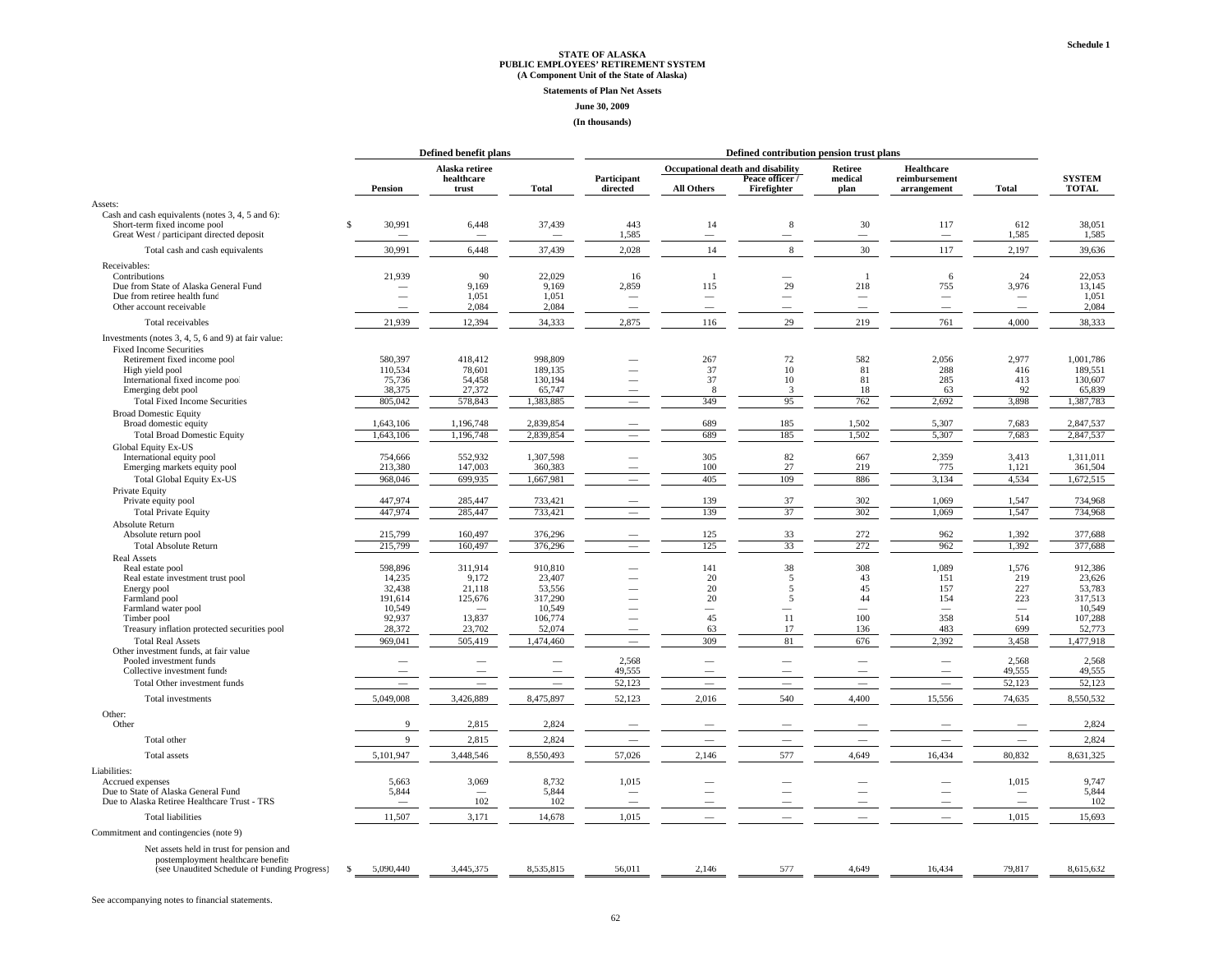**Statements of Changes in Plan Net Assets**

#### **June 30, 2009**

**(In thousands)**

| Healthcare<br>Alaska retiree<br>Occupational death and disability<br>Retiree<br><b>SYSTEM</b><br>healthcare<br>Participant<br>medical<br>Peace officer /<br>reimbursement<br>Firefighter<br>plan<br><b>Total</b><br><b>TOTAL</b><br>Pension<br><b>Total</b><br>directed<br><b>All Others</b><br>trust<br>arrangement<br>Additions (reductions):<br>Contributions:<br>\$<br>113,059<br>13,470<br>1,390<br>397<br>27,912<br>266,481<br>379,540<br>2,667<br>9,988<br>407.452<br>Employers<br>118,815<br>Plan members<br>523<br>119,338<br>21,735<br>21,735<br>141,073<br>$\overline{\phantom{m}}$<br>$\overline{\phantom{a}}$<br>79,681<br>241,600<br>State of Alaska<br>161,919<br>241,600<br>$\hspace{0.1mm}-\hspace{0.1mm}$<br>$\hspace{0.1mm}-\hspace{0.1mm}$<br>$\overline{\phantom{m}}$<br>$\hspace{0.1mm}-\hspace{0.1mm}$<br>Total contributions<br>428,923<br>740,478<br>1,390<br>397<br>2,667<br>9,988<br>311,555<br>35,205<br>49,647<br>790,125<br>Investment income (loss):<br>Net (depreciation) in fair value (note 3)<br>(1,942,579)<br>(527, 365)<br>(2,469,944)<br>(5,555)<br>(247)<br>(61)<br>(570)<br>(1,830)<br>(8,263)<br>(2,478,207)<br>5,703<br>90,059<br>1,206<br>18<br>1,299<br>84,356<br>91,358<br>Interest<br>3<br>64<br>8<br>22<br>55<br>Dividends<br>204,301<br>8,748<br>213,049<br>192<br>275<br>213,324<br>6<br>Net recognized loan recovery<br>13<br>13<br>13<br>$\overline{\phantom{0}}$<br>$\overline{\phantom{0}}$<br>$\hspace{0.1mm}-\hspace{0.1mm}$<br>$\overline{\phantom{a}}$<br>(217)<br>(52)<br>(497)<br>(4,349)<br>(1,574)<br>(6,689)<br>(1,653,909)<br>(512, 914)<br>(2,166,823)<br>(2,173,512)<br>Total investment (loss)<br>17,885<br>85<br>17,970<br>17,970<br>Less investment expense<br>$\overline{\phantom{a}}$<br>(52)<br>(1,671,794)<br>(512,999)<br>(2, 184, 793)<br>(4,349)<br>(217)<br>(497)<br>(1,574)<br>(6,689)<br>(2, 191, 482)<br>Net investment (loss)<br>Other:<br>Other<br>8,780<br>8,758<br>8,780<br>22 |                              | Defined benefit plans |             |          | Defined contribution pension trust plans |        |       |     |       |       |        |             |
|--------------------------------------------------------------------------------------------------------------------------------------------------------------------------------------------------------------------------------------------------------------------------------------------------------------------------------------------------------------------------------------------------------------------------------------------------------------------------------------------------------------------------------------------------------------------------------------------------------------------------------------------------------------------------------------------------------------------------------------------------------------------------------------------------------------------------------------------------------------------------------------------------------------------------------------------------------------------------------------------------------------------------------------------------------------------------------------------------------------------------------------------------------------------------------------------------------------------------------------------------------------------------------------------------------------------------------------------------------------------------------------------------------------------------------------------------------------------------------------------------------------------------------------------------------------------------------------------------------------------------------------------------------------------------------------------------------------------------------------------------------------------------------------------------------------------------------------------------------------------------------------------------------------------------------------------------------------------|------------------------------|-----------------------|-------------|----------|------------------------------------------|--------|-------|-----|-------|-------|--------|-------------|
|                                                                                                                                                                                                                                                                                                                                                                                                                                                                                                                                                                                                                                                                                                                                                                                                                                                                                                                                                                                                                                                                                                                                                                                                                                                                                                                                                                                                                                                                                                                                                                                                                                                                                                                                                                                                                                                                                                                                                                    |                              |                       |             |          |                                          |        |       |     |       |       |        |             |
|                                                                                                                                                                                                                                                                                                                                                                                                                                                                                                                                                                                                                                                                                                                                                                                                                                                                                                                                                                                                                                                                                                                                                                                                                                                                                                                                                                                                                                                                                                                                                                                                                                                                                                                                                                                                                                                                                                                                                                    |                              |                       |             |          |                                          |        |       |     |       |       |        |             |
|                                                                                                                                                                                                                                                                                                                                                                                                                                                                                                                                                                                                                                                                                                                                                                                                                                                                                                                                                                                                                                                                                                                                                                                                                                                                                                                                                                                                                                                                                                                                                                                                                                                                                                                                                                                                                                                                                                                                                                    |                              |                       |             |          |                                          |        |       |     |       |       |        |             |
|                                                                                                                                                                                                                                                                                                                                                                                                                                                                                                                                                                                                                                                                                                                                                                                                                                                                                                                                                                                                                                                                                                                                                                                                                                                                                                                                                                                                                                                                                                                                                                                                                                                                                                                                                                                                                                                                                                                                                                    |                              |                       |             |          |                                          |        |       |     |       |       |        |             |
|                                                                                                                                                                                                                                                                                                                                                                                                                                                                                                                                                                                                                                                                                                                                                                                                                                                                                                                                                                                                                                                                                                                                                                                                                                                                                                                                                                                                                                                                                                                                                                                                                                                                                                                                                                                                                                                                                                                                                                    |                              |                       |             |          |                                          |        |       |     |       |       |        |             |
|                                                                                                                                                                                                                                                                                                                                                                                                                                                                                                                                                                                                                                                                                                                                                                                                                                                                                                                                                                                                                                                                                                                                                                                                                                                                                                                                                                                                                                                                                                                                                                                                                                                                                                                                                                                                                                                                                                                                                                    |                              |                       |             |          |                                          |        |       |     |       |       |        |             |
|                                                                                                                                                                                                                                                                                                                                                                                                                                                                                                                                                                                                                                                                                                                                                                                                                                                                                                                                                                                                                                                                                                                                                                                                                                                                                                                                                                                                                                                                                                                                                                                                                                                                                                                                                                                                                                                                                                                                                                    |                              |                       |             |          |                                          |        |       |     |       |       |        |             |
|                                                                                                                                                                                                                                                                                                                                                                                                                                                                                                                                                                                                                                                                                                                                                                                                                                                                                                                                                                                                                                                                                                                                                                                                                                                                                                                                                                                                                                                                                                                                                                                                                                                                                                                                                                                                                                                                                                                                                                    |                              |                       |             |          |                                          |        |       |     |       |       |        |             |
|                                                                                                                                                                                                                                                                                                                                                                                                                                                                                                                                                                                                                                                                                                                                                                                                                                                                                                                                                                                                                                                                                                                                                                                                                                                                                                                                                                                                                                                                                                                                                                                                                                                                                                                                                                                                                                                                                                                                                                    |                              |                       |             |          |                                          |        |       |     |       |       |        |             |
|                                                                                                                                                                                                                                                                                                                                                                                                                                                                                                                                                                                                                                                                                                                                                                                                                                                                                                                                                                                                                                                                                                                                                                                                                                                                                                                                                                                                                                                                                                                                                                                                                                                                                                                                                                                                                                                                                                                                                                    |                              |                       |             |          |                                          |        |       |     |       |       |        |             |
|                                                                                                                                                                                                                                                                                                                                                                                                                                                                                                                                                                                                                                                                                                                                                                                                                                                                                                                                                                                                                                                                                                                                                                                                                                                                                                                                                                                                                                                                                                                                                                                                                                                                                                                                                                                                                                                                                                                                                                    | Total (reductions) additions |                       | (1,360,217) | (75,318) | (1,435,535)                              | 30,856 | 1,173 | 345 | 2,170 | 8,414 | 42,958 | (1,392,577) |
| Deductions:<br>722,493<br>722,493<br>Pension and postemployment benefits<br>466,085<br>256,408<br>$\hspace{0.1mm}-\hspace{0.1mm}$<br>1,386<br>1,386<br>Refunds of contributions<br>12,498<br>12,498<br>13,884<br>20,572<br>Administrative<br>14,004<br>146<br>146<br>20,718<br>6,568                                                                                                                                                                                                                                                                                                                                                                                                                                                                                                                                                                                                                                                                                                                                                                                                                                                                                                                                                                                                                                                                                                                                                                                                                                                                                                                                                                                                                                                                                                                                                                                                                                                                               |                              |                       |             |          |                                          |        |       |     |       |       |        |             |
| Total deductions<br>270,412<br>1,532<br>1,532<br>485,151<br>755,563<br>757,095                                                                                                                                                                                                                                                                                                                                                                                                                                                                                                                                                                                                                                                                                                                                                                                                                                                                                                                                                                                                                                                                                                                                                                                                                                                                                                                                                                                                                                                                                                                                                                                                                                                                                                                                                                                                                                                                                     |                              |                       |             |          |                                          |        |       |     |       |       |        |             |
| 1,173<br>345<br>(345,730)<br>(2,191,098)<br>29,324<br>2,170<br>8,414<br>41,426<br>(1,845,368)<br>(2,149,672)<br>Net (decrease) increase                                                                                                                                                                                                                                                                                                                                                                                                                                                                                                                                                                                                                                                                                                                                                                                                                                                                                                                                                                                                                                                                                                                                                                                                                                                                                                                                                                                                                                                                                                                                                                                                                                                                                                                                                                                                                            |                              |                       |             |          |                                          |        |       |     |       |       |        |             |
| Net assets held in trust for pension and postemployment<br>healthcare benefits:<br>6,935,808<br>3,791,105<br>10,726,913<br>26,687<br>973<br>232<br>2,479<br>8,020<br>38,391<br>10,765,304<br>Balance, beginning of year                                                                                                                                                                                                                                                                                                                                                                                                                                                                                                                                                                                                                                                                                                                                                                                                                                                                                                                                                                                                                                                                                                                                                                                                                                                                                                                                                                                                                                                                                                                                                                                                                                                                                                                                            |                              |                       |             |          |                                          |        |       |     |       |       |        |             |
| 577<br>Balance, end of year<br>5,090,440<br>3,445,375<br>8,535,815<br>56,011<br>2,146<br>4,649<br>16,434<br>79,817<br>8,615,632                                                                                                                                                                                                                                                                                                                                                                                                                                                                                                                                                                                                                                                                                                                                                                                                                                                                                                                                                                                                                                                                                                                                                                                                                                                                                                                                                                                                                                                                                                                                                                                                                                                                                                                                                                                                                                    |                              |                       |             |          |                                          |        |       |     |       |       |        |             |

See accompanying notes to financial statements.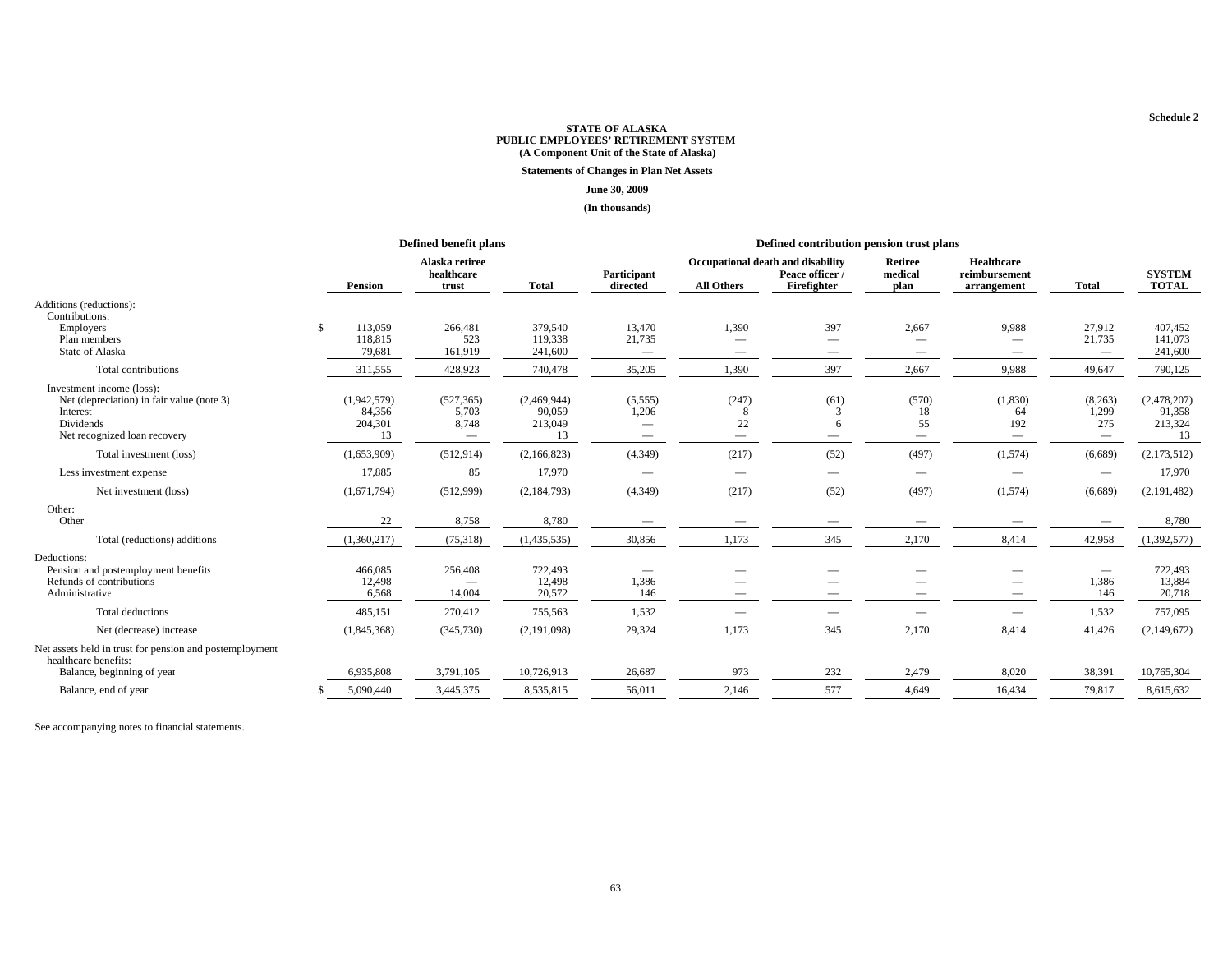Statement of Plan Net Assets

June 30, 2008

(In thousands)

|                                                                                                                              |                          | Defined benefit plans    |                                   |                     |                          | Defined contribution pension trust plans |                          |                          |                             |                          |                     |
|------------------------------------------------------------------------------------------------------------------------------|--------------------------|--------------------------|-----------------------------------|---------------------|--------------------------|------------------------------------------|--------------------------|--------------------------|-----------------------------|--------------------------|---------------------|
|                                                                                                                              |                          | Postemployment           | Alaska retiree<br>healthcare      |                     | Participant              | Occupational death and disability        | Peace officer /          | Retiree<br>medical       | Healthcare<br>reimbursement |                          | <b>SYSTEM</b>       |
|                                                                                                                              | Pension                  | healthcare               | trust                             | Total               | directed                 | <b>All Others</b>                        | Firefighter              | plan                     | arrangement                 | Total                    | <b>TOTAL</b>        |
| Assets:                                                                                                                      |                          |                          |                                   |                     |                          |                                          |                          |                          |                             |                          |                     |
| Cash and cash equivalents (notes 3, 4, 5 and 6):<br>Short-term fixed income poo<br>Great West / participant directed deposit | 3,273<br>$\mathcal{S}$   | 2,659                    | 26,599                            | 32,531              | 1,099<br>324             | 47                                       | 9                        | 62                       | 260                         | 1,477<br>324             | 34,008<br>324       |
|                                                                                                                              | 3,273                    | 2,659                    | 26,599                            | 32,531              | 1,423                    | 47                                       | $\overline{9}$           | 62                       | 260                         | 1,801                    | 34,332              |
| Total cash and cash equivalents                                                                                              |                          |                          |                                   |                     |                          |                                          |                          |                          |                             |                          |                     |
| Receivables:<br>Contributions                                                                                                | 26,267                   | -                        | 812                               | 27,079              | 130                      | 5                                        |                          | 10                       | 30                          | 176                      | 27,255              |
| Due from State of Alaska General Fund                                                                                        |                          | $\overline{\phantom{0}}$ | 17,624                            | 17,624              | 2,074                    | 84                                       | 20                       | 158                      | 481                         | 2,817                    | 20,441              |
| Due from postemployment healthcare fund (note 7)                                                                             |                          | $\overline{\phantom{a}}$ | 3,490,576                         | 3,490,576           | -                        | $\overline{\phantom{0}}$                 |                          | -                        | $\overline{\phantom{a}}$    | -                        | 3,490,576           |
| Other account receivable                                                                                                     | $\overline{\phantom{a}}$ | $\overline{\phantom{a}}$ | 138                               | 138                 | $\overline{\phantom{a}}$ | -                                        | $\overline{\phantom{a}}$ | $\overline{\phantom{m}}$ | $\overline{\phantom{m}}$    | $\overline{\phantom{m}}$ | 138                 |
| Total receivables                                                                                                            | 26.267                   |                          | 3,509,150                         | 3,535,417           | 2.204                    | 89                                       | 21                       | 168                      | 511                         | 2,993                    | 3,538,410           |
| Investments (notes 3, 4, 5, 6 and 9) at fair value:                                                                          |                          |                          |                                   |                     |                          |                                          |                          |                          |                             |                          |                     |
| <b>Fixed Income Securities</b>                                                                                               |                          |                          |                                   |                     |                          |                                          |                          |                          |                             |                          |                     |
| Retirement fixed income poo                                                                                                  | 906.295                  | 736,276                  |                                   | 1.642.571           |                          |                                          |                          |                          |                             |                          | 1,642,571           |
| High yield pool<br>International fixed income poo                                                                            | 143,650<br>121,180       | 116,701<br>98,447        |                                   | 260,351<br>219,627  |                          |                                          |                          |                          |                             |                          | 260,351<br>219,627  |
| <b>Total Fixed Income Securities</b>                                                                                         | 1,171,125                | 951,424                  |                                   | 2,122,549           |                          |                                          |                          |                          |                             | $\overline{\phantom{0}}$ | 2,122,549           |
| <b>Broad Domestic Equity</b>                                                                                                 |                          |                          |                                   |                     |                          |                                          |                          |                          |                             |                          |                     |
| Broad domestic equity                                                                                                        | 3.069.144                | 351.199                  |                                   | 3.420.343           |                          |                                          |                          |                          |                             |                          | 3,420,343           |
| <b>Total Broad Domestic Equity</b>                                                                                           | 3,069,144                | 351.199                  |                                   | 3.420.343           |                          |                                          |                          |                          |                             |                          | 3.420.343           |
| Global Equity Ex-US                                                                                                          |                          |                          |                                   |                     |                          |                                          |                          |                          |                             |                          |                     |
| International equity pool                                                                                                    | 857,743                  | 696,833                  | -                                 | 1,554,576           |                          |                                          |                          |                          |                             |                          | 1,554,576           |
| Emerging markets equity poo                                                                                                  | 161,994                  | 131,604                  |                                   | 293,598             |                          |                                          |                          |                          |                             |                          | 293,598             |
| <b>Total Global Equity Ex-US</b><br>Private Equity                                                                           | 1,019,737                | 828,437                  |                                   | 1,848,174           |                          |                                          |                          |                          |                             |                          | 1,848,174           |
| Private equity pool                                                                                                          | 490,444                  | 398,438                  |                                   | 888,882             |                          |                                          |                          |                          |                             |                          | 888,882             |
| <b>Total Private Equity</b>                                                                                                  | 490,444                  | 398,438                  |                                   | 888,882             |                          |                                          |                          |                          |                             | $\overline{\phantom{m}}$ | 888,882             |
| Absolute Return                                                                                                              |                          |                          |                                   |                     |                          |                                          |                          |                          |                             |                          |                     |
| Absolute return pool                                                                                                         | 240,147                  | 195,096                  |                                   | 435,243             |                          |                                          |                          |                          |                             |                          | 435,243             |
| <b>Total Absolute Return</b>                                                                                                 | 240,147                  | 195,096                  |                                   | 435,243             |                          |                                          |                          |                          |                             | $\overline{\phantom{a}}$ | 435,243             |
| <b>Real Assets</b>                                                                                                           |                          |                          |                                   |                     |                          |                                          |                          |                          |                             |                          |                     |
| Real estate pool<br>Treasury inflation protected securities pool                                                             | 719,837<br>31,750        | 584,797<br>25,794        |                                   | 1,304,634<br>57,544 |                          | $\overline{\phantom{0}}$<br>85           | 20                       | 233                      | 746                         | 1,084                    | 1,304,634<br>58,628 |
| <b>Total Real Assets</b>                                                                                                     | 751.587                  | 610.591                  |                                   | 1.362.178           |                          | 85                                       | 20                       | 233                      | 746                         | 1.084                    | 1,363,262           |
| Other investment funds, at fair value:                                                                                       |                          |                          |                                   |                     |                          |                                          |                          |                          |                             |                          |                     |
| Other investments pool<br>Collective investment funds, at fair value:                                                        | 188,001                  | 152,732                  |                                   | 340,733             |                          |                                          |                          |                          |                             | $\overline{\phantom{a}}$ | 340,733             |
| Participant directed                                                                                                         |                          | $\overline{\phantom{a}}$ | 327,130                           | 327,130             | 23,724                   |                                          |                          |                          |                             | 23,724                   | 350,854             |
| ERISA commingled and mutual funds                                                                                            |                          |                          |                                   |                     |                          | 752                                      | 182                      | 2,016                    | 6,503                       | 9,453                    | 9,453               |
| Total Other investment funds                                                                                                 | 188,001                  | 152,732                  | 327,130                           | 667,863             | 23,724                   | 752                                      | 182                      | 2,016                    | 6,503                       | 33,177                   | 701,040             |
| Total investments                                                                                                            | 6,930,185                | 3,487,917                | 327,130                           | 10,745,232          | 23,724                   | 837                                      | 202                      | 2,249                    | 7,249                       | 34,261                   | 10,779,493          |
| Other:                                                                                                                       |                          |                          |                                   |                     |                          |                                          |                          |                          |                             |                          |                     |
| Other                                                                                                                        | 8                        |                          |                                   |                     |                          |                                          |                          |                          |                             |                          | 8                   |
| Total other                                                                                                                  | $\mathbf{8}$             |                          |                                   | $\mathbf{\hat{x}}$  |                          |                                          |                          |                          |                             | -                        | 8                   |
| <b>Total</b> assets                                                                                                          | 6,959,733                | 3,490,576                | 3,862,879                         | 14,313,188          | 27,351                   | 973                                      | 232                      | 2,479                    | 8,020                       | 39,055                   | 14,352,243          |
| Liabilities:                                                                                                                 |                          |                          |                                   |                     |                          |                                          |                          |                          |                             |                          |                     |
| Accrued expenses                                                                                                             | 7.064                    |                          | 1,294<br>$\overline{\phantom{a}}$ | 8,358               | 664                      |                                          |                          |                          |                             | 664                      | 9,022               |
| Due to State of Alaska General Fund<br>Due to Retiree Health Fund                                                            | 16,861                   |                          | 5.485                             | 16,861<br>5.485     |                          |                                          |                          |                          |                             | $\overline{\phantom{a}}$ | 16,861<br>5.485     |
| Due to Alaska Retiree Healthcare Trust - TRS                                                                                 | -                        |                          | 64,995                            | 64,995              | $\overline{\phantom{a}}$ |                                          |                          |                          |                             | -                        | 64,995              |
| Due to Alaska Retiree Healthcare Trust - PERS (note 7)                                                                       | -                        | 3,490,576                |                                   | 3,490,576           | $\overline{\phantom{a}}$ |                                          |                          |                          |                             | -                        | 3,490,576           |
| <b>Total liabilities</b>                                                                                                     | 23,925                   | 3,490,576                | 71,774                            | 3,586,275           | 664                      |                                          |                          |                          |                             | 664                      | 3,586,939           |
| Commitment and contingencies (note 9)                                                                                        |                          |                          |                                   |                     |                          |                                          |                          |                          |                             |                          |                     |
| Net assets held in trust for pension and<br>postemployment healthcare benefits                                               | 6,935,808<br>\$.         |                          | 3,791,105                         | 10,726,913          | 26,687                   | 973                                      | 232                      | 2,479                    | 8,020                       | 38,391                   | 10,765,304          |
|                                                                                                                              |                          |                          |                                   |                     |                          |                                          |                          |                          |                             |                          |                     |

See accompanying notes to financial statements.

**Schedule 3**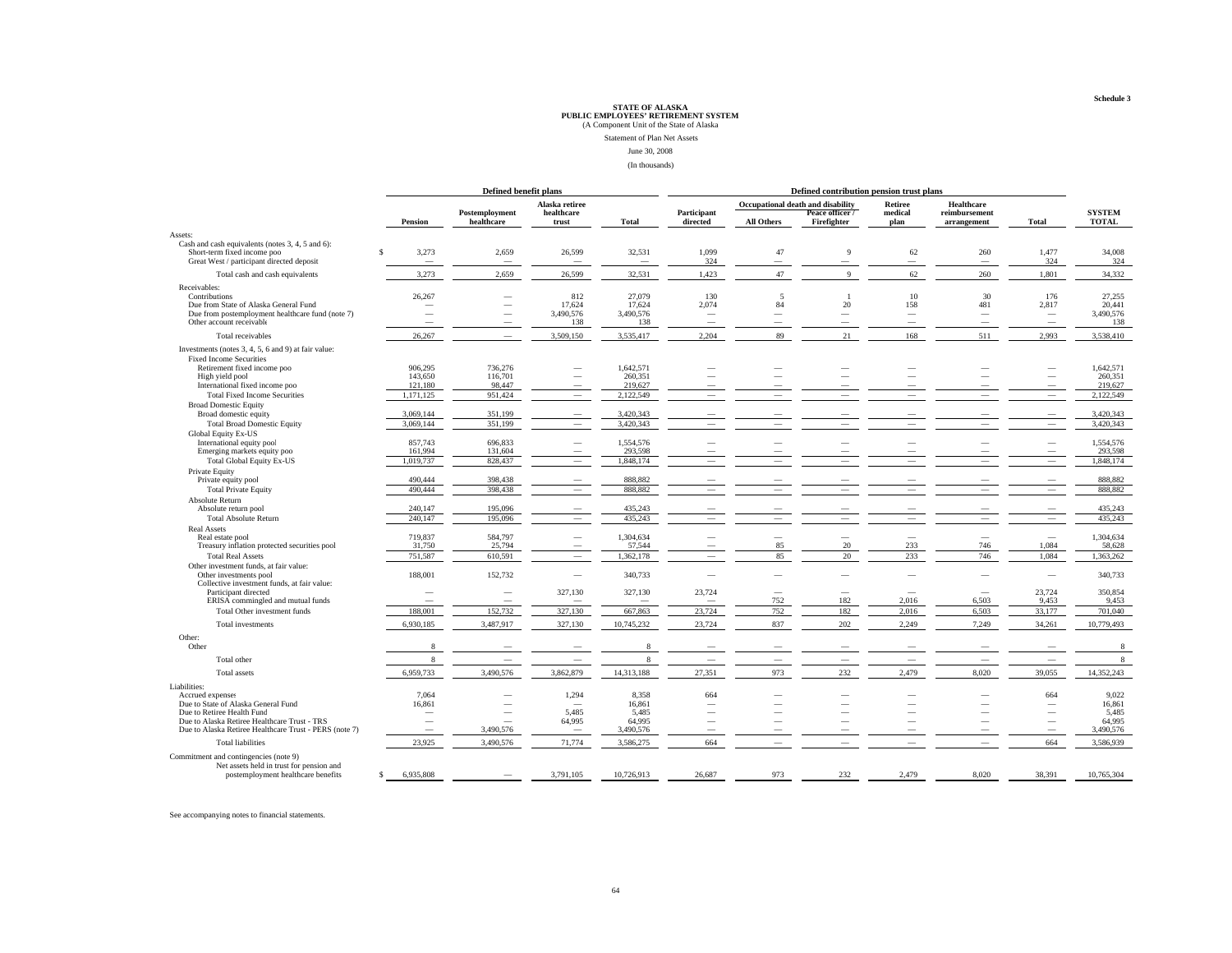Statement of Changes in Plan Net Assets

#### June 30, 2008

(In thousands)

|                                                                                                        | Defined benefit plans                       |                                                                                  |                                             |                                  | Defined contribution pension trust plans           |                                 |                                                                     |                                   |                                                               |                                                     |                                  |
|--------------------------------------------------------------------------------------------------------|---------------------------------------------|----------------------------------------------------------------------------------|---------------------------------------------|----------------------------------|----------------------------------------------------|---------------------------------|---------------------------------------------------------------------|-----------------------------------|---------------------------------------------------------------|-----------------------------------------------------|----------------------------------|
|                                                                                                        | <b>Pension</b>                              | Postemployment<br>healthcare                                                     | Alaska retiree<br>healthcare<br>trust       | <b>Total</b>                     | Participant<br>directed                            | <b>All Others</b>               | Occupational death and disability<br>Peace officer /<br>Firefighter | <b>Retiree</b><br>medical<br>plan | Healthcare<br>reimbursement<br>arrangement                    | <b>Total</b>                                        | <b>SYSTEM</b><br><b>TOTAL</b>    |
| Additions (reductions):                                                                                |                                             |                                                                                  |                                             |                                  |                                                    |                                 |                                                                     |                                   |                                                               |                                                     |                                  |
| Contributions:<br>Employers<br>Plan members<br>State of Alaska                                         | 100,323<br>$\mathbf S$<br>120,506<br>50,875 | $\overline{\phantom{0}}$<br>$\overline{\phantom{a}}$<br>$\overline{\phantom{0}}$ | 263,755<br>474<br>134,125                   | 364,078<br>120,980<br>185,000    | 8,221<br>13,171<br>$\hspace{0.1mm}-\hspace{0.1mm}$ | 847<br>$\overline{\phantom{m}}$ | 216<br>$\overline{\phantom{m}}$<br>$\overline{\phantom{m}}$         | 1,561<br>$\overline{\phantom{m}}$ | 5,902<br>$\overline{\phantom{0}}$<br>$\overline{\phantom{0}}$ | 16,747<br>13,171<br>$\hspace{0.1mm}-\hspace{0.1mm}$ | 380,825<br>134,151<br>185,000    |
| Total contributions                                                                                    | 271,704                                     |                                                                                  | 398,354                                     | 670,058                          | 21,392                                             | 847                             | 216                                                                 | 1,561                             | 5,902                                                         | 29,918                                              | 699,976                          |
| Investment income (loss):<br>Net (depreciation) in fair value (note 3)<br>Interest<br><b>Dividends</b> | (707, 662)<br>130,125<br>281,043            | $\overline{\phantom{m}}$<br>$\overline{\phantom{a}}$                             | (30, 267)<br>7,631<br>3.833                 | (737, 929)<br>137,756<br>284,876 | (2,294)<br>$\overline{\phantom{a}}$                | (47)<br>$\overline{2}$          | (5)<br>2<br>$\overline{\phantom{m}}$                                | (154)<br>11<br>5                  | (469)<br>35<br>16                                             | (675)<br>(2,242)<br>23                              | (738, 604)<br>135,514<br>284,899 |
| Total investment (loss)                                                                                | (296, 494)                                  |                                                                                  | (18, 803)                                   | (315, 297)                       | (2, 294)                                           | (41)                            | (3)                                                                 | (138)                             | (418)                                                         | (2,894)                                             | (318, 191)                       |
| Less investment expense                                                                                | 23,089                                      |                                                                                  |                                             | 23,089                           |                                                    | $\overline{\phantom{m}}$        |                                                                     |                                   |                                                               |                                                     | 23,089                           |
| Net investment (loss) before<br>security lending activities                                            | (319, 583)                                  |                                                                                  | (18, 803)                                   | (338, 386)                       | (2, 294)                                           | (41)                            | (3)                                                                 | (138)                             | (418)                                                         | (2,894)                                             | (341, 280)                       |
| Securities lending income (note 6)<br>Less securities lending expenses (note 6)                        | 39,635<br>35,342                            |                                                                                  | $\hspace{0.1mm}-\hspace{0.1mm}$             | 39,635<br>35,342                 | $\overline{\phantom{a}}$                           | $\overline{\phantom{m}}$        |                                                                     |                                   |                                                               |                                                     | 39,642<br>35,347                 |
| Net income from securities lending activities                                                          | 4,293                                       |                                                                                  | $\hspace{0.1mm}-\hspace{0.1mm}$             | 4,293                            | $\overline{\phantom{a}}$                           |                                 |                                                                     |                                   | $\overline{\phantom{m}}$                                      |                                                     | 4,295                            |
| Net investment (loss)                                                                                  | (315,290)                                   |                                                                                  | (18, 803)                                   | (334,093)                        | (2, 294)                                           | (40)                            | (3)                                                                 | (137)                             | (418)                                                         | (2,892)                                             | (336,985)                        |
| Transfer from postemployment healthcare fund (note 7)                                                  | $\overline{\phantom{a}}$                    |                                                                                  | 3,490,576                                   | 3,490,576                        |                                                    |                                 |                                                                     |                                   | $\overline{\phantom{m}}$                                      | $\overline{\phantom{a}}$                            | 3,490,576                        |
| Other:<br>Other                                                                                        | 47                                          |                                                                                  | $\hspace{0.1mm}-\hspace{0.1mm}$             | 47                               | $\overline{\phantom{a}}$                           | $\overline{\phantom{a}}$        |                                                                     |                                   | $\overline{\phantom{a}}$                                      |                                                     | 47                               |
| Total (reductions) additions                                                                           | (43,539)                                    |                                                                                  | 3,870,127                                   | 3,826,588                        | 19,098                                             | 807                             | 213                                                                 | 1,424                             | 5,484                                                         | 27,026                                              | 3,853,614                        |
| Deductions:<br>Pension and postemployment benefits<br>Refunds of contributions<br>Administrative       | 439,123<br>14,333<br>6,585                  |                                                                                  | 77,074<br>$\overline{\phantom{m}}$<br>1,948 | 516,197<br>14,333<br>8,533       | $\overline{\phantom{m}}$<br>826<br>169             |                                 |                                                                     |                                   |                                                               | $\hspace{0.1mm}-\hspace{0.1mm}$<br>826<br>169       | 516,197<br>15,159<br>8,702       |
| Total deductions                                                                                       | 460,041                                     |                                                                                  | 79,022                                      | 539,063                          | 995                                                | $\overline{\phantom{0}}$        |                                                                     |                                   | $\overline{\phantom{m}}$                                      | 995                                                 | 540,058                          |
| Transfer to Alaska retiree healthcare trust (note 7)                                                   | $\hspace{0.1mm}-\hspace{0.1mm}$             | 3,490,576                                                                        |                                             | 3,490,576                        | $\overline{\phantom{a}}$                           |                                 |                                                                     |                                   | $\overline{\phantom{0}}$                                      | $\hspace{0.1mm}-\hspace{0.1mm}$                     | 3,490,576                        |
| Net (decrease) increase                                                                                | (503, 580)                                  | (3,490,576)                                                                      | 3,791,105                                   | (203, 051)                       | 18,103                                             | 807                             | 213                                                                 | 1,424                             | 5,484                                                         | 26,031                                              | (177,020)                        |
| Net assets held in trust for pension and postemployment<br>healthcare benefits:                        |                                             |                                                                                  |                                             |                                  |                                                    |                                 |                                                                     |                                   |                                                               |                                                     |                                  |
| Balance, beginning of year                                                                             | 7,439,388                                   | 3,490,576                                                                        | $\overline{\phantom{0}}$                    | 10,929,964                       | 8,584                                              | 166                             | 19                                                                  | 1,055                             | 2,536                                                         | 12,360                                              | 10,942,324                       |
| Balance, end of year                                                                                   | 6,935,808                                   | $\overline{\phantom{m}}$                                                         | 3,791,105                                   | 10,726,913                       | 26,687                                             | 973                             | 232                                                                 | 2,479                             | 8,020                                                         | 38,391                                              | 10,765,304                       |

See accompanying notes to financial statements.

**Schedule 4**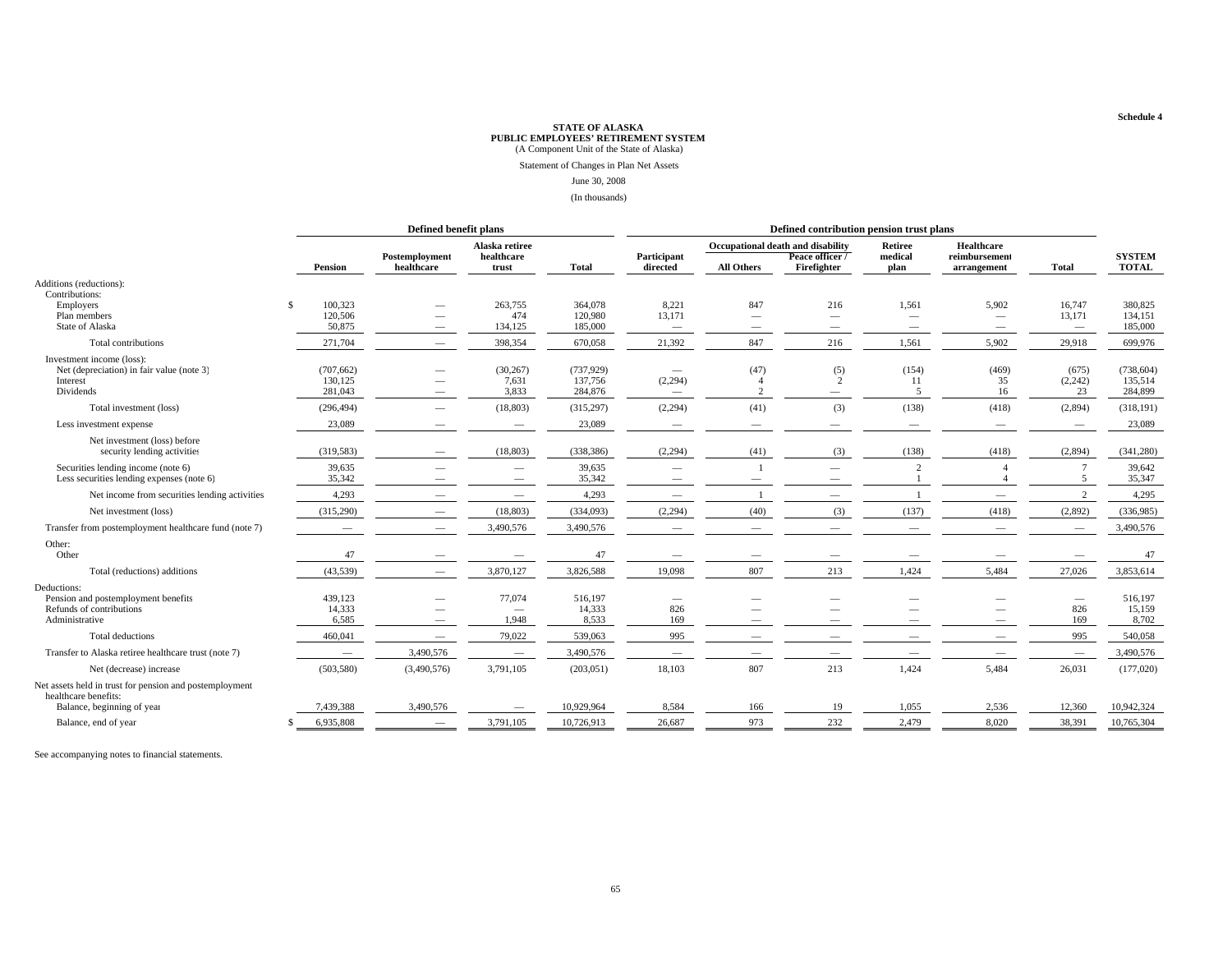#### **Schedule 5**

#### **STATE OF ALASKA PUBLIC EMPLOYEES' RETIREMENT SYSTEM** (A Component Unit of the State of Alaska)

## Schedule of Administrative and Investment Deductions

#### Defined Benefit Plan

Year ended June 30, 2009 and 2008

#### (In thousands)

|                             |                |            | <b>Totals</b> |        |  |
|-----------------------------|----------------|------------|---------------|--------|--|
|                             | Administrative | Investment | 2009          | 2008   |  |
| Personal services:          |                |            |               |        |  |
| \$<br>Wages                 | 3,092          | 1,256      | 4,348         | 3,737  |  |
| <b>Benefits</b>             | 2,122          | 551        | 2,673         | 2,280  |  |
| Total personal services     | 5,214          | 1,807      | 7,021         | 6,017  |  |
| Travel:                     |                |            |               |        |  |
| Transportation              | 50             | 106        | 156           | 168    |  |
| Per diem                    | 10             | 14         | 24            | 29     |  |
| Honorarium                  | $\overline{c}$ |            | 2             |        |  |
| <b>Total</b> travel         | 62             | 120        | 182           | 197    |  |
| Contractual services:       |                |            |               |        |  |
| Management and consulting   | 13,258         | 14,386     | 27,644        | 21,878 |  |
| Accounting and auditing     | 53             | 759        | 812           | 972    |  |
| Data processing             | 666            | 521        | 1,187         | 826    |  |
| Communications              | 138            | 45         | 183           | 233    |  |
| Advertising and printing    | 85             | 5          | 90            | 92     |  |
| Rentals/leases              | 183            | 58         | 241           | 220    |  |
| Legal                       | 63             | 70         | 133           | 209    |  |
| Medical specialists         | 36             |            | 36            | 22     |  |
| Repairs and maintenance     | 52             | 23         | 75            | 43     |  |
| Transportation              | 17             | 6          | 23            | 11     |  |
| Securities lending          |                |            |               | 35,342 |  |
| Other services              | 363            | 47         | 410           | 322    |  |
| Total contractual services  | 14,914         | 15,920     | 30,834        | 60,170 |  |
| Other:                      |                |            |               |        |  |
| Equipment                   | 289            | 12         | 301           | 405    |  |
| Supplies                    | 93             | 111        | 204           | 175    |  |
| Total other                 | 382            | 123        | 505           | 580    |  |
| Total administrative and    |                |            |               |        |  |
| \$<br>investment deductions | 20,572         | 17,970     | 38,542        | 66,964 |  |

See accompanying independent auditors' report.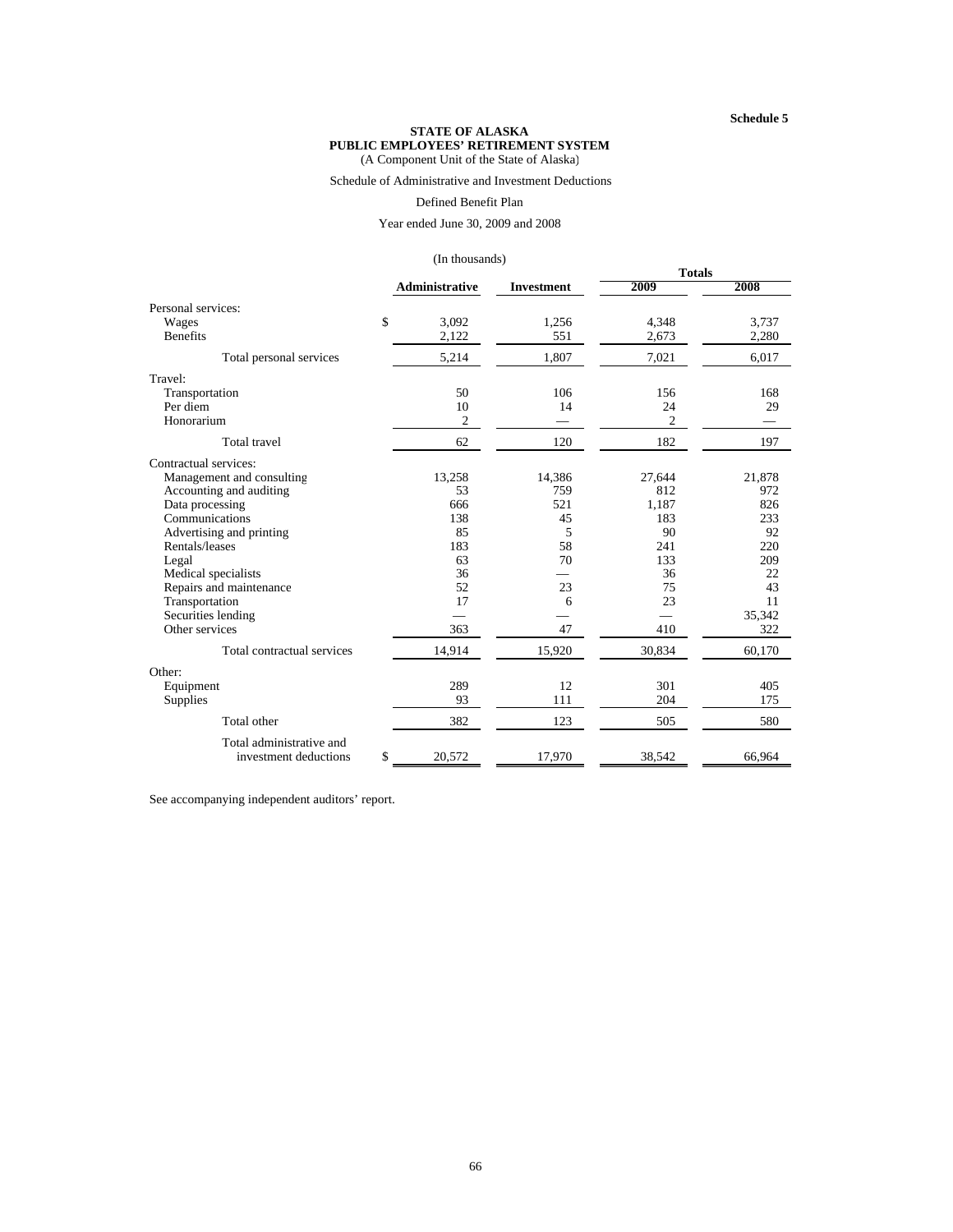#### **Schedule 6**

## **STATE OF ALASKA PUBLIC EMPLOYEES' RETIREMENT SYSTEM**

(A Component Unit of the State of Alaska)

Schedule of Administrative and Investment Deductions

#### Defined Contribution Retirement Trust Plan

Year ended June 30, 2009 and 2008

#### (In thousands)

|                            | $\cdots$ | <b>Totals</b> |      |
|----------------------------|----------|---------------|------|
|                            |          | 2009          | 2008 |
| Personal services:         |          |               |      |
| Wages<br><b>Benefits</b>   | \$       | 62            | 40   |
| Total personal services    |          | 62            | 40   |
| Travel:                    |          |               |      |
| Transportation             |          |               |      |
| Per diem                   |          |               |      |
| Honorarium                 |          |               |      |
| Total travel               |          |               |      |
| Contractual services:      |          |               |      |
| Management and consulting  |          | 46            | 49   |
| Accounting and auditing    |          | 22            |      |
| Data processing            |          | $\mathbf{1}$  |      |
| Communications             |          |               |      |
| Advertising and printing   |          |               |      |
| Rentals/leases             |          |               |      |
| Legal                      |          | 15            |      |
| Medical specialists        |          |               |      |
| Repairs and maintenance    |          |               |      |
| Transportation             |          |               |      |
| Securities lending         |          |               | 5    |
| Other services             |          |               | 80   |
| Total contractual services |          | 84            | 134  |
| Other:                     |          |               |      |
| Equipment                  |          |               |      |
| Supplies                   |          |               |      |
| Total other                |          |               |      |
| Total administrative and   |          |               |      |
| investment deductions      | \$       | 146           | 174  |

See accompanying independent auditors' report.